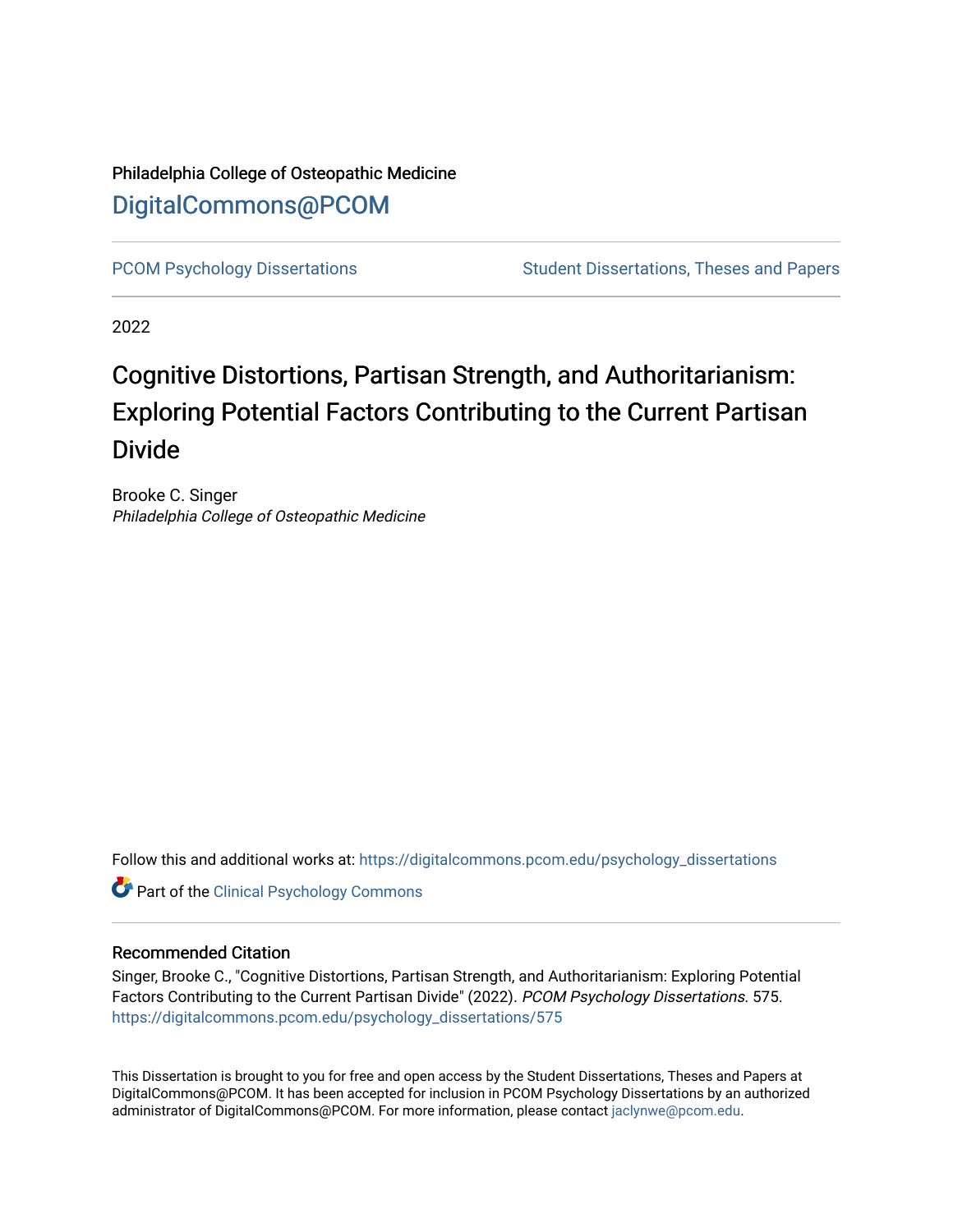Philadelphia College of Osteopathic Medicine

School of Professional and Applied Psychology

Department of Clinical Psychology

## COGNITIVE DISTORTIONS, PARTISAN STRENGTH, AND AUTHORITARIANISM: EXPLORING POTENTIAL FACTORS CONTRIBUTING TO THE CURRENT PARTISAN DIVIDE

By Brooke C. Singer

Submitted in Partial Fulfillment of the Requirement for the Degree of

Doctor of Psychology

January 19<sup>th</sup>, 2022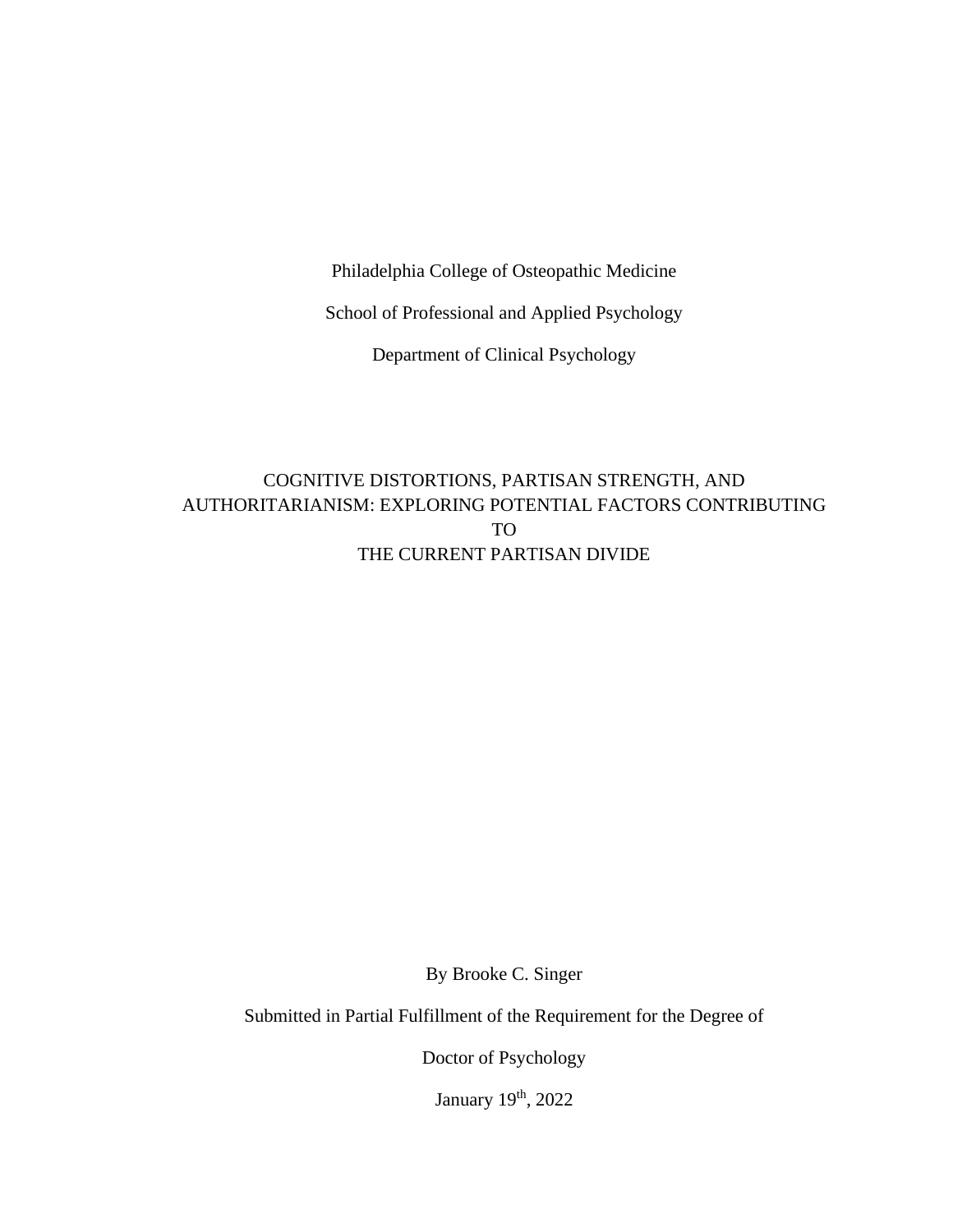# ш. PCOM SCHOOL OF PROFESSIONAL AND

## DISSERTATION APPROVAL

This is to certify that the thesis presented to us by \_\_\_\_\_\_\_\_\_\_\_\_\_\_\_\_\_\_\_\_\_\_\_\_\_\_\_

on the 3rd day of June, 2021, in partial fulfillment of the requirements for the degree of

Doctor of Psychology, has been examined and is acceptable in both scholarship and literary quality.

COMMITTEE MEMBERS' SIGNATURES

Chairperson

Chair, Department of Clinical Psychology

Dean, School of Professional & Applied Psychology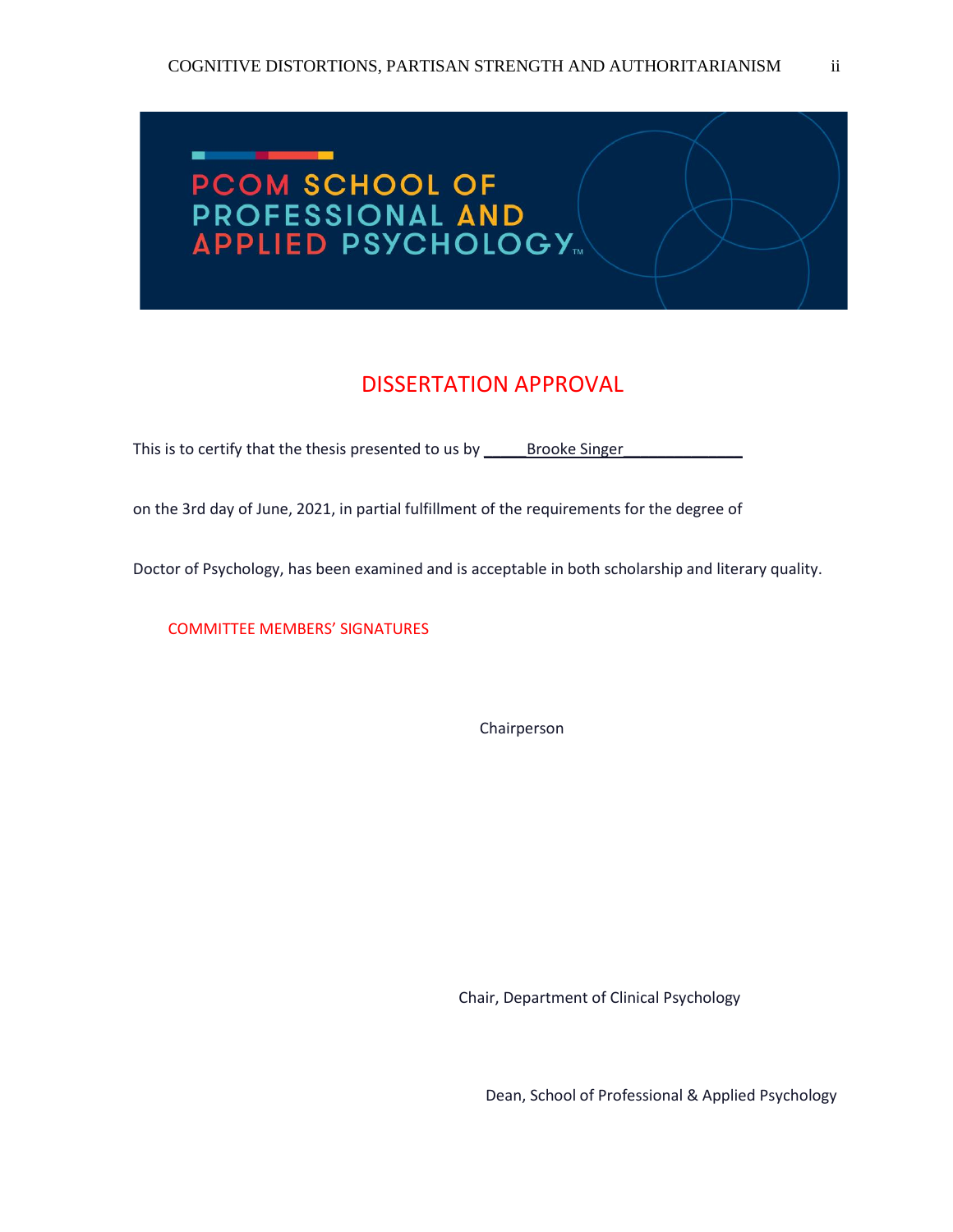#### **Acknowledgements**

I first and foremost thank my dissertation chair, Dr. Brad Rosenfield, for his support and mentorship throughout this long dissertation process. Your critical feedback challenged me and made me a better researcher/writer. I also thank my other committee members, Dr. Robert DiTomasso and Dr. Michael Roberts, who were both crucial to the development of my research study. My special thanks to Dr. Roberts for lending your statistical expertise to my dissertation. Overall, my committee's input on my dissertation allowed me to evaluate and improve this complex and timely study. Each of my committee members contributed his own particular expertise to make this study the best it could be.

Regarding other crucial supports throughout this process, I thank my family. I am especially grateful for my parents and sister Megan who encouraged and supported me throughout this challenging process. I would also like to thank my significant other Ed for always being there to cheer me up, cheer me on, and believe in me. Lastly, I would like to thank my close friends who have taken this journey with me and have grounded me throughout this endeavor. Thank you all for your unconditional love, support, and patience as I spent long nights preparing for this major academic milestone. I would not be the woman I am today without you, and I consider myself truly lucky to have all of you in my life.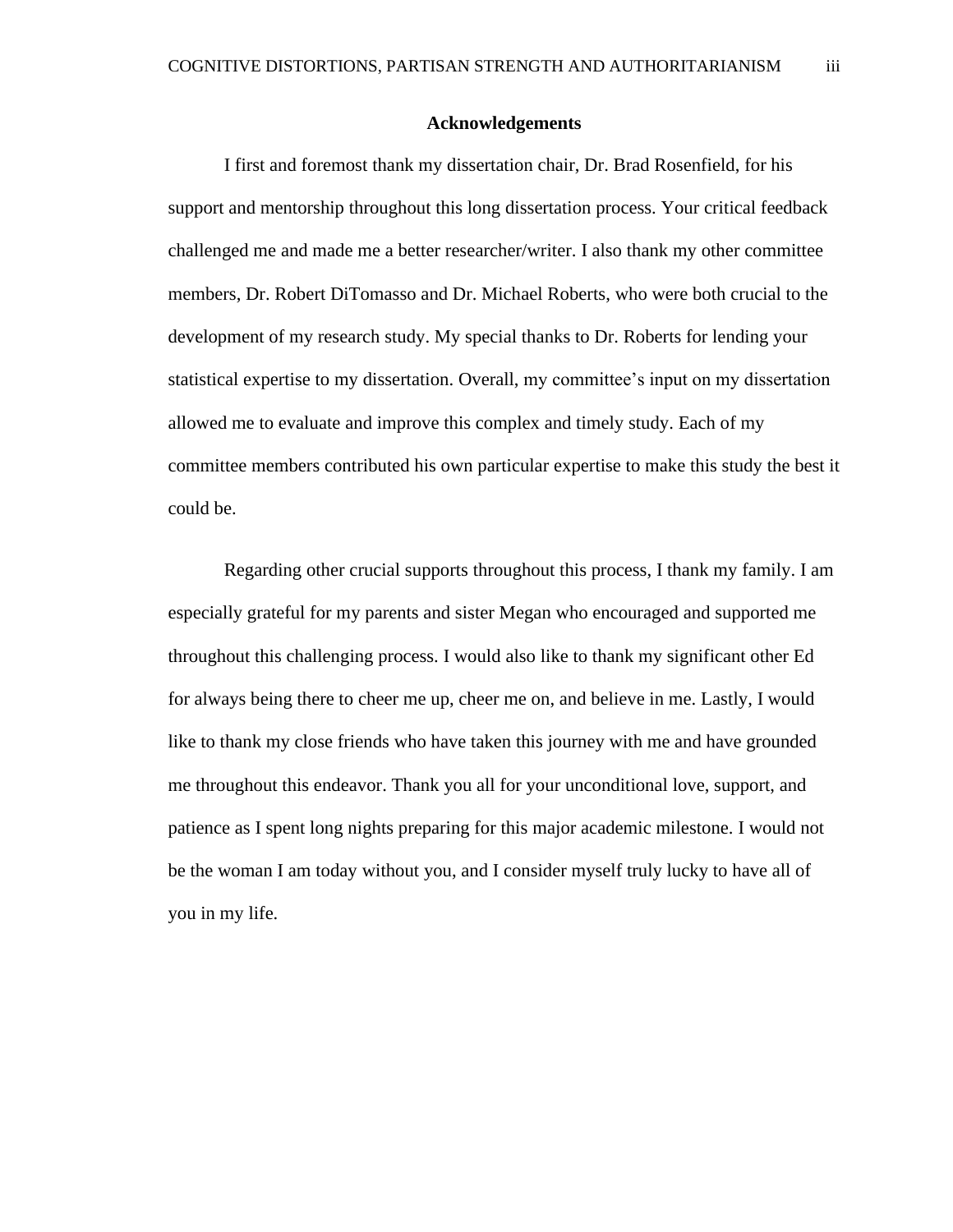## **Table of Contents**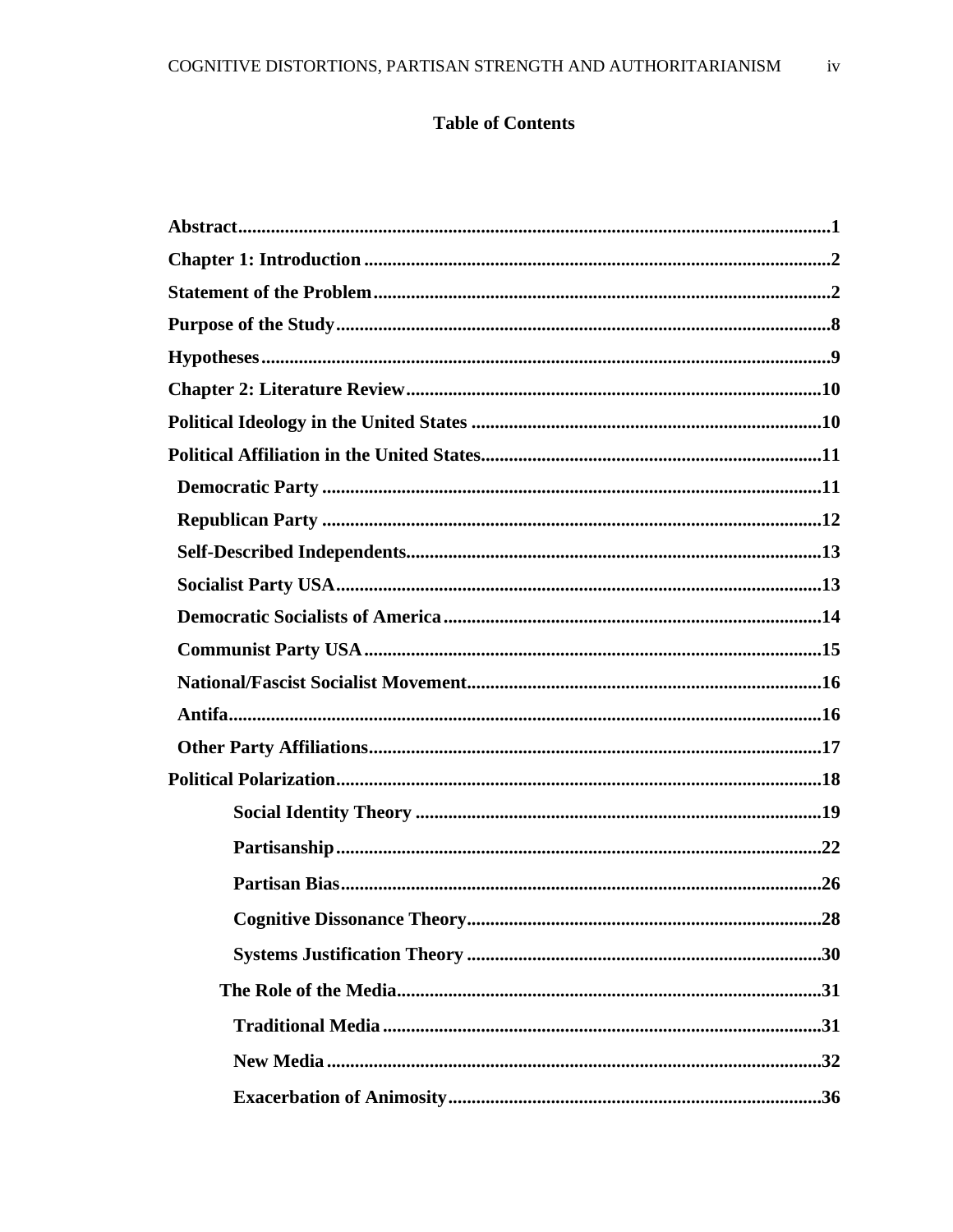| Differences Observed in Persons with Opposing Affiliations/Ideologies49 |
|-------------------------------------------------------------------------|
|                                                                         |
|                                                                         |
|                                                                         |
|                                                                         |
| Cognitive Rigidity/Flexibility and Political Affiliation56              |
|                                                                         |
|                                                                         |
|                                                                         |
|                                                                         |
|                                                                         |
|                                                                         |
|                                                                         |
|                                                                         |
|                                                                         |
|                                                                         |
|                                                                         |
|                                                                         |
|                                                                         |
|                                                                         |
|                                                                         |
|                                                                         |
|                                                                         |
|                                                                         |
|                                                                         |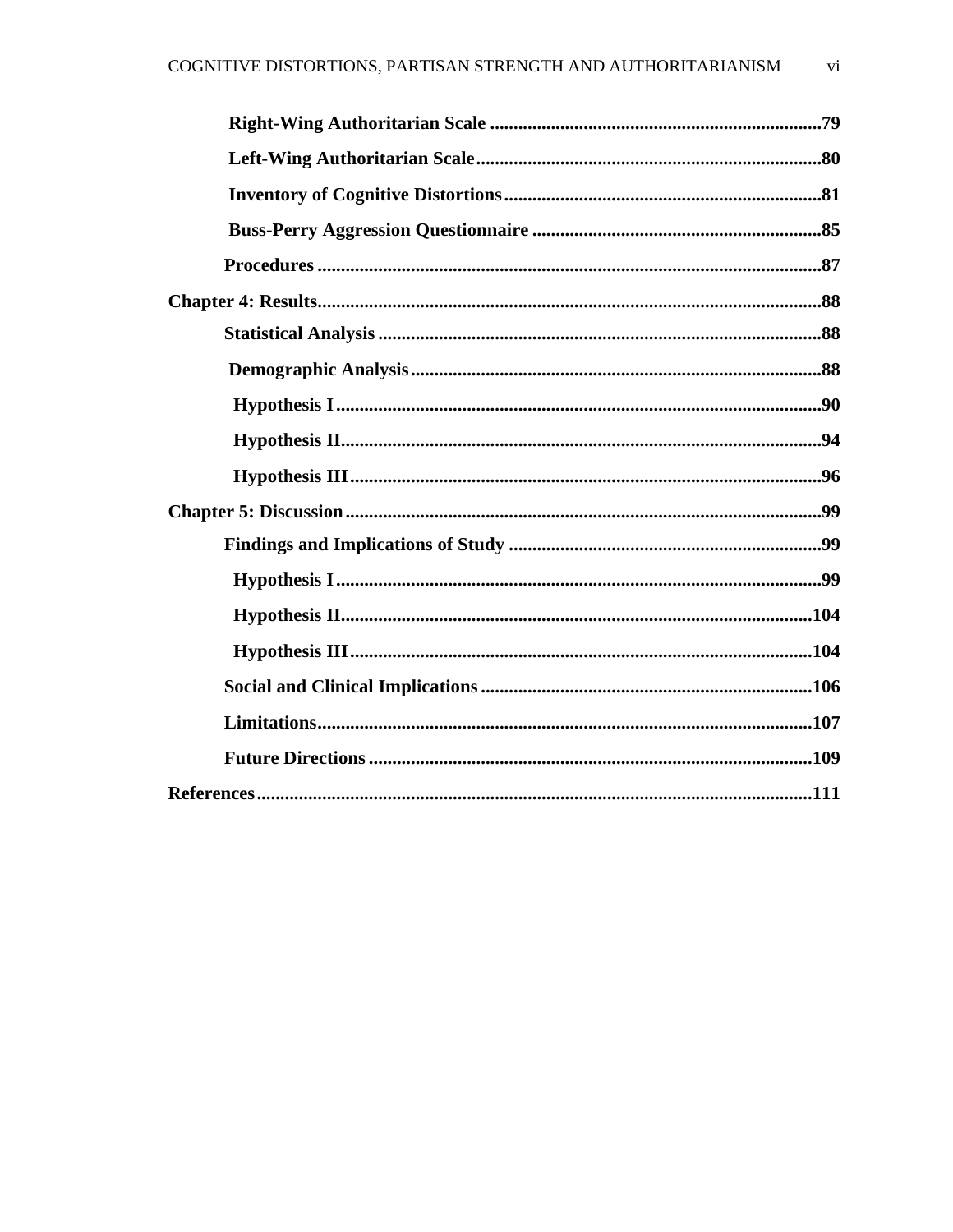## **List of Tables**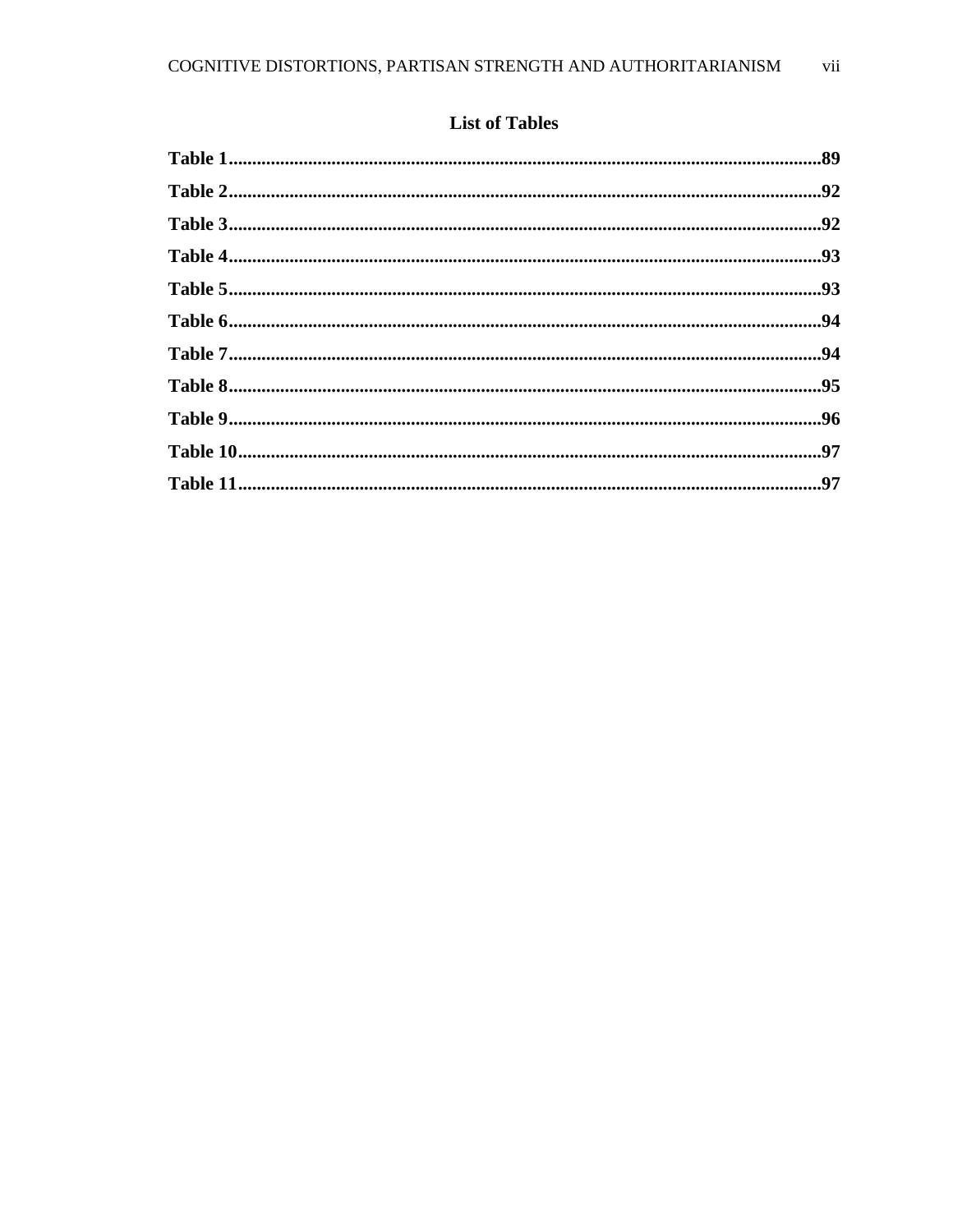#### **Abstract**

Over the past two decades, the number of Americans on the extremes of the political spectrum has more than doubled, and politically motivated aggression has increased. In addition, an unprecedented division has emerged between the left and right on fundamental political values and animosity continues to rise. The purpose of this study was to explore factors that potentially contribute to political polarization and animosity in the United States, including authoritarianism, strength of partisan commitment, and distorted thinking. The participants for this study comprised 513 individuals from the general population of the United States recruited from online platforms. Participants completed an online questionnaire that included the Inventory of Cognitive Distortions (ICD), the Left-Wing Authoritarian Scale (LWA Scale) or the Right-Wing Authoritarian Scale (RWA Scale), and the Buss-Perry Aggression Questionnaire (BPAQ), as well as demographic questions. Results indicated that distorted thinking (scores on the ICD) predicted aggression levels; however, partisan strength and authoritarianism did not. Moreover, ANOVA analyses revealed no significant differences in endorsement of the frequency of cognitive distortions among individuals who identified as Moderate, Very Left Wing, and Very Right Wing or between individuals who identified as Independent, Democrat, and Republican. This study furthers the field's understanding of the role that distorted thinking plays in our charged political atmosphere and provides insight into how the field might work to reduce political tension through targeting distorted thinking in the general population.

*Key words*: cognitive distortions, ICD, partisanship, extremism, authoritarianism, aggression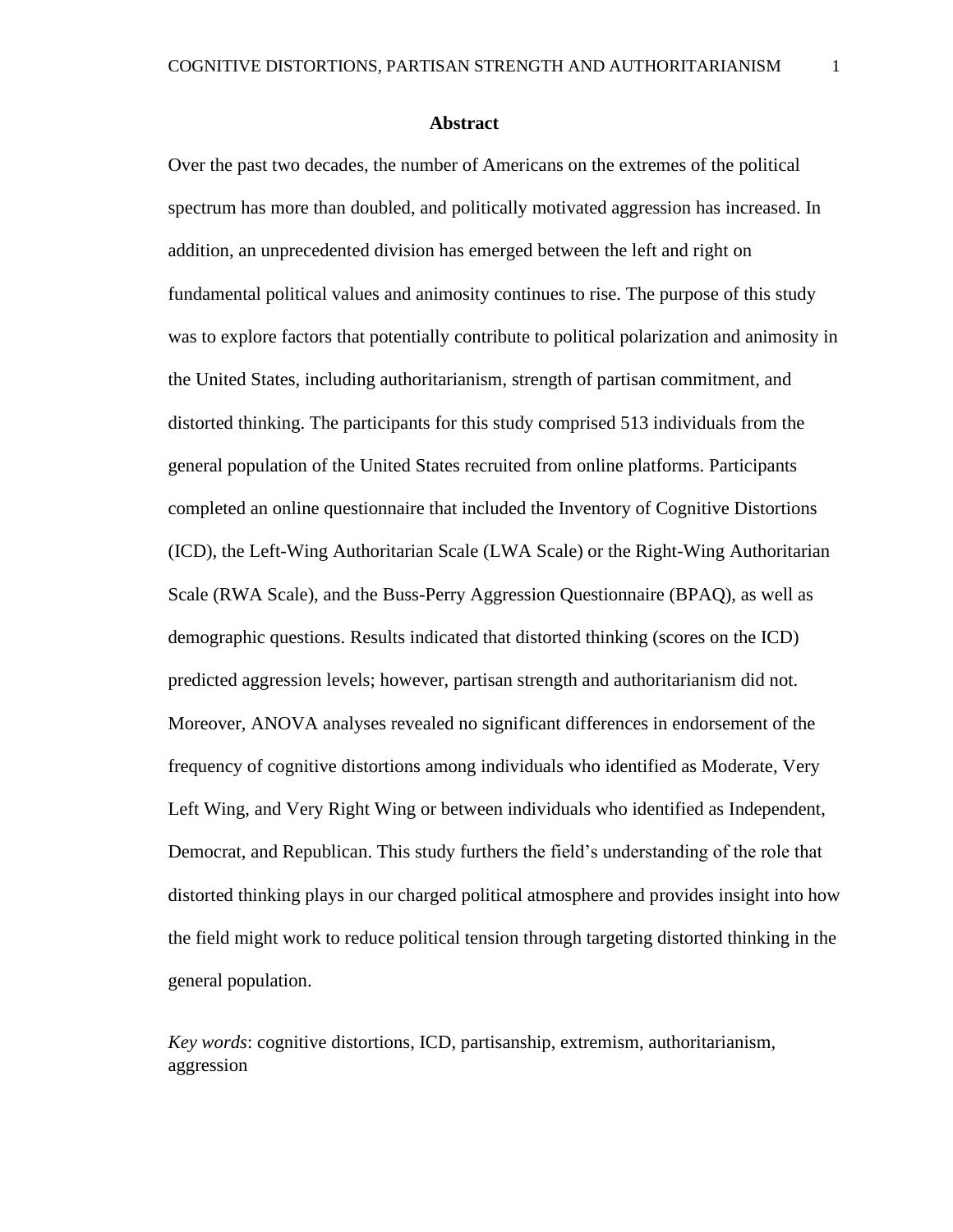#### **Chapter 1: Introduction**

#### **Statement of the Problem**

Over the past two decades, the number of Americans on the extremes of the political spectrum has more than doubled, while the percentage of individuals in the center of the distribution (moderates) has decreased (Pew Research Center, 2014). This shift entails most Democrats moving to the left (more liberal) and most Republicans moving to the right (more conservative), with less overlap between the parties. In addition, the political values of Democrats and Republicans are now further apart ideologically than at any point in more than two decades, with these divisions deepest among those who identify as most engaged in the political process (Pew Research Center, 2014). According to Hetherington and Weiler (2009), *authoritarianism* has become one of the main political forces contributing to this divide. The study of authoritarianism began as a means of theorizing about what makes a person prejudiced, dogmatic, and intolerant of others (Adorno et al., 1950). Authoritarianism was first identified in rightwing conservatives, who were characterized by obedience to authority, moral absolutism, prejudice, intolerance, and punitiveness towards dissimilar groups (Adorno et al., 1950). Although the construct of authoritarianism was believed to be more likely to attract political conservatives than political liberals, recent research has shown that it also exists to the left of center on the political spectrum (Conway et al., 2018). Left-wing authoritarianism features the same reliance on simple authority and psychological rigidity as their conservative counterparts (Conway et al., 2018). This construct, however, remains controversial in the fields of social and political psychology.

In addition to a more prominent partisan divide with unprecedented differences on fundamental political values, there has also been a significant increase in negative views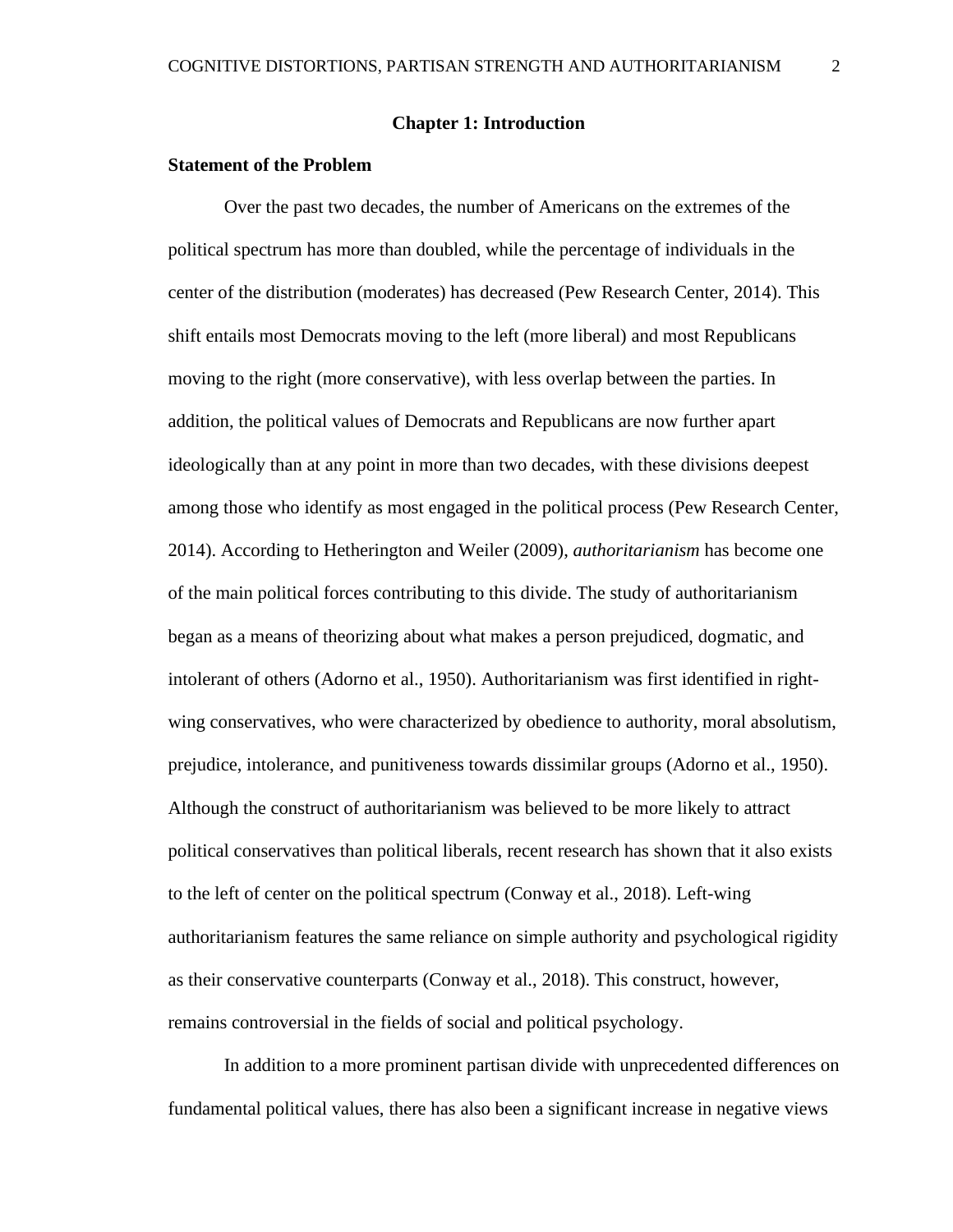of opposing parties on each extreme of the political spectrum (Pew Research Center, 2017). Negative views of the opposing party have continued to increase; 81% of both Democrats and Republicans view the opposite party in unfavorable terms (Pew Research Center, 2017). A 2019 study by the Pew Research Center found that the share of Republicans who give Democrats a "cold" rating had risen 14% since 2016, and some 57% of Democrats return the antipathy. A majority of Democrats (55%) also endorsed that the Republican Party made them "afraid," with 49% of Republicans expressing the same fear of the Democratic Party (Pew Research Center, 2017). Moreover, 47% of Democrats and 46% of Republicans harbored anger towards the opposing party, and 58% of Democrats and 57% of Republicans expressed a mutual frustration (Pew Research Center, 2016). As for the perception that the opposition posed a threat, the 2016 study found that 45% of Republicans viewed Democratic policies as a threat, an increase from 37% in 2014. Democrats included in the study mirrored this result; 41% perceived the Republican Party's policies as a threat, an increase of 10% from 2014. In a more recent national survey, most Democrats (75%) characterized Republicans as more closedminded than other Americans, which held true for Republicans' view of Democrats (64%; Pew Research Center, 2020). Both Republicans and GOP-leaning Independents (94%) and Democrats and sympathetic Independents (92%) perceived strong conflicts between the two parties (Pew Research Center, 2020).

Furthermore, research has also revealed an increasing inclination toward violence and aggression against opposing parties. In a 2019 study by Kalmoe and Mason, 15% of Republicans and 20% of Democrats agreed that the country would be better off if large numbers of opposing partisans "just died." Moreover, 9% of both Democrats and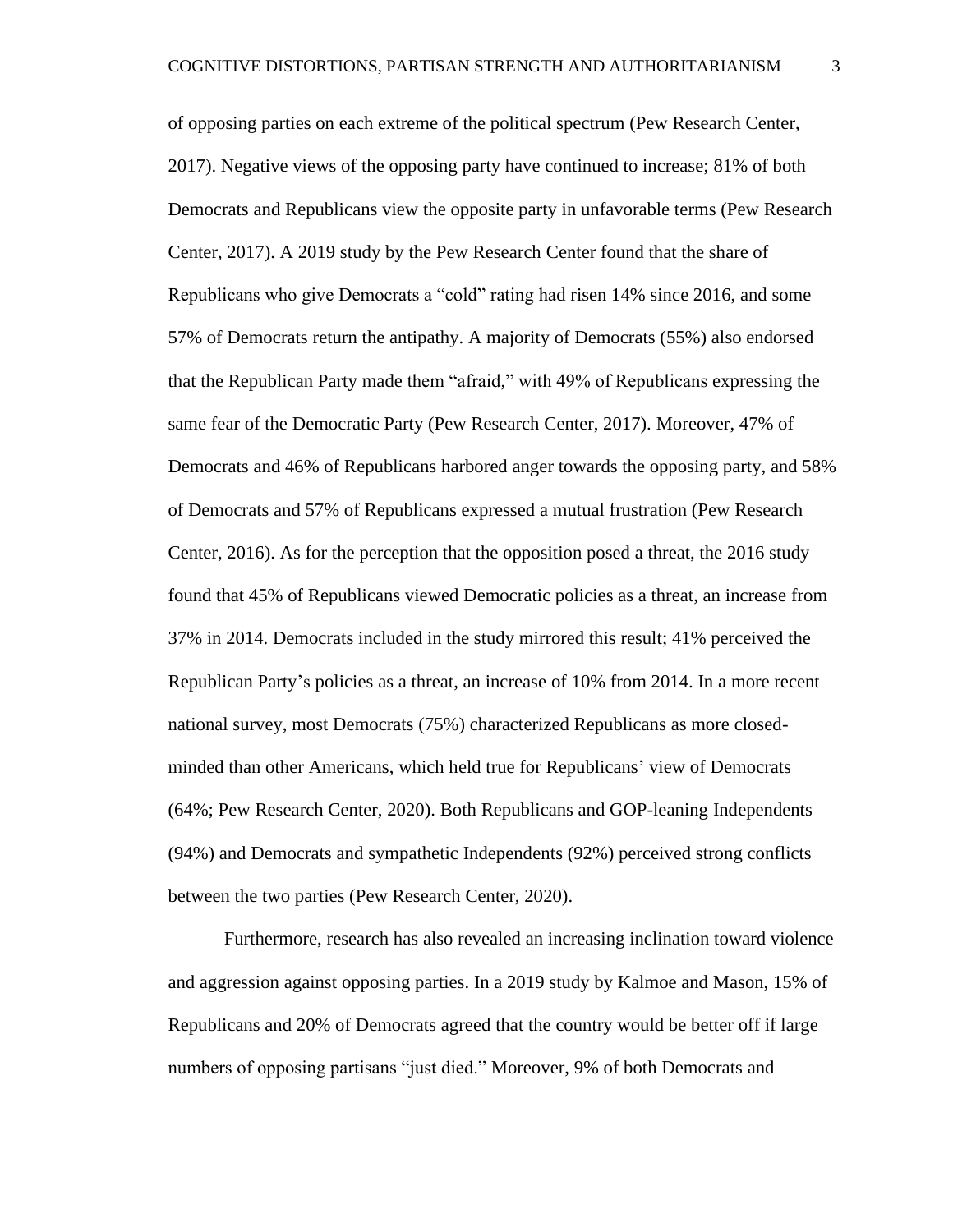Republicans agreed that violence would be acceptable if their opponents won the 2020 presidential election (Kalmoe & Mason, 2019). Though these percentages are small, they represent huge numbers of citizens. Violence did ultimately erupt after the 2020 presential election, in the form of the January 6, 2021 assault on the Capitol. In addition to the acceptance of violence in political disputes, violent acts against out-groups are increasingly prevalent in our society. Studies of Federal Bureau of Investigation data showed that hate crimes rose significantly during the past few years. According to data collected by the FBI, 2019 was the deadliest year for *Domestic Violent Extremism* since the Oklahoma City bombing in 1995 (2020). According to a 2020 Homeland Security Assessment, Domestic Violent Extremists presented the most persistent and lethal threat to the US. Both far-left and far-right attacks hit new peaks in 2020, with the number of far-right incidents surpassing far-left incidents. According to the Center for Strategic and International Studies, more terrorist plots and attacks were reported in 2020 than in any year since they began collecting data (2021). These trends can be explained by the *Ideological Conflict Hypothesis* (ICH), which emphasizes how individual across the political spectrum become prejudice against ideologically dissimilar groups (Brandt et al., 2014).

Another factor potentially contributing to the current political atmosphere in the US is the intensity of partisanship. Partisanship is defined as a deep psychological attachment to a particular party, which may include a latent bias that ensures an individual's support of that party and policies associated with it (Cohen, 2003). Partisanship is evaluated along two dimensions: the strength and the direction of the attachment (Settle et al., 2009). Strong partisanship is often accompanied by disdain for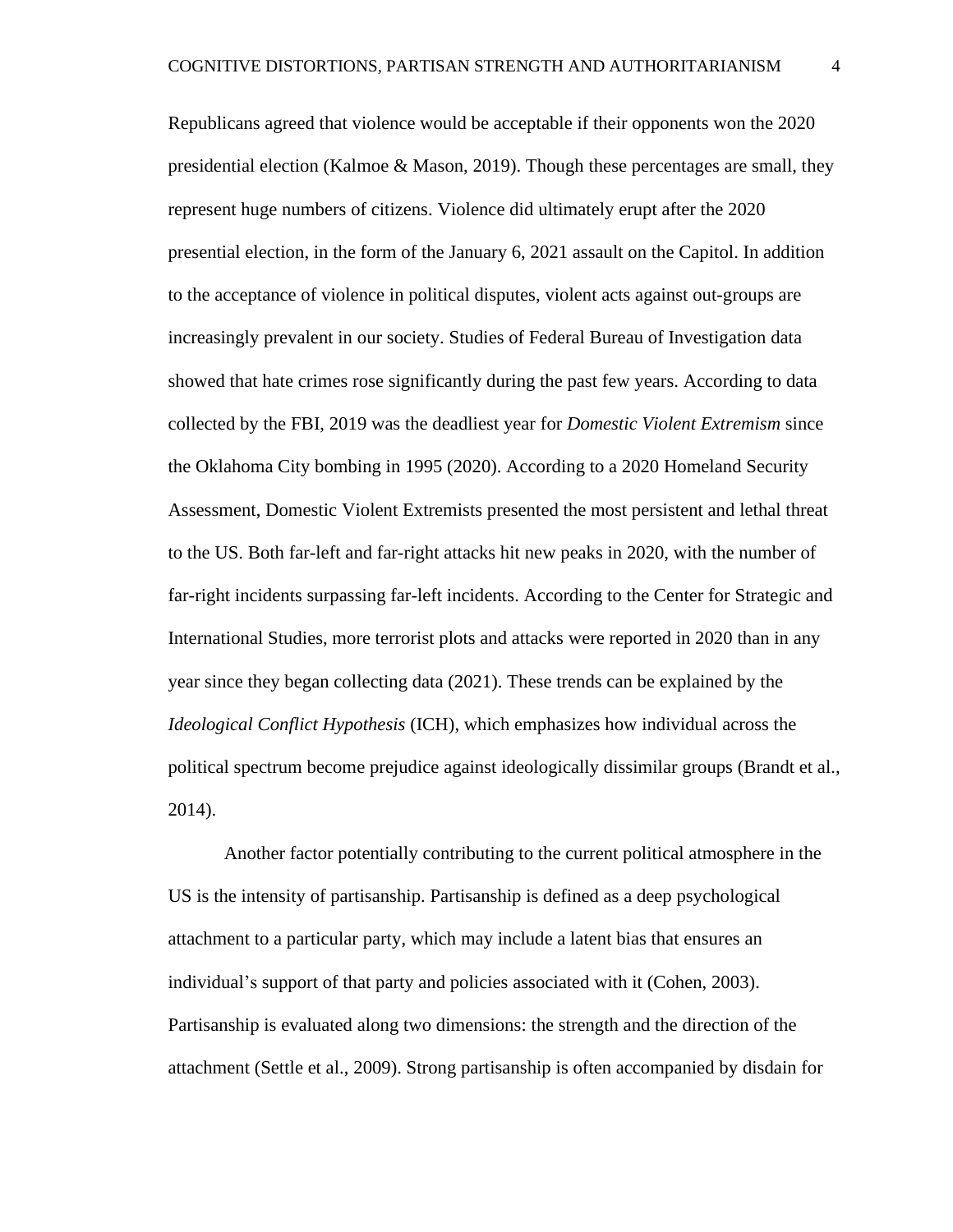the political opposition or out-group (Lelkes & Westwood, 2017). According to Huddy and Bankert (2017), persons with strong partisan identification often act as a means of defending or enhancing their party's political position, because their partisan identification becomes internalized to the point that the party's failures feel like personal failures. Strong partisanship has also been associated with increased *cognitive rigidity* (Zmigrod et al., 2020).

Zmigrod et al. (2020) determined that individuals who identify more intensely with a political group or ideology score higher in the underlying psychological trait of mental rigidity across three independent assessments of cognitive flexibility. *Mental rigidity*, also known as cognitive rigidity, has been defined as a lack of flexibility and openness to considering ideas from different perspectives (Zmigrod et al., 2019). Cognitive rigidity also involves a tendency to develop and perseverate in a particular cognitive pattern even in situations in which the pattern is no longer effective (Morris  $\&$ Mansell, 2018). Cognitive rigidity and ideology are explained by two conflicting hypotheses. The *rigidity-of-the right hypothesis* asserts that cognitive rigidity is characteristic of right-wing individuals, which has been the dominant perspective for several decades (Adorno et al., 1950). It is only recently that the *ideological extremity hypothesis*, which suggests that individuals on both political extremes (left/liberals and right/conservatives) are less flexible in their thinking compared to moderates, emerged in the research (Greenberg & Jonas, 2003). Individuals who have the strongest beliefs and affiliations on both the left and right of the political divide have displayed high levels of mental rigidity (Zmigrod et al., 2020). Using multiple neuropsychological tests, Zmigrod et al. (2020) found that individuals who endorsed extreme attachment to either the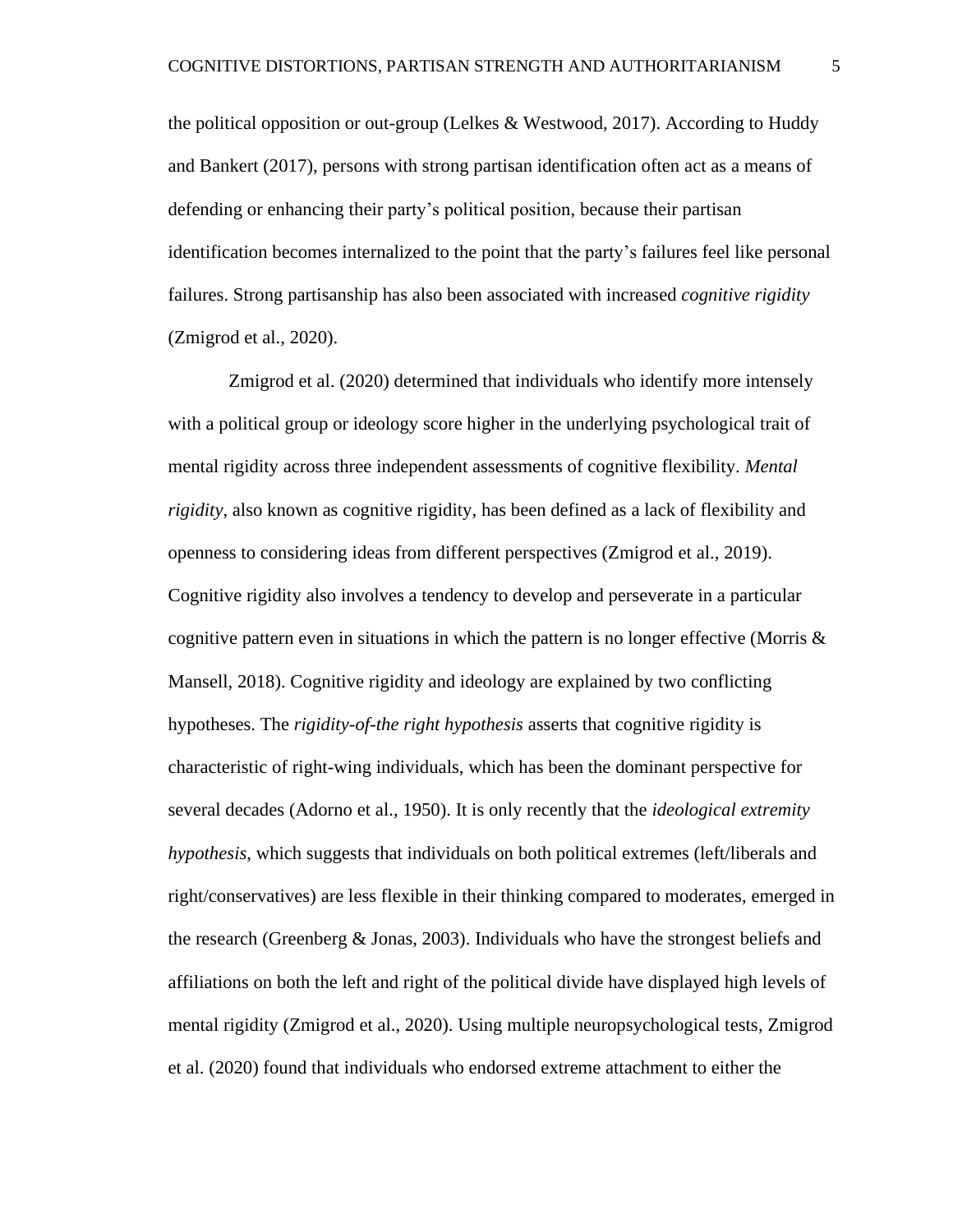Democratic Party or the Republican Party exhibited more mental rigidity and less cognitive flexibility. Regardless of the ideology, deficits in mental processes governing the ability to switch between different concepts and tasks have been linked to the intensity with which individuals attach themselves to political doctrines (Zmigrod et al., 2020). Mental rigidity has also been linked to extreme attitudes in religiosity, nationalism, and willingness to resort to violence (Zmigrod & Robbins, 2018). Individuals with low cognitive flexibility tend to see the world in black-and-white terms, a type of *cognitive distortion* (Zmigrod et al., 2019).

Cognitive distortions were first defined as identifiable errors in thinking that predictably occur when processing information (Beck, 1967). In Aaron Beck's model, cognitive distortions result from a reversion to a "primitive information processing system" that is activated through an interaction with "personal and environmental factors" (Beck & Weishaar, 1990, p. 24). According to cognitive theory, one's biased subjective evaluation of early life experiences shape and maintain fundamental beliefs known as *schemas* (Beck, 1970). Schemas play an important role in how individuals process and assign meaning to stimuli in the environment, and what information in the environment individuals attend to and remember. They also play a role in functional/dysfunctional cognitive, emotional, and behavioral patterns (Beck, 1964). According to *cognitive theory*, cognitive distortions serve to support one's core beliefs and assumptions (Yurica & DiTomasso, 2005). These habitual ways of thinking are reinforced by generalizing, omitting, and distorting stimuli (Yurica & DiTomasso, 2005). Evolutionary theory suggests that cognitive distortions developed as adaptive reactions to perceptions of threats to one's safety or belief system (Burns, 2008; Gilbert, 1998).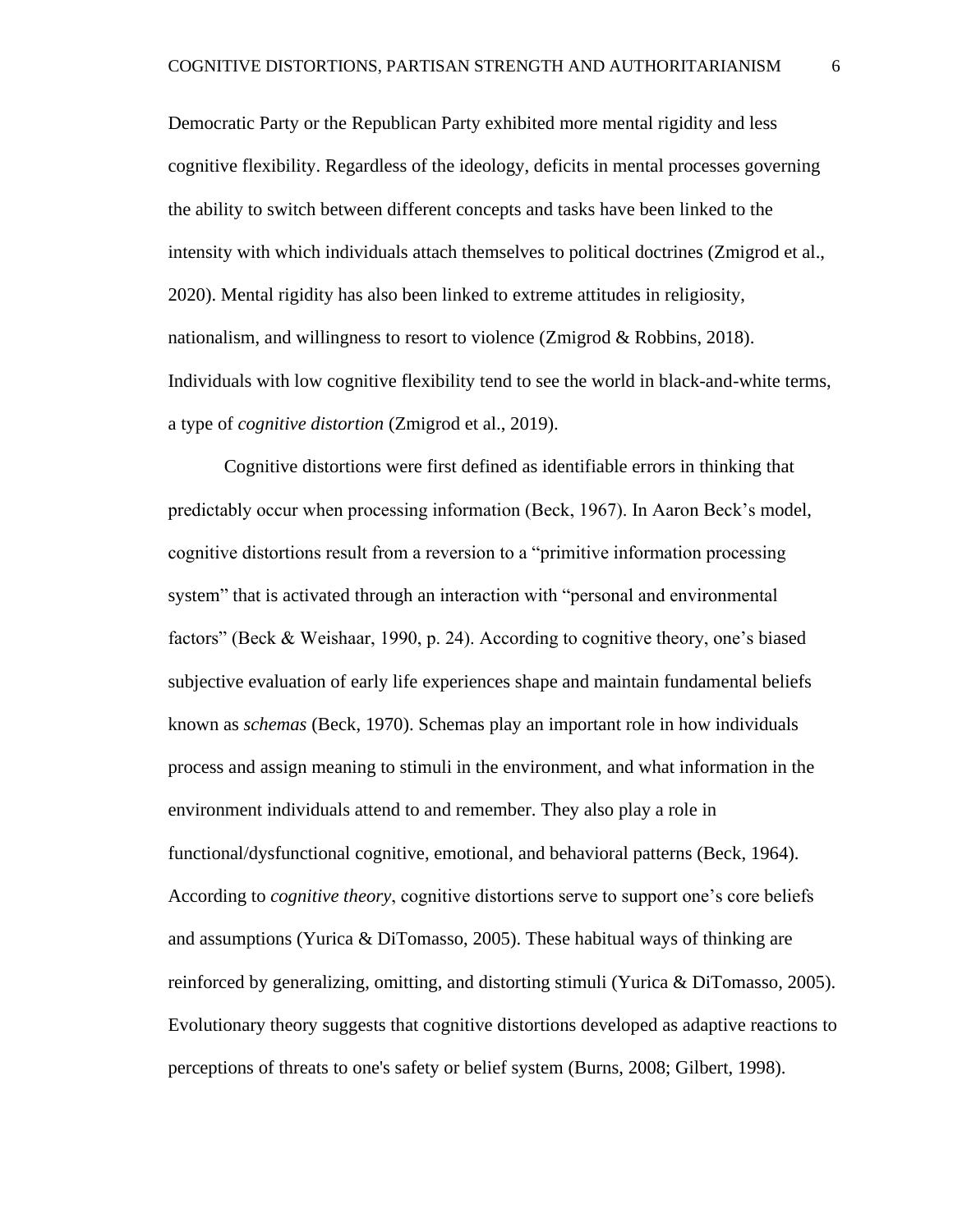According to Beck (1999), perceived threats to the self may perpetuate anger responses as a means of protecting one's concept of self. Cognitive distortions have been shown to predict *internalizing* and *externalizing behavior* (Barriga et al., 2008; Bruno, 2010). Internalizing behavior involves inner distress, such as depressive or anxiety symptoms for an individual; in contrast, externalizing behavior involves outward conflicts with others, such as aggressive, disruptive, or antisocial behaviors (Achenbach & McConaughy, 1997). Externalizing behaviors are more visible, and their consequences are more overt (Dekovic et al., 2004). Self-serving cognitive distortions, including catastrophizing, minimizing, and mislabeling have been shown to be the most significant predictors of externalizing problems (Bruno, 2010). Within the externalizing domain, self‐serving distortions have been linked to delinquent and aggressive behavior (Barriga et al., 2008). Latella-Zakhireh (2009) found that the cognitive distortions of magnification, externalization of self-worth, and perfectionism were positively associated with the degree of anger endorsed on the *Mahan and DiTomasso Anger Scale* by a nonclinical population. Moreover, a specific relationship was found between cognitive distortions and manifestations of anger, including tendencies toward argumentativeness (the propensity to argue, with consequent job and relationship problems) and *emotional dyscontrol* (the tendency to lose control as a result of angry feelings or thoughts; Latella-Zakhireh, 2009). Cognitive distortions are a form of rigid thinking or mental rigidity, which have also been linked to a willingness to engage in violence and aggression (Zmigrod & Robbins, 2018).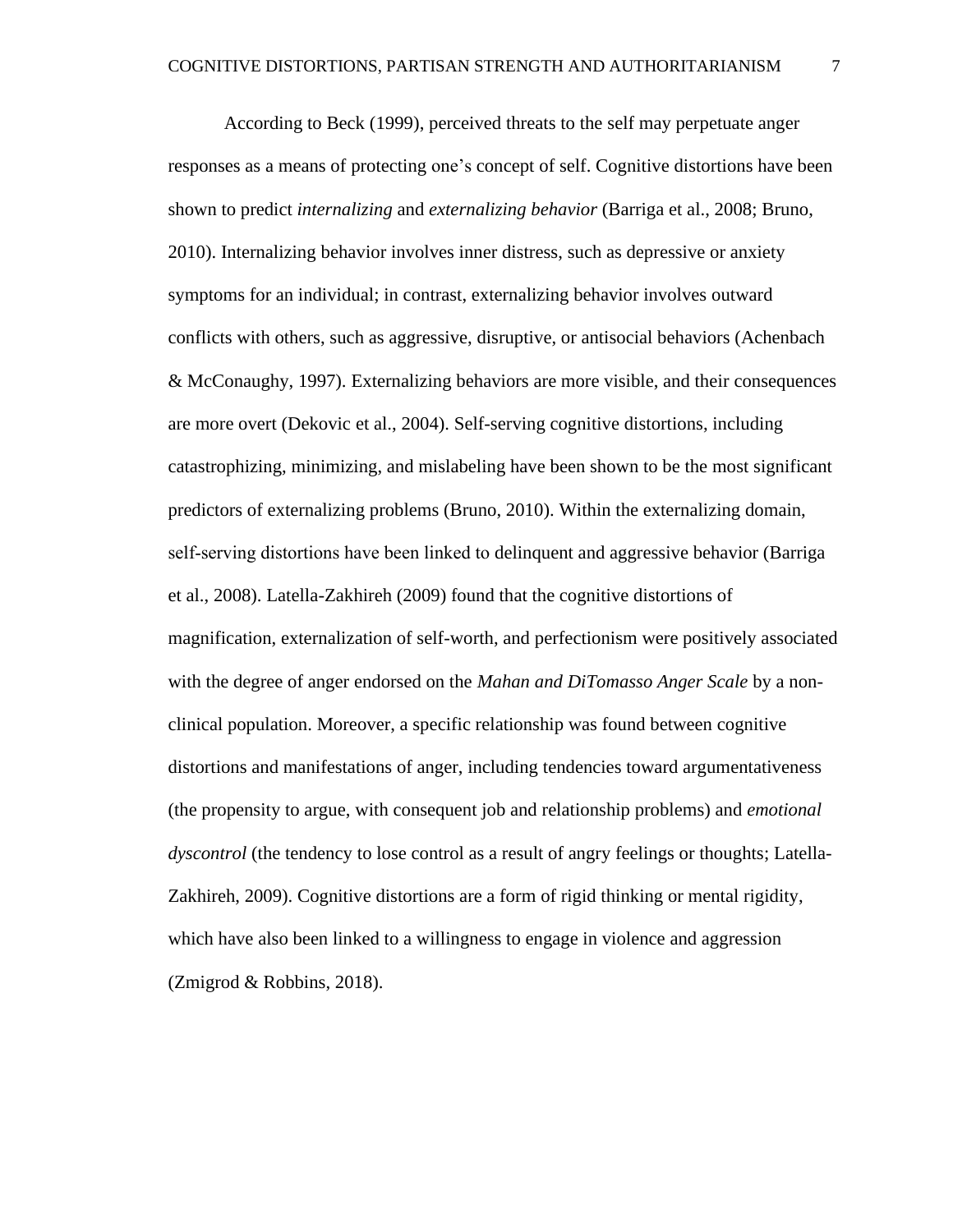#### **Purpose of the Study**

The rise of ideological polarization, the divergence of political views to ideological extremes, intolerance of competing views, partisan animosity, and violence has made it imperative to investigate factors contributing to our increasingly tense political climate. Although numerous studies have shown that individuals of different political affiliations think differently, a literature review revealed no research investigating the role of cognitive distortions in the context of political party affiliation, ideological partisan strength, and aggression. The purpose of this study was to determine whether a manifest difference exists in the frequency of cognitive distortions by individuals of different political party affiliations and degree of partisan identification, with cognitive distortions operationalized as the total score on the *Inventory of Cognitive Distortions* (ICD). The study specifically examined how the frequency of cognitive distortions differed between participants who identified as more extreme in their ideological partisanship (*Very Left Wing* and *Very Right Wing*) compared to those who identified as *Moderate* in their political partisanship. The study additionally compared different political partisanships regarding their frequency of engagement in cognitive distortions. The construct of authoritarianism was also investigated in the context of political affiliations/ideologies to gain insight into the rise in political animosity in our society. This study explored whether extreme partisan strength, authoritarianism, and frequency of cognitive distortions could predict aggression. Investigating cognitive distortions in the context of political affiliations and ideology may expand the field's understanding of the role that distorted thinking plays in our current political atmosphere. The results of this study will provide the field with further insight into how it might work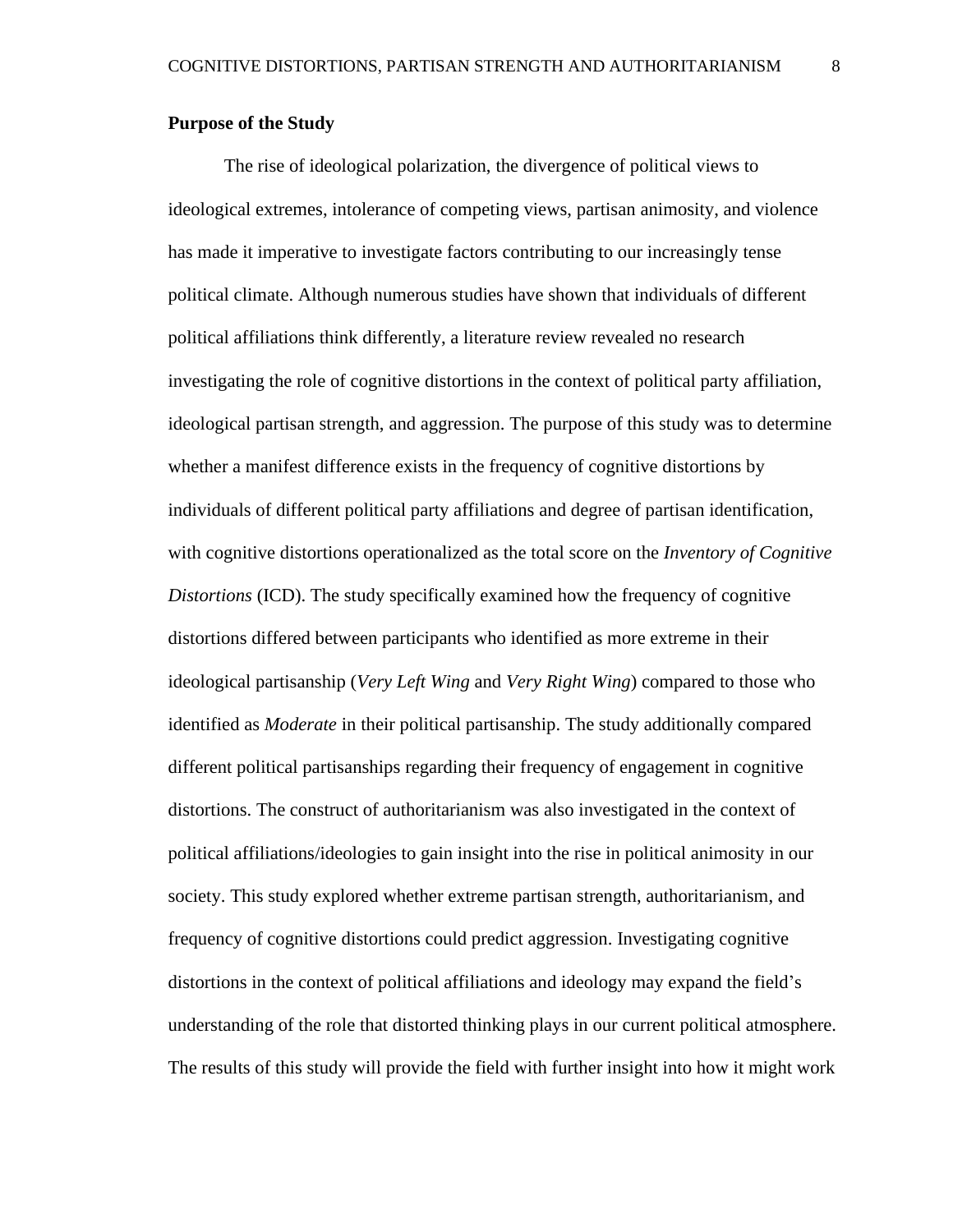to reduce political tension and violence in America's current polarized political environment.

#### **Hypotheses**

**Hypothesis I**: Self-reported authoritarianism (as measured by either the LWA Scale or RWA Scale total score), self-identified partisan strength, and endorsement of frequency of cognitive distortions (as measured by the ICD total score) will predict in a significant and positive way level of aggression (as measured by the BPAQ total score) for both right- and left-wing individuals.

**Hypothesis II**: Individuals who self-identify as *Very Left Wing* and *Very Right Wing* will endorse significantly higher frequency of cognitive distortions (as measured by the ICD total score) compared to individuals that self-identify as "*Moderates."*

**Hypothesis III:** A significant difference in endorsed frequency of cognitive distortions (as measured by the ICD total score) will be found between individuals of different political party affiliations (e.g., Republican, Democrat, Independent, Democratic Socialist, Socialist, Communist, Fascist/National Socialists, or Other Party/Affiliation).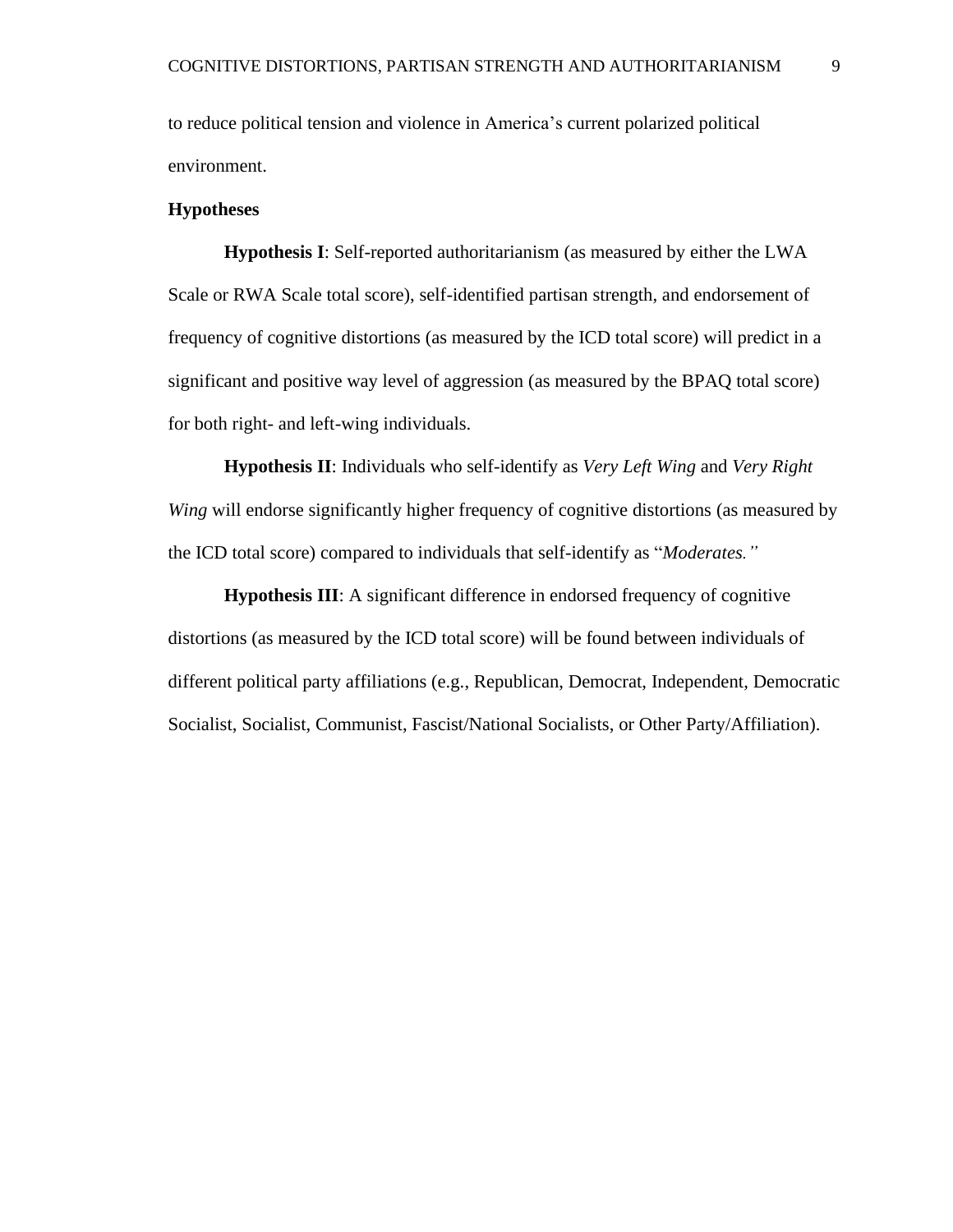#### **Chapter 2: Review of the Literature**

#### **Political Ideology in the United States**

Ideology has been conceptualized as "the most elusive concept in the whole of social science" (McLellan, 1986, p. 1). The field of social psychology has long struggled to come to a consensus regarding the most accurate definition of ideology (Jost et al., 2009). Erikson and Tedin (2003) defined ideology as "a set of beliefs about the proper order of society and how it can be achieved" (p. 64). It has also been defined as a "shared framework of mental models that groups of individuals possess" that "provides an interpretation of the environment and how that environment should be structured" (Denzau & North, 2000, p.24). Ideology is understood to communicate shared beliefs, values, and opinions of an identifiable group, class, or society (Knight, 2006). Ideologies interpret the world by making assumptions about the current state of affairs and future possibilities (Jost et al., 2009). In the United States, citizens classify themselves along a political spectrum consisting of liberal, moderate, and conservative ideologies also known as "the left," "the political middle," and "the right," respectively (Motyl et al., 2014). Left-wing ideologies are distinguished by their socially progressive viewpoints with values of equality, social justice, and the necessity of government acting to meet the people's needs at its core (Feldman & Johnston, 2014). Right-wing ideologies are characterized as conservative, promoting traditional values over change (Feldman  $\&$ Johnston, 2014). Many liberals argue that their political prescriptions enhance individual liberty and promote American values (Heywood, 2012). Conversely, many conservatives argue that their philosophy of small government extends human, social, and civil rights (Heywood, 2012). According to a 2019 study, 55% of Americans held positive views of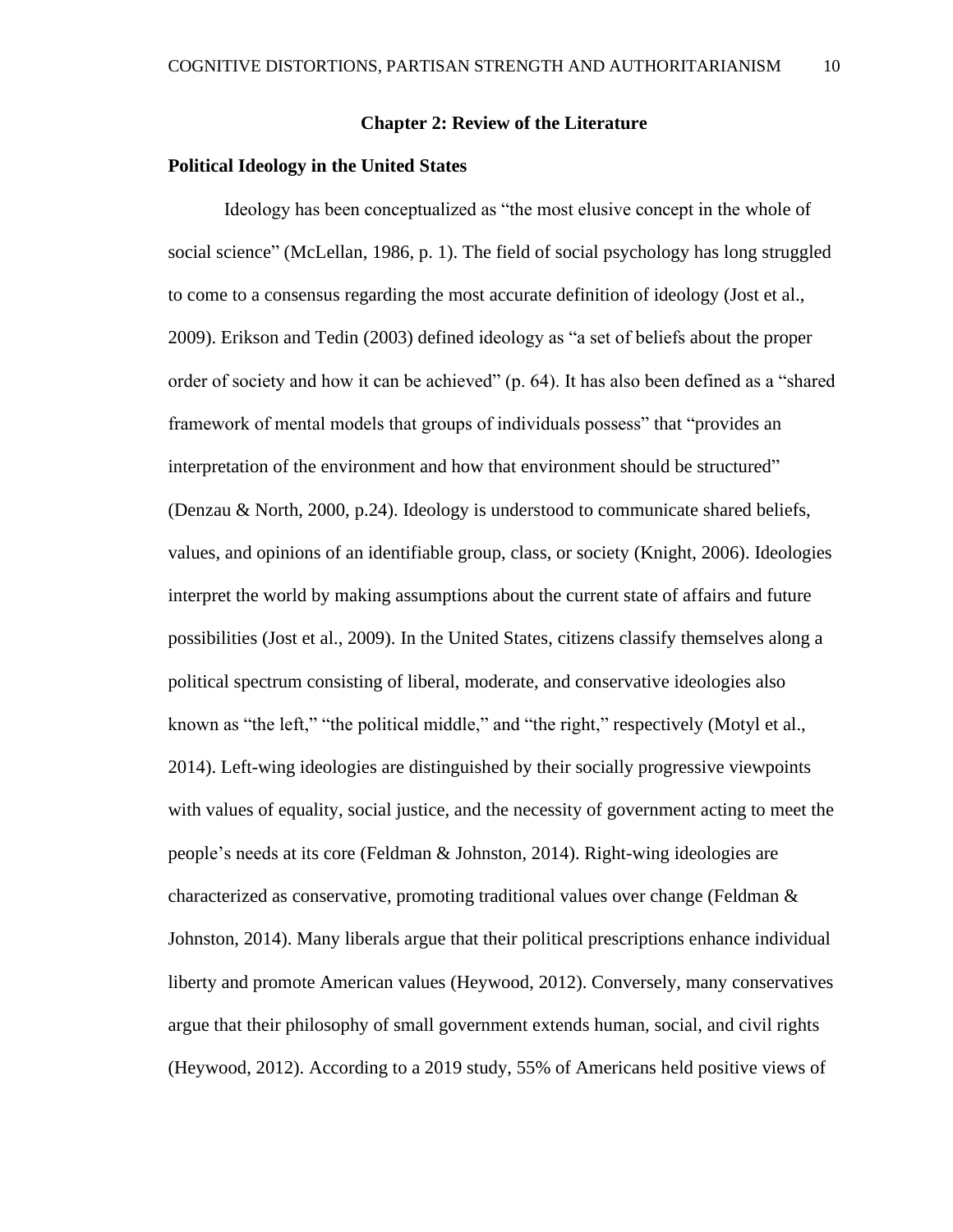liberalism, while 60% held positive views of conservatism (Pew Research Center). Moderates are generally characterized as steering a centrist course, advocating various aspects of both liberalism and conservatism and capable of leaning right or left on the political spectrum.

#### **Political Affiliations in the United States**

In addition to political ideologies, the United States is considered a two-party political system, comprising the Democratic Party and the Republican Party. Although these are the two dominant parties, several "third parties" have risen to popularity in the United States. Though there are a multitude of opinions about what each party represents, for the purposes of the current study each party's platform is presented verbatim, directly from their official website, without comment on its veracity. In addition, because of obvious limitations, the current study will attempt to be impartial in selection of the most representative passages and direct the reader to the specific party websites for a complete statement of party platforms.

#### **Democratic Party.**

According to the Democratic National Committee (2016), the Democratic Party is a left-leaning (liberal) party distinguished by its progressive social positions and belief that "cooperation is better than conflict, unity is better than division, empowerment is better than resentment, and bridges are better than walls" (p.1). According to its platform, the Democratic Party emphasizes raising incomes and "restoring economic security for the middle class…expanding access to affordable housing and protecting/expanding Social Security…promoting competition by stopping corporate concentration…ending systematic inequalities," and "combating climate change" (pp. 3-11).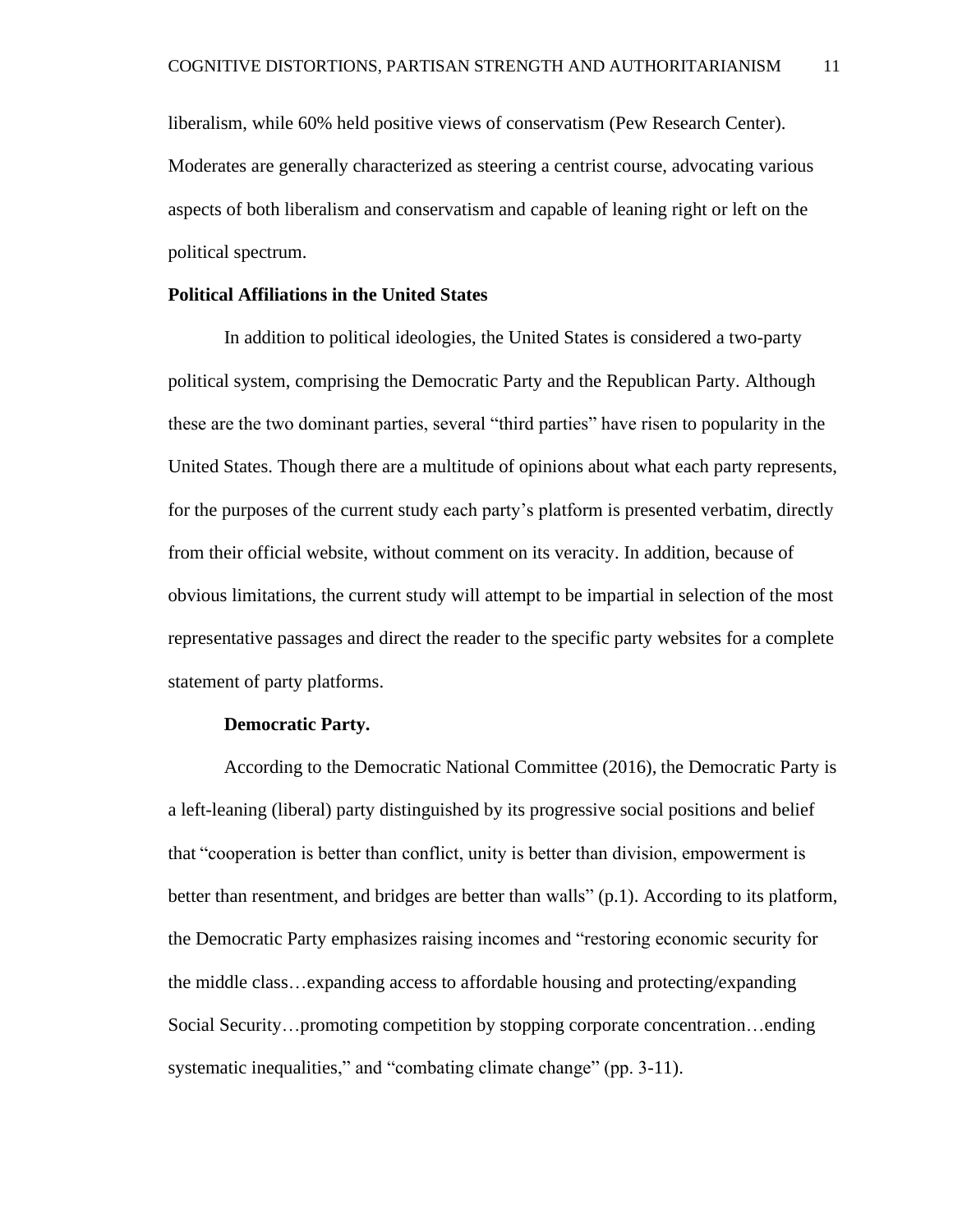According to a June 2020 national survey, 31% of Americans self-identified as Democrats (Gallup, 2020). In a study conducted by the Pew Research Center (2019), Democrats and Democratic-leaning Independents were more likely than Republicans and GOP-leaning Independents to express concern over climate change, economic inequality, and racism. Most Democrats and Democratic-leaning Independents included in the study (47%) identified as liberals, with 15% describing their views as "very liberal" (Pew Research Center, 2019), compared to moderates (38%) and conservatives (14%).

#### **Republican Party.**

According to the Republican Party, the GOP is a right-leaning (conservative) party that considers the establishment of a pro-growth tax code "a moral imperative…private investment as a key driver of economic growth and job creation," and emphasizes the importance of international trade and "free financial markets" (GOP, 2016, pp. 1-3). The Republican Party's platform asserts that "competitiveness equals jobs," and that this "equation governs our policies regarding U.S. corporations in the global economy, with private investment as a key driver of economic growth and job creation" (p. 2). According to their political platform, the party "supports the development of all forms of energy that are marketable in the free economy without subsidies including coal, oil, natural gas, nuclear power, and hydropower" because they are the "pathway to an independent energy source" (p. 20).

A 2019 Pew Research Center study found that Republicans were more likely to view crime, illegal immigration, and drug addiction as critical problems that need to be addressed. A June 2020 national survey found that 25% of Americans self-identified as Republican (Gallup, 2020). There are additionally several minor parties that present their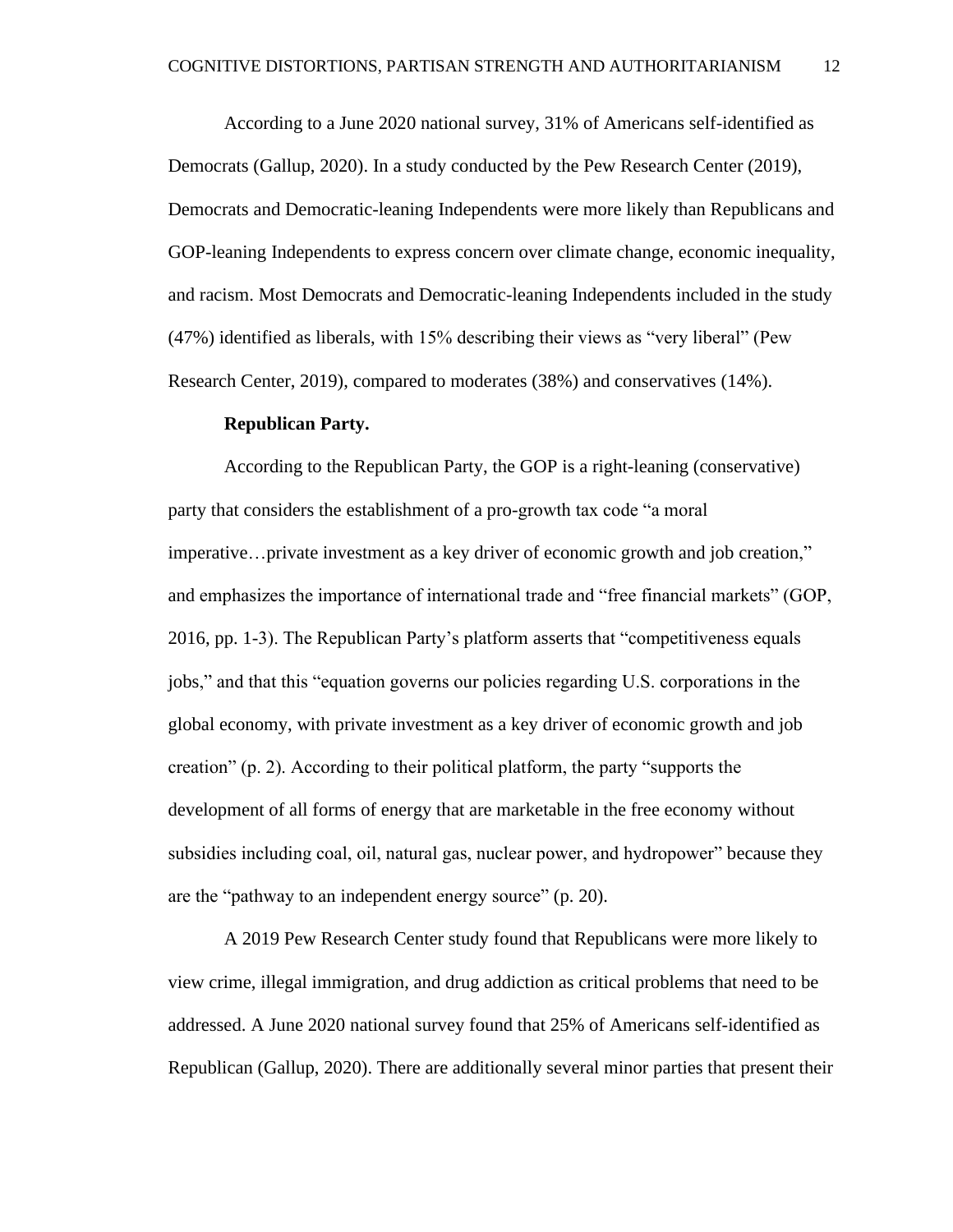own platforms and candidates for the presidency, although the Democratic and Republican parties have dominated American politics since 1852.

#### **Self-Described Independents.**

Political Independents are voters who do not identify as members of any political party. A June 2020 national survey found that 40% of Americans self-identified as Independents (Gallup, 2020). An overwhelming majority of Independents (81%) "lean" toward either the Republican Party or the Democratic Party, despite not identifying with either party (Pew Research Center, 2018). According to a recent Gallup study, 38% of the individuals in their national survey identified as Republicans or Republican-leaning Independents, while 50% identified as Democrats or Democratic-leaning Independents (2020). More Independents describe their political views as moderate (43%) than conservative (29%) or liberal (24%) (Pew Research Center, 2018). Independents who do not lean toward a party have demonstrated a likelihood to hold unfavorable opinions (37%) of both the Democratic and Republican Parties (Pew Research Center, 2018).

#### **Socialist Party USA.**

According to the Socialist Party USA, their party stands for "a fundamental transformation of the economy, focusing on production for need, not profit" (2020, p.1). The party additionally advocates for "the right of all workers to organize, for worker control of industry through the democratic organization of the workplace, for the social ownership of the means of production and distribution, and for international solidarity among working people based on common opposition to global capitalism and imperialism" (p. 2). The Socialist Party USA strives to "establish a radical democracy that places people's lives under their own control" within a "classless, feminist, socialist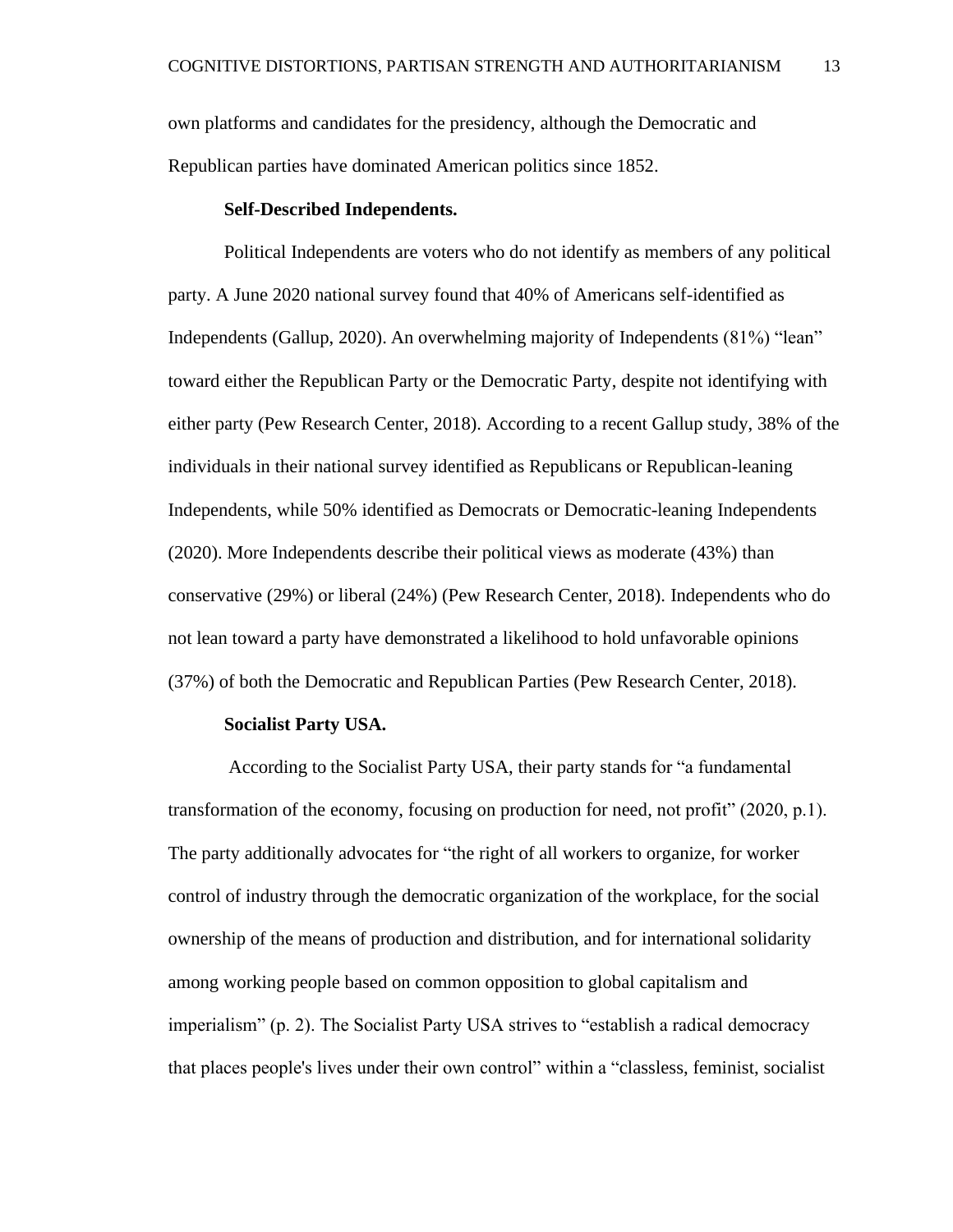society free of racism, sexism, homophobia or transphobia, in which people cooperate at work, at home, and in the community" and conceptualizes socialism as "a new social and economic order in which workers and consumers control production and community residents control their neighborhoods, homes, and schools" (p. 11) .

A recent study conducted by the Pew Research Center (2019) found that 73% of Americans agreed that corporations have "too much power." Research has shown that Americans' definition of socialism has changed over time. Although many Americans still view socialism as entailing government control of the economy, modified communism, and restrictions on freedoms, an increasing number of Americans now view it as a movement advocating equality (23%, up from 12% in 1949) and government provision of benefits for all (10%, up from 2% in 1949) (Newport, 2018). According to the Pew Research Center, 42% of Americans included in their study expressed positive impressions of socialism (Pew Research Center, 2019). More than eight-in-ten Republicans (84%) held a negative view of socialism, with a 63% majority expressing a very negative view, but nearly two-thirds of Democrats (65%) endorsed a positive view of socialism, with 14% holding a very positive view (Pew Research Center, 2019).

#### **Democratic Socialists of America.**

Socialism re-entered the nation's political discourse over the past several years due to the rise in popularity of avowed Democratic Socialists, such as Bernie Sanders and Alexandria Ocasio-Cortez (Newport, 2018). *Democratic Socialists of America* (DSA) advocate certain socialist ideals through "the democratic process" and define Democratic Socialism as a political movement that believes that the "economy and society should be run democratically to meet public needs for all, not to make profits for a few" (2018,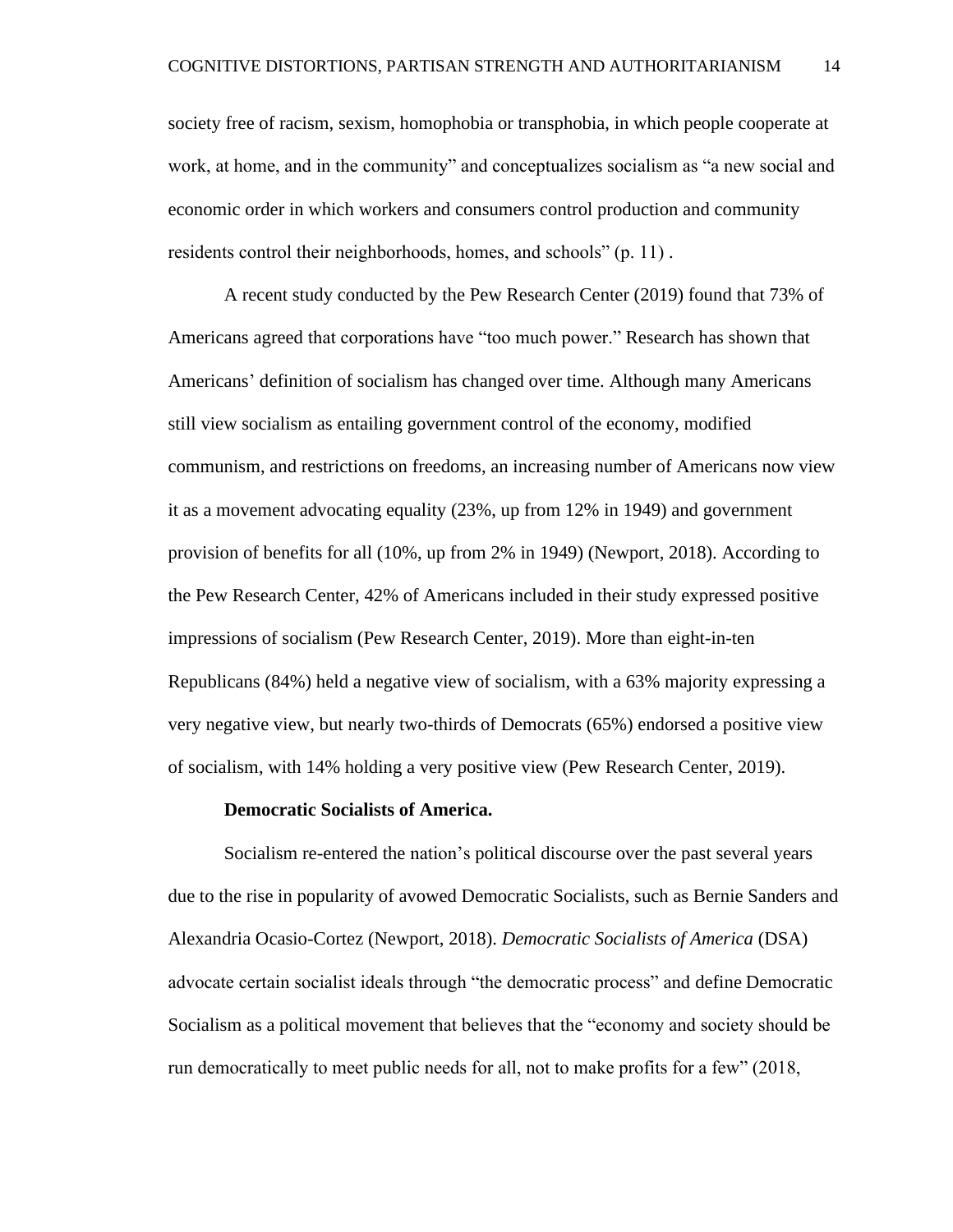para. 1). The DSA consider themselves socialists because they reject "an international economic order sustained by private profit, alienated labor, race and gender discrimination, environmental destruction, and brutality and violence in defense of the status quo" and profess to advocate reforms that will "weaken the power of corporations and increase the power of the working people '' (DSA, 2020, para. 4). Democratic Socialists of America currently have approximately 66,000 members, up from 24,000 in 2017 (DSA, ND). According to a 2019 Gallup survey, since 2010, capitalism (51%) and socialism (49%) have settled into roughly equal popularity among young adults. Despite their growing popularity, both Socialists and Democratic Socialists remain underrepresented in research in the U.S.

#### **Communist Party USA.**

Communism is another left-wing political philosophy that purports to share many of the underlying principles of socialism and opposes capitalism, which it denounces as "a system by which the U.S. corporations use their economic, political, and military power of the government to exploit workers, pillage the environment, and corrupt governments around the world" (CPUSA, 2014, para 3-5). The CPUSA argues that "the only strategy capable of defeating the extreme right's implicit and explicit drive toward fascism is the widest possible organized unity of all class and social forces" (p. 41). CPUSA advocates a society "where working people, those who produce all the riches of society, will have political power and will collectively decide priorities for investment and distribution of our nation's wealth, for education, health care, housing, nutrition, recreation, arts, culture, and science in a clean, non-polluting economy" (CPUSA, 2014,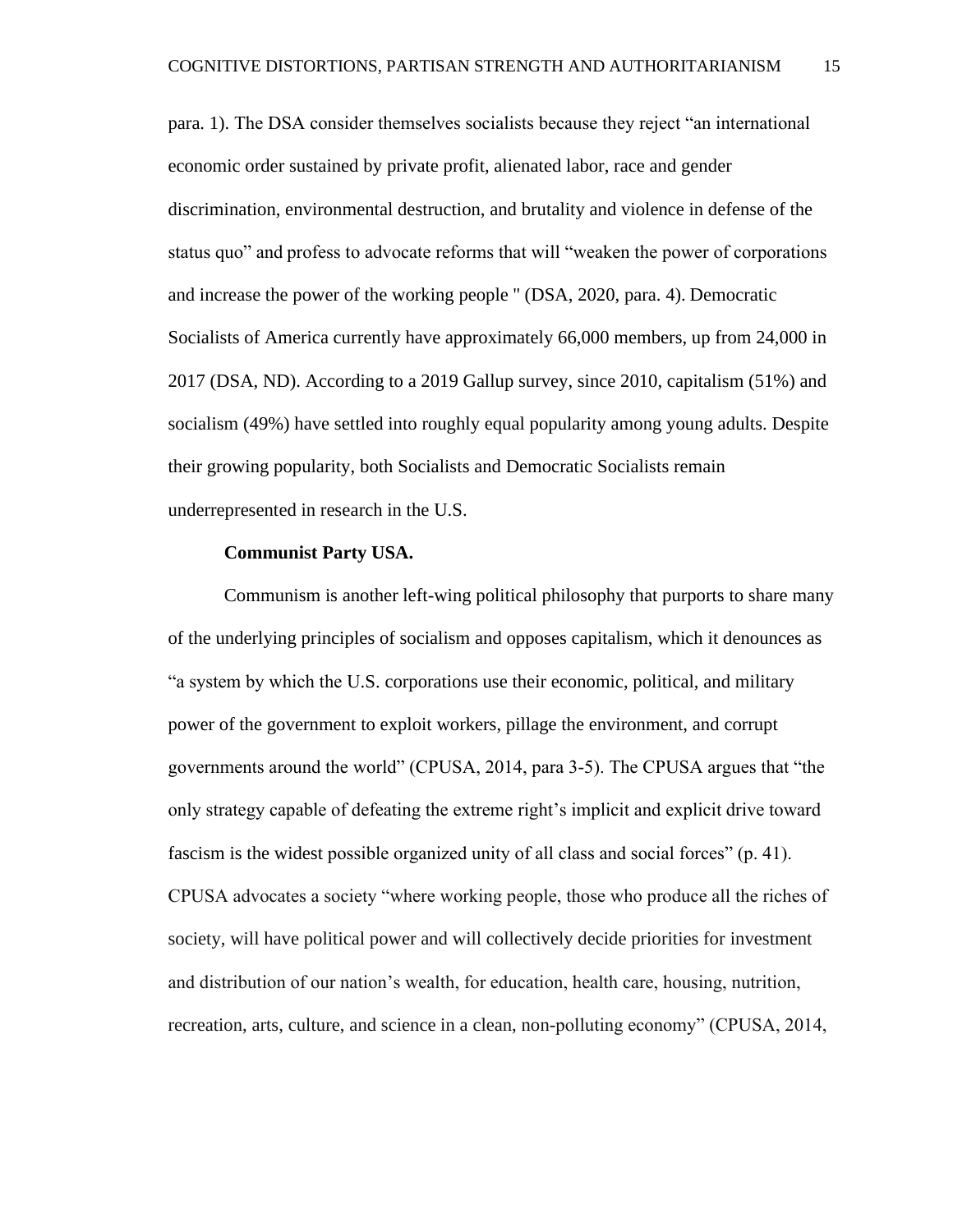para. 6; Floyd, 2020, para. 2). As of 2017, membership in the CPUSA was approximately 5,000 (Gomez, 2017).

Each political affiliation listed above share similarities and differences. According to Brandt et al. (2014), those differences prompt people across the political spectrum to vehemently oppose ideologically dissimilar viewpoints; therefore, one would expect such antipathy to exist between members of more dissimilar political affiliations, although this may not always the case.

#### **National Socialist/Fascist Movements**

According to the Antidefamation League (2020), the National Socialist Movement is the largest "far-right neo-Nazi group" of several avowed Nazi organizations in the United States, with an estimated 400 members in 32 states. The party idolizes Adolf Hitler and Nazi Germany. The group identifies 25 points in their party manifesto as means of "fighting for civil rights and self-determination of Whites in America" including a core belief in "promotion of White separation" (The National Socialist Movement, 2020, p. 1). The party demands a National Socialist government through which the nation becomes "one bound together by shared race, culture, and identity" and that "all non-White immigration must be prevented and all non-Whites currently residing in America be required to leave the nation forthwith and return to their land of origin, peacefully or by force" (p. 2). The National Socialist Movement has declared its goal to "be the sole political party of the nation" (p.3).

#### **Antifa.**

According to the Antidefamation League, the antifascist protest movement known as *Antifa* gained new prominence in the U.S. after the white supremacist "Unite the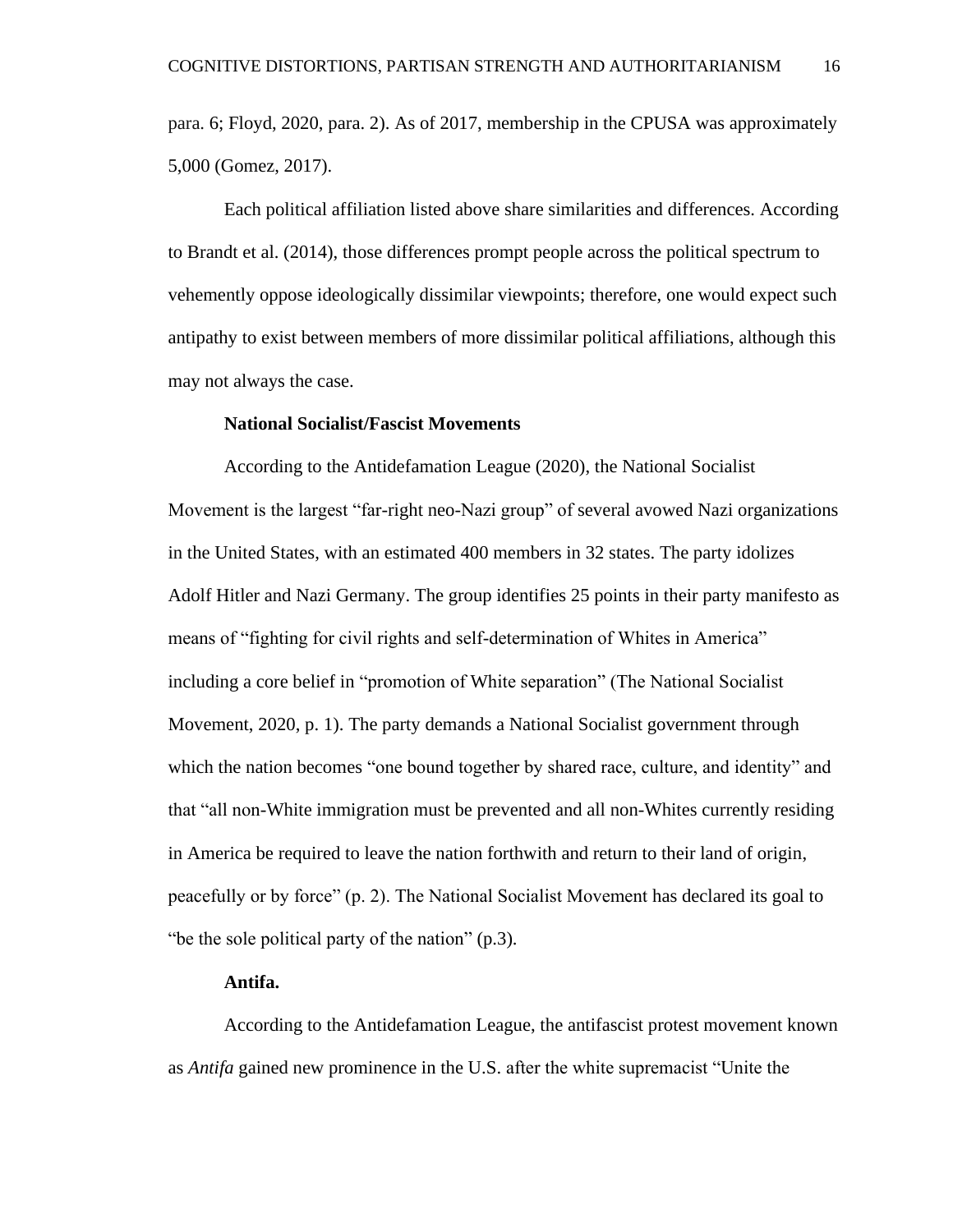Right" rally in Charlottesville, VA in 2017 (ND). According to the *New York Times*, Antifa is "an organization without a leader, a defined structure, or membership roles" but rather a "movement of activists whose followers share a philosophy of tactics" (Bogel-Burrough & Garcia, 2020, para. 2-3). The movement campaigns against actions viewed "as authoritarian, homophobic, racist, or xenophobic" (Bogel-Burrough & Garcia, 2020, para 5). Antifa is made up of "a loose collection of groups, networks, and individuals who believe in active, aggressive opposition to far right-wing movements" by means of direct confrontation (Antidefamation League, ND, para. 2). Most Antifa members derive from the "anarchist movement or from the far left," though since the 2016 presidential election, some people with more mainstream political backgrounds began to join their ranks (Antidefamation League, ND, para. 2).

#### **Other Party Affiliations.**

Other third-party political affiliations that may be endorsed in the "Other Party/Affiliation" option in the current study include members of the *Independent American Party*, the *Libertarian Party*, the *Green Party,* and the *Constitution Party*. A concise survey of these parties follows.

The Independent American Party states that their mission is to "promote respect for life, liberty, and property; strong traditional families; patriotism; and individual, state and national sovereignty, with a strong reliance on the Declaration of Independence and allegiance to the Constitution of the United States of America" (IAP, 2016, para. 2).

The Libertarian Party platform states that they "hold that all individuals have the right to exercise sole dominion over their own lives and have the right to live in whatever manner they choose, so long as they do not forcibly interfere with the equal right of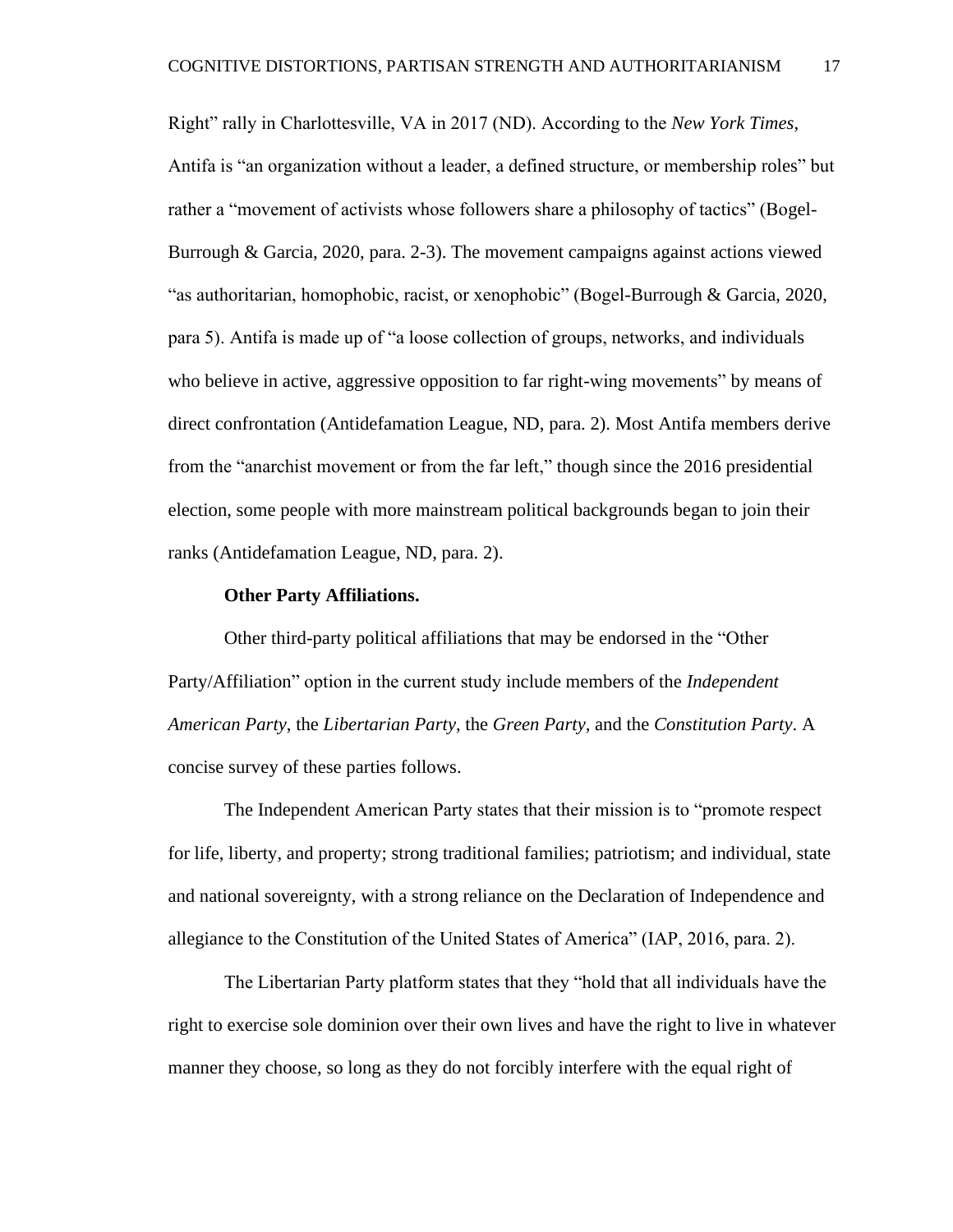others to live in whatever manner they choose" (p.1). They also advocate a radically limited size and scope of government (Libertarian National Committee, 2018, p.1).

The Green Party platform proposes a "vision of our common good that is advanced through independent politics free from the control of corporations and big money, and through a democratic structure and process that empowers and reaches across lines of division to bring together our combined strengths as a people," and "ecological and economic sustainability, balancing the interests of a regulated market economy and community-based economics with effective care for the Great Economy in which we are embedded: the ecosystems of the Earth" (The Green National Committee, 2019, p. 4).

The Constitution Party platform aims to "restore American jurisprudence to its Biblical foundations and to limit the federal government to its Constitutional boundaries" (The Constitution Party, 2012, p.1).

#### **Political Polarization**

The U.S. is home to more political parties than any other country in the world. Over the past two decades, there has been a significant rise in political polarization, a growing inflexibility of positions and attitudes, and a divergence of political beliefs to ideological extremes (Pew Research Center, 2014). According to a 2014 survey conducted by the Pew Research Center, the number of Americans on the extremes of the political spectrum has more than doubled, as the percentage of individuals in the center of the distribution (moderates) has continued to decrease. This shift represents most Democrats moving to the left (more liberal) and most Republicans moving to the right (more conservative), with less overlap between the parties (Pew Research Center, 2014). In this study, approximately 92% of Republicans fell to the right of the median (an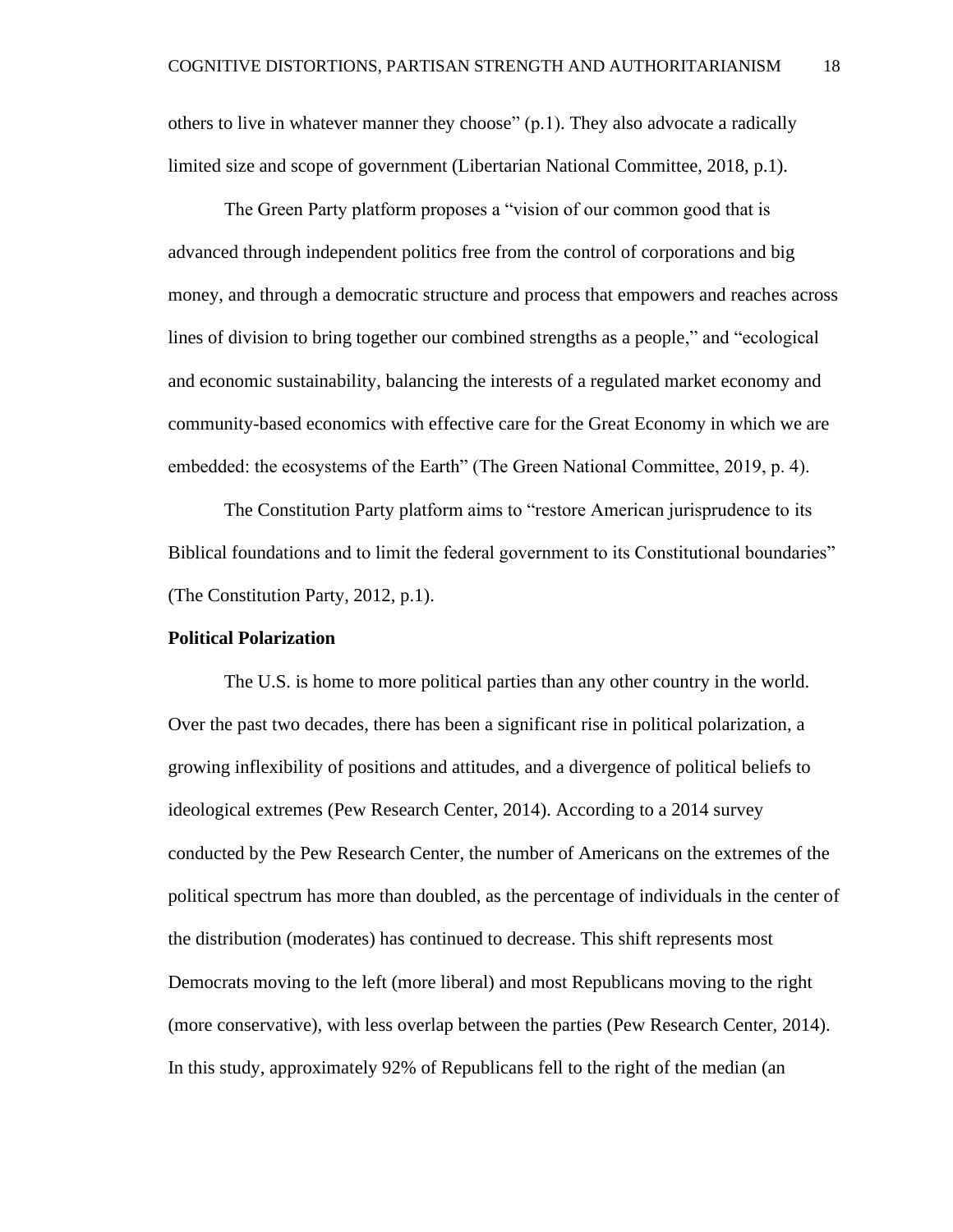increase from 64% in 1994), while 94% of Democrats fell to the left of the median, an increase from 70% in 1994 (Pew Research Center, 2014). In addition, the study found that most Republicans and Democrats were further apart ideologically than at any point in more than two decades, and these divisions were the deepest among those who identified as being more engaged in the political process (Pew Research Center, 2014). Conservatives and liberals have declared largely different views on issues related to the environment/climate change, immigration, gun control, race, sexual orientation, gender equality, national security, and healthcare (Pew Research Center, 2017). A national survey conducted by the Pew Research Center tracked 10 measures of political values since 1994 and determined that the average partisan gap on these political values increased from 15 to 36 percentage points (2017). From 2013 to 2015 alone, the partisan gap in political values increased by three points to 36 points, which is considered a modest increase over a 2-year period; however, the cumulative percentages are a substantial difference from 1994 (Pew Research Center, 2017). In 2009, a 19-point gap separated the views of Democrats and Republicans on racial discrimination; by 2017, that gap had increased to 50 points (Pew Research Center, 2017). In a more recent study conducted by the Pew Research Center, the average partisan gap was 39 percentage points across 30 political values encompassing positions on guns, race, immigration, foreign policy, and other issues (2019). An individual's identification with a particular party and ideology based on shared values often becomes a part of their social identity.

#### **Social Identity Theory.**

For the current study, various individuals were included from different political ideologies and party affiliations. In this circumstance, *Social Identity Theory* (SIT)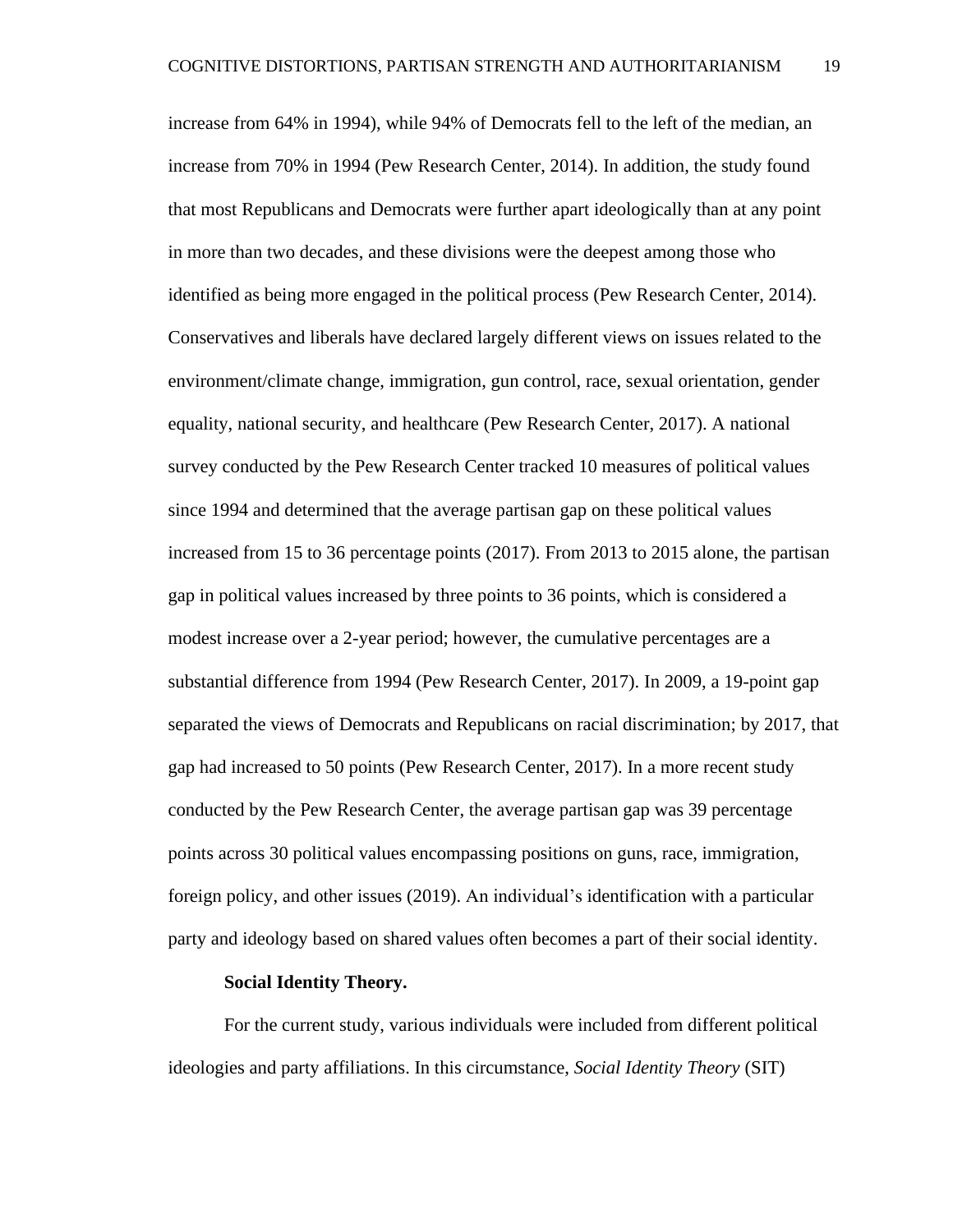became a valuable means to address the ways in which an individual's self-concept is influenced by group memberships, such as political partisanship (Tajfel et al., 1971; Turner & Tajfel, 1986). Social Identity Theory, first developed by Henri Tajfel and colleagues, holds that individuals derive their self‐concept from knowledge of their membership in a particular social group (Tajfel, 1978; Tajfel & Turner, 1979). Social identities are believed to exert the most influence when individuals consider their membership as central to their overall self-concept and feel strong emotional ties to the group (Tajfel, 1978). The theory claims that after individuals internalize their membership in a group, they attempt to maximize differences between the group with whom they identify (in-group) and an opposition group (out-group) (Tajfel, 1978; Tajfel & Turner, 1979; Turner & Tajfel, 1986). The SIT also postulates that members of an ingroup often seek negative aspects of an out-group in order to enhance their group selfimage (Tajfel, 1978). The first stage of the SIT is *social categorization*, which includes categorizing people by using heuristics, or mental shortcuts, to better understand the social environment (Tajfel & Turner, 1979). Through categorizing in this way, individuals define appropriate behaviors or norms for each group (Tajfel  $\&$  Turner, 1979). Hogg et al. (2007) note that "group identification may be a particularly efficient and immediate way to reduce or fend off uncertainty" (p. 136). Through strong group identification, one can acquire consensual validation and prototypes (heuristics) that define who one is and what one should value (Hogg et al., 2007). These heuristics help to make fast and simplistic decisions, which reduce uncertainty that can promote anxiety (e.g., "we" are like this, "they" are like that) (Hogg et al., 2007). The use of mental shortcuts to classify and categorize people can, however, result in one overlooking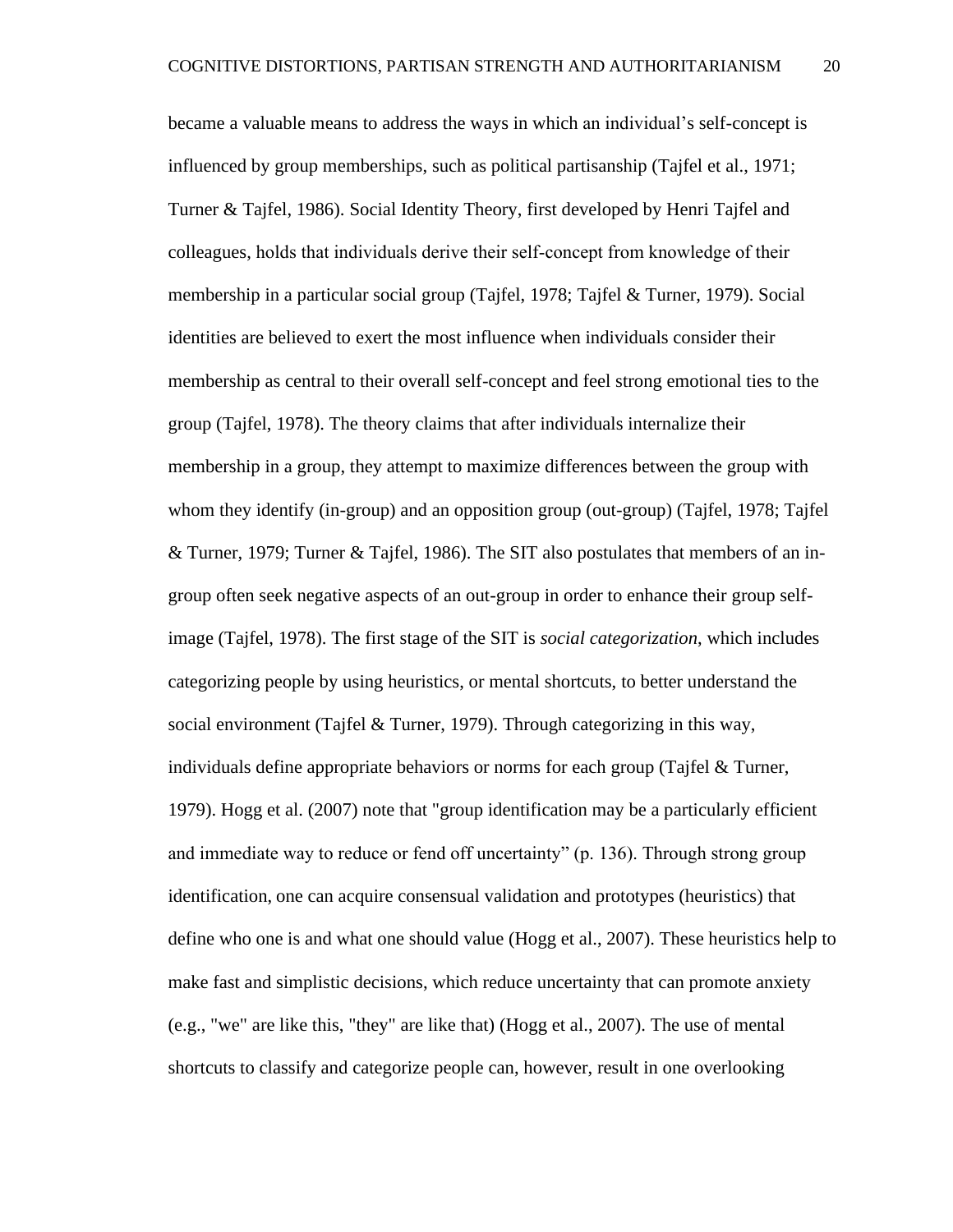relevant individualized information and instead relying on an available heuristic that promotes stereotyped and distorted thinking about out-groups (Bigler & Clark, 2014). Heuristics, though helpful in some circumstances to make sense of one's environment, can also contribute to stereotypical and prejudicial thinking (Bigler & Clark, 2014).

The next stage in SIT is known as *social identification*, a stage in which an individual adopts the identity of a group by self-categorizing as part of a particular social group (Tajfel & Turner, 1979). Once categorized into a group, in-group identification, intergroup differentiation, and perceptual and attitudinal biases result in the third stage known as *social comparison* (Tajfel et al., 1971). Individuals' identities become intricately linked to the group to which they believe they belong, and their social identity motivates them to adopt attitudes and behaviors that positively distinguish their in-group from others (Brewer, 2002). In-group cohesion is also motivated by other basic needs, including those for inclusiveness, distinctiveness, and certainty, which collectively reduce anxiety and provide a sense of predictability in an uncertain world (Leonardelli et al., 2010). Members of ideological groups are motivated to maintain group norms, perspectives, and interests, as group membership becomes a part of their identity (Devine, 2015). *Group-status threat*, defined as the degree of threat or imposition an outgroup is perceived to pose to the in-group, may arise when the perceived competence and/or integrity of the in-group is in some way devalued by an out-group (Tajfel  $\&$ Turner, 1979). Other constructs stemming from the SIT are the *Ideological Conflict Hypothesis* and the *Political Group Conflict Hypothesis.* According to the Ideological Conflict Hypothesis, individuals across the political spectrum are prejudiced against ideologically dissimilar targets or out-groups. In this hypothesis out-group values are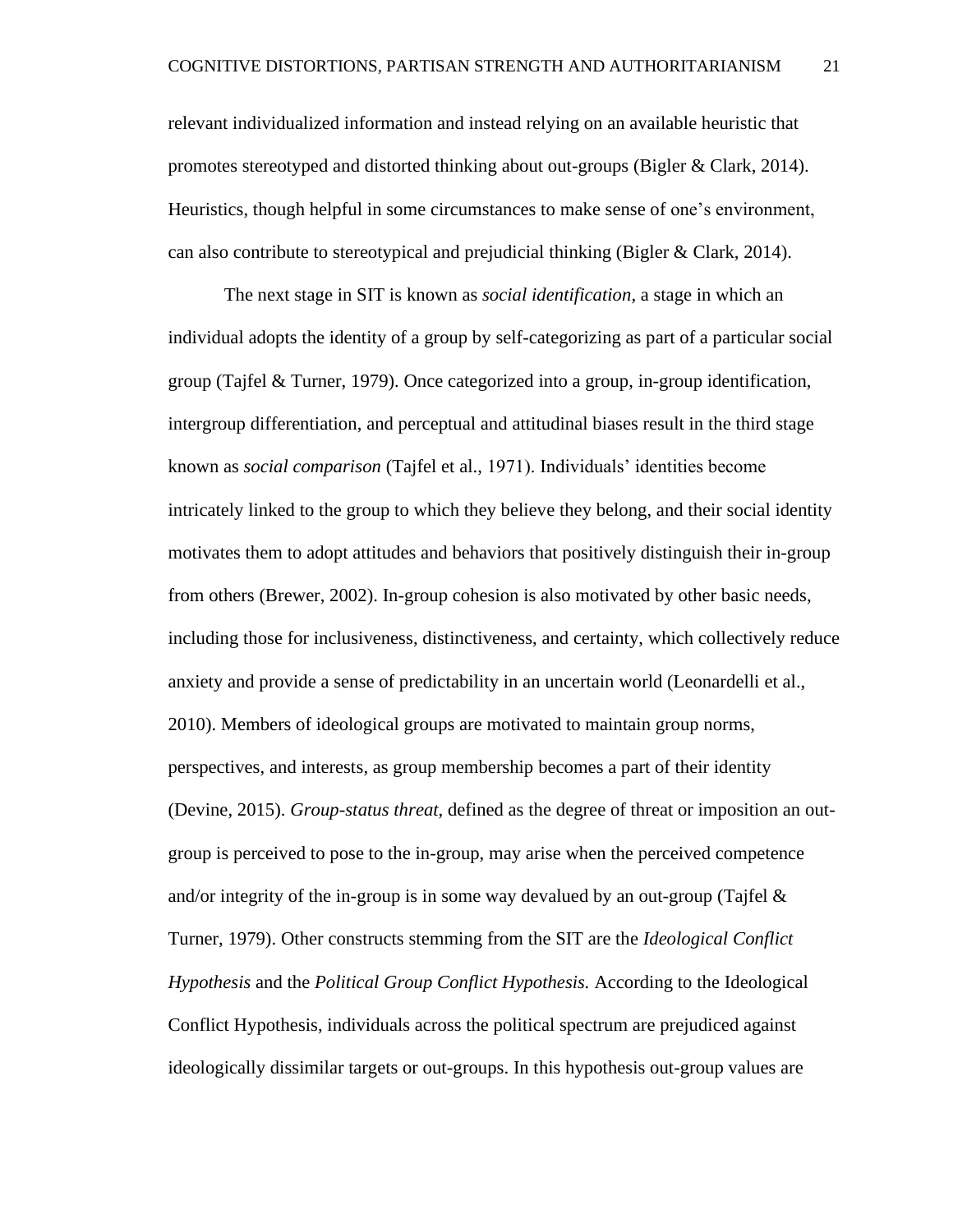perceived to be inconsistent/in conflict with an individual's own group, and therefore they tend to engage in a variety of strategies to maintain their group's worldview by distancing themselves from people who do not share their moral or political convictions (Brandt et al., 2014). The Political Group Conflict Hypothesis emphasizes that perceived ideological differences in moral foundations often derive from in-group versus out-group categorization rather than actual differences in moral foundations (Brandt et al., 2014). Membership in a political group or ideology is otherwise known as political partisanship.

#### **Political Partisanship.**

Political partisanship continues to be the dividing line in the American public's political attitudes, surpassing differences in age, race and ethnicity, gender, educational attainment, religious affiliation, and other factors (Pew Research Center, 2019). Political partisanship has been defined as the political orientation of citizens who stand with a party; that orientation is psychological regarding identification with the party and behavioral in the actions of voting and partaking in party activities (Muirhead  $\&$ Rosenblum, 2006). Partisanship is also considered a deep psychological attachment to a particular party, which may include latent biases that motivate an individual to maintain support for a particular party and the policies of the party's platform (Cohen, 2003). Central themes associated with partisanship include a sense of commitment and loyalty to the party's values and goals, a sense of community and solidarity fostered by acting together for a common cause, and an ability to advance one's cause with civility (Efthymiou, 2017; Muirhead, 2014). According to Settle et al. (2009), partisanship is evaluated along two dimensions, namely the strength of partisan attachment and the direction of the attachment. Strong partisanship often comes with disdain for the political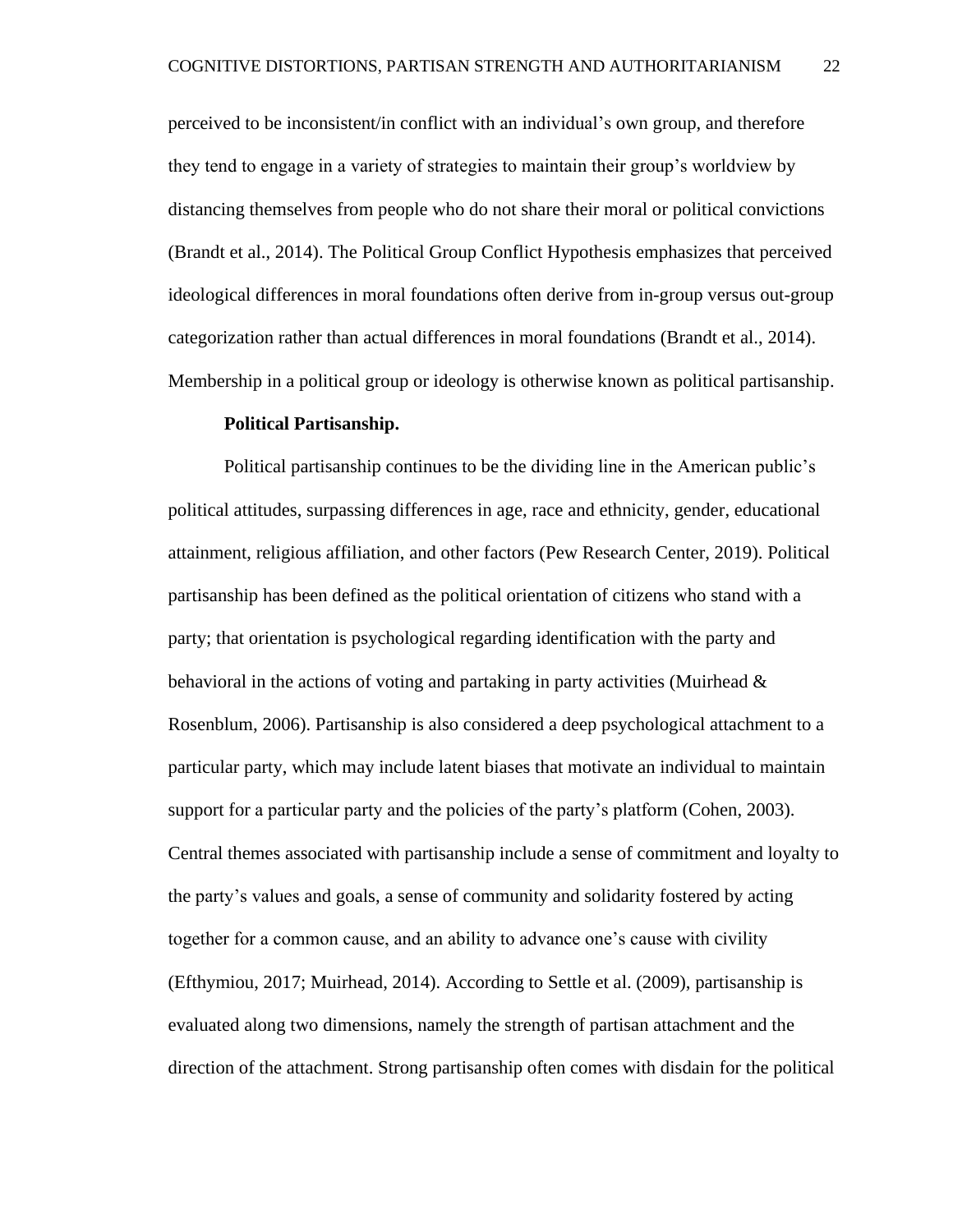opposition or out-group, also known as *affect polarization* (Lelkes & Westwood, 2017). Affect polarization in combination with the inherently competitive nature of partisanship have been linked to prejudicial behavior (Lelkes & Westwood, 2017).

Partisanship has demonstrated a strong influence on political behavior. According to a meta-analysis that synthesized a total of 182 effects of perceived injustice, efficacy, and identity on collective action, a strong partisanship was associated with collective action and related forms of group-based political activity (Van Zomeren et al., 2008). In this study, collective action was defined as "the attitudinal support for protest as well as the protest intentions or behaviors of members of a social group that are directed at removing the perceived underlying causes of the group's disadvantage or problem" (Van Zomeren et al., 2008, p. 512). Most of the studies included in the meta-analysis relied on proxies for collective action, such as attitudes toward collective action (supporting or opposing collective action) and professed intentions to engage in collective action (Van Zomeren et al., 2008). Individuals with strong partisan identification have been shown to act as a means of defending or enhancing their party's political position, as their partisan identity becomes internalized to the degree that the group's failures are perceived as personal failures (Huddy & Bankert, 2017). Hostility has been demonstrated to emerge when strong emotions, such as fear, are attached to the out-group, compounding a powerful identification with an ingroup (Mackie et al., 2000). According to Mason and Kalmoe (2019), after aggressiveness, "partisan identity strength," as measured by a 7-point scale ranging from *strong Democrat* to *strong Republican*, is the second most predictive factor in endorsing violence. Partisanship has been shown to intensify over the course of a person's lifetime, as a result of individuals having more opportunity to become active in their community and to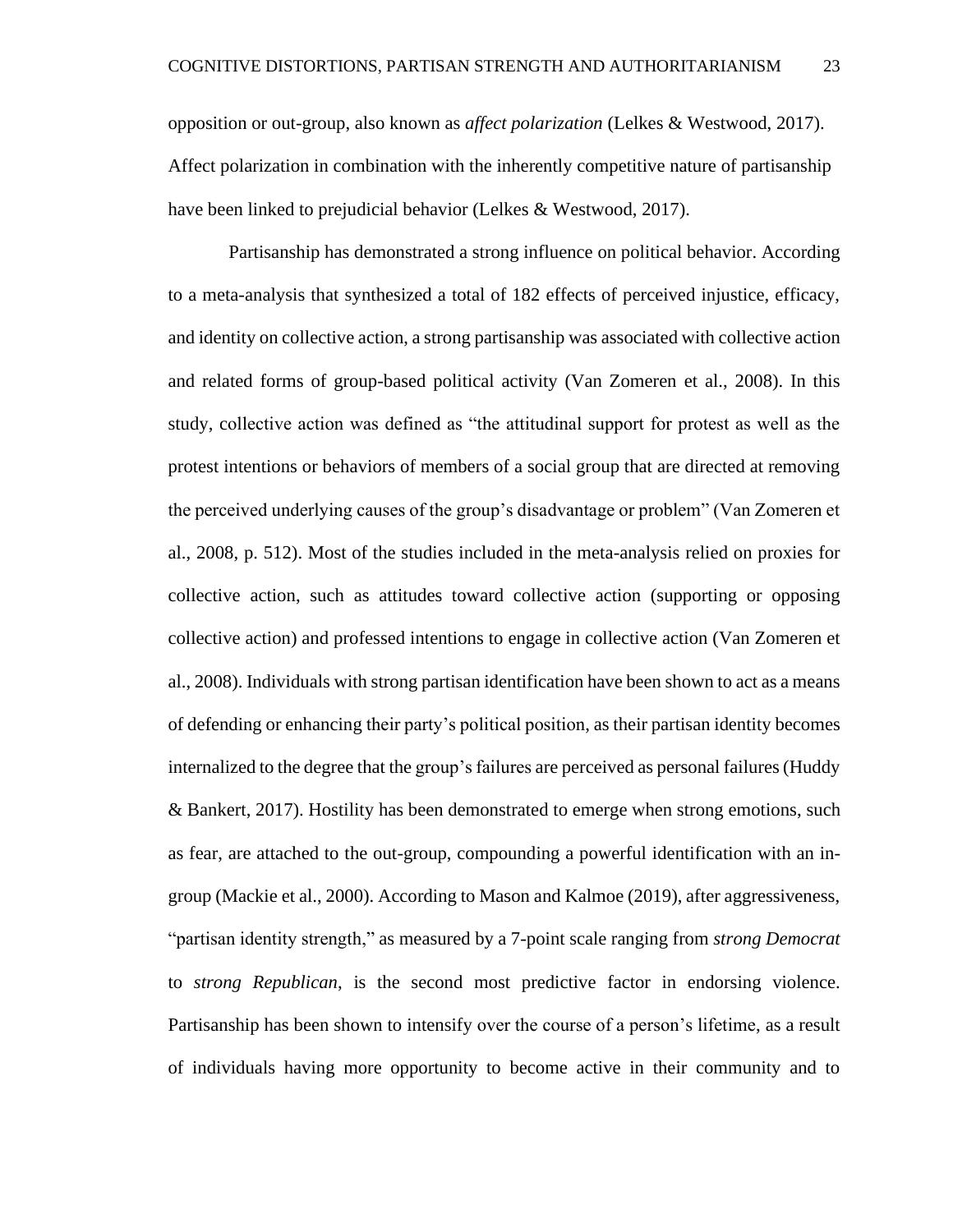socialize with groups (Campbell et al., 1960). The *expressive* model of partisanship postulates that partisans become motivated to defend their party's positions, which often results in biased processing of information that generates attitude stability and buttresses political beliefs (Huddy et al., 2015). According to Westfall et al. (2015), individuals with stronger partisan identification as Democrat or Republican also tend to perceive greater polarization between the parties.

Social identifications, such as political partisanship, have demonstrated the capacity to produce in-group favoritism and out-group derogation in attitudes, perceptions, and behaviors when those groups are in competition (Hewstone et al., 2002). Individuals who identify strongly with a group (Democrat or Republican) have additionally been found to feel emotions more intensely than less committed individuals in response to threat and reassurance (Combs et al., 2009). In four studies using undergraduate populations, participants gave their emotional reactions to news articles describing misfortunes happening to others (e.g., poor economic news and house foreclosures; Combs et al., 2009). When reverses befell political opponents of the party with which they strongly identified, participants experienced *schadenfreude*, pleasure or lack of empathy in reaction to those misfortunes (Combs et al., 2009). Overall, party affiliation and the intensity of in-group identification have proven to accurately predict whether these events produced schadenfreude (Combs et al., 2009). Kalmoe and Mason (2019) also found that partisan identity strength was a significant positive predictor for political hostility toward opponents regarding all three components of lethal partisanship. *Lethal partisanship* includes *moral disengagement* (rationalizing harm to opponents), *partisan schadenfreude*, and partisan violence (Kalmoe & Mason, 2019). Moral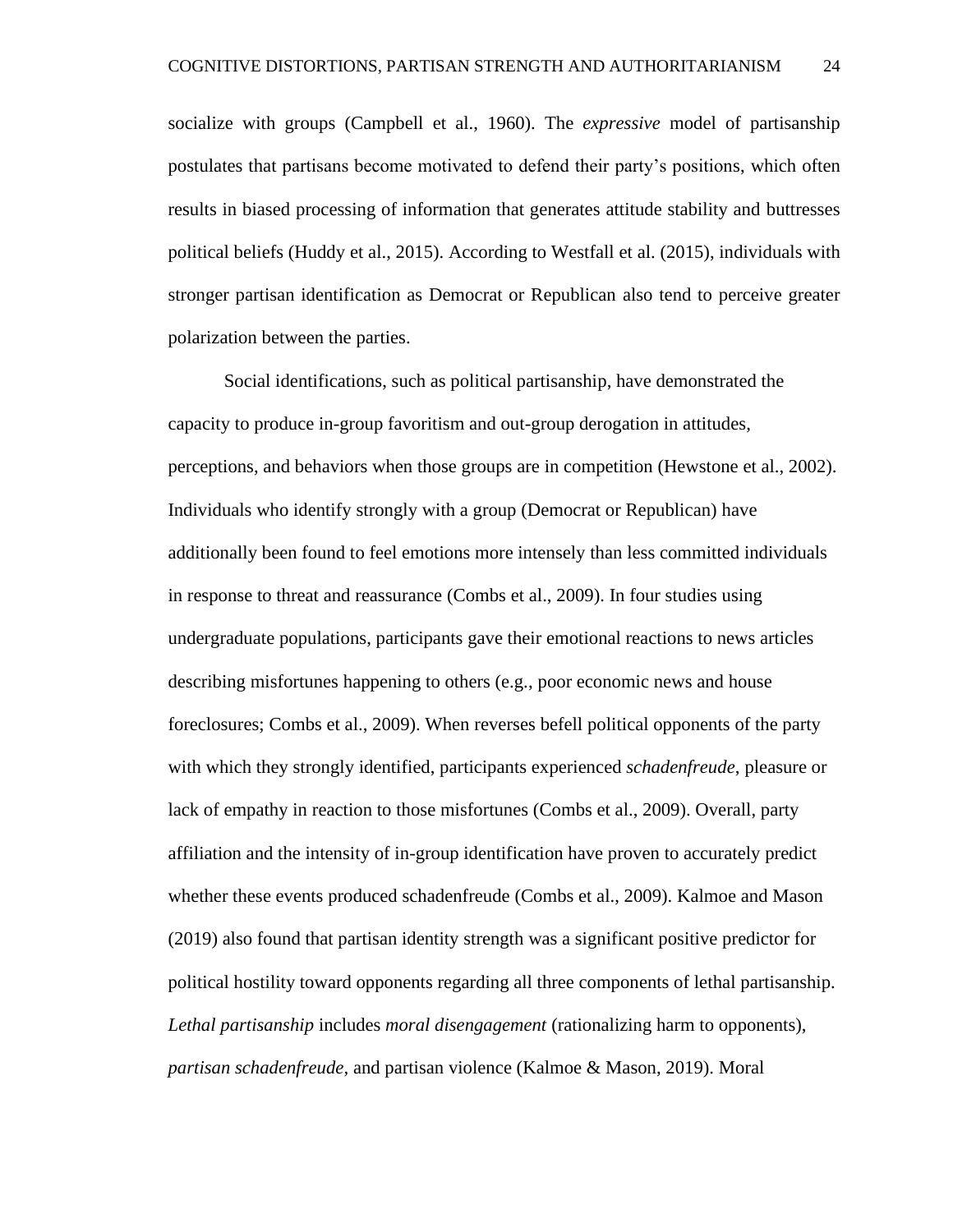disengagement involves making extremely rigid judgements that dehumanize and blame out-groups, while minimizing or misrepresenting the extent of the harm done (Kalmoe  $\&$ Mason, 2019). Moral disengagement has been shown to be significantly more associated with partisan strength than the other two components of lethal partisanship (Kalmoe  $\&$ Mason, 2019).

Associations have also been identified between partisan strength and anger reactivity to threat (Huddy et al., 2015; van Zomeren et al., 2008). Huddy et al. (2015) had required respondents to read an experimentally altered blog entry from actual political blogs that promised electoral victory or warned of electoral defeat for the respondent's party. After reading the blog entry, respondents were asked to answer six questions about the intensity of the emotions that they may have felt while reading it: angry, hostile, disgusted (anger), hopeful, proud, and enthusiastic. The intensity of those feelings was rated on a 4-point Likert scale (*a great deal*, *some*, *a little*, *not at all*) (Huddy et al., 2015). Results indicated that participants with strong partisan identification displayed more anger than those with weaker partisan identification at the prospect of electoral loss (Huddy et al., 2015). A parallel result was discovered among Frenchspeaking students at the Catholic University of Louvain in Belgium (Yzerbyt et al., 2003). For half of the participants, written instructions made very explicit that the study aimed at comparing the opinions of students and those of professors, making their identification as a student more salient. For the other half of the participants, the instructions unambiguously indicated that the study aimed at comparing the opinions of the students at UCL with students at other universities and they were explicitly asked to indicate the university they attended. Moreover, a national newspaper had recently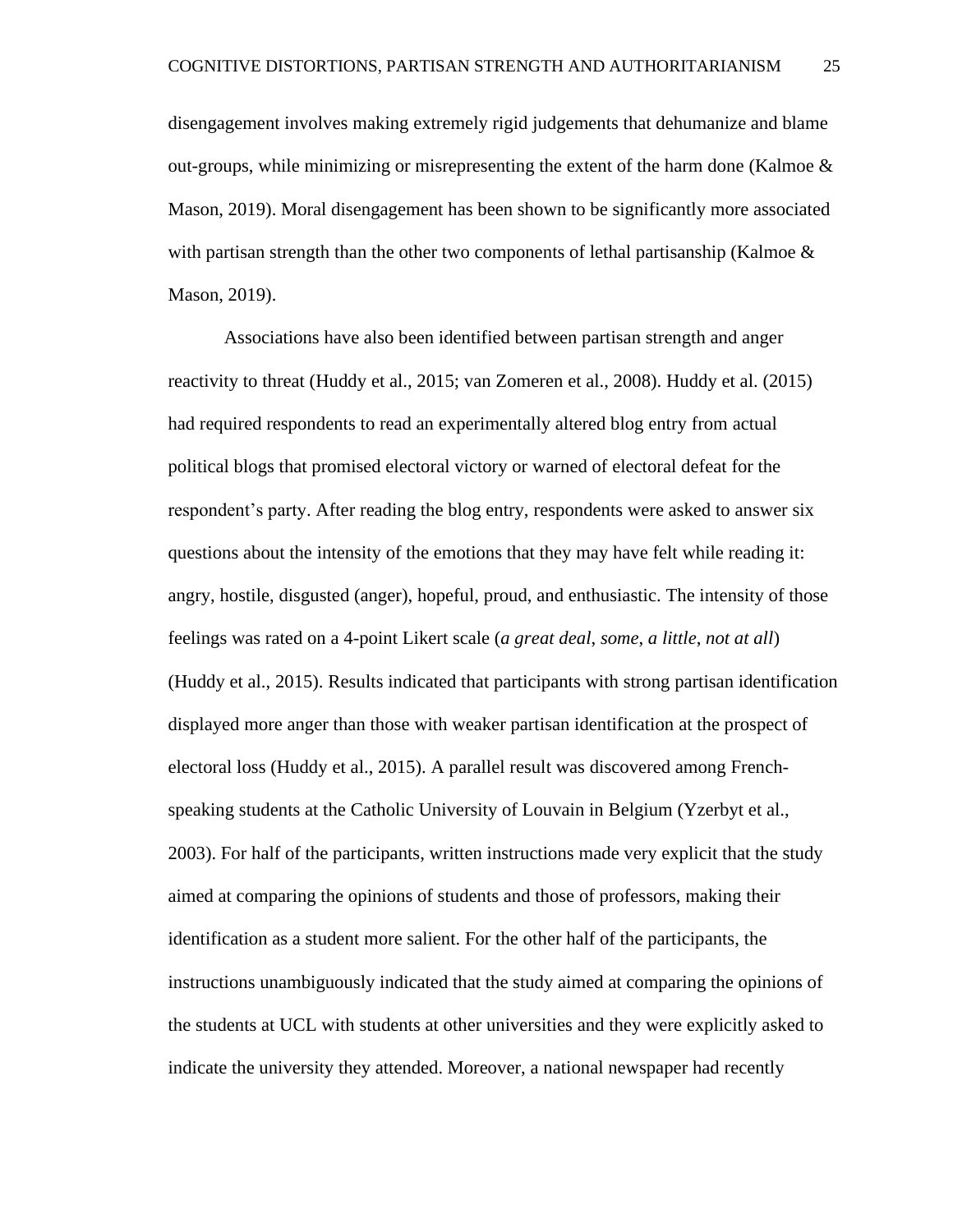published an article about a new mandate requiring third- and fourth-year students at another university to speak English (Yzerbyt et al., 2003). Emotional reactions of anger and associated offensive action tendencies were prevalent when participants came to regard the victims (those required to speak English) and themselves as part of the same group, and when they strongly identified with this group (Yzerbyt et al., 2003). Overall, the study concluded that participants facing a context in which the distinct memberships of themselves and the victims were emphasized reported feeling more anger than any other emotion. Additionally, the study concluded that the impact of an emotional event is more pronounced among high identifiers than among low identifiers only when a common membership is made salient by the categorization context. Group-based anger also demonstrated the capacity to increase commitment to political action, such as opposing government intentions to redress past wrongs against out-groups (Leach et al., 2007). In this study, group actions included willingness to help organize a demonstration, send a letter of protest to the government/media, and vote for a political candidate who shares their view (Leach et al., 2007). One aspect of political partisanship that is particularly important to this study is *partisan bias*.

#### **Partisan bias**

As previously noted, survey data have indicated growing ideological opposition between partisans of the two major parties over the last two decades (Pew Research Center, 2014). One explanation for this increased political polarization is partisan bias, a general tendency for people to think or act in ways that unwittingly benefit their own political group or present their ideological beliefs in a more favorable light (Ditto et al., 2019). According to Lilienfeld et al. (2009), the bias most pivotal to ideological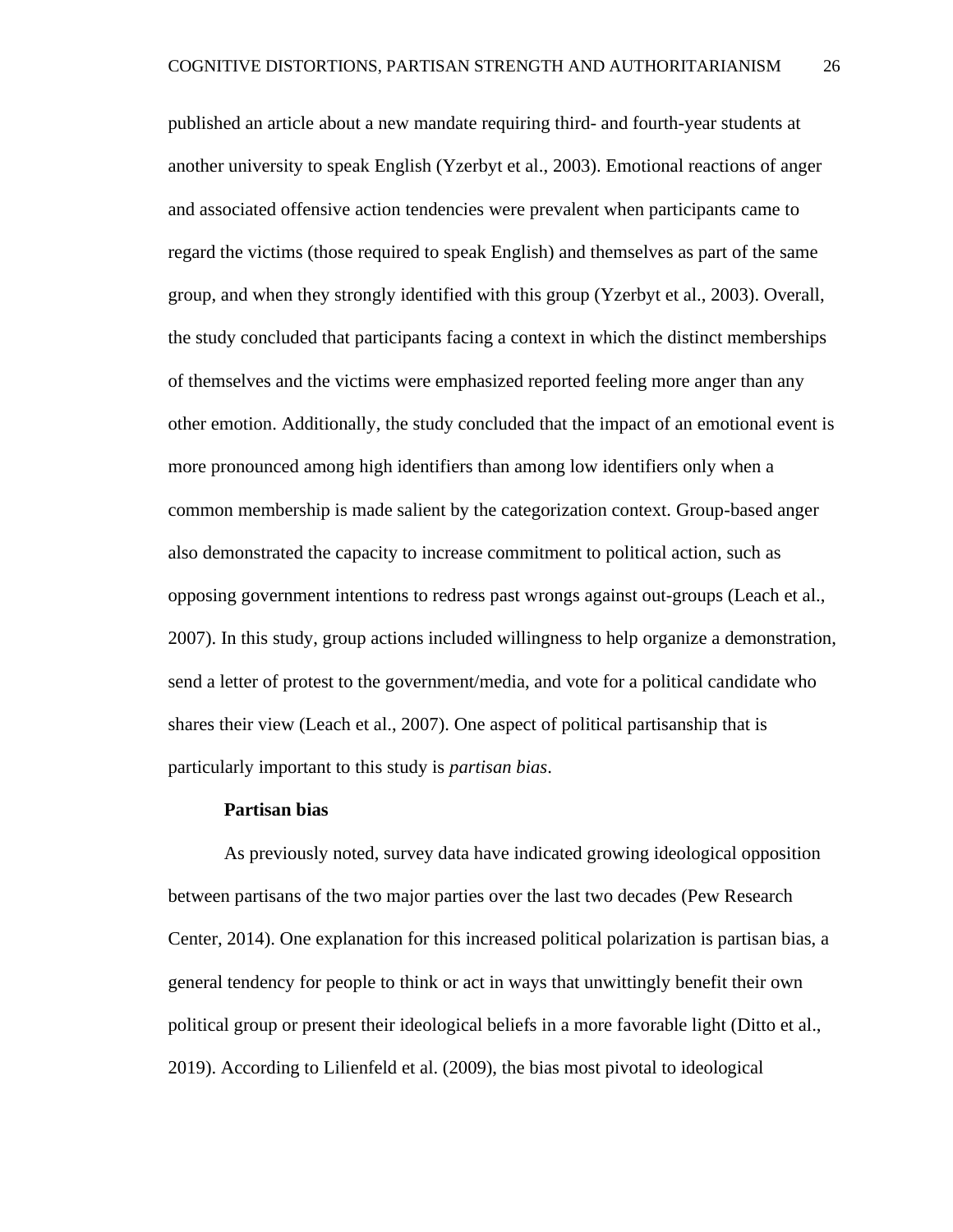extremism and inter- and intragroup conflict is *confirmation bias*. This form of bias entails the tendency to seek out information that affirms the views of an individual's identification and to avoid information that may challenge those views (Abramowitz  $\&$ Sauders, 2008). Confirmation bias can lead those individuals to draw distorted conclusions (*cognitions*) regarding evidence that runs counter to the views of the individual and their party (Lilienfeld et al., 2009). Although confirmation bias in milder forms is common in everyday life, extreme forms of this bias can contribute to ideological certainty, ideological fanaticism, and the irrefutable authority of one's opinion (Calhoun, 2004). Confirmation bias is predicted by *belief superiority*, which has demonstrated its prominence among extremists on both ends of the political spectrum (Toner et al., 2013). According to Toner et al. (2013), those who identify as "very liberal" are just as likely to believe in the superiority of their views on a range of topics, such as healthcare, abortion, immigration, taxes, affirmative action, and the use of torture on suspected terrorists, as those who identify as "very conservative." Regarding the concept of partisan bias, two competing hypotheses have come to the fore: The *asymmetry hypothesis* predicts greater partisan bias in conservatives than in liberals, and the *symmetry hypothesis* predicts equal levels of partisan bias in liberals and conservatives (Ditto et al., 2019). In a meta-analysis including 51 experimental studies and 18,000 participants, the symmetry hypothesis garnered stronger support, with no differences found between liberals and conservatives in mean levels of biases across different methodological variations and political topics (Ditto et al., 2019). Moreover, van Proojen and Krouwel (2017) found that compared to moderates, both left- and right-wing Dutch extremists, as measured on a 10-point ideological scale from 1 (*very left wing*) to 10 (*very*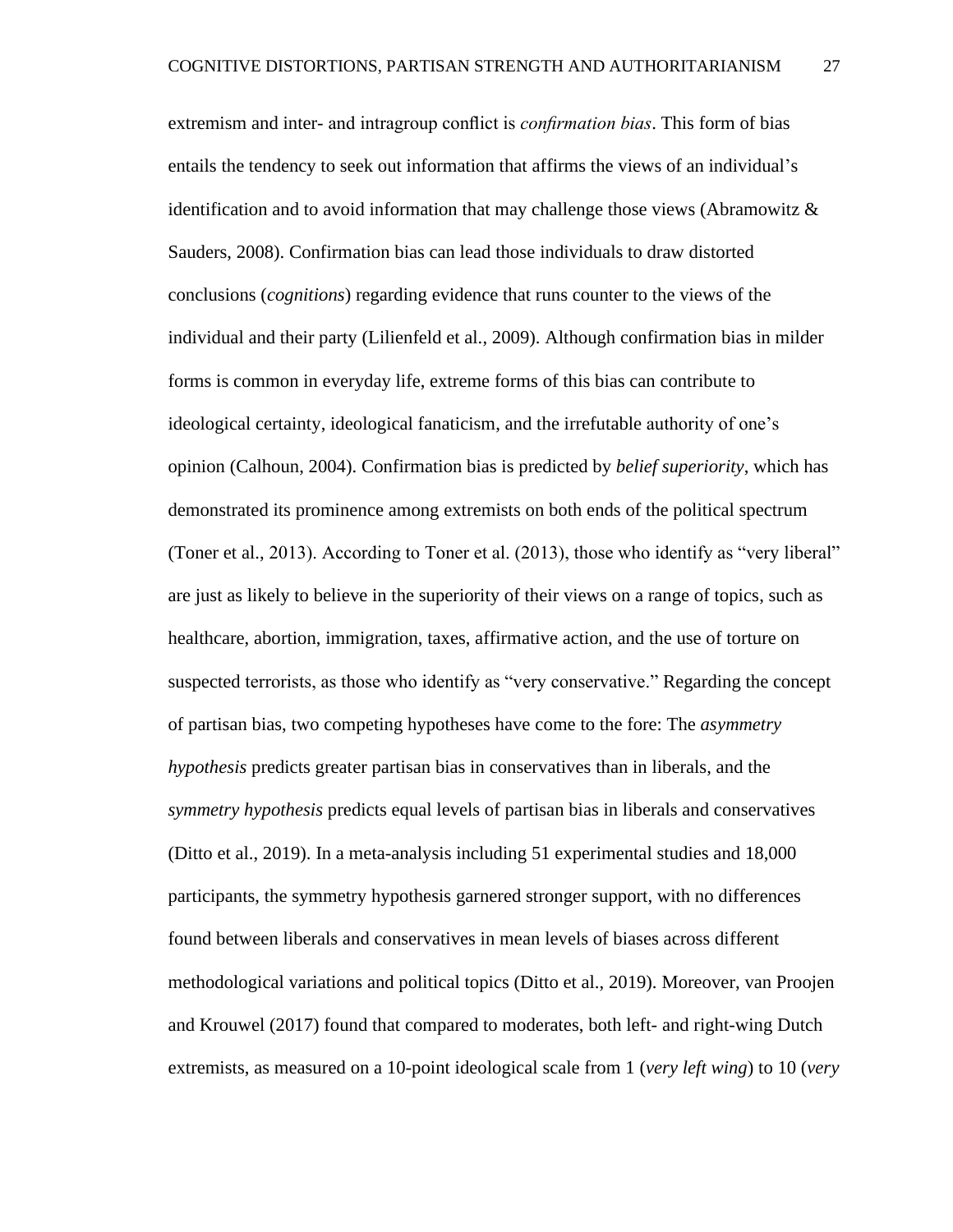*right wing*), displayed strong *dogmatic intolerance*, a tendency to reject and consider inferior any ideological belief that differs from their own. Another cognitive bias associated with partisan bias is *naive realism*, the tendency to believe that the world is exactly as one sees it (Ross & Ward, 1996). Naive realism is considered a significant contributor to ideological extremism and a barrier to reconciling tension between ingroups and out-groups. (Lilienfield et al., 2009). *Cognitive Dissonance Theory* explains how these cognitive biases are perpetuated within groups.

#### **Cognitive Dissonance Theory**

Festinger's Cognitive Dissonance Theory (1957) claims that individuals have an inner drive to share attitudes and behavior in harmony and to avoid disharmony (dissonance). Individuals wish to reduce or avoid *cognitive dissonance*, a state characterized by inconsistent thoughts, beliefs, or attitudes (Festinger, 1957). Experiencing this state of inconsistency results in tension, or uncomfortable psychological arousal, which can be resolved by changing beliefs or behaviors so that they are more consistent (Festinger, 1957). For example, individuals prefer and seek out pro-attitudinal over counter-attitudinal information through engaging in selective exposure (Metzger et al., 2015; Stroud, 2010). In the context of political ideology, Cognitive Dissonance Theory emphasizes that people experience positive feelings when presented with information that confirms thoughts, beliefs, and decisions about their group and avoid information that may induce cognitive dissonance (Frimer et al., 2017).

Liberals and conservatives have displayed similar aversions to learning about the views of ideological opponents, anticipating that exposure to opposing views might induce cognitive dissonance and damage their relationship with the individual holding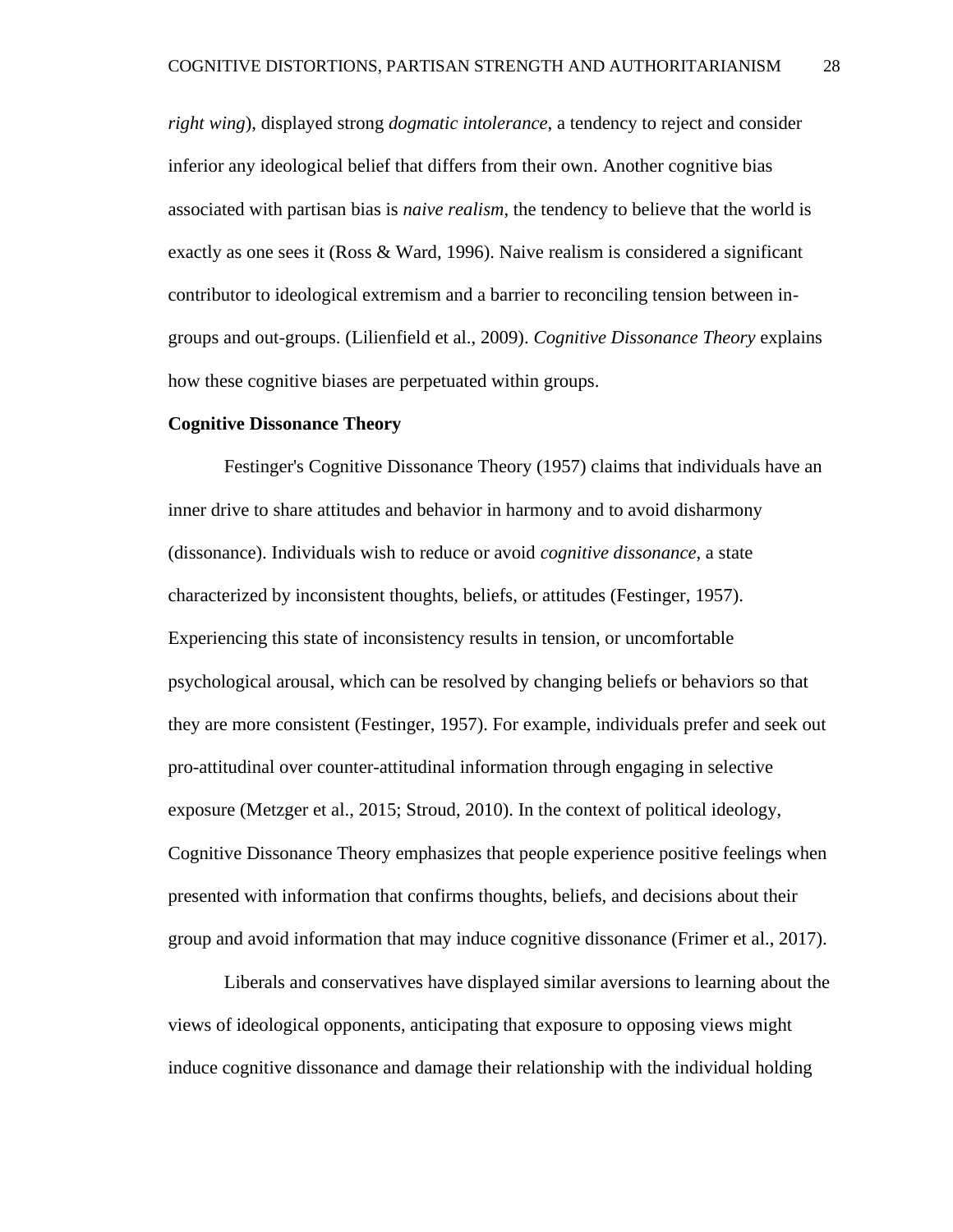differing views (Frimer et al., 2017). Frimer et al. (2017) found that in a sample of 202 Americans, two-thirds of the participants in their study passed up the chance to win extra money to avoid hearing from the opposing side on topics including same-sex marriage, elections, marijuana legalization, climate change, guns, and abortion. Conversely, by reinforcing their partisan beliefs through viewing clips that conveyed parallel beliefs, individuals consolidated their ideological positions, making them more resistant to counter-attitudinal information (Levendusky, 2013).

This tendency toward confirmation bias is particularly evident in individuals exhibiting extreme partisanship (Levendusky, 2013). Congruent with cognitive dissonance theory and confirmation bias, the definition of *partisan bias* includes the tendency to evaluate otherwise neutral information more favorably when it supports one's political beliefs or allegiances than when the same neutral information challenges those beliefs or allegiances (Ditto et al., 2019). Research has demonstrated that individuals with partisan bias have an implicit preference for policies proposed by a member of their political in-group, regardless of whether the policies' content accords with their ideology (Cohen, 2003). Overall, since 2006 partisan selective exposure has increased across the political spectrum in relation to current trends in political polarization (Rodriguez et al., 2017; Stroud, 2010). Rodriguez et al. (2017) found that Republicans engaged in more partisan selective exposure to homogenous media over time than their Democratic counterparts (*M*diff = 0.129,  $t(14476) = 5.90$ , Cohen's  $d = 0.111$ ), with individuals identifying as *very conservative* displaying a steeper increase in partisan selective exposure than any other group. *Very Conservative* respondents exhibited significantly greater levels of selective exposure than all other groups, including *Liberal*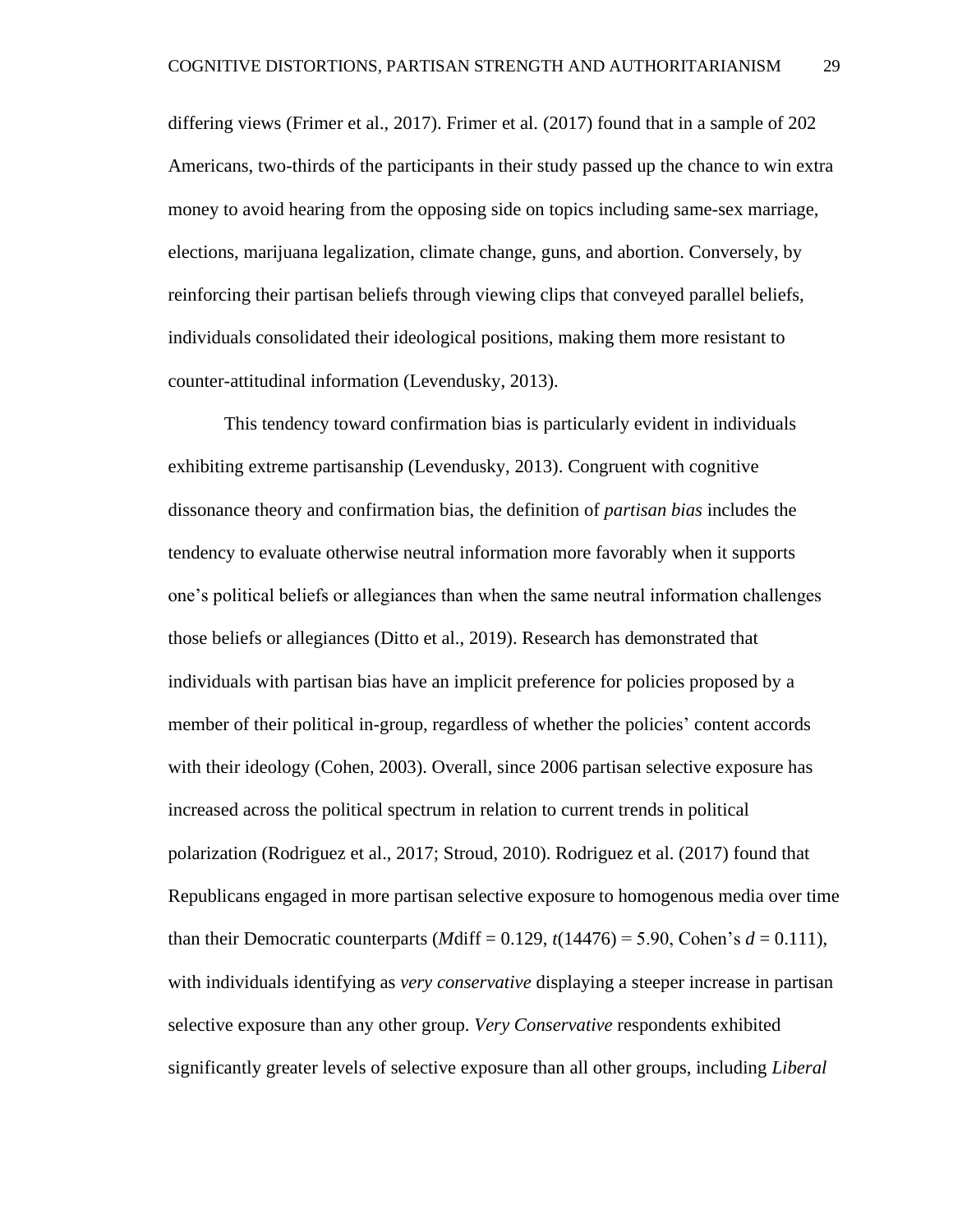(*M*diff = .343, *t*(4913) = 7.37, Cohen's *d* = .270) and *Very Liberal* participants (*M*diff = .292, *t*(2668) = 5.19, Cohen's *d* = .230). However, persons identifying as *conservative* exhibited lower levels of selective exposure than all other groups (Rodriguez et al., 2017). According to Lavine et al. (2005), in the presence of threat, individuals scoring high in authoritarianism as measured by the *RWA Scale* were significantly more interested in exposure to uniformly pro‐attitudinal arguments, and significantly less interested in balanced two‐sided arguments. In a study using data from the National Annenberg Election Survey, results indicated that over time, partisans' selective exposure to media leads to greater polarization (Stroud, 2010

#### **System Justification Theory**

*System Justification Theory* builds upon the cognitive dissonance framework. It emphasizes that an individual will justify a social system in order to retain a positive image of that system and will attempt to maintain the status quo because the individual plays a role in perpetuating that system (Jost et al., 2004). The theory argues that people are actively motivated to justify social, political, and economic arrangements to which they belong to maintain a positive perception of the group and their role within it (Jost et al., 2004). System Justification Theory operates as a powerful motive, because it satisfies fundamental social and psychological needs for consistency, certainty, and meaning (Jost & van der Toorn, 2012). It also satisfies existential needs to manage threat and anxiety, as well as relational needs to create a shared reality with others (Jost & van der Toorn, 2012). This theory is particularly relevant when investigating individuals who identify strongly with a particular ideological group to justify their rigidity, which maintains ingroup norms and legitimizes behaviors towards out-groups (Jost & van der Toorn, 2012).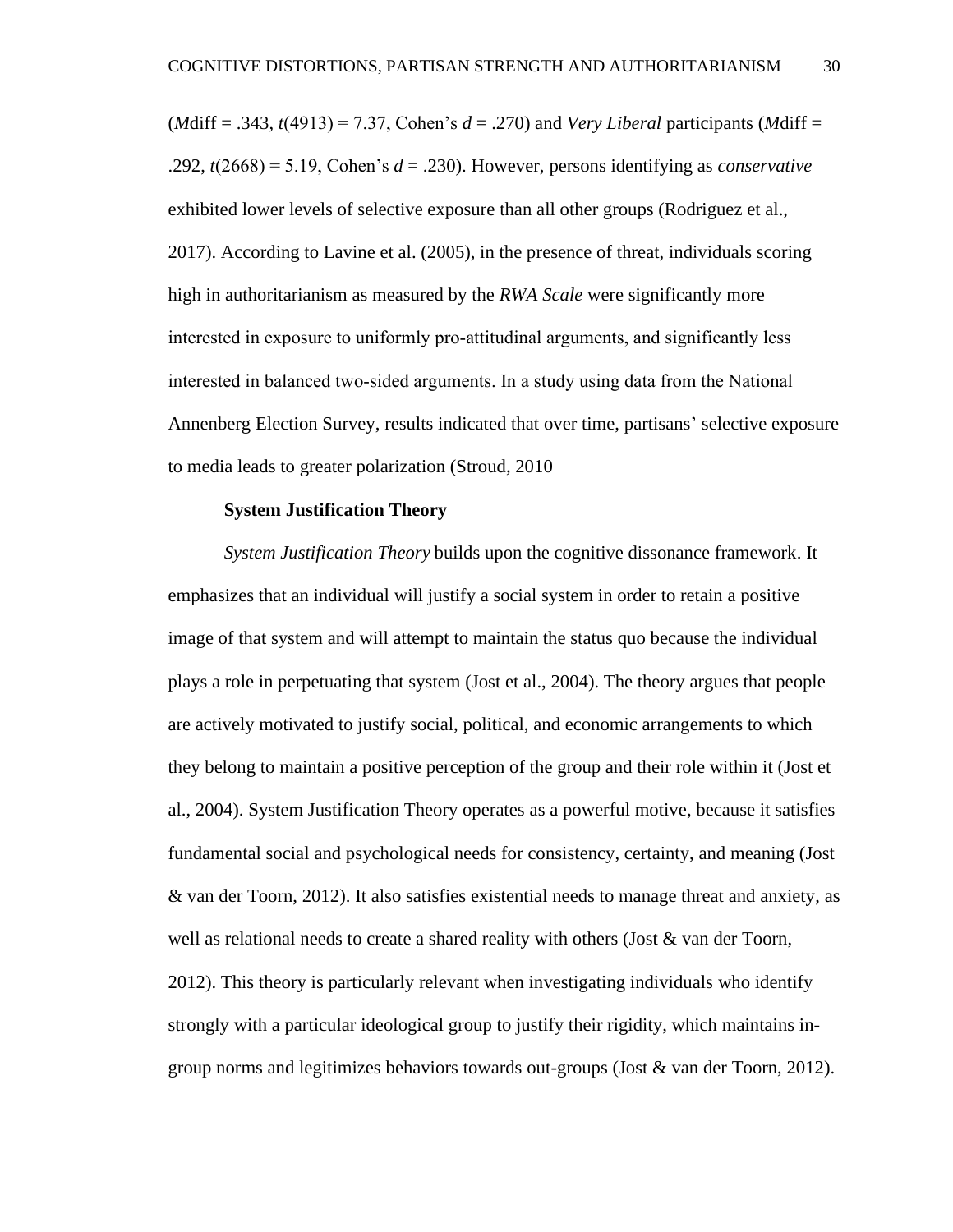In addition to cognitive dissonance theory and system justification theory, the media has played a significant role in explaining and perpetuating group bias.

# **The Role of the Media**

# **Traditional media**

Communication media employ an array of technological processes that facilitate communication between the sender of a message and the recipient of that message (Croteau & Hoynes, 2019). Traditional communication media include television, film, newspaper, radio, books, and magazines (Croteau & Hoynes, 2019). The media play a significant role in how individuals acquire information, form political opinions, and debate positions. In general, information that is most easily retrieved from memory tends to most exert influence on judgements, opinions, and decisions (Iyengar, 1990). As a vehicle for public discourse, the media often influences salient issues, sets agendas, and controls representation (Bail, 2012). According to the availability heuristic, information that is most frequently or most recently viewed in the media is more accessible information for individuals (Iyengar, 1990). Many studies have highlighted the influence that exposure to different forms of media can have on attitudes towards one's own and other groups (Arendt & Temple, 2015; Meeusen & Jacobs, 2015; Park et al., 2007; Lee, 2007; Vergeer et al., 2000). For example, using an *Implicit Attitudes Test* (IAT) to measure implicit attitudes, and a feeling thermometer asking participants whether participants felt general coolness/negativity or warmth/positivity toward African Americans to measure explicit attitudes, Arendt and Temple (2015) found that increased exposure to stereotyped television news altered both implicit and explicit attitudes. Regarding implicit attitudes, local television news had a small but significant effect of on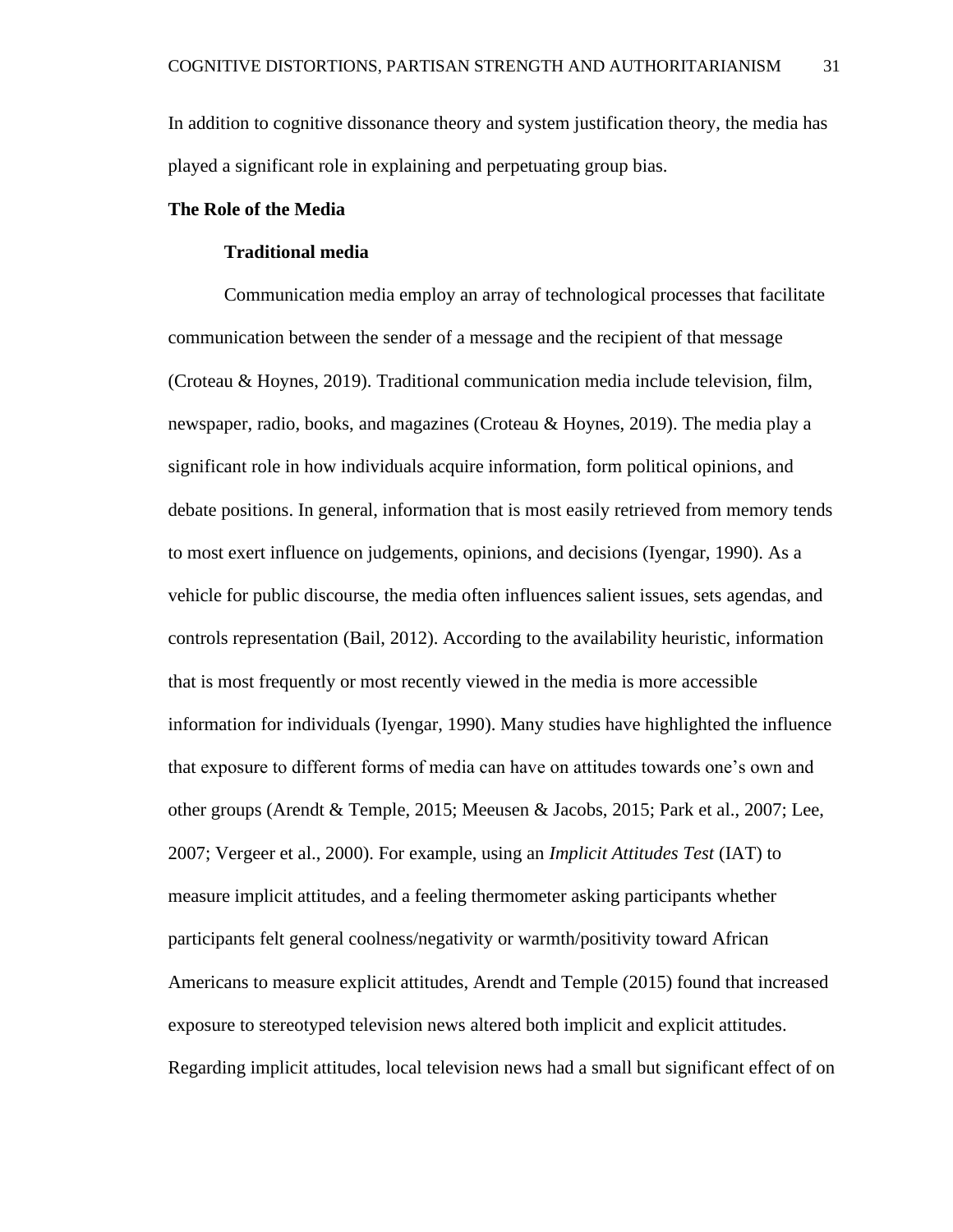the negativity of implicit attitudes (Arendt & Temple, 2015). Moreover, stereotyped news coverage affected explicit attitudes, albeit to a small degree, through its impact on implicit attitudes (*r* = 0.003, *p* = .025; Arendt & Temple, 2015). Vergeer et al. (2000) similarly found that exposure to newspapers characterized by negative reporting about crime perpetrated by ethnic minorities led readers to perceive ethnic minorities as a greater threat.

Research has also shown that on television news, a negative tone of voice in references to minorities (e.g., LGBT, Jews, Eastern Europeans, and North Africans) was associated with greater prejudice by those watching the program, while a positive tone was associated with less prejudice (Meeusen & Jacobs, 2015). Non-white ethnic minorities, such as African Americans, Asians, and Latinos are often misrepresented and negatively depicted in the media (Greenberg, 2000; Jakubowicz, 2003). Park et al. (2007) provided evidence for the malleability of automatic stereotypes and prejudice. According to Park et al. (2007), implicit and explicit anti-Arab prejudice were moderated when participants were exposed to positive and negative information about Arab Muslims prior to an IAT task. Ramasubramanian (2007) additionally found that a combination of an audience-centered approach that explicitly instructs audiences to be critical media consumers prior to exposure and message-centered approaches involving stereotype debunking and counter-stereotypical news stories can reduce the influence of racial stereotypes activated by news stories.

#### **New Media**

According to Graber and Dunaway (2018), the expansion of cable television in the 1980s and of the Internet in the 2000s opened more options for media consumers than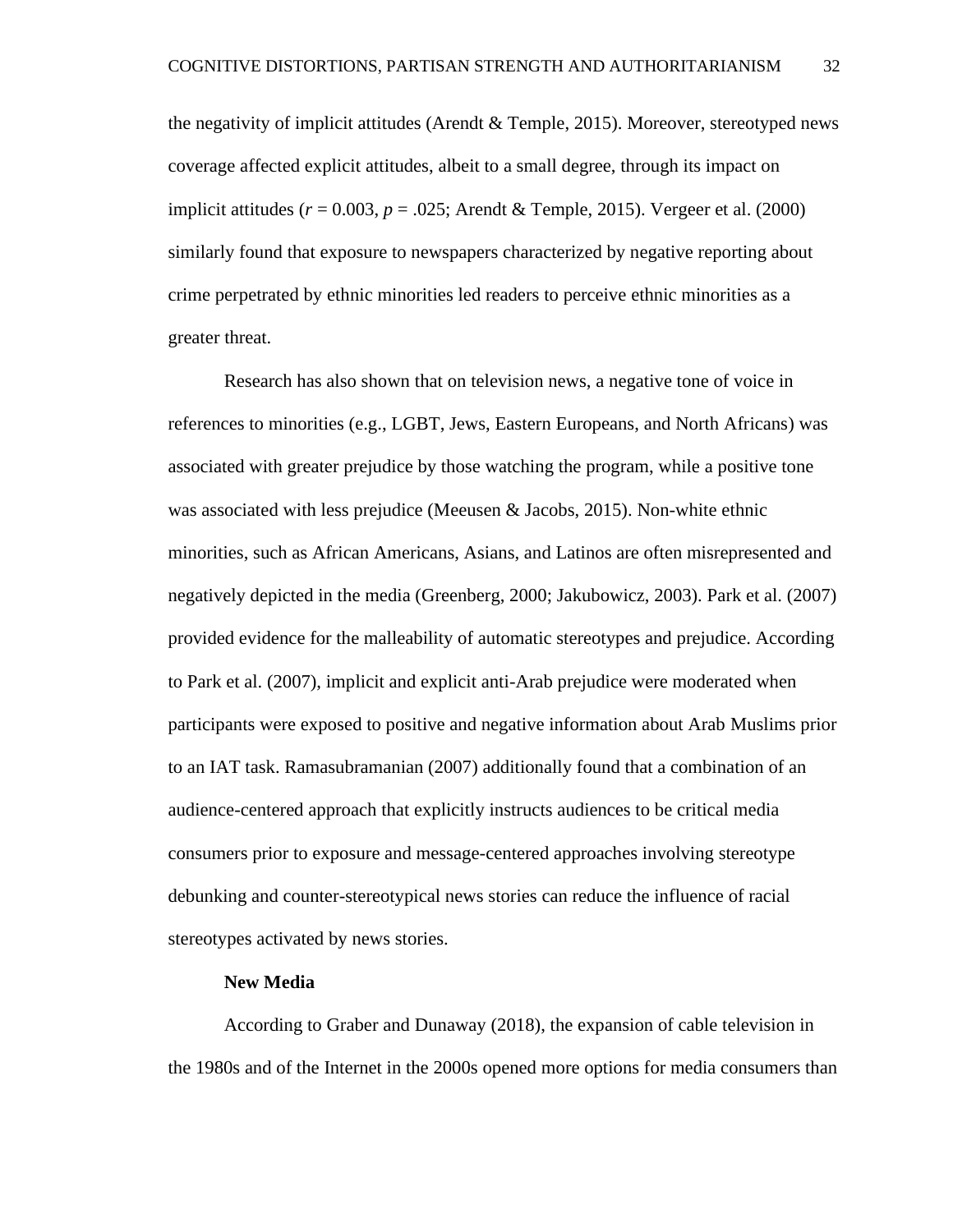ever before. In this age of "new media," more people are seeking political information online and through social media, with these trends only accelerating as mobile access to the internet continues to grow and improve. In 2015, 99 out of 110 major news outlets had more mobile web visitors than desktop web visitors, and mobile use has only continued to increase over time (Lu & Holcomb, 2016).

Despite the potential for social media to enable people to consume more heterogeneous sources of information about current events, the tendency to form social network ties with those who are similar, or *homophily*, can lead to social media having an even more polarizing effect (McPherson et al., 2001). Though social media provides a plethora of options for obtaining heterogeneous information, individuals have been shown to be more likely to read stories that affirm their existing views than stories that oppose their views (Bakshy et al., 2015). This tendency can result in media *partisan echo chambers*, a phenomenon in which individuals are exposed only to information from likeminded individuals that reinforce existing perspectives and foster confirmation biases (Garrett, 2009). Excessive use of the internet for social networking, searching for information, and using online media have been found to be associated with more frequent distorted thinking, as measured by the *Inventory of Cognitive Distortions* (Morris, 2011). In a behavior-tracking study comprising 727 participants from two partisan online news sites, participants consistently sought out information in support of their own opinions, while exhibiting an aversion to opinion-challenging information, as measured by not endorsing interest and opting not to read dissonant articles (Garrett, 2009). This tendency conforms with Festinger's (1957) *cognitive dissonance* theory, in which people experience positive feelings when presented with information that confirms that their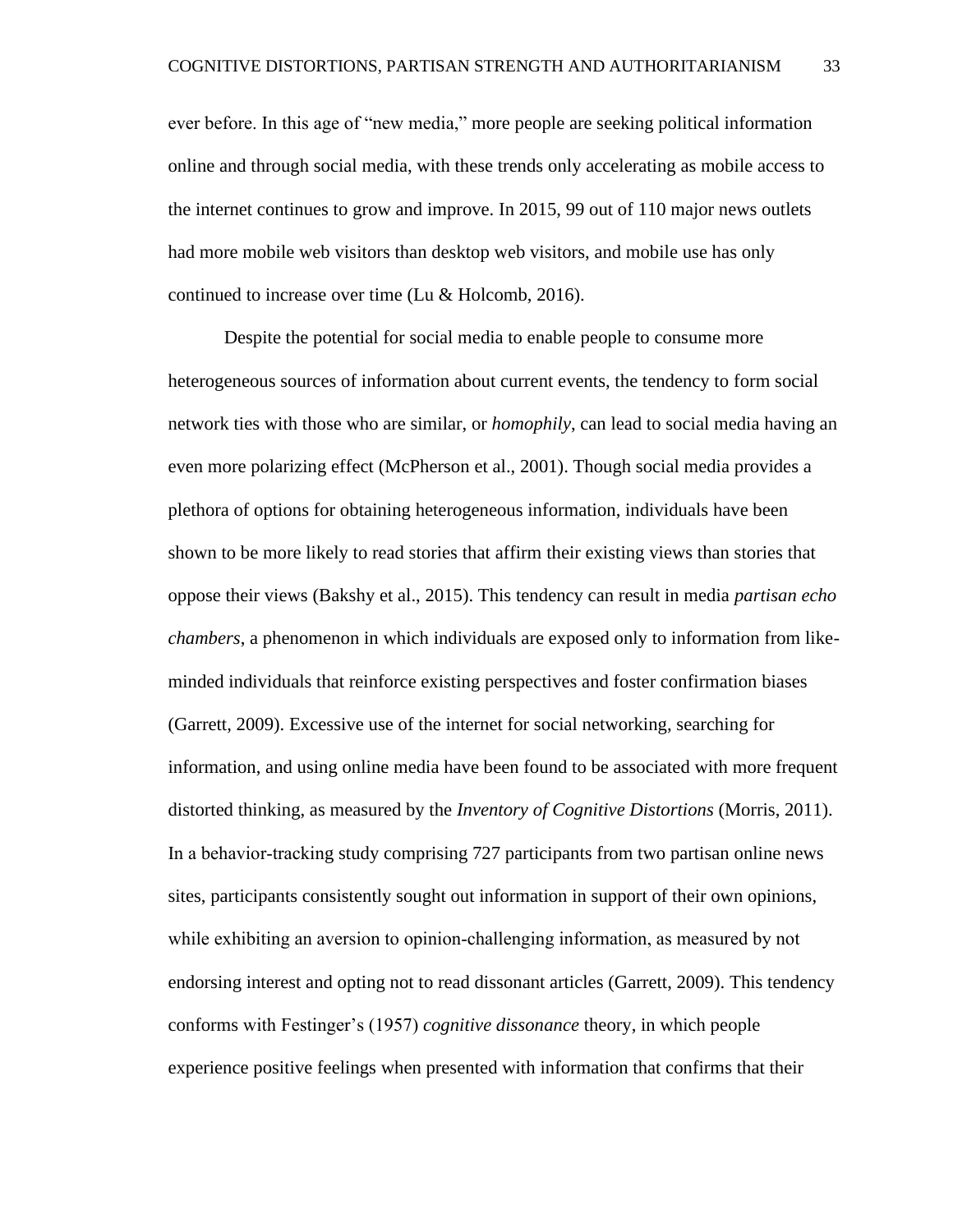decisions/beliefs are correct. Based on principles of social learning theory and operant conditioning, this reinforcement is likely to increase further engagement in selective exposure behavior.

While the internet was initially perceived to be a source of easily accessible information, it is increasingly used as a means of promoting biased narratives labeled *fake news* (Tornberg, 2018). According to Silverman and Singer-Vine (2016), 75% of Americans are likely to be deceived by fake news, information deliberately created to misinform readers (Allcott & Gentzkow, 2017). Individuals who rely on superficial information processing, quite common in political cognition as noted above, are most vulnerable to the effects of fake news (Metzger et al., 2010). *Motivated social cognition*, a social phenomenon explaining the influence of motives on various thought processes, such as memory, information processing, reasoning, judgment, and decision making, is also believed to be a factor contributing to the effects fake news has on political partisanship (Lewandowsky et al., 2013). *Partisan-motivated reasoning* refers to the greater likelihood of accepting information that is consistent with one's attitudes and ideologies as strong and convincing, and the corresponding likelihood of rejecting contradictory information as weak or invalid (Lewandowskey et al., 2013). Both Democrats and Republicans are disposed to evaluate information as more credible when it comes from sources that share the same ideology (Hayes et al., 2018). A recent study conducted by the Pew Research Center found that highly engaged partisans are extremely polarized in their confidence in news sources (2020).

According to Pew Research Center (2020), in the past five years partisan polarization in the use and trust of media has continued to grow. Republicans distrusted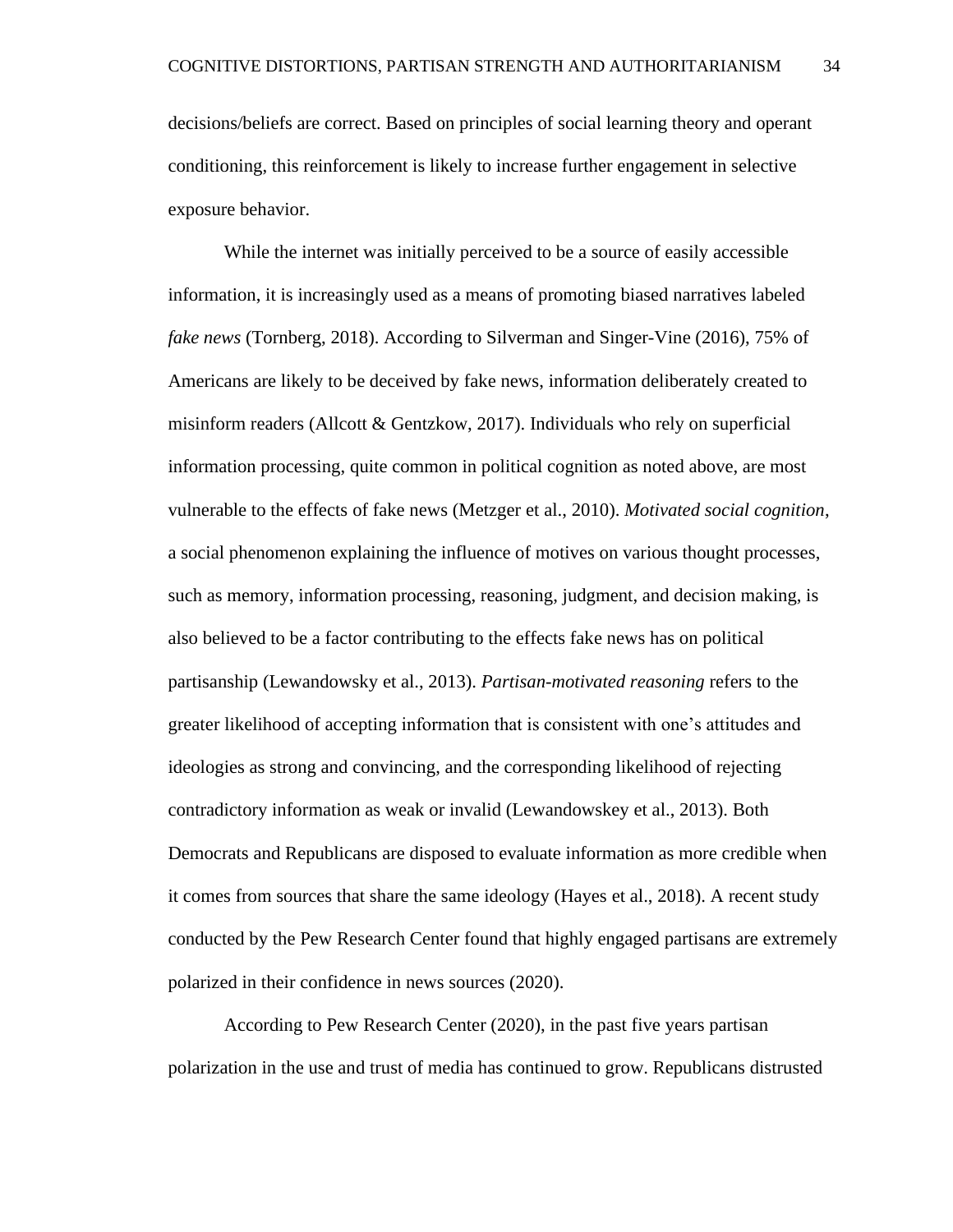20 of the 30 sources included in the study, while Democrats expressed trust in 22 of the 30 sources (Pew Research Center, 2020). Democrats and Independents who lean Democratic saw most of the sources as credible and relied on them to a far greater degree than Republicans, according to the survey of 12,043 Americans (Pew Research Center, 2020). Republicans chose only seven outlets that generated more trust than distrust, including Fox News and the talk radio programs of hosts Sean Hannity and Rush Limbaugh (Pew Research Center, 2020). For Democrats, the numbers were reversed, with most Democrats distrusting only eight outlets, including Fox News (77%) and Limbaugh (55%) (Pew Research Center, 2020). A comparison to a 2014 study indicated that Republican's distrust has intensified in the last five years for 15 sources, most notably CNN, *The Washington Post,* and *The New York Times* (Pew Research Center, 2020). Republicans in the study displayed less trust in news sources and were also the least inclined to consult these sources (Pew Research Center, 2020). In the study, 65% of Republicans and Republican-leaning Independents trusted Fox News as their sole source of news, in what the Pew Research Center termed "The Fox News phenomenon" (2020). In a study of a community sample of 214 individuals, Republicans and other participants who relied on Fox News as their main source of news were more Islamophobic, operationalized as a score on the *Perceived Islamophobia Scale*, than Democrats, Liberaltarians, individuals who relied on CNN, and individuals who relied on a news source other than Fox News (Ghuman, 2015). Moreover, about one-fifth of those of both Republicans and Democrats inhabited an isolated media bubble in which they received political news in a given week *only* from outlets used predominantly by people who aligned with them politically (Pew Research Center, 2020). Relying on one source of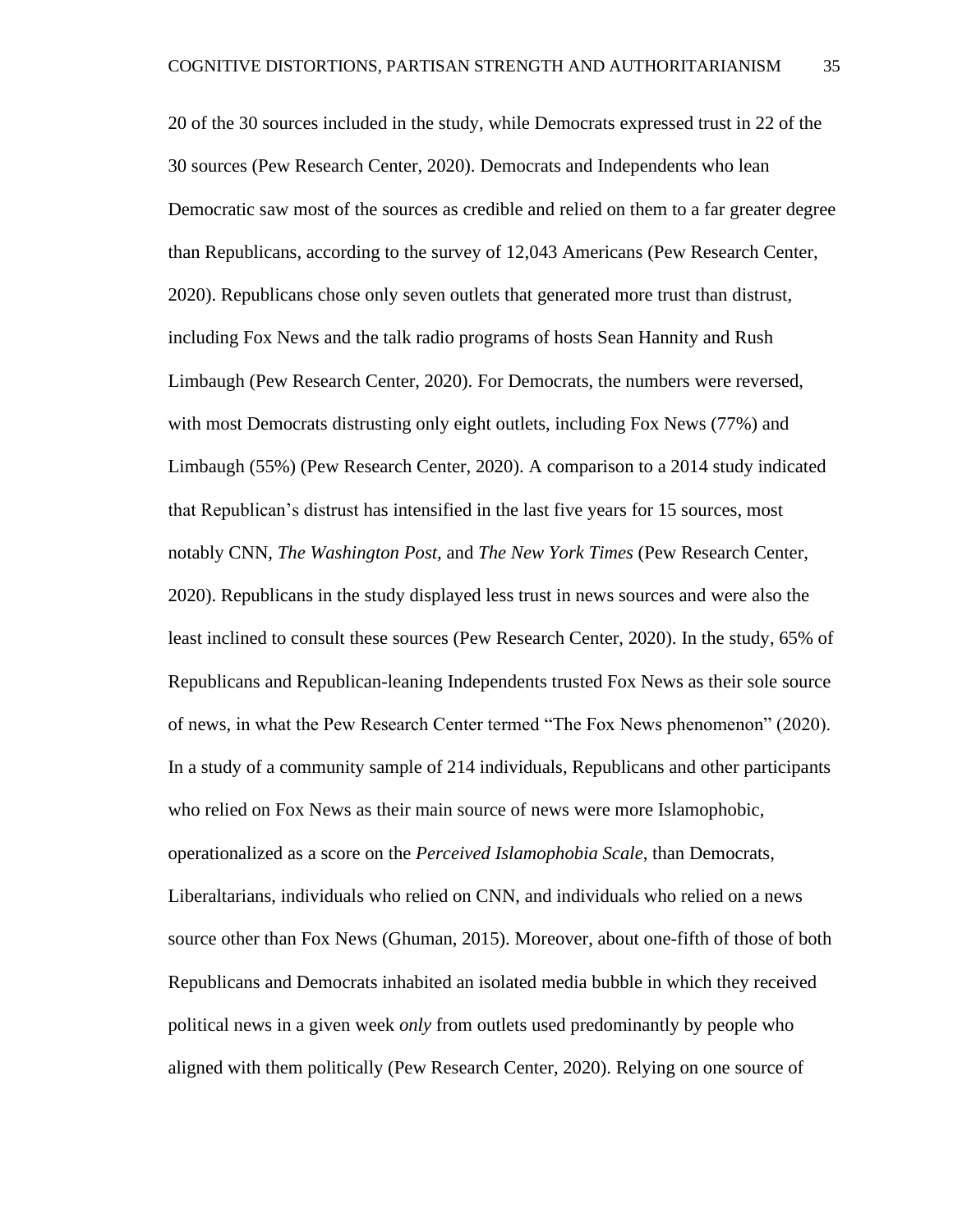political information/news serves to increase distorted thinking; having only one source of information reinforces pre-existing beliefs and denies access to alternative perspectives on the news. According to a 2018 Pew Research Center study, Democrats and Democratic-leaning Independents (17%) were more likely to change their views based on social media content compared to Republicans and Republican-leaning Independents (9%). In general, this selective exposure to like-minded content has increased attitude extremity and polarization (Stroud, 2010).

## **Exacerbation of Animosity.**

In addition to a more unyielding partisan divide than ever recorded before, with new peaks of opposition on fundamental political values, a significant increase has emerged in mutually negative views of the opposition at both ends of the political spectrum, with 81% of Democrats and Republicans perceiving the other party in unfavorable ways (Pew Research Center, 2017). A 2019 study found that the share of Republicans who give Democrats a *cold* rating has risen 14% since 2016, with 57% of Democrats reciprocating, up from 41% (Pew Research Center, 2019). In a 2016 Pew Research Center study, more than half of Democrats (55%) endorsed that the Republican Party makes them "afraid," with 49% of Republicans endorsing the same fear of the Democratic Party. In addition, 47% of Democrats and 46% of Republicans expressed anger, and 58% of Democrats and 57% of Republicans endorsed frustration towards their counterparts (Pew Research Center, 2016). Regarding perceptions of threat, 45% of Republicans viewed Democratic policies as a threat, an increase of 8% from 2014 (Pew Research Center, 2016); 41% of Democrats perceived Republican policies as a threat, an increase of 10% from 2014 (Pew Research Center, 2016). Furthermore, most Democrats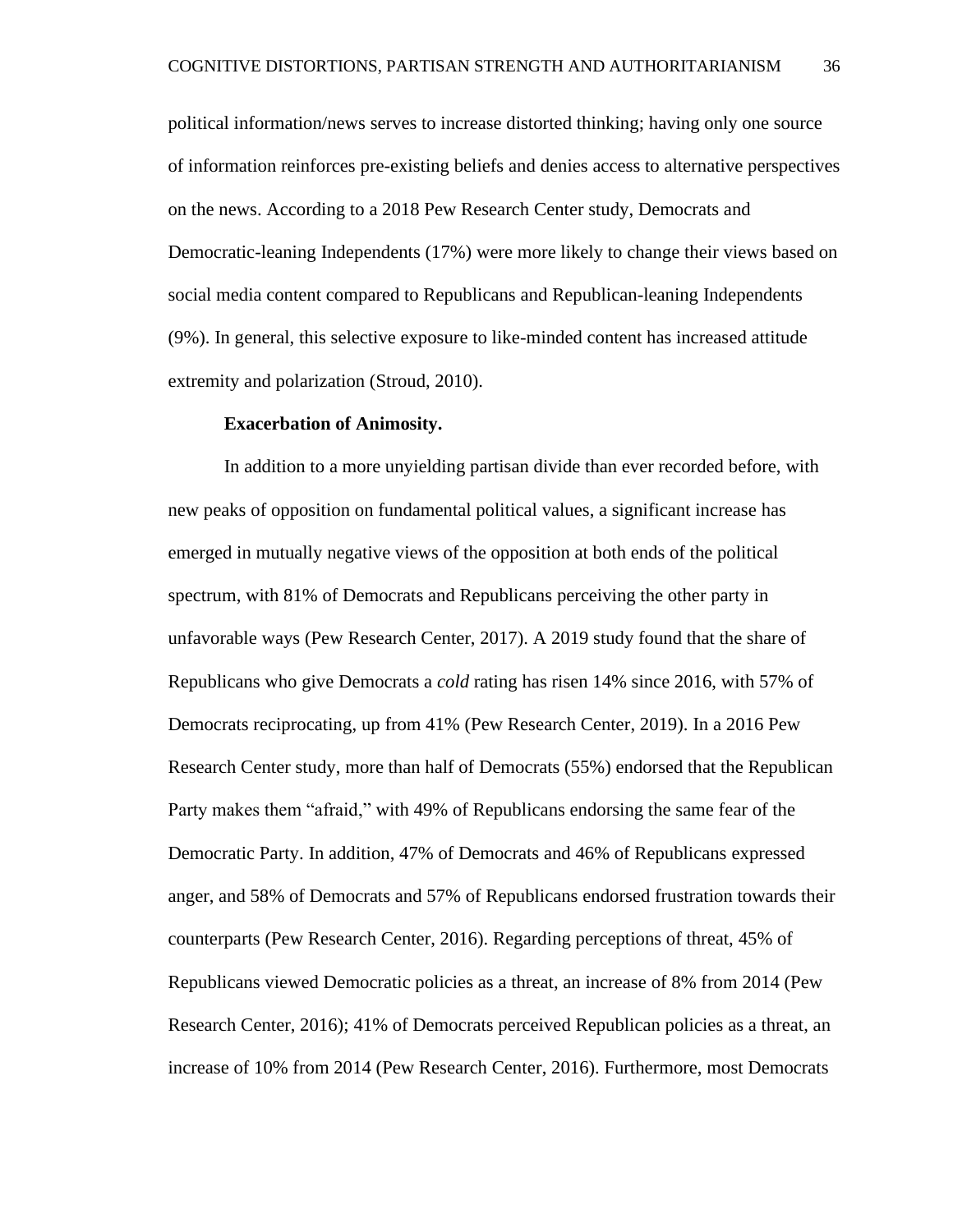characterized Republicans as being more closed-minded than other Americans (75%), with the same holding true for Republicans regarding Democrats (64%; Pew Research Center, 2016). Most Republicans in the 2016 study expressed a belief that Democrats are more unpatriotic (63%) and immoral (55%) than other Americans, while most Democrats (70%) perceived Republicans as more immoral (35%), lazy (18%), and dishonest (42%) than other Americans (Pew Research Center, 2016). Roughly half of the Republicans included in the survey (52%) viewed Democrats as closed-minded, immoral (47%), lazy (46%), and dishonest (45%). This rise in negative attitudes, intolerance of out-groups, and outright animosity continues to increase at concerning rates. *Social Dominance Theory* proposes an explanation for the trend in animosity.

## **Social Dominance Theory**

The Social Dominance Theory argues that intergroup oppression, discrimination, and prejudice are how human societies organize themselves as group-based hierarchies (Sidanius & Pratto, 1999). One reason that group-based dominance hierarchies are stable is that they legitimize ideologies and help to coordinate beliefs, actions, and institutional practices that maintain hierarchy (Sidanius & Pratto, 1999). Group-based social hierarchies consist of three discrete stratification systems, including an age system, in which middle-aged individuals hold the most power, a gender or patriarchal system, in which men hold more power, and an arbitrary-set system, which involves socially constructed categories that are hierarchically arranged (Van Lange et al., 2012). Social dominance orientation is a construct that stems from this theory (Pratto et al.,1994). The construct measures a general attitudinal orientation toward intergroup relations that expresses the goal of establishing and maintaining in-group dominance, power, and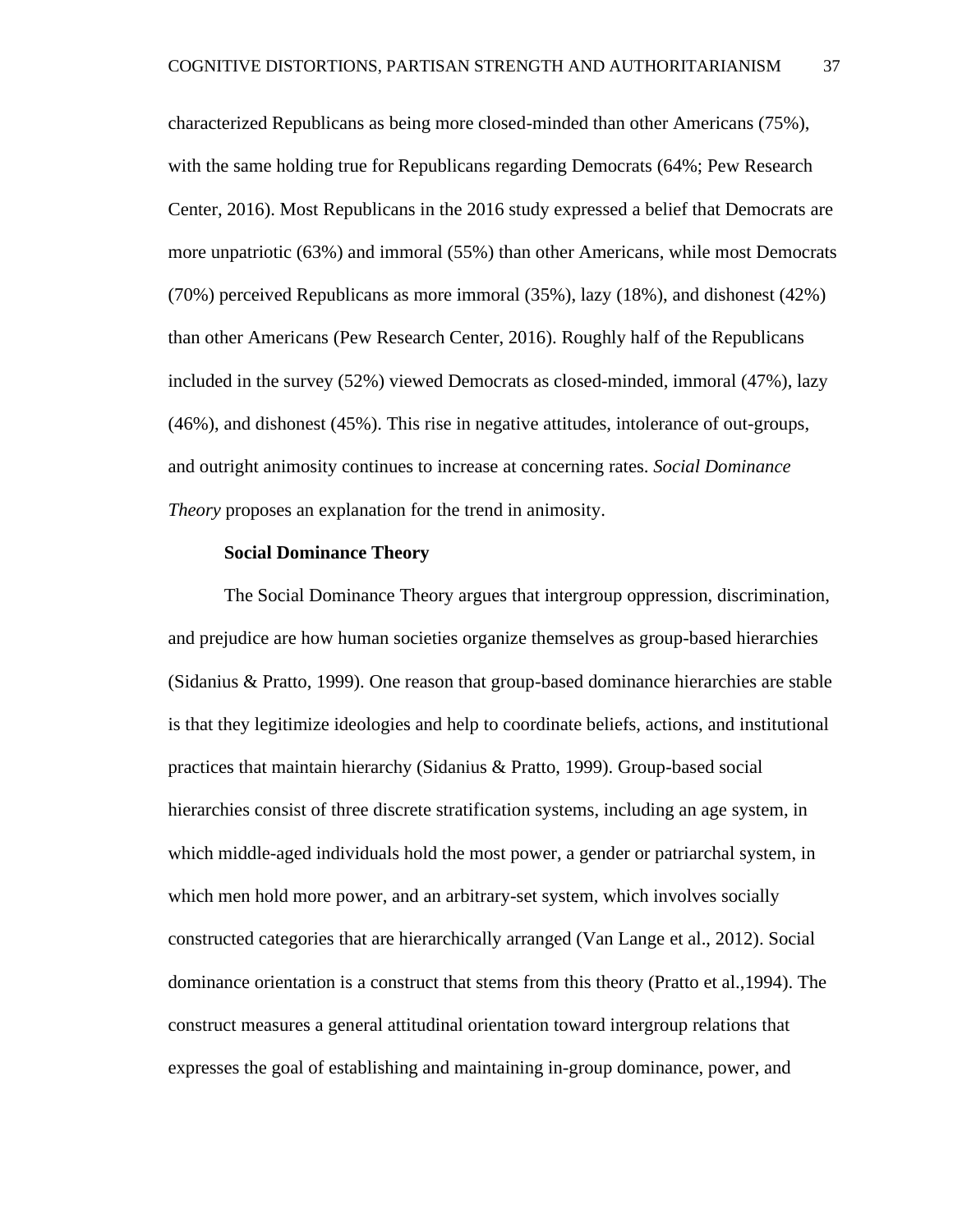superiority (Pratto et al., 1994). Social dominance orientation is an important measure, because it shows that people's general feelings about social inequality can predict their beliefs about whether their own group should dominate other groups (e.g., nationalism) and their endorsement of specific social policies such as capital punishment (Pratto et al., 1994). This construct has demonstrated a correlation with deeper prejudice against outgroups and right-wing authoritarianism (Sidanius & Pratto, 1999).

## **Right-Wing Authoritarianism.**

The study of authoritarianism stems back to World War II, when social psychologists undertook to explain the seemingly blind obedience to authority that led to the war and the Holocaust. Their goal was to theorize about how people became prejudiced, dogmatic, and intolerant of others (Zmigrod, 2020). Adorno et al. (1950) was the first to describe the concept of an *Authoritarian Personality* (AP) in an attempt to explain how antisemitism gained popularity in Europe before and during the Holocaust. Adorno and his colleagues used various psychological scales as a means of trying to explain racism, including the *Adorno F-Scale,* a means of measuring fascist tendencies (Adorno et al., 1950). According to Adorno et al. (1950), elements of the AP are blind allegiance to conventional beliefs about what is right and wrong, respect for and submission to an identified authority, a belief that aggression is warranted against those who do not subscribe to conventional thinking (outgroups), and a negative view of people in general. Additional elements of the AP include a need for strong leadership that displays uncompromising power, a belief in simple answers, a resistance to creative ideas that are perceived as dangerous, a tendency to project feelings of inadequacy, rage, and fear onto an outgroup, and a preoccupation with violence and sex (Adorno et al., 1950).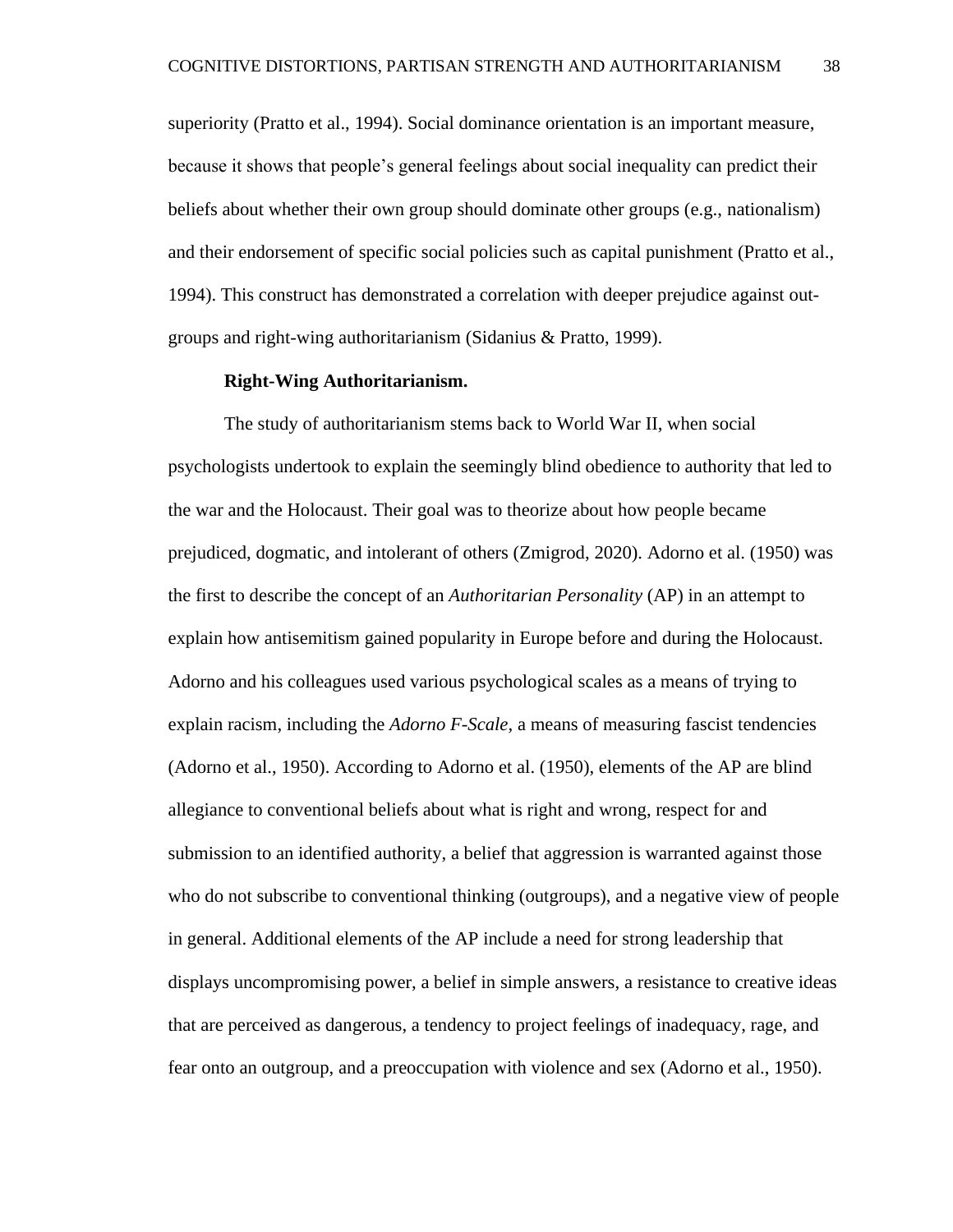Authoritarianism demands a strict adherence to hierarchy and dominance over subordinates (Adorno et al., 1950; Altemeyer, 1996; Stenner, 2009). According to Adorno et al. (1950), authoritarians also tend to view the world in rigid, black-and-white, absolutist terms (e.g., good or evil); which is a type of cognitive distortion. For many years, authoritarianism was believed to be more strongly associated with individuals who identified as conservative.

Right-wing Authoritarianism (RWA) was introduced by Robert Altemeyer (1981), based on Adorno's AP. Altemeyer's research found that only three of the original nine elements of Adorno's AP correlated as key predictors of prejudice, racism, and right-wing extremism (1981). The components found to predict prejudice, racism, and right-wing extremism were *authoritarian submission*, *authoritarian aggression*, and *authoritarian conventionalism* (Altemeyer, 1981). Authoritarian submission entails submission to authorities who are perceived as legitimately established in society (Adorno et al., 1950). Authoritarian aggressiveness entails aggression directed against individuals perceived as threats by those authorities (Adorno et al., 1950). Lastly, authoritarian conventionalism is the tendency to accept and obey social conventions and the rules of authorities (Adorno et al., 1950). Altemeyer (1981) additionally found associations between right-wing authoritarianism and faulty reasoning, hostility towards out-groups, and blindness to one's personal failings. Altemeyer argues that those who score high in right-wing authoritarianism using his *RWA Scale* "see the world as a dangerous place" and that fear appears to "instigate aggression" (1998). Those scoring high in right wing authoritarianism also demonstrated an inclination to view the world and diverse "others" as threatening (Duckitt & Sibley, 2016). According to Dunwoody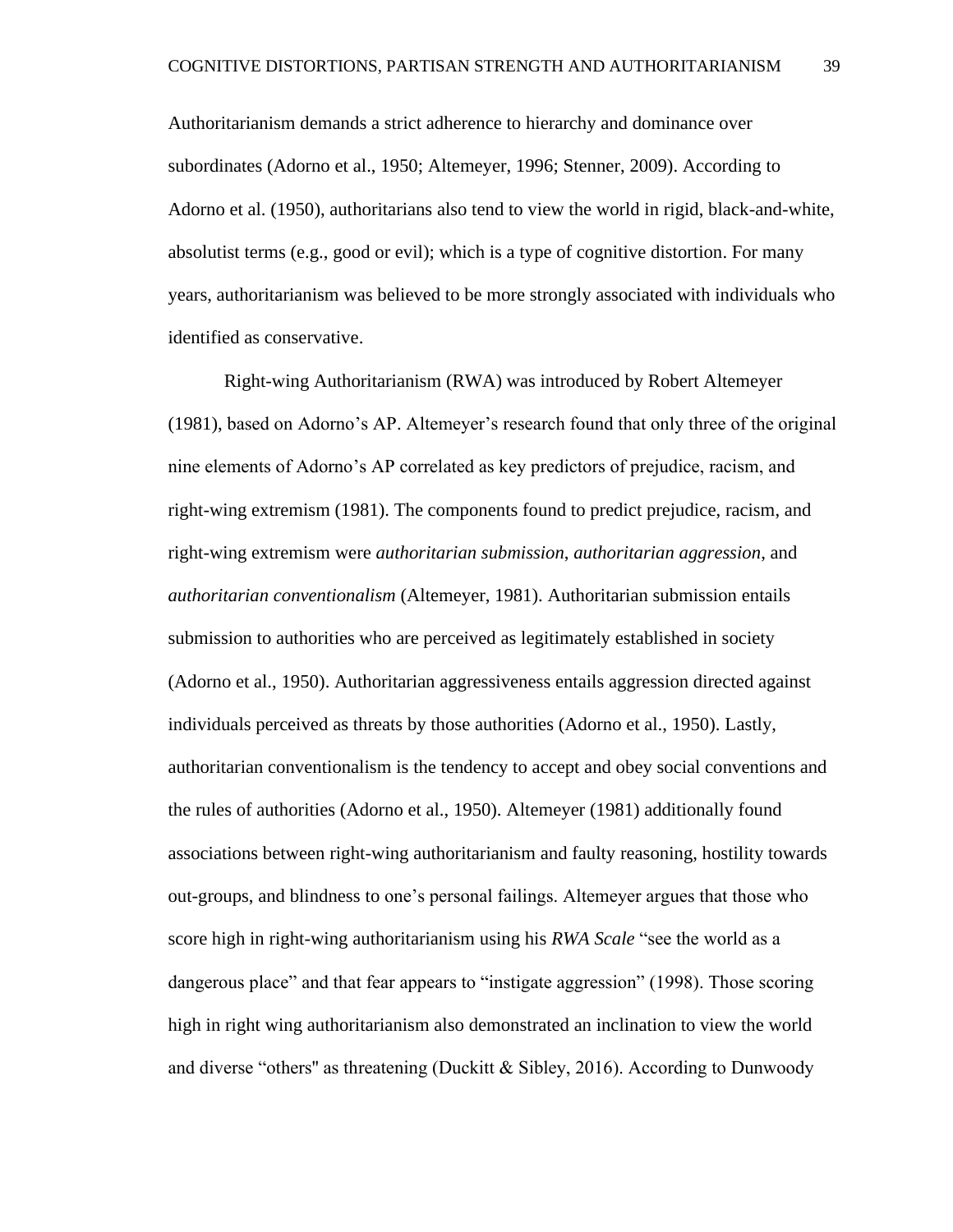and Plane (2019), ideology and partisanship are moderately correlated with authoritarianism, with those who are more conservative and more strongly Republican being more likely to score higher in authoritarianism as measured by the RWA Scale.

Following Adorno, researchers have continued to offer numerous competing theories of authoritarianism over the last several decades. According to Rokeach (1960), authoritarianism is not specific to political conservatives, and instead conceptualized the AP as an identifiable species of general cognitive rigidity that occurs in the face of ideological threat, which he termed *dogmatism*. In contrast, Stenner (2009) argued that authoritarianism reflects an intolerance of difference and/or a need for social uniformity that manifests in response to disruption of social norms. He asserted that the construct of authoritarianism is a "principal determinant of intolerance of difference across time and space, and domain," which includes "all cultures and every aspect including racial, political, and moral intolerance" (Stenner, 2009, p. 142). Overall, agreement has evolved concerning some core aspects of the construct of authoritarianism; however, differences persist regarding how this construct manifests across the left and right (Costello et al., 2020). Although right-wing authoritarianism is more widely accepted, in recent years *left-wing authoritarianism* has been a topic of discussion in the fields of social and political psychology.

#### **Left-Wing Authoritarianism***.*

Left-wing authoritarianism (LWA) is the idea that liberals engage in the same reliance on simple authority and psychological rigidity as their conservative counterparts (Conway et al., 2018). A growing body of research has identified core markers of authoritarianism in both the left and right, notably dogmatism, cognitive rigidity,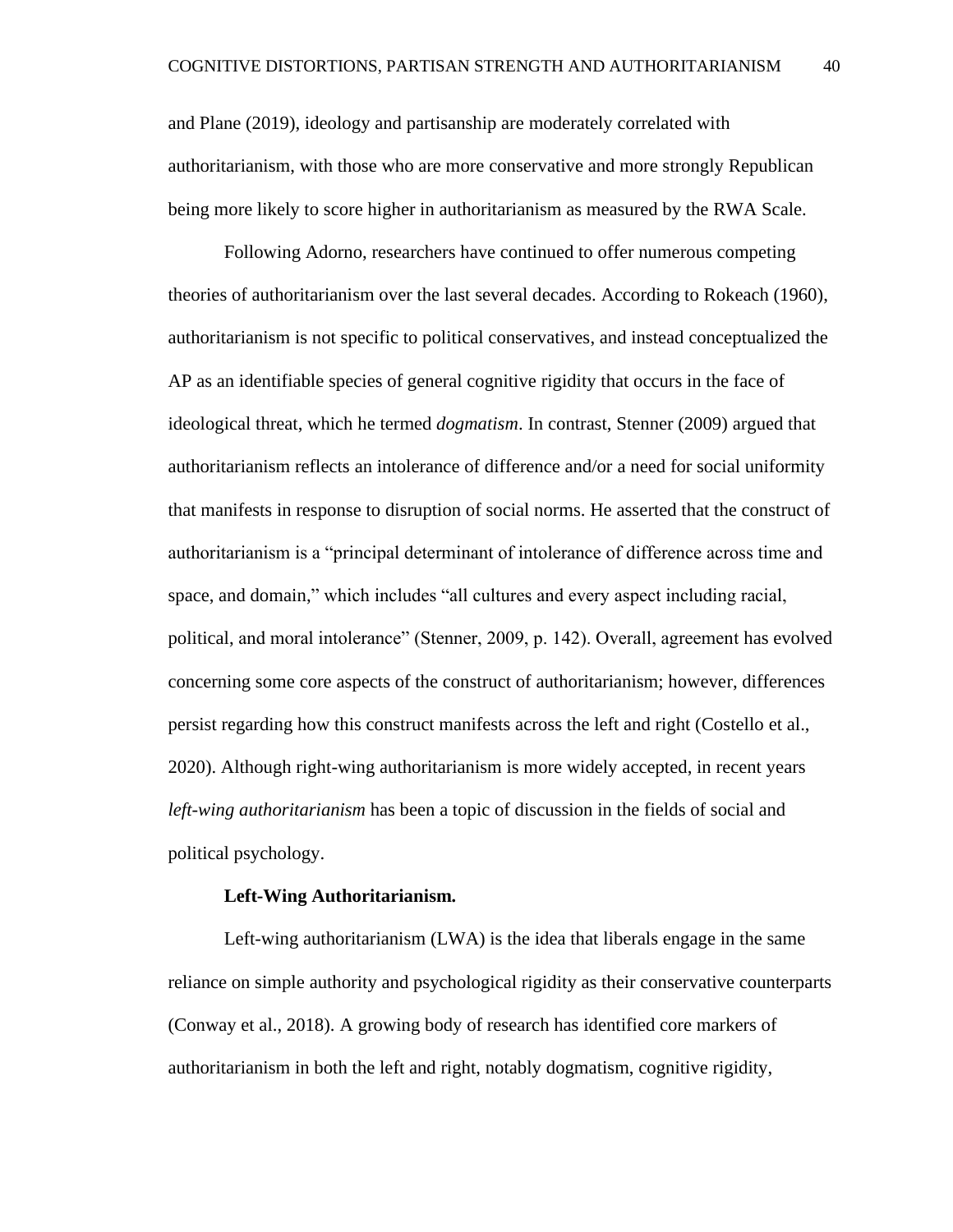prejudice, and lethal partisanship (Costello et al., 2020; Ditto et al., 2019; Kalmoe & Mason, 2019; Zmigrod et al., 2020). This psychological portrait of authoritarianism is largely interchangeable with conservatism, although researchers continue to minimize the existence and importance of LWA (Costello et al., 2020). Many in the field of social psychology contend that LWA does not exist, and that concepts such as authoritarianism and dogmatism do not consistently apply to individuals who identify as left of the political center (Altemeyer, 1998; Jost et al., 2003; Stone, 1980).

For instance, Altemeyer (1996) claimed that he was unable to find the presence of LWA, because "if there ever were any, most of them dried up and have blown away...You don't have to be much of a weatherman to know which way the wind has been blowing for the past 25 years" (p. 229). However, Conway (2020) suggested that continued skepticism of LWA is partially "due to very reasonable concerns over the double-barreled nature of LWA measurement" (slide 27). Because LWA measures ideology and authoritarianism simultaneously, some researchers have argued that is it difficult to know whether effects are due to ideology or authoritarianism (Conway, 2020). Conway (2020) claimed that "the nature of the construct is inherently double-barreled"; if you are measuring LWA, you are measuring people who are left-wing and authoritarian and if you are measuring RWA, you are measuring people who are right-wing and authoritarian (slide 30-31). In consequence, Conway (2020) argued that authoritarianism itself is domain-specific, in that authoritarians likely "submit to a specific set of authority figures while excluding or denouncing others" (slide 32). Compared to the construct of RWA, there is significantly less research on LWA, with only 635 returns on Google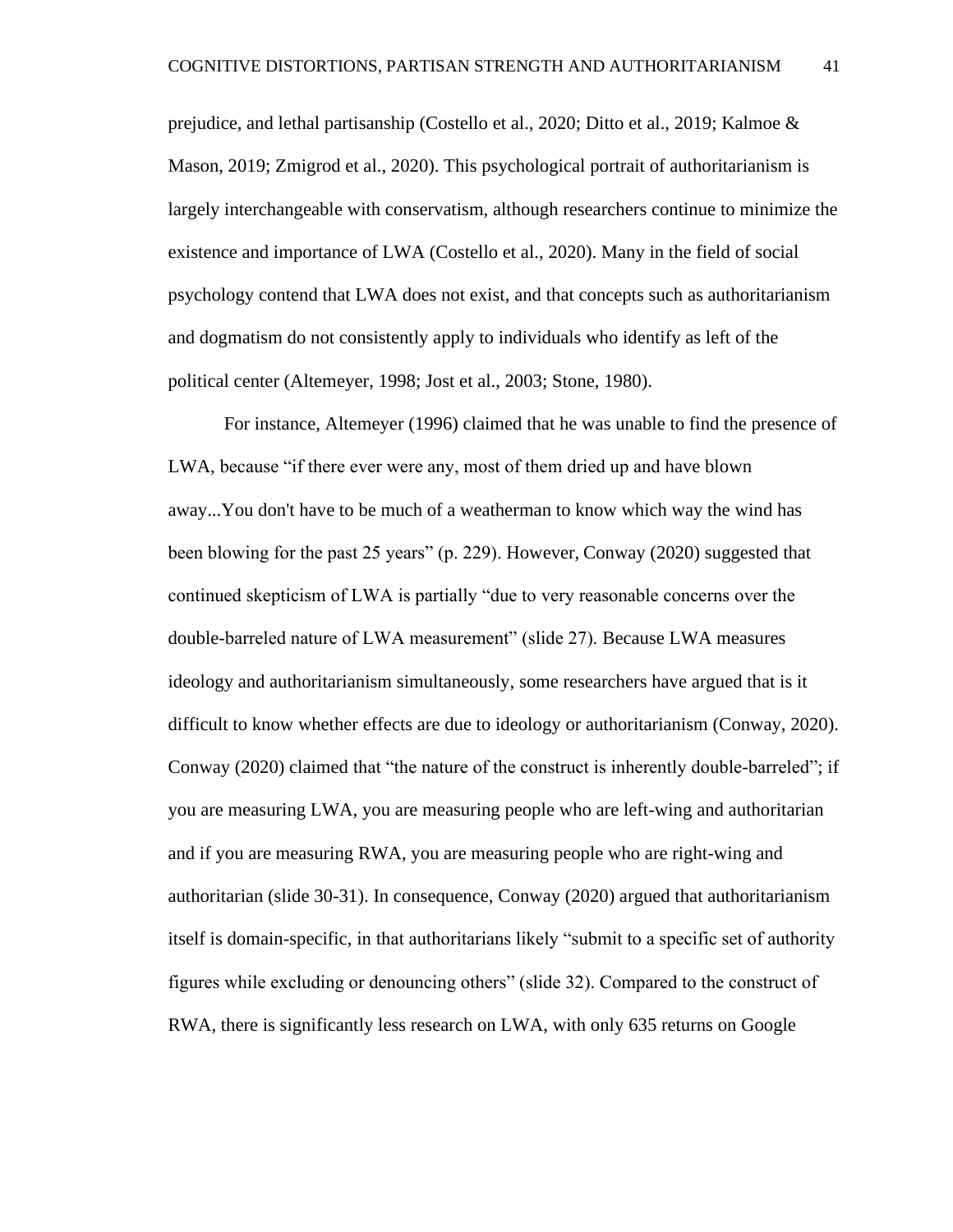Scholar compared to 12,700 for right-wing authoritarianism (e.g., Conway et al. 2018; Costello et al., 2020).

Until recently, the construct of authoritarianism was more likely to be detected in right-wing conservatives than left-wing liberals due to the construction of measures; however, more recent research maintains that individuals identifying on the left of the political spectrum are also likely to hold authoritarian beliefs. For instance, Costello et al. (2020) cite such examples of left-wing authoritarianism as, "the Stalinist Soviet Union, the Kim dynasty's totalitarian rule of North Korea, perhaps even the French Reign of Terror" (Ezrow & Frangz, 2011, in Costello et al., 2020, p. 11). This more recent research posits that the earlier studies failed to detect LWA, and that problems with methodology likely explain these false-negative findings (Conway et al., 2018; Costello et al., 2020; Van Hiel et al., 2006). For example, one serious methodological problem identified in earlier research was that definitions of authoritarianism generally operationalized and conflated authoritarian beliefs almost exclusively with right-wing beliefs, without reciprocally including left-wing authoritarian beliefs that might explain the authoritarian character of the left-leaning regimes cited above.

For instance, the right-wing desire to preserve the current power/governmental structures and the left-wing desire to overthrow the current democratically elected power/governmental structure are both thought to evince anti-democratic authoritarianism. This is the case because both groups hope to accomplish their political goals independent of, or even in opposition to results of democratic elections. Because the original studies accurately measured these authoritarian tendencies on the right but failed to assess them on the left meant that the operational definitions were biased to the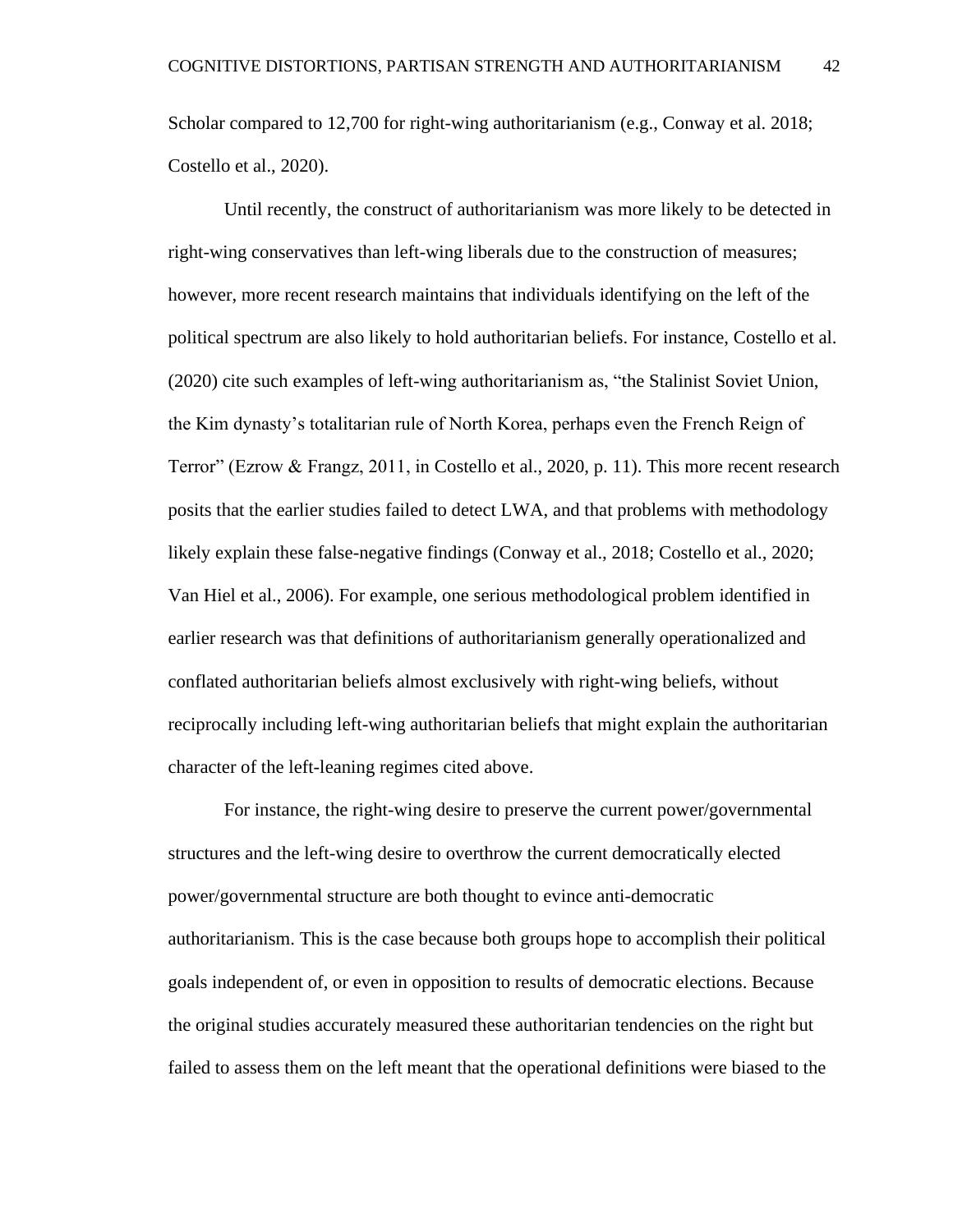right and created a self-fulfilling prophecy, finding RWA and failing to find LWA in their samples. The failure to define authoritarian tendencies on the left meant that it could not be measured, leading to results of limited validity and, perhaps, false negatives (Costello et al., 2020).

Using the LWA Scale for Flemish samples, Van Hiel et al. (2006), was able to find evidence of LWA in extreme leftists, though like other researchers, they struggled to find evidence of LWA in ordinary populations. Van Hiel et al. (2006) concluded that despite the construct of LWA being more difficult to find compared to RWA, authoritarianism was detectable in individuals who identified on the extreme left of the political spectrum. Using the *Left-Wing Authoritarian Scale*, adapted to parallel Altemeyer's (1998) Right-Wing Authoritarian Scale, Conway et al. (2018) concluded that the political left was just as likely to be prejudiced, dogmatic, and extreme as their political right counterparts (RWA:  $r = .59$ , LWA,  $r = .50$ ). The measure was specifically designed by Conway et al. (2018) to capture LWA in ordinary samples in the U.S. The original sample consisted of 475 undergraduate students from the University of Montana and 298 participants recruited from Amazon Mechanical Turk. After sorting participants into conservatives and liberals, Conway et al. (2018) found that the highest scores for authoritarianism were for liberals using the LWA Scale. In arguing for the *symmetry hypothesis* regarding authoritarianism, Conway (2020) explained that symmetry does not (necessarily) mean that liberals and conservatives will have proportionally equal numbers of authoritarians. He instead argued that "symmetry means that we can consistently identify people on both the right and left that are truly authoritarian." Conway et al. (2020) has since conducted twelve studies including over 8,000 participants in the U.S.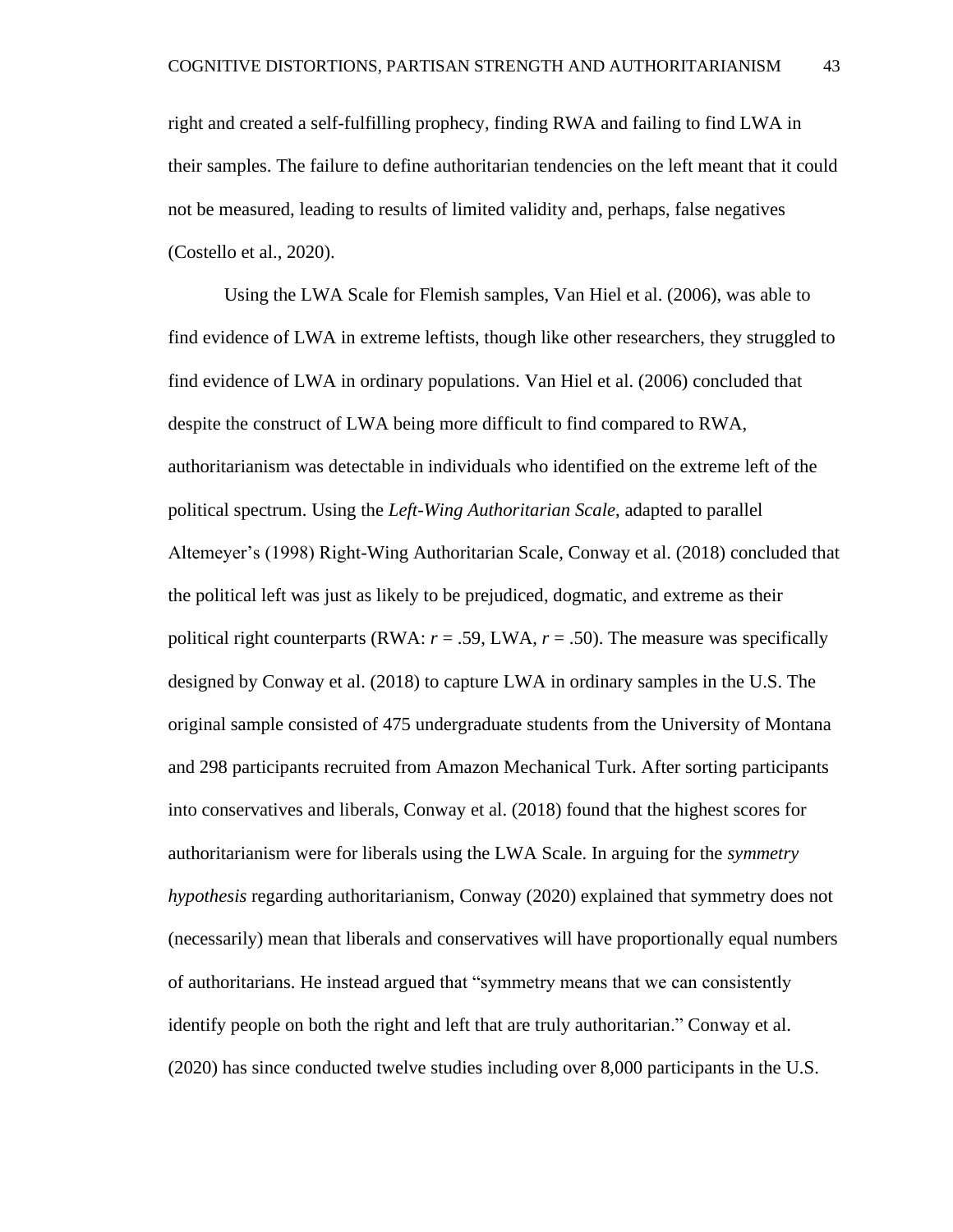and over 66,000 participants worldwide that indicated LWA was a viable construct that can predict real-world phenomena using the LWA Scale. The studies found that both liberal and conservative Americans claimed knowledge of left-wing authoritarians from personal experience and that both liberals and conservatives considered the LWA Scale as a valid measure of authoritarianism (Conway et al., 2020). Conway et al. (2020) also found that the LWA scale consistently predicted threat sensitivity, restrictive communication norms, negative ratings of minority groups, and dogmatism.

According to Costello et al. (2020) there has been a "blind spot" for the construct of LWA and previous measures of LWA were insufficient in that they either mirrored the tripartite conceptualization (*submission*, *general aggressiveness*, and *conventionalism*) of the authoritarianism of the RWA scale or were developed to be ideologically neutral by eliminating conservative and religious content from the RWA Scale without properly understanding LWA characteristics. This conceptualization stems back to the seminal work of Adorno et al. (1950), who established the authoritarian personality to explain the psychological appeal of the far-right ideology of fascism, with the original focus on explaining the rise of Nazi Germany, the Holocaust, and fascists' seemingly blind obedience to authority. Adorno's conceptualization has been attacked as flawed in its original conceptualization of authoritarianism; it gathered data on RWA and developed a measure to detect RWA and RWA only, which was labeled authoritarianism. Politically authoritarian conservatism is characterized as favoring absolutist forms of government and weaponizing the present dominant hierarchy but favoring absolutist forms of government yet believing that the present dominant hierarchy should be overthrown, if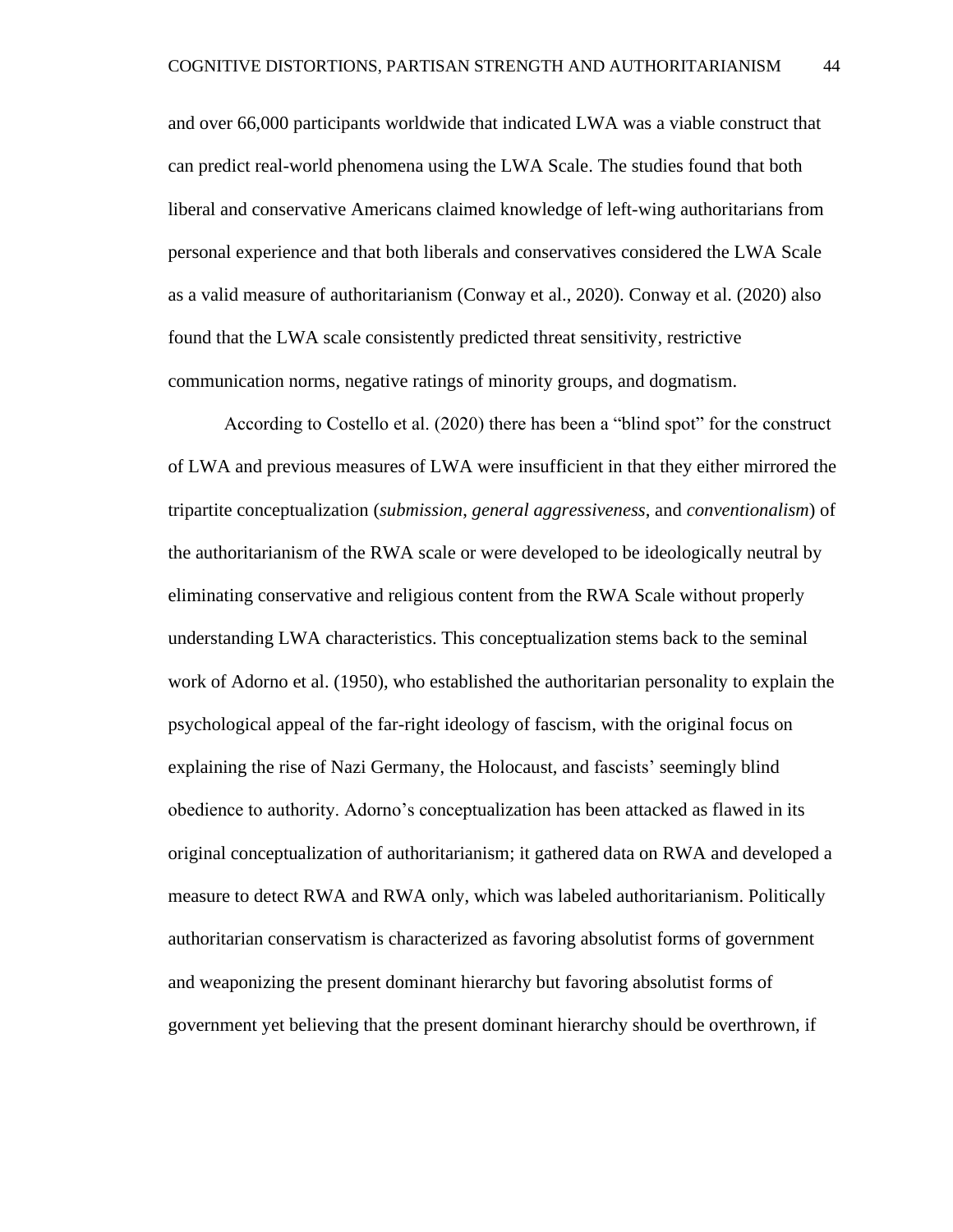necessary, by violent, undemocratic means, are among left-wing characteristics excluded from Adorno's conceptualization of authoritarianism (Costello et al., 2020).

Altemeyer (1996) modified Adorno's theory by conceptualizing LWA as authoritarianism in individuals who oppose established hierarchies of moral and practical authority. He provided the first published measure of LWA, entitled the Left-Wing Authoritarianism Scale paralleling RWA dimensions, including LWA submission (a high degree of submission to authorities who are dedicated to overthrowing the established authorities), LWA aggression (general aggressiveness directed to established authorities or individuals that support the established authorities), and LWA conventionalism (a high degree of adherence to the forms of behavior perceived to be advocated by the revolutionary authorities; Altemeyer, 1996). Altemeyer concluded that he had "yet to find a single 'socialist/Communist type' who scores highly (in absolute terms) on the [leftwing authoritarianism] Scale'' (Altemeyer, 1998, p.71). He argued that LWA was nonexistent after finding that subjects rarely scored above the midpoint of the scale (Altemeyer, 1996). Costello et al. (2020), however, argued that "there is little reason to consider the scale's midpoint meaningful." According to Costello et al. (2020), individuals who score highly on the LWA scale "would score well below the midpoint on a scale marked by levels of extreme item difficulty" (p. 11). Costello et al. (2020) further explained that Altemeyer's RWA Scale is "far less extreme in comparison" to the items on his LWA Scale, which would explain why many scored below the midpoint. For example, item 12 on Altemeyer's LWA Scale reads "the members of the Establishment deserve to be dealt with harshly, without mercy, when they are finally overthrown," while the RWA scale reads "the only way our country can get through the crisis ahead is to get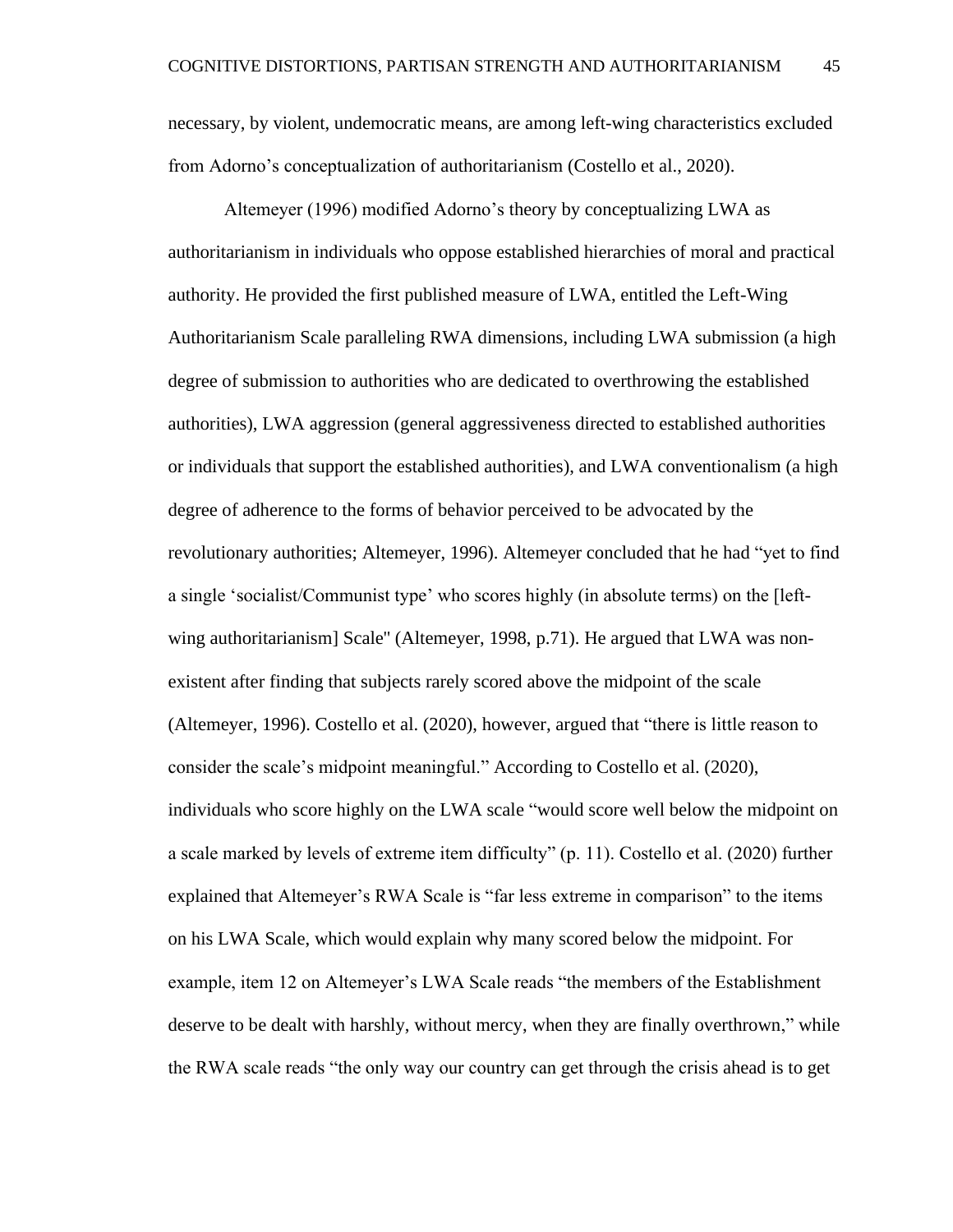back to our traditional values, put some tough leaders in power, and silence the troublemakers spreading bad ideas" (Altemeyer, 1996). Conway (2020) similarly argues that to score high on Altemeyer's LWA Scale, you would "basically agree to join a militia designed to overthrow the government," and to score high on his RWA scale, the implications are far less extreme. Conway (2020) argued that Altemeyer (1996) "basically stacked the decks against LWA" by not including items parallel to his RWA scale. Concerning the Conway et al. (2018)'s LWA Scale, Costello et al. (2020) acknowledged that the measure "offers preliminary evidence that LWA may be present in US samples." However, because it directly parallels Altemeyer's RWA Scale, it "does not allow for the possibility that the tripartite conceptualization of authoritarianism is insufficient for capturing LWA" (p. 12).

Costello et al. (2020) sought to account for the possibility that previous conceptualizations of LWA and RWA overlooked key aspects of authoritarianism. Regarding measures that have been developed to be ideologically neutral, Costello et al. (2020) proposed that without first developing an independent measure of LWA that contrasts with RWA, LWA cannot be reliably measured, much less compared to RWA quantitatively. Conway et al. (2018) also argued that value-neutral measurements can contain loaded responses that predetermine a conclusion. In light of such objections, Costello et al. (2020) argued for a ground-up reconceptualization of LWA, starting with an expansive view of the concept that drew upon a systematic empirical exploration, rather than previously used deductive methods (Costello et al., 2020). Investigating 65 criteria-related variables across five community samples, Costello et al. (2020) found shared traits in left- and right-wing authoritarianism including social conformity,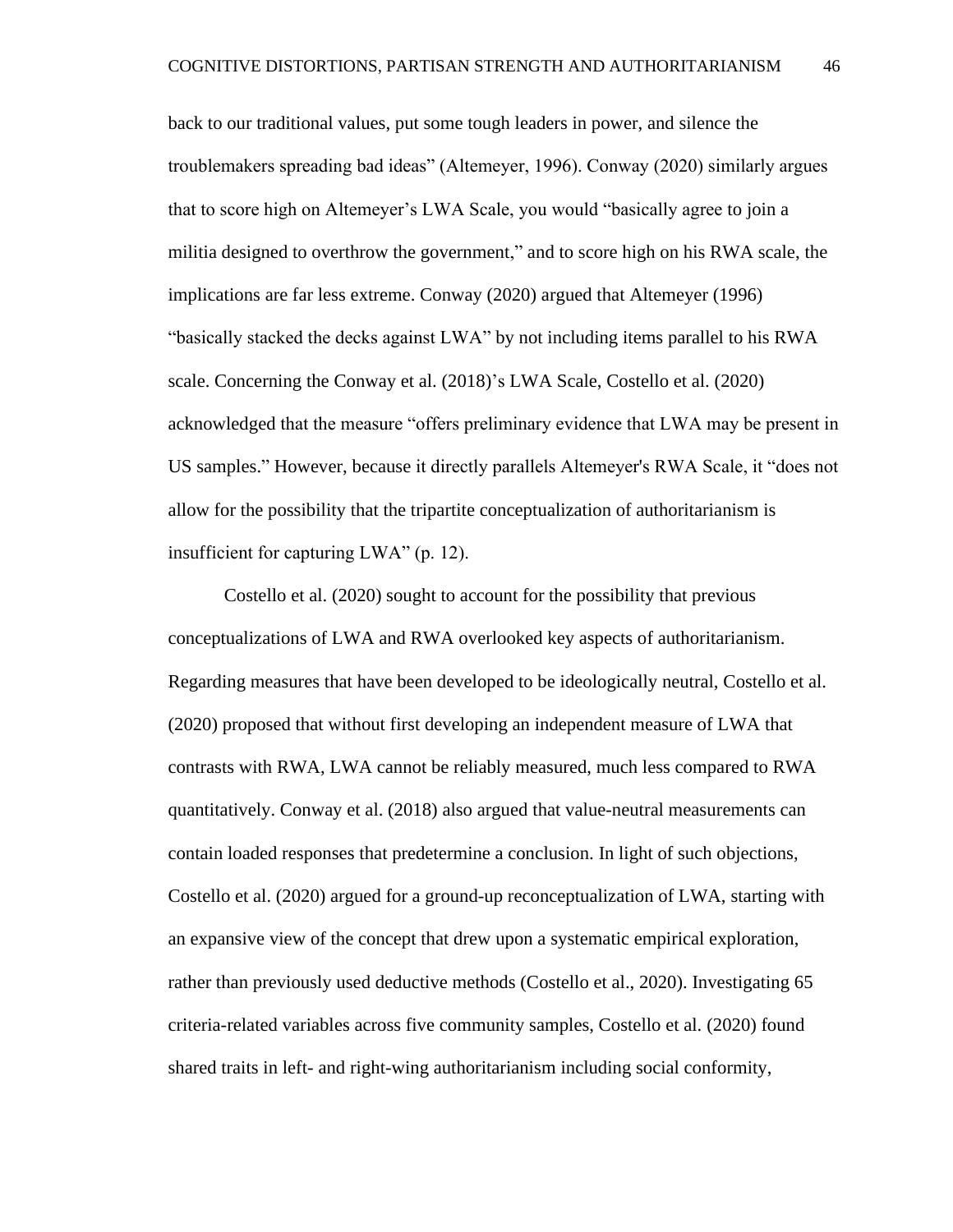prejudice towards out-groups, willingness to accept group authority to coerce behavior, cognitive rigidity, aggression, and punitive\action against perceived threats. Other shared traits of an emphasis on hierarchy and moral absolutism were found in both left- and right-wing authoritarians (Costello et al., 2020).

Costello et al. (2020) defined conventionalism in this context as "the rejection of traditional values, a moral absolutism concerning progressive values, and concomitant dismissal of conservatives as inherently immoral" (p. 36). So defined, conventionalism is a source of authoritarianism on the political left. Antihierarchical aggression, defined as "a belief that those currently in power should be punished, the established order should be overthrown, and extreme actions such as political violence are justifiable" was identified as another characteristic of left-wing authoritarians (p. 36). RWA was more strongly related than LWA to cognitive rigidity, as measured by the *Objectivism Scale,* and resistance to openness, as measured by the *HEXACO Personality Inventory.* Emotionality, as measured by the HEXACO Personality Inventory, was higher for LWA than RWA. These personality findings are similar *NEO-PI-R* results, ascribing lower openness to conservatives and higher neuroticism (emotionality) to liberals.

Studies on authoritarianism in formerly communist societies are limited, dated, and have inconsistent findings. Larsen et al. (1993) found that in some former communist states (e.g., Bulgaria and Hungary), respondents scored higher on authoritarianism, as measured by the 18-item Authoritarian Scale of Adorno et al. (1950) than did samples from the United States. Also using Adorno's Authoritarian Scale, McFarland et al. (1992) and Altemeyer (1996) found that participants from the Soviet Union were, on average, less authoritarian than Americans from selected states, specifically Kentucky and New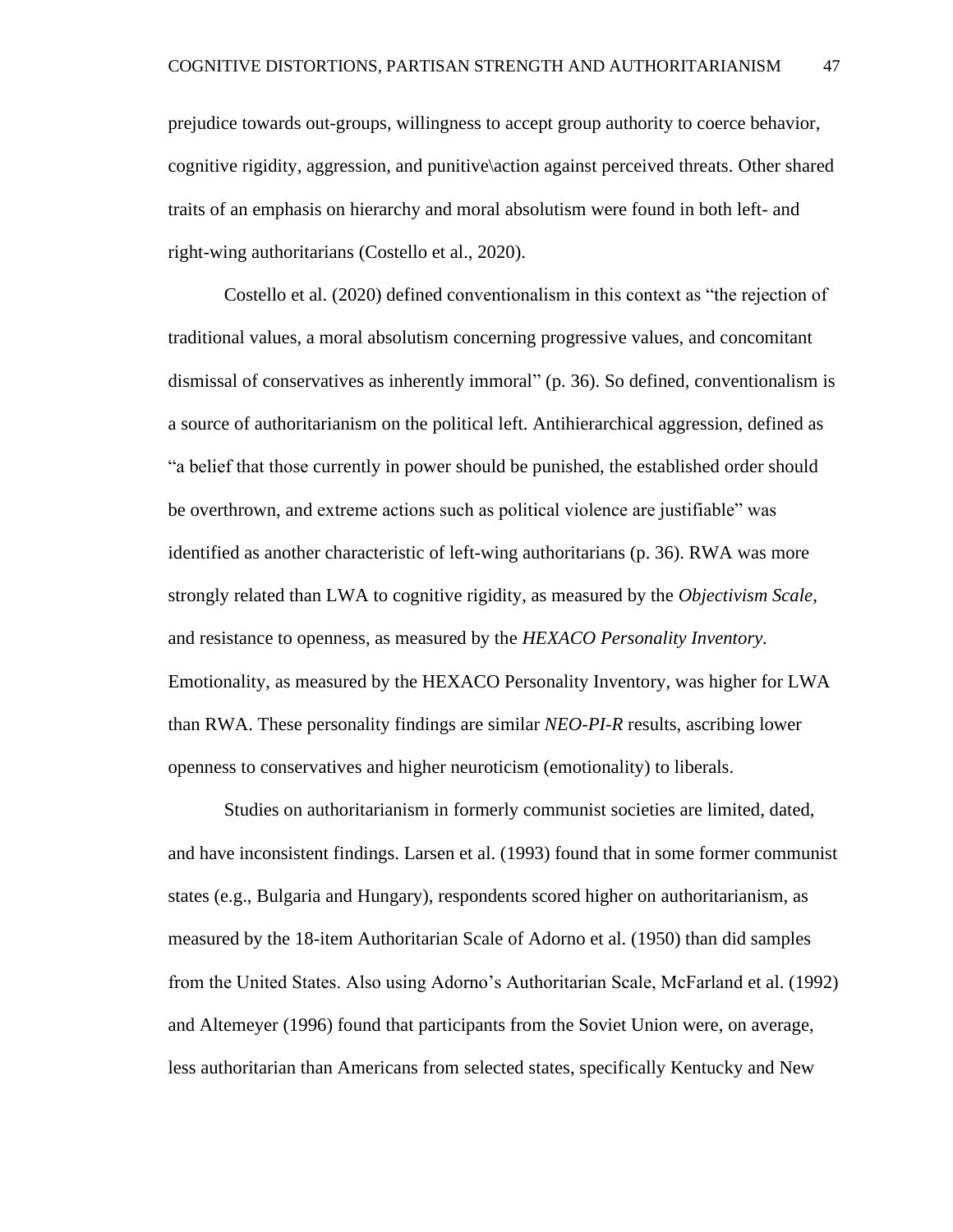Mexico. Altemeyer (1996) found that authoritarians from Moscow and from the United States harbored similar nationalistic attitudes, illustrating that authoritarianism is not necessarily tied to the specific conservative ideologies found in the West. Although national identification often confers benefits, how people identify with their nation has important consequences for intergroup relations (Osborne et al., 2017). Nationalism reflects a people's belief in the superiority of their nation and a desire for its dominance in the international community (Rothi et al., 1989). According to Osborne et al. (2017), RWA as measured by Altemeyer's RWA Scale had positive cross-lagged effects on nationalism as measured by Kosterman and Feshbach's (1989) patriotism/nationalism questionnaire administered to a New Zealand population ( $B = 0.114$ ,  $95\%$ ; CI = [0.080, 0.146];  $p < .001$ ). The finding that RWA was positively associated with national identity corroborated recent work demonstrating that RWA captures people's motivation for ingroup cohesion and support for prevailing social norms, or at least the association of the two constructs (Osborne et al., 2017).

Conway et al. (2015) observed that the same processes that create authoritarianism in right-wing individuals also exist in left-wing individuals to an equal degree if researchers ask the appropriate questions. Conway et al. (2020) later found that individuals who score high on the LWA scale possess the traits associated with models of authoritarianism (while controlling for political ideology). LWA is positively related to threat sensitivity across multiple domains, including general ecological threats. High-LWA persons demonstrated more support for restrictive political correctness norms and more domain-specific dogmatism and strength of attitude (Conway et al., 2020). According to Hetherington and Weiler (2009), authoritarianism has become the main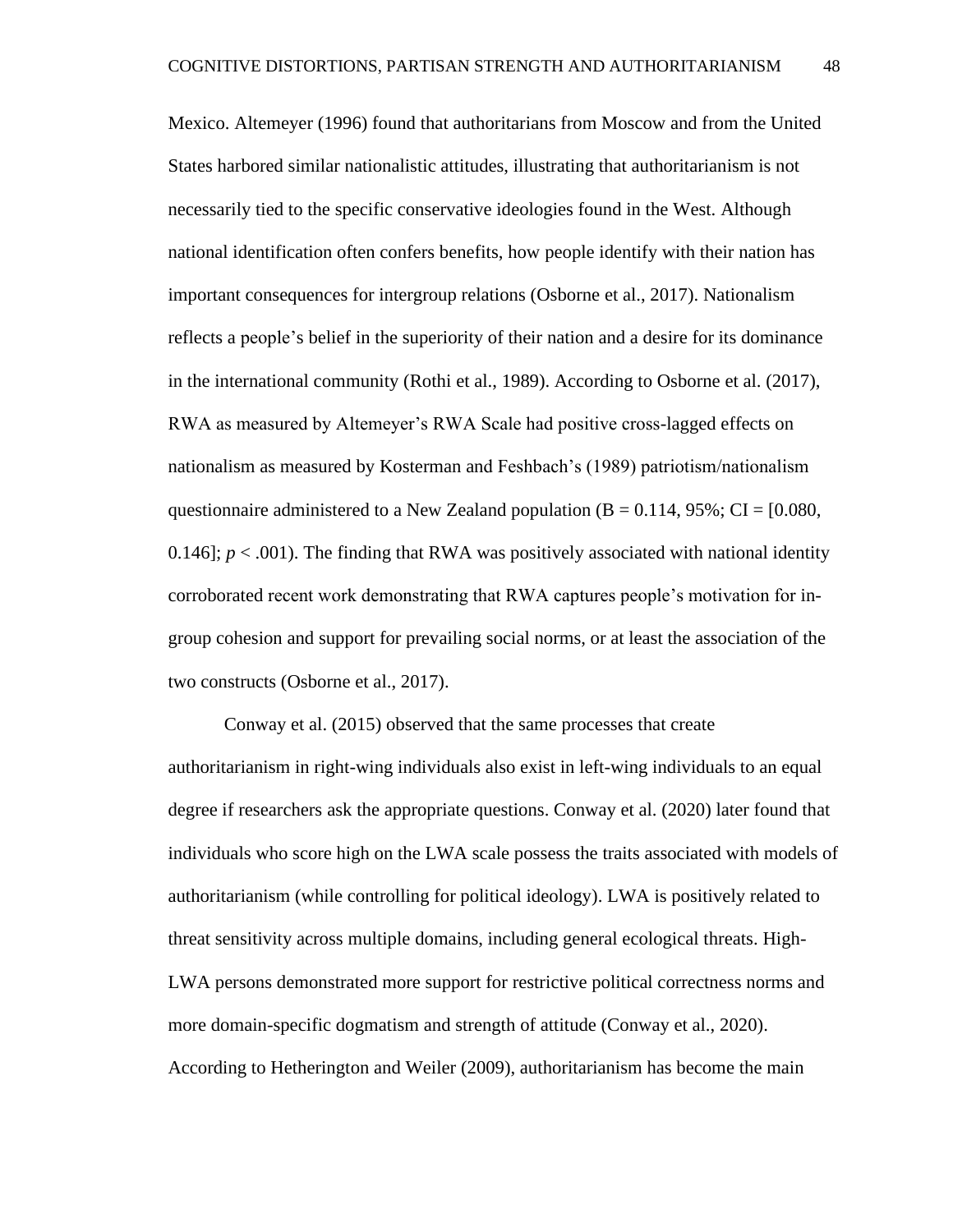political force driving political polarization; therefore, investigating authoritarianism in the context of political partisanship is crucial to better understanding our current political atmosphere. Political intolerance of opposing ideologies mediated by perceived threats appears in individuals scoring high both in left and right-wing authoritarianism (Crawford & Pilanski, 2012). The *Ideological Conflict Hypothesis* postulates that people across the political spectrum are prejudiced against ideologically dissimilar target groups (Brandt et al., 2014). Stemming from this hypothesis, research has found multiple ways in which individuals with different political party affiliations and ideologies differ in personality traits, neuroanatomy, perceptions of threat, and cognitive styles.

# **Differences Observed in Persons with Opposing Political Affiliations/Ideologies Personality traits.**

Much of the literature on personality and politics relies on the *Big Five* or *Five Factor Model*. The Big Five factors or personality traits comprise openness to experience, conscientiousness, extroversion, agreeableness, and neuroticism (Costa & McCrae, 1992). According to Gerber et al. (2012), personality traits substantially affect which party individuals affiliate with, as well as the strength of their affiliation. A complicated relationship exists between personality traits, political party affiliations, and ideologies.

Individuals with relatively high levels of openness are considered more imaginative, curious, open to new ideas, and willing to re-evaluate values (Costa  $\&$ McCrae, 1992; Widiger & Costa, 2013). Individuals scoring high in openness have also proven to be more curious, imaginative, emotional, and empathic when compared to closed-minded individuals (Cosme et al., 2010). It should be noted that extreme levels of openness are associated with personality disorders (histrionic, borderline, schizotypal,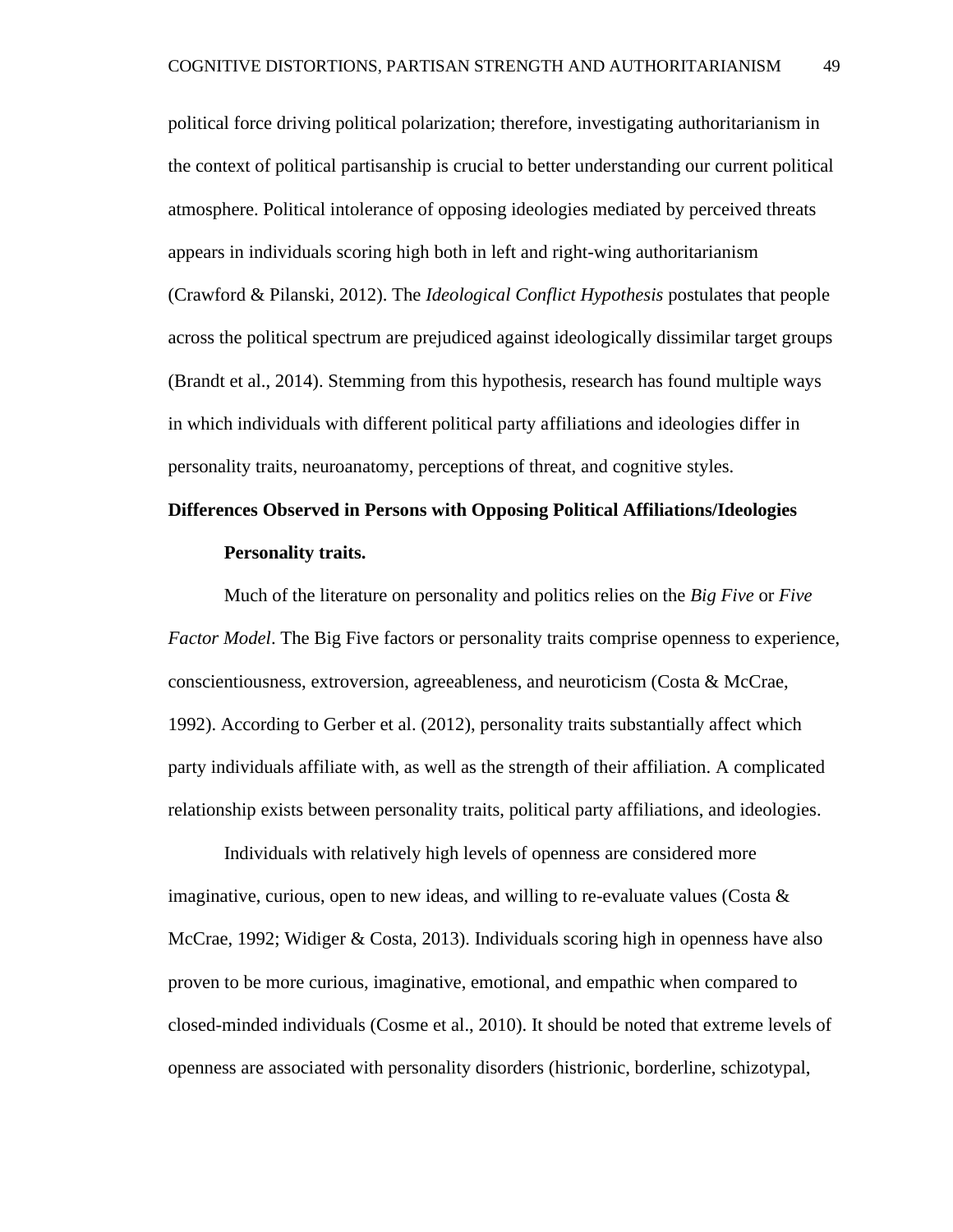and narcissistic) and in the most extreme example, even schizophrenia (Widiger & Costa, 2013). Persons who score relatively low in openness tend to be more practical, rigid, and to value authority and traditions (Costa  $\&$  McCrae, 1992). Pathologically low levels of openness are associated with other personality disorders, including obsessive-compulsive, avoidant, schizoid, and paranoid (Widiger & Costa, 2013). In the political realm, the openness trait has been positively associated with preferences for left-wing parties (Barbaranelli et al., 2007; Vecchione et el., 2011). Mondak and Halperin (2008) additionally found that individuals scoring higher on measures of openness are more likely to identify as Democrats.

Persons who score high for the trait of conscientiousness tend to be orderly, selfdisciplined, and strive for achievement (Costa & McCrae, 1992). Conscientiousness has been positively associated with preferences for right-wing or conservative parties (Baker et al., 2015; Barbaranelli et al., 2007; Vecchione et al., 2011). Mondak and Halperin (2008) found that those scoring high for conscientiousness are more likely to identify as Republican and vote for Republican candidates. Previous research also indicated that individuals scoring high for conscientiousness have stronger party identification owing to the trait's associated characteristics of organization, control, motivation, reliability, industriousness, ambition, and patterns of compliance, as well as preferences for structure and order (Costa & McCrae, 1992; Gerber et al., 2012; Widiger & Costa, 2013). High levels of aspects of conscientiousness have been associated with obsessive-compulsive personality disorder (Widiger & Costa, 2013). Low levels of aspects of conscientiousness have been associated with antisocial personality disorder, borderline personality disorder,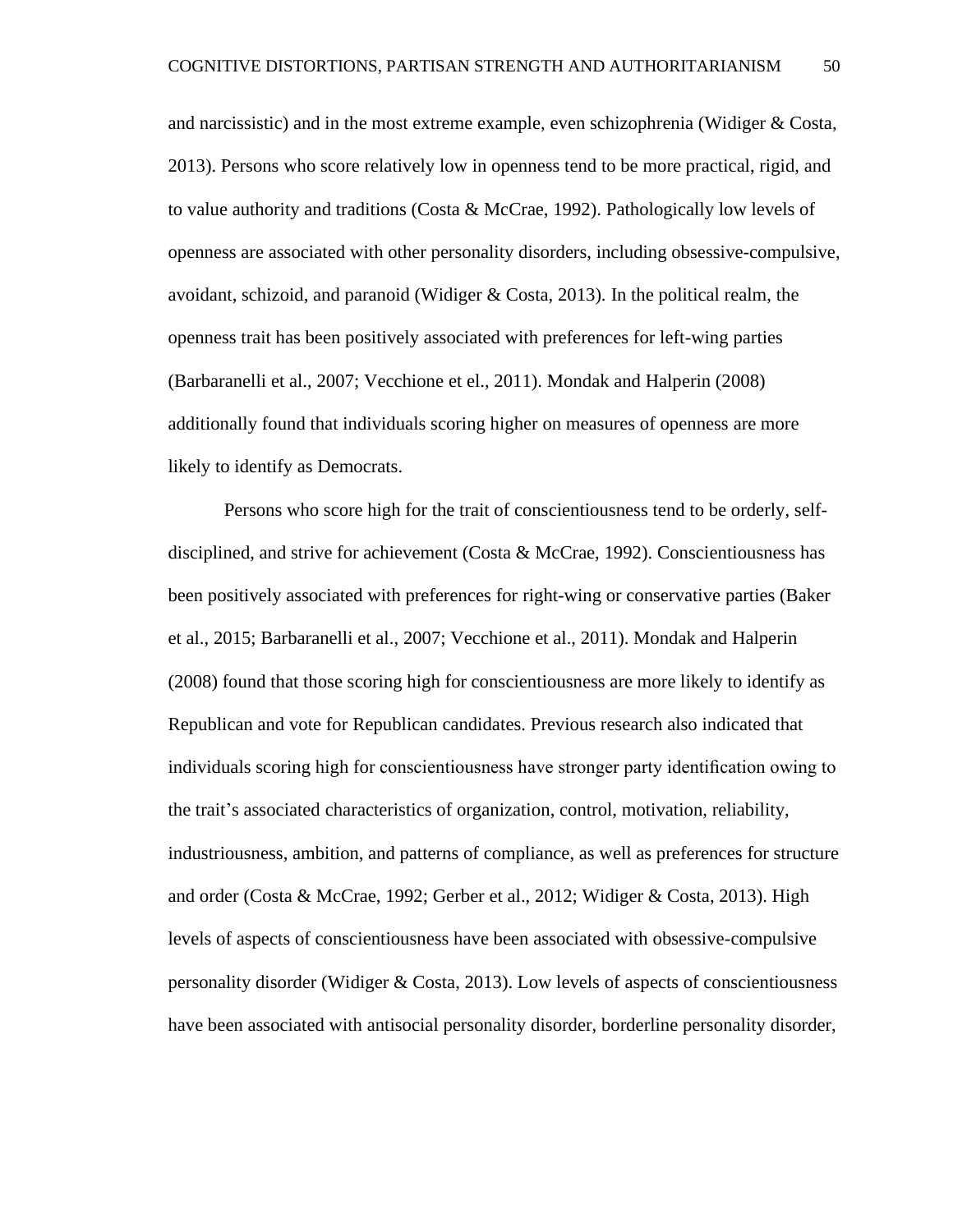histrionic personality disorder, dependent personality disorder, and Attention-Deficit/Hyperactivity Disorder (APA, 2013; Widiger & Costa, 2013).

Individuals scoring high in extroversion tend to be social, active, action oriented, outgoing, optimistic, and seek fun and excitement (Costa & McCrae, 1992; Widiger & Costa, 2013). Extroversion has been related to preferences for right-wing parties (Barbaranelli et al., 2007; Vecchione et al., 2011). The assertiveness and activity rooted in the trait of extroversion is associated with an intention to remain loyal to their political party; therefore, individuals with high levels of extroversion are more likely to consistently identify as a partisan of a particular group (Farc & Sagarin, 2008; Gerber et al., 2012).

According to Costa and McCrae (1992), the personality trait of agreeableness refers to individuals who display modest, sympathetic, and altruistic behavior that is prosocial and cooperative. Members of left-wing parties have been found to have higher levels of agreeableness than their right-wing counterparts (Barbaranelli et al., 2007).

The personality trait of neuroticism is the most highly researched of all the Five Factor traits. Neuroticism is related to the tendency to experience instability, frustrationintolerance, anxiety, anger, and sadness (Costa & McCrae, 1992; Widiger & Costa, 2013). Facets of neuroticism are associated with virtually every personality disorder, apart from schizoid and most clinical syndromes (Widiger  $& Costa$ , 2013). Neuroticism has been consistently associated with left-wing ideologies (Sibley et al., 2012). According to a meta-analysis including 73 studies from 10 different countries, there is a weak, albeit reliable, negative correlation between neuroticism and political conservatism (Sibley et al., 2012).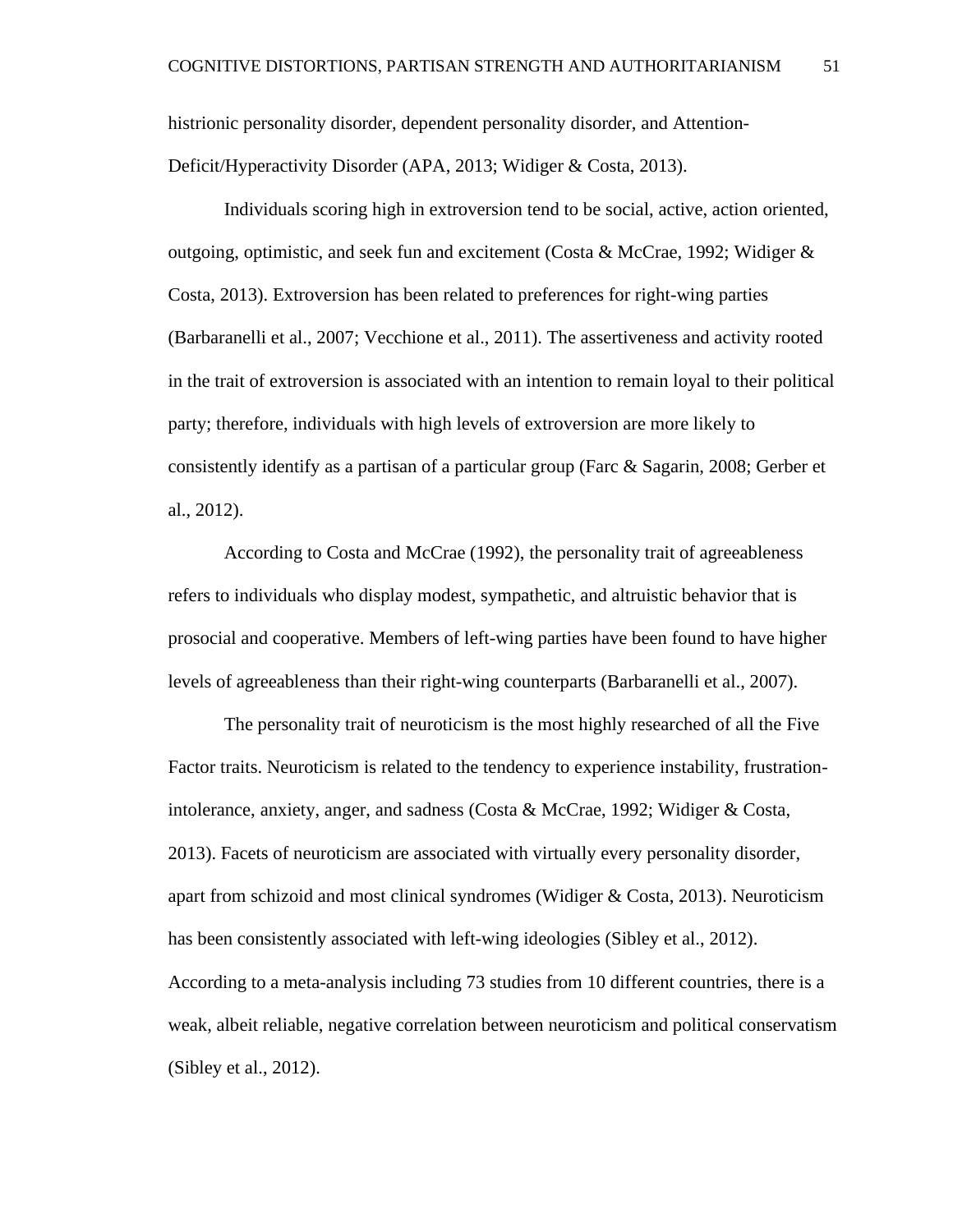Extroverts and open-minded individuals have been found to be most likely to identify strongly and stably with a political party (Baker et al., 2015). In addition to evident personality differences in individuals with different political ideologies and party affiliations, a great deal of research has highlighted neurological differences.

# **Neurological Differences.**

Although political partisanship is often believed to result from environmental influences, studies now implicate biological factors related to the establishment of political orientation and partisan affiliation. Neuroimaging studies have indicated differences in the *amygdala*, *insula*, and *anterior cingulate cortex* (ACC) in individuals with differing political ideologies (Amodio et al., 2007; Fowler & Schrieber, 2008; Kanai et al., 2011; Schreiber et al., 2013; van der Plas et al., 2010). For instance, in a study examining the relationship between self-reported political attitudes to gray matter volume using structural MRI, liberalism was found to be associated with increased gray matter volume in the ACC, and conservatism was associated with increased volume in the right amygdala (Kanai et al., 2011). The anterior cingulate cortex has many functions, including error detection, conflict monitoring, cognitive control, evaluating competing choices, as well as other important cognitive functions, such as attention (Kanai et al., 2011). In addition, the ACC is consistent with sensitivity for processing signals of potential change and for altering a habitual response pattern (Amodio et al., 2007; Kanai et al., 2011). The right amygdala is bilaterally sensitive to emotional salience, such as fear and increased processing of potential threats (van der Plas et al., 2010).

In another study, Schreiber et al. (2013) examined brain function in liberals and conservatives by matching publicly available voter records to 82 subjects who performed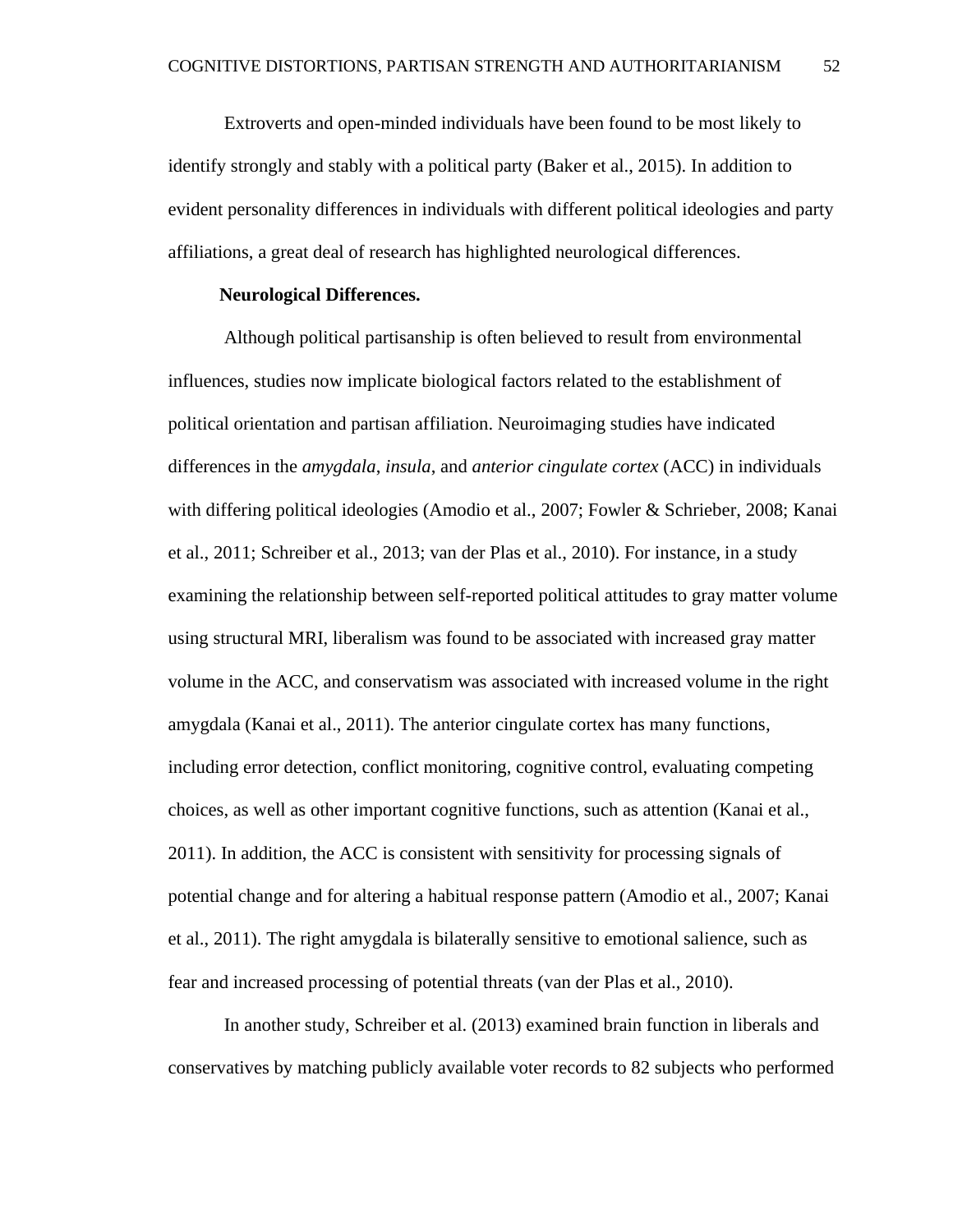a risk-taking task (*Risky-Gains task*) while in an fMRI, and found that Democratic participants had significantly greater activity in the left insula, a region associated with social and self-awareness, however, Republican participants had greater activity in the right amygdala, which is associated with the body's fight-or-flight reactivity system. In this study, the researchers were able to accurately predict the political affiliation of participants based on their brain activity with 82.9% accuracy, using a receiver-operator characteristic curve and a stepwise linear discriminant function analysis with partisanship as the dependent measure and the activation patterns in the areas that differed across Democrats and Republicans as independent measures (Schreiber et al., 2013). A metaanalysis of 27,011 studies using various measures of cognitive abilities revealed a small effect size of  $r = -0.20$  (CI 95%:  $-.23$  to  $-.17$ ; based on 67 studies,  $N = 84,017$ ) for the relationship between lower cognitive ability and right-wing ideological attitudes and higher scores on measures of prejudice; however, participants with more extensive cognitive resources were more likely to embrace left-wing beliefs and to score lower on measures of prejudice, small effect size of  $r = -.19$  (CI 95%:  $-.23$  to  $-.16$ ; based on 23 studies,  $N = 27$ , 011; Onraet et al., 2015). These neurological differences prompt differing perceptions of threat, which result in differing reactivity between individuals with different political ideologies and affiliations.

#### **Perception of threat and aggression.**

Both humans and animals are said to have evolved to automatically scan their environments for potential threats to increase survivability (Hermann, 2013). *Out-group threat*, perceiving others who are not part of our group as a threat, is believed to be automatically encoded as part of an individual's out-group schema (Herrmann, 2013).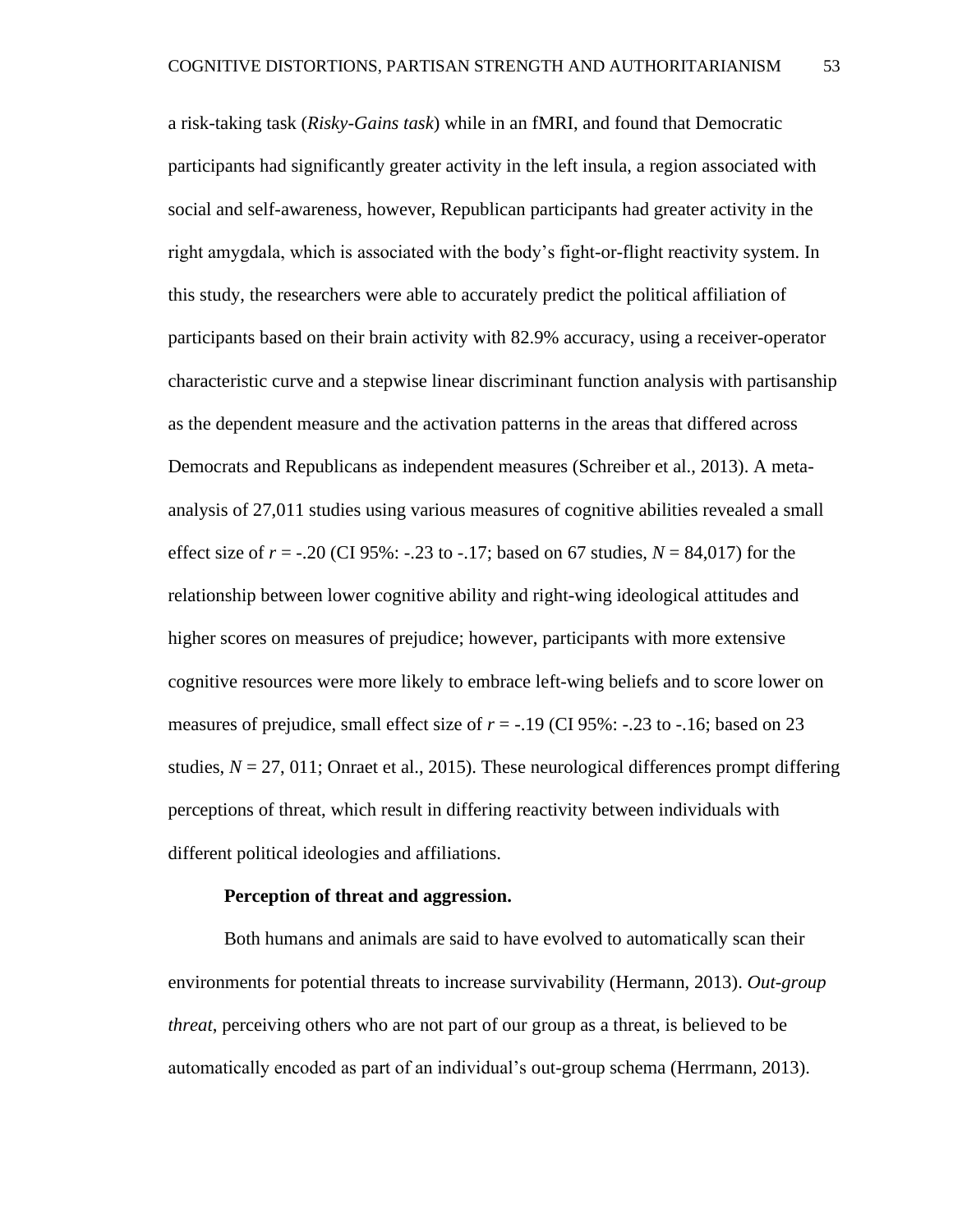According to a recent study conducted by the Pew Research Center, 45% of Republicans viewed Democratic policies as a threat, an increase from 37% in 2014 (2019). Moreover, 41% of Democrats perceived Republican policies as a threat, an increase of 10% from 2014 (Pew Research Center, 2019). Research has also found that individuals scoring high in authoritarianism tend to view the world and diverse "others" as threatening (Duckitt  $\&$ Sibley, 2016).

Several studies have found differences in reactivity to threat between individuals endorsing different political affiliations and ideologies (Jost et al., 2003; Kanai et al., 2011; Vigil, 2010). A meta-analysis conducted by Jost et al. (2003) including 88 samples from 12 countries concluded that political conservatism is partially motivated by the management of uncertainty and threat. Moreover, Vigil (2010) found that in a sample of 838 college students, self-reported conservative "Republican sympathizers" displayed heightened threat reactivity compared to liberal "Democrat sympathizers," when presented with a facial expression discrimination task. Subjects were asked to identify if the face was expressing joy, sadness, or surprise, which were coded as non-threat, or anger, fear, or disgust, which were coded as threat (Vigil, 2010). Individuals who sympathized with the Republican Party had a lower threshold  $(M = 1.39, SD = .15)$  for registering threatening stimuli from ambiguous social information compared to individuals who identified as sympathizers of the Democratic Party ( $M = 1.36$ ,  $SD = .15$ , *d* = −.20; Vigil, 2010). Vigil concluded that the self-reported Republican orientation is therefore associated with more basic or lower cognitive perceptual biases for detecting threat, and that the Democrat orientation may be associated with higher threshold perceptual biases for detecting threat (Vigil, 2010).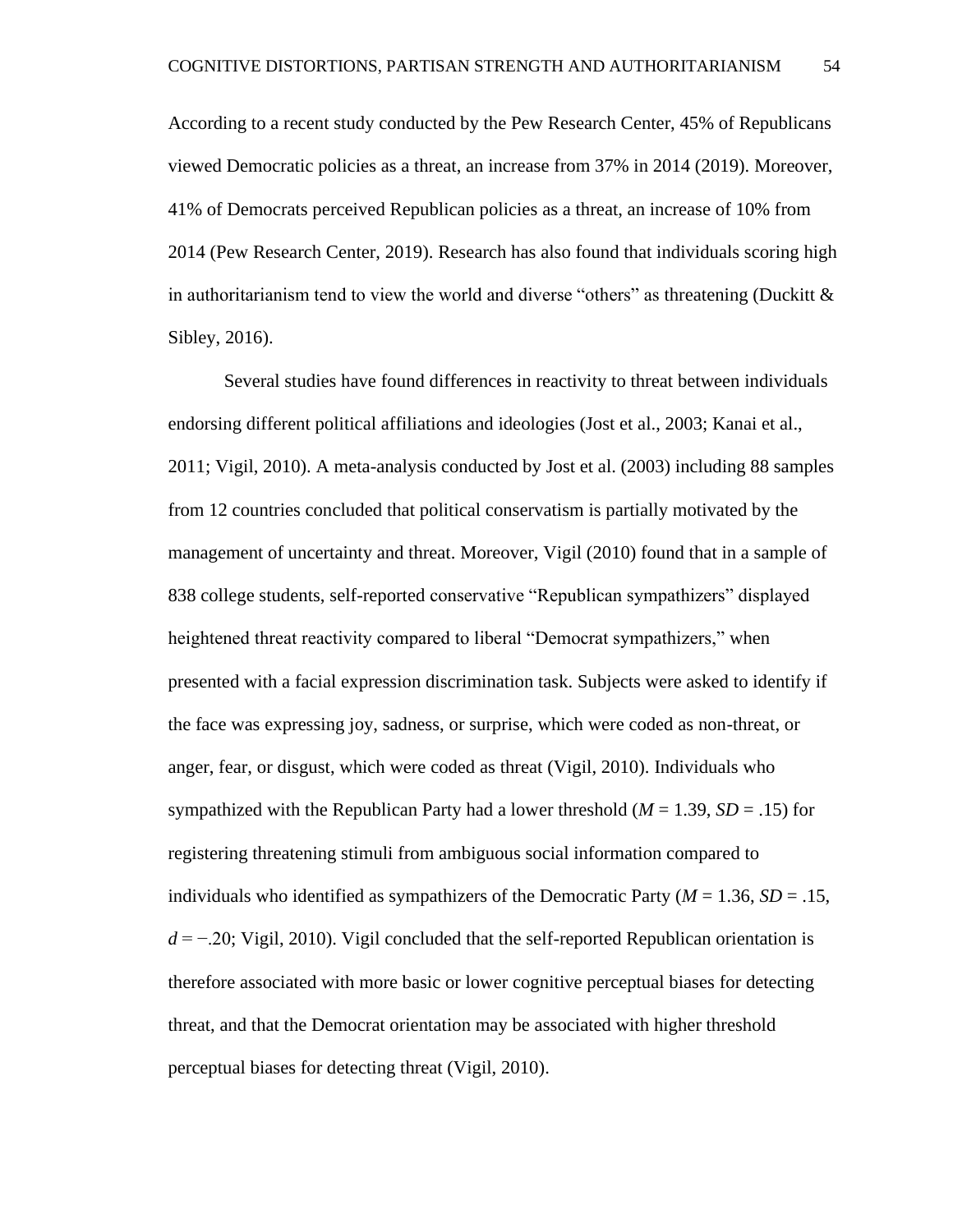Fear and aggression have also been demonstrated to predict conservatism (Altemeyer, 1998); however, according to the *reactive-liberals hypothesis*, liberals are inclined toward reactive conservatism as a defense against threats (Nail et al., 2009). After Nail et al. (2008) experimentally induced threat, liberal participants were more likely to endorse conservative positions, implying that conservative social cognition may be a defensive reaction against feelings of personal vulnerability. According to Dunwoody and Plane (2019), perceptions of out-group threat likely influence support for certain policies and tendencies to target out-groups. The *Justification-Suppression Model* postulates that perceptions of out-group threat often act as a justification for the expression of prejudiced behavior (Crandall & Eshleman, 2003). A meta-analysis conducted by Jost et al. (2003) found that self-reported conservatives tend to respond to threatening situations, such as exposure to out-groups, with more aggression than their self-reported liberal counterparts. In general, when faced with ambiguous stimuli, conservatives have perceived threatening, aggression-laden situations more frequently than liberals (Kanai et al., 2011). Threats and uncertainties have been shown to increase extremity of ideological commitment (McGregor et al., 2013).

#### **Cognitive style.**

In addition to personality, neurological, and threat perception differences, research has noted evident differences in cognitive styles for persons of differing political party identifications. Eichmeier and Stenhouse (2019) investigated the link between party identification and several cognitive styles that are associated with open-minded thinking and found that open-minded and rational cognitive styles were associated with Democrats, while dogmatic cognitive styles were associated with Republicans. In a meta-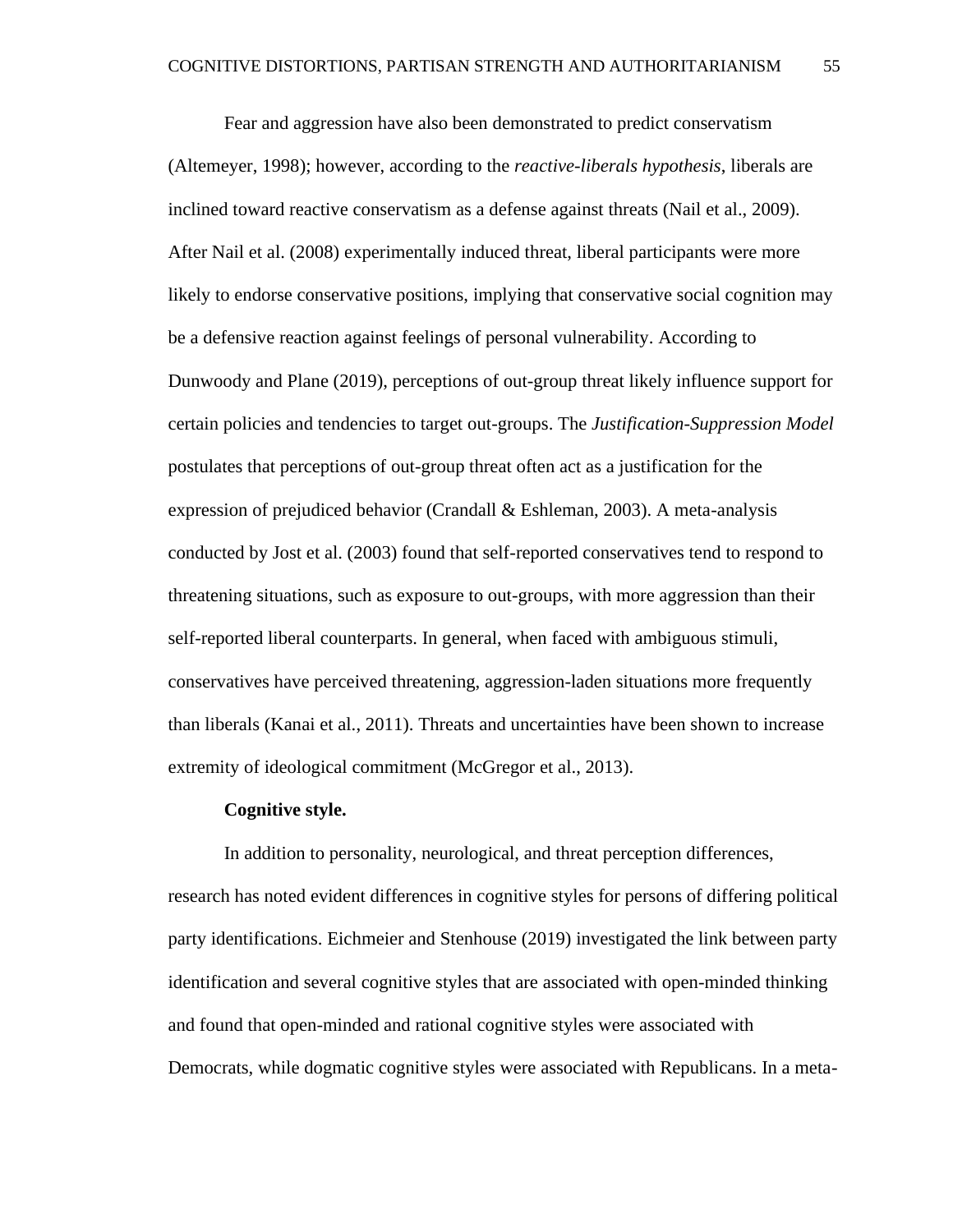analysis investigating the relationship between right‐wing attitudes and objective measures of cognitive style on a set of 124 unique samples, intolerance of ambiguity and cognitive ability yielded relationships of moderate strength with right‐wing attitudes (Van Hiel et al., 2016). Jost (2017) additionally found that liberals generally score higher than conservatives on measures of integrative complexity, cognitive reflection, need for cognition, and uncertainty tolerance. In the same study, conservatives scored higher than liberals on measures of personal need for order and structure, cognitive closure, intolerance of ambiguity, *cognitive rigidity,* and dogmatism (Jost, 2017). These findings are consistent with research showing that conscientiousness is positively associated with preferences for right-wing or conservative parties, and openness is positively associated with preferences for left-wing parties (Baker et al., 2015; Barbaranelli et al. 2007; Vecchione et al., 2011). Overall, cognitive differences have been observed between persons with differing political affiliations and ideologies. The cognitive style most relevant to this study is cognitive rigidity.

# **Cognitive Rigidity/Flexibility and Political Affiliations**

# **Defining cognitive rigidity and flexibility.**

*Cognitive flexibility* is defined as the ability to adapt to novel or changing environments and the capacity to switch between modes of thinking (Cools & Robbins, 2004). Cognitive flexibility can also be understood as the ability to easily switch perspectives as one obtains new knowledge about a topic (Diamond, 2006). Kashdan and Rottenburg (2010) conceptualized cognitive flexibility as the ability of individuals to disengage from their cognitive or behavioral patterns of response if the initial pattern of response is no longer effective in a particular situation. Cognitive flexibility, measured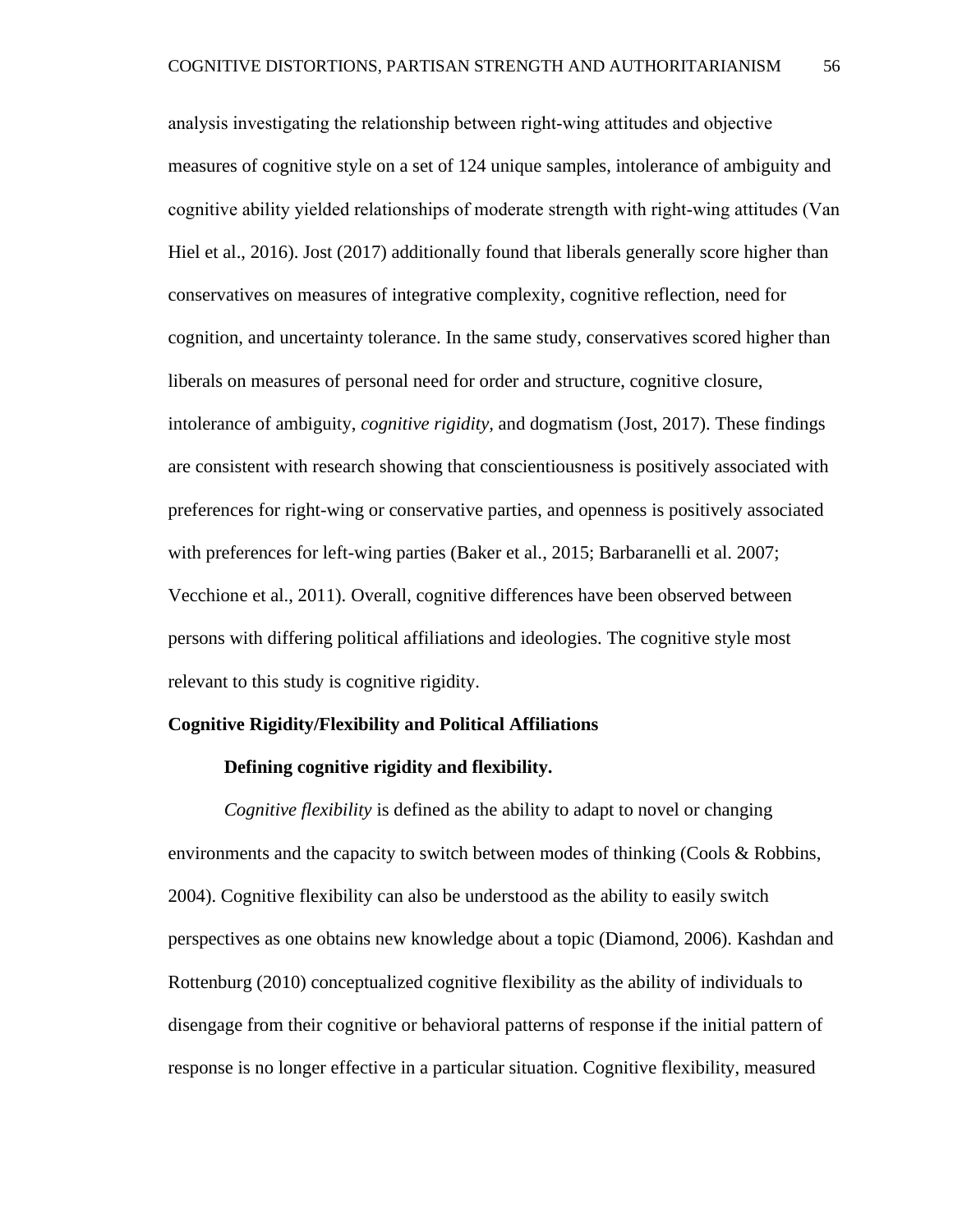with objective behavioral assessments, has been found to predict intellectual humility, a character virtue that allows individuals to recognize their potential fallibility when forming and revising attitudes (Zmigrod et al., 2019). An individual with deficits in cognitive flexibility would, therefore, persist with previously established rules or behavioral patterns even when maladaptive or after encountering information that contradicts those rules and patterns (Schultz & Searleman, 2002). Cognitive rigidity is the opposite of cognitive flexibility, in that it is the tendency to perseverate in a particular cognitive pattern even in situations where the pattern is no longer effective (Morris  $\&$ Mansell, 2018). Cognitive rigidity exhibits a psychological preference for clarity and certainty (Jots et al., 2003; Rokeach, 1960). It also involves a lack of open-mindedness, a refusal to consider ideas from different perspectives, and an inability to modify concepts and attitudes once they have been developed to withstand criticism (Stewin, 1983). According to Kasdan and Rottenberg (2010), the absence of cognitive flexibility often denotes psychopathology for diagnoses such as depression, anxiety, schizophrenia, and attention deficit hyperactivity disorder. The idea that those who are more dogmatic and prejudiced are more psychologically inflexible stems back to the 1950s, when Adorno first conceptualized the Authoritarian Personality (Zmigrod, 2020). Prejudice is believed to be intricately intertwined with deeply rooted mental rigidity (Rokeach, 1954). An ideologically rigid mind is inflexible in its reaction to ambiguity and change (Zmigrod, 2020). Two opposing hypotheses regarding cognitive rigidity and political identity hypotheses are proposed in the literature: the *rigidity-of-the-right hypothesis* and the *ideological extremity hypothesis*.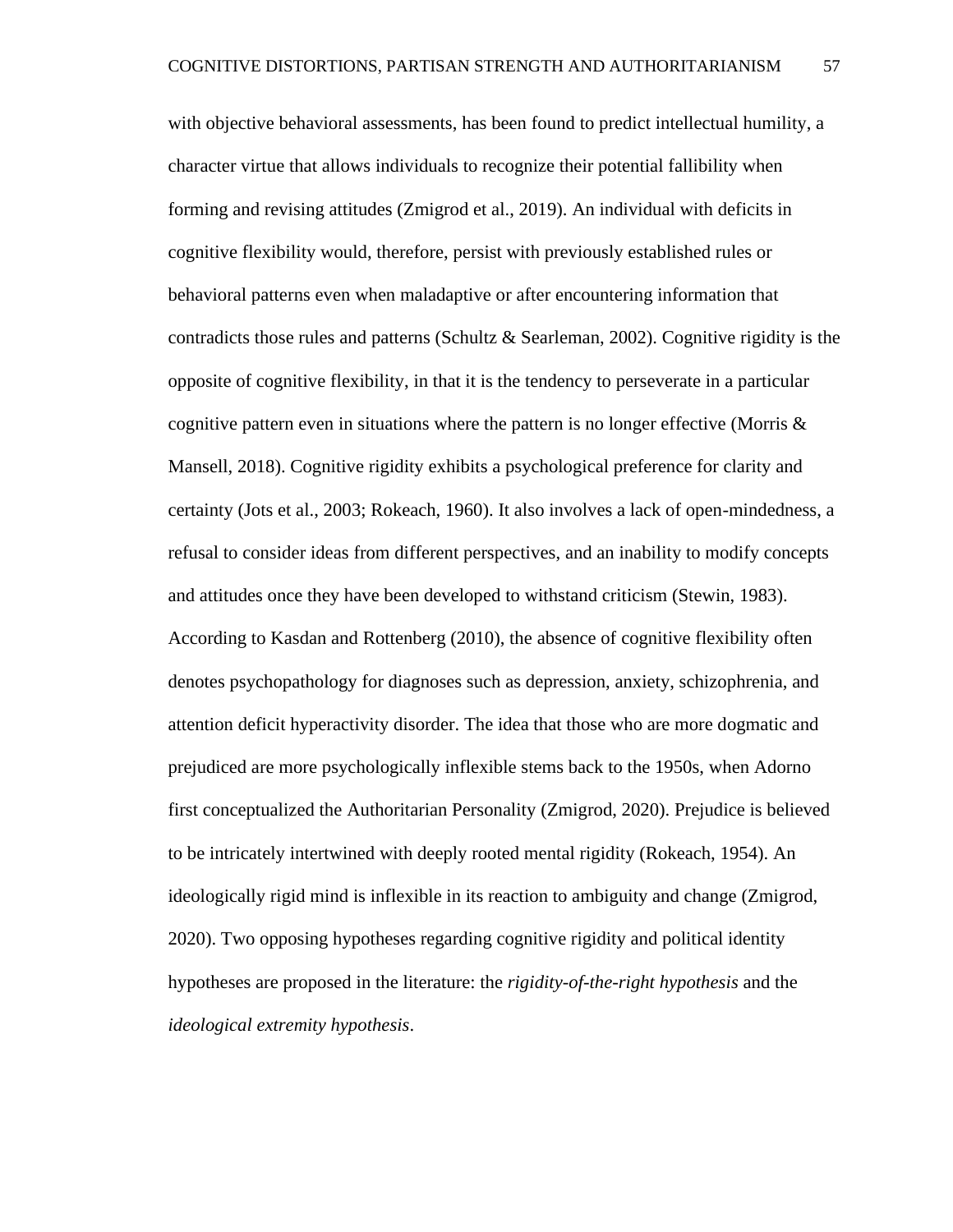# **Rigidity-of-the-Right Hypothesis.**

The rigidity-of-the-right hypothesis suggests that conservatives perceive the world in a more rigid, less flexible manner than their liberal counterparts due to feelings of uncertainty and fear that promote resistance towards change (van Prooijen et al., 2015). The early work of Adorno et al. (1950) identified relationships between cognitive style (rigidity and intolerance of ambiguity) and right-wing attitudes. According to a metaanalysis conducted by Jost et al. (2003) that examined studies conducted in various countries including the U.S., Italy, Germany, Sweden, Israel, and England, conservatives have displayed more structured and persistent cognitive styles as indicated by higher average scores on psychological measures of personal needs for order, structure, and closure compared to their liberal counterparts (Jost et al., 2003). Their liberal counterparts were conversely found to be more receptive to informational complexity and ambiguity. Jost et al. (2003) also found moderate-to-strong effect sizes concerning the relationship between self-report measures of conservative cognitive style and right-wing attitudes. Conversely, a follow-up meta-analysis that focused on behavioral measures of cognitive style conducted by Van Hiel, Onraet, and De Pauw (2010) found weak-tomoderate relationships between cognitive style variables, such as rigidity and intolerance of ambiguity, and right-wing attitudes. Right-wing attitudes measured by the RWA Scale have been shown to partially mediate the relationship between cognitive rigidity and conservatism (Crowson et al., 2010). Self-reported scales concerning cognitive styles have yielded stronger relationships with right-wing attitudes compared to behavioral measures (Van Hiel, Onraet, Crowson, & Roets, 2016). Other research has indicated that a conservative political orientation may be associated with other rigid concepts, such as dogmatism, intolerance, and authoritarianism (Greenberg & Jonas, 2003). Moreover,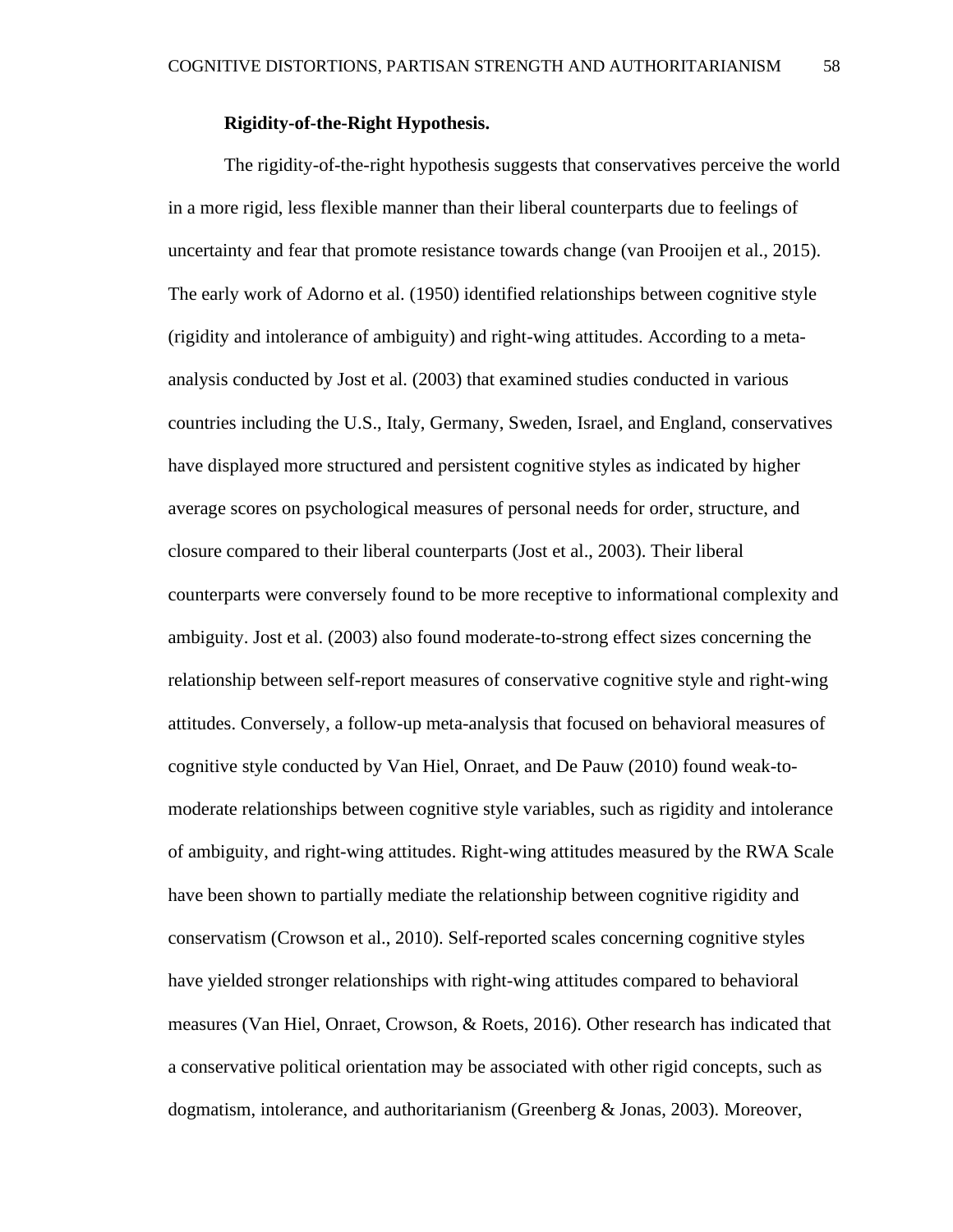Onraet, Van Hiel, Roets, and Cornelis (2011) found increased closed-mindedness among people scoring highly on right-wing attitudes using self-report measures. The rigidity-ofthe-right hypothesis has been supported by several studies highlighting relationships between conservatism and cognitive rigidity (Adorno, 1950; Jost et al., 2003; Van Hiel et al., 2016; and Van Hiel et al., 2010). Jost et al. (2003) noted that although rigidity of the left does occur, it is less common and harder to identify than rigidity of the right.

## **Ideological Extremity Hypothesis.**

The ideological extremity hypothesis, also known as the rigidity-of-the-extreme hypothesis, asserts that individuals at *both* political extremes (left/liberals and right/conservatives) are less flexible in their thinking compared to moderates (Greenberg & Jonas, 2003). The hypothesis argues that political extremism is underpinned by cognitive rigidity that facilitates rigidity of attitudes (Zmigrod et al., 2019). Theories of political extremism often emphasize the rigid nature of ideological beliefs at both political extremes, including black-and-white thinking that categorizes the world as positive or negative, good or bad, based on political affiliation (van Prooijen et al., 2015). According to van Proojen and Krouwel (2019), individuals become radicalized and adhere to extreme ideologies as a result of psychological distress that promotes a sense of meaninglessness and anxious uncertainty. Political extremists on both ends of the political spectrum have reported greater anxiety about their economic future (van Prooijen et al., 2015). Feelings of distress prompt individuals to seek clarity, and extremist belief systems provide meaning through straightforward and simplistic assumptions that make the world appear less complex and more comprehensible (Kruglanski et al., 2006). As a result of anxious uncertainty, distress, and fear, individuals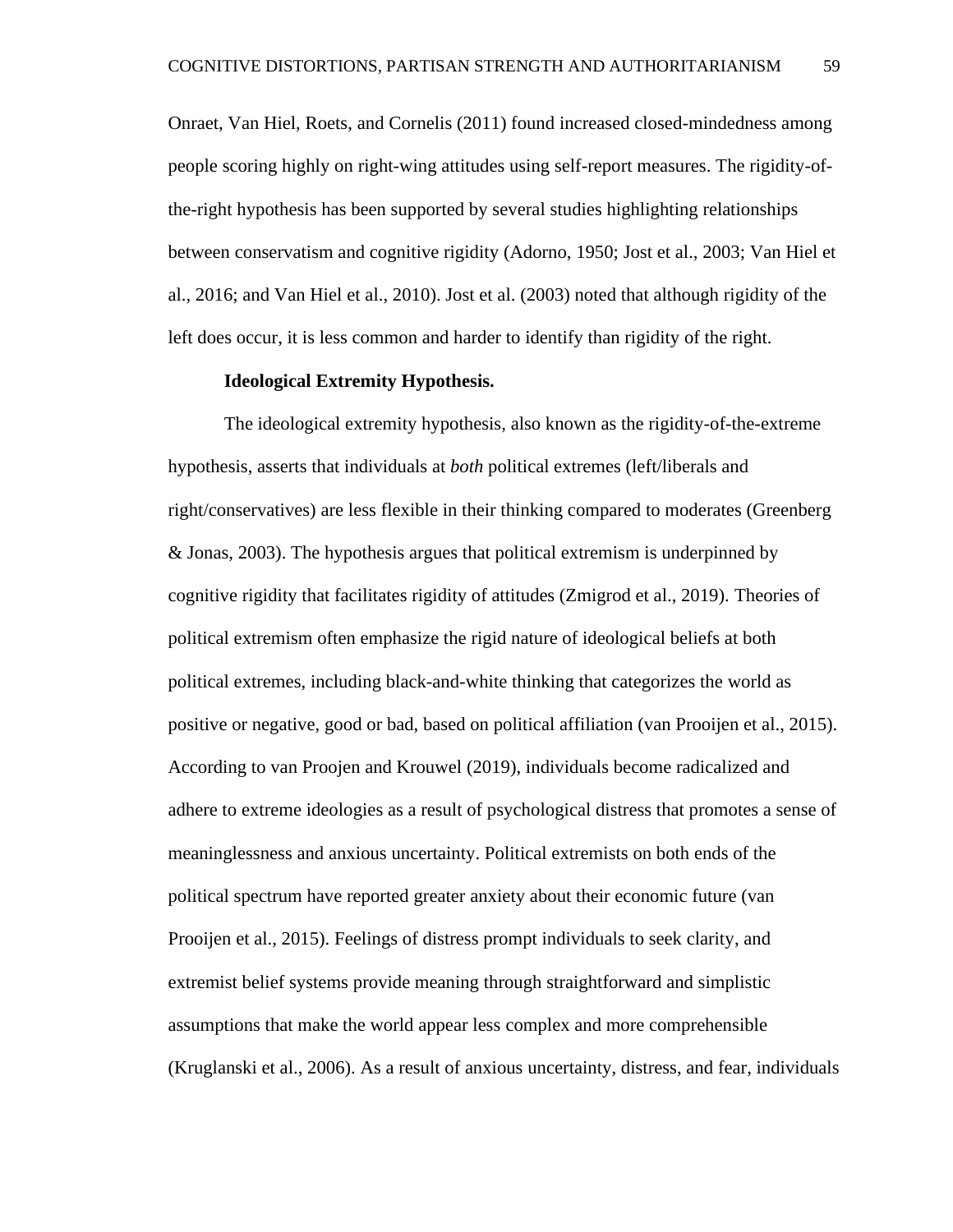tend to compensate through strong ideological convictions (McGregor, Prentice, & Nash, 2013). In a study of 700 U.S citizens, Zmigrod et al., (2020) found that partisan extremity was correlated with lower levels of cognitive flexibility regardless of political orientation, across three independent assessments of cognitive flexibility (*Remote Associates Test*, *Alternative Uses Test*, and the *Wisconsin Card Sorting Test*). Political extremes of both the left and the right have also displayed a greater conviction of the correctness of their political beliefs compared to moderates (Toner et al., 2013). Belief superiority has predicted a tendency to select information that reaffirms those beliefs (confirmation bias) (Hall & Raimi, 2018). In addition, individuals with more extreme attitudes have the capacity to project the extremity of their partisan attitudes onto others and perceive greater polarization than do individuals with less extreme attitudes (Van Broven et al., 2012). Political extremists at both ends of the political spectrum have been shown to experience more rigidly negative emotions about politics compared to moderates (van Prooijen et al., 2015). Extremists also have been shown to view the world in more simplistic terms (Lammers et al., 2017) and perceived solutions to crises to be simpler than moderates (Krouwel et al., 2018). Jost et al. (2003) argued that both hypotheses (rigidity-of-the-right and the ideological extremity hypothesis) are not mutually exclusive, and although rigidity of the left does exist, it is less common than rigidity of the right. Cognitive rigidity in thinking processes has been identified as one of the characteristics of ethnocentric thinking (Rokeach, 1948). According to Frenkel-Brunswik (1949), individuals who are intolerant of ambiguity tend to "resort to black-white

solutions, to arrive at premature closure as to valuative aspects, often at the neglect of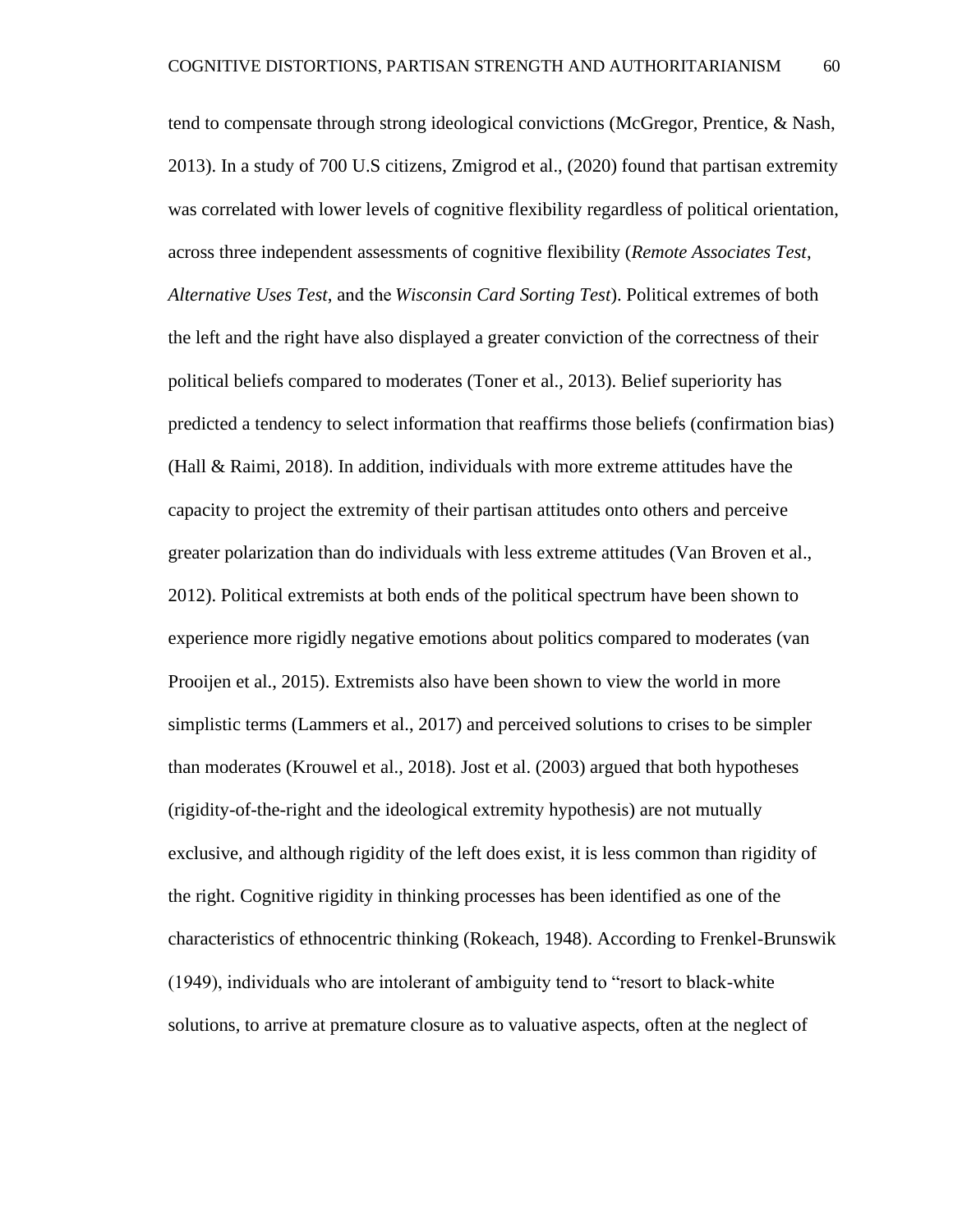reality" (p. 115). This intolerance and tendency towards rigid and distorted thinking (cognitive distortions) are believed to have roots at perceptual and cognitive levels.

# **Theory of Cognitive Distortions**

According to cognitive theory, one's subjectively biased evaluation of early life experiences shapes and maintains fundamental beliefs known as *schemas* (Beck, 1970). Schemas involve perceptions of the self, the world, and the future, and may be positive and adaptive or dysfunctional (Beck & Weishaar, 1990). Schemas help individuals to direct, filter, encode, and assess new situations as they are experienced (Beck, 1976). They also play an important role in how individuals process and assign meaning to stimuli in the environment, what information in the environment individuals attend to and remember, and functional/dysfunctional cognitive, emotional, and behavioral patterns (Beck, 1964). These fundamental beliefs develop into habitual ways of thinking that support core beliefs and assumptions (Beck et al., 1979). *Schema modality* exists on a continuum from flexible to rigid (Beck & Freeman, 1990). Individuals tend to use a filter to identify information in situations that confirms their schemas and ignore evidence that challenges them. According to Young et al., (2003), the predominant coping strategies for individuals with maladaptive schemas include overcompensation, avoidance, and surrender.

#### **Cognitive distortions.**

Cognitive distortions were first defined as identifiable errors in thinking that occur when processing information (Beck, 1967). This information processing, which predictably results in errors in thinking, occurs quickly, involuntarily, and in a biased manner (Beck, 1995). Aaron Beck, the founder of *Cognitive Behavior Therapy*, first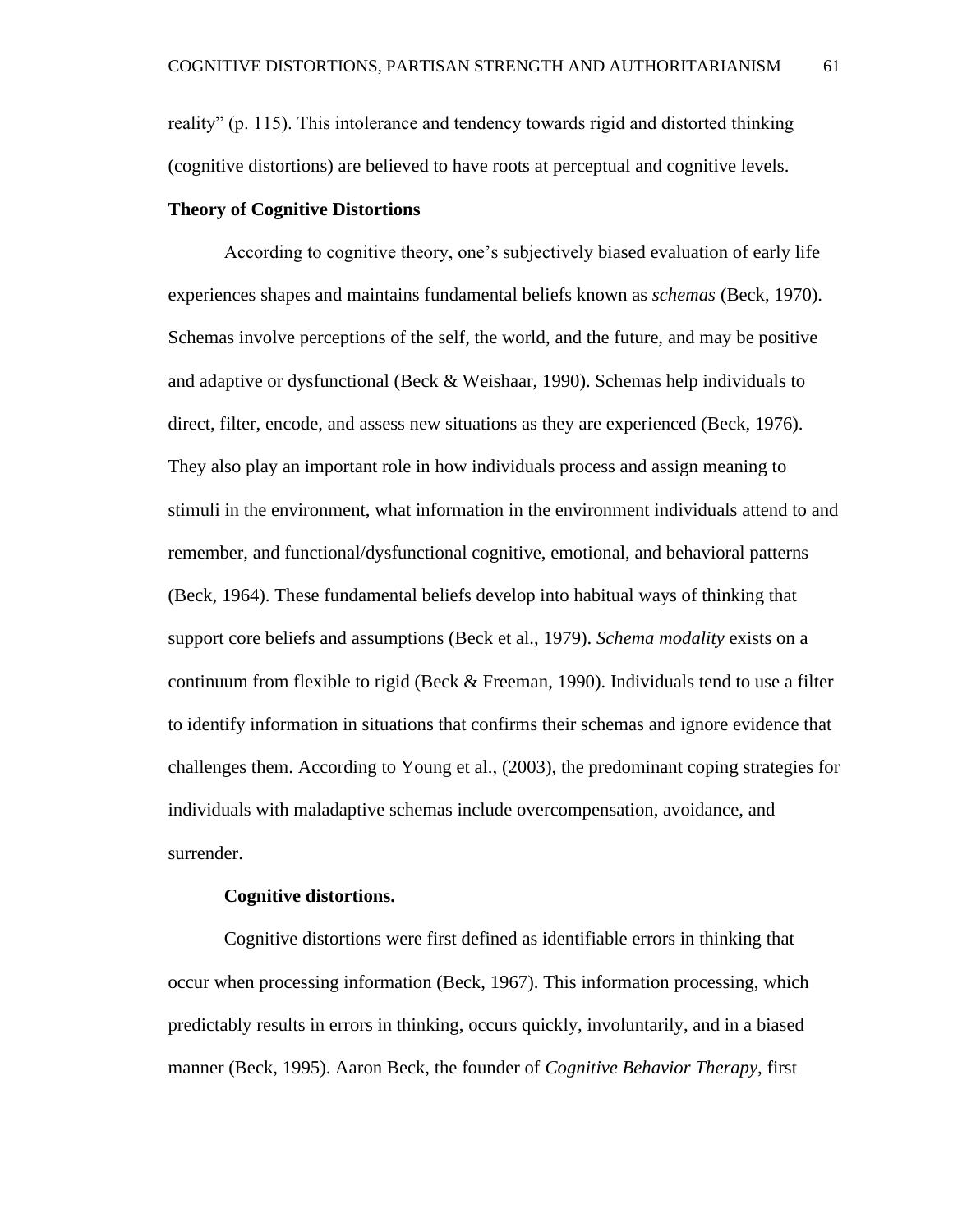observed distorted thinking while treating individuals with depression (Beck, 1967). He recognized that negative cognitions in his patients were often automatic and outside conscious control (Beck, 1967). Cognitive distortions are now understood to be biased evaluations of early experiences that shape and maintain fundamental beliefs known as schemas (Beck, 1964). Beck defined schemas as cognitive structures that aid in screening, coding, molding, and evaluating data in the world into thoughts and cognitions (Beck, 1964). Beck's schema theory maintained that these core beliefs and the content of the schema are responsible for cognitive, emotional, and behavioral interactions that may be adaptive or dysfunctional (Beck, 1976).

Beck (1967) identified six cognitive errors in thinking: (1) arbitrary inference; (2) absolutistic or dichotomous thinking; (3) magnification and minimization; (4) overgeneralization; (5) personalization; and (6) selective abstraction. Burns (1999) expanded the list of cognitive errors, listing a total of ten cognitive distortions. According to Burns, these cognitive distortions comprised: (1) all-or-nothing thinking; (2) discounting the positive; (3) emotional reasoning; (4) jumping to conclusions; (5) labeling; (6) magnification or minimization; (7) mental filter; (8) overgeneralization; (9) personalization; (10) "should" statements. Several years later, Freeman and DeWolf (1992) and Freeman and Oster (1992) identified three more cognitive distortions: (1) comparison; (2) externalization of self-worth; (3) perfectionism (See Definition of Terms).

Cognitive distortions are understood to play a pivotal role in the maintenance of emotional disorders and personality disorders (Beck & Freedman, 1990; Rosenfield, 2004). According to Beck's cognitive model, all common psychological disturbances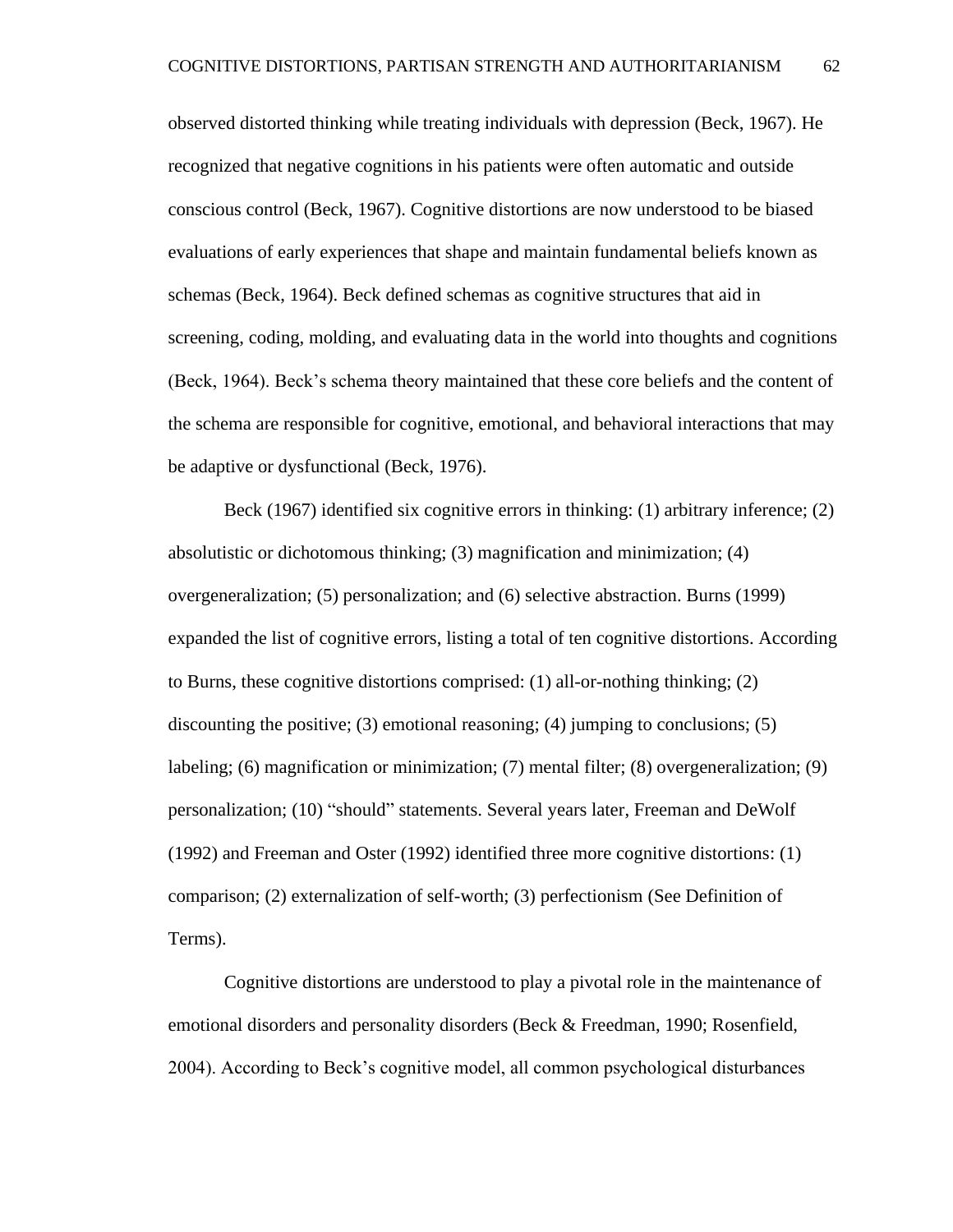involve dysfunctional thinking related to the *cognitive triad,* including automatic and spontaneous negative thoughts about the self, the world, and the future (Beck & Beck, 2011). Cognitive distortions become habitual patterns of thinking that are triggered by certain stimuli and supported by underlying beliefs established through past experiences (Beck & Beck, 2011). These intermediate beliefs consist of conditional assumptions, core beliefs, and rules included in Beck's (1996) cognitive case conceptualization. Core beliefs are related to one's self-concept and maladaptive views of others (Beck, 1996). Cognitive distortions may prevent individuals from testing their perceptions and thoughts, which can consequently perpetuate their dysfunctional system, including cognitions, behaviors, and emotions. When dysfunctional thinking is not tested, cognitive distortions are often maintained in an individual's belief system through confirmation bias.

## **Function of cognitive distortions.**

According to cognitive theory, cognitive distortions support one's core beliefs and assumptions (Yurica & DiTomasso, 2005). These habitual ways of thinking are supported by generalizing, omitting, and distorting stimuli (Yurica & DiTomasso, 2005). Evolutionary theory indicates that cognitive distortions developed as adaptive reactions in response to perceptions of threats to one's safety or belief system (Burns, 2008; Gilbert, 1998). According to Burns (2008), human beings have two types of thought, automatic and rational. *Automatic thought* (*system 1*) occurs effortlessly and quickly, largely influenced by emotional responses that prompt individuals to act; *rational thought* (*system 2*) is a more effortful, logical, and thoroughly considered type of thinking (Burns, 2008). System 1 produces shortcuts called heuristics that allow individuals to function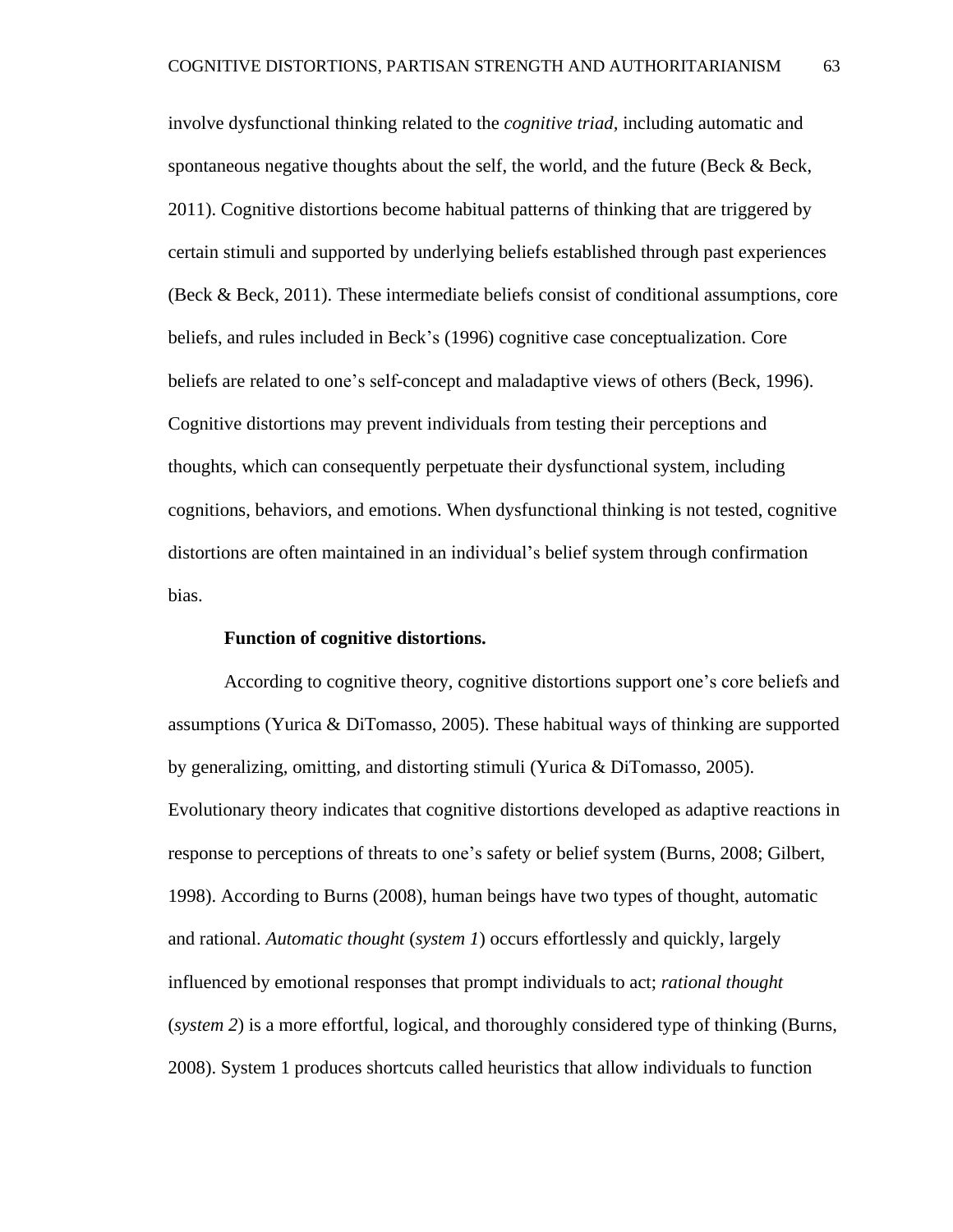rapidly. Heuristics, however, can result in flawed thinking, or cognitive distortions (Burns, 2008). Cognitive distortions act as mental shortcuts to aid in human survival (Gilbert, 1998). Regarding the cognitive distortion of selective abstraction, Gilbert (1998) postulated that this distortion arises because of attentional bias for negative information. The distortion is believed to function as a means of detecting and attending to threats quickly and efficiently to avoid a negative situation (Gilbert, 1998). *Dichotomous thinking*, also known as all-or-nothing thinking, is believed to function as a means of making quick judgements about whether a threat exists that requires a response (Gilbert, 1998). *Arbitrary interference* is considered adaptive because it allows individuals to reduce the number of perceptions, interpretations, and choices in emergencies and act more quickly. *Emotional reasoning* relies on emotions to interpret a situation to make quick decisions, saving both time and mental effort (Gilbert, 1998). The cognitive distortion, *disqualifying the positives,* is considered adaptive, because minimizing one's abilities may protect one from unrealistic expectations and demands by others (Gilbert, 1998). Gilbert (1998) proposed that social comparison is adaptive because it enables people to fit in with the dominant group, to understand how to be socially successful, and to recognize who in society is superior/inferior (Gilbert, 1998). Lastly, *personalization,* known as self-blame, is believed to be adaptive by presenting a reductive illusion of control over random threatening e**v**ents (Gilbert, 1998).

## **Definition of Terms**

*Arbitrary Inference / Jumping to Conclusions*: unwarranted connections between ideas that are unrelated or drawing a negative conclusion in the absence of evidence to support that conclusion (Persons, 1989, Beck et al., 1979).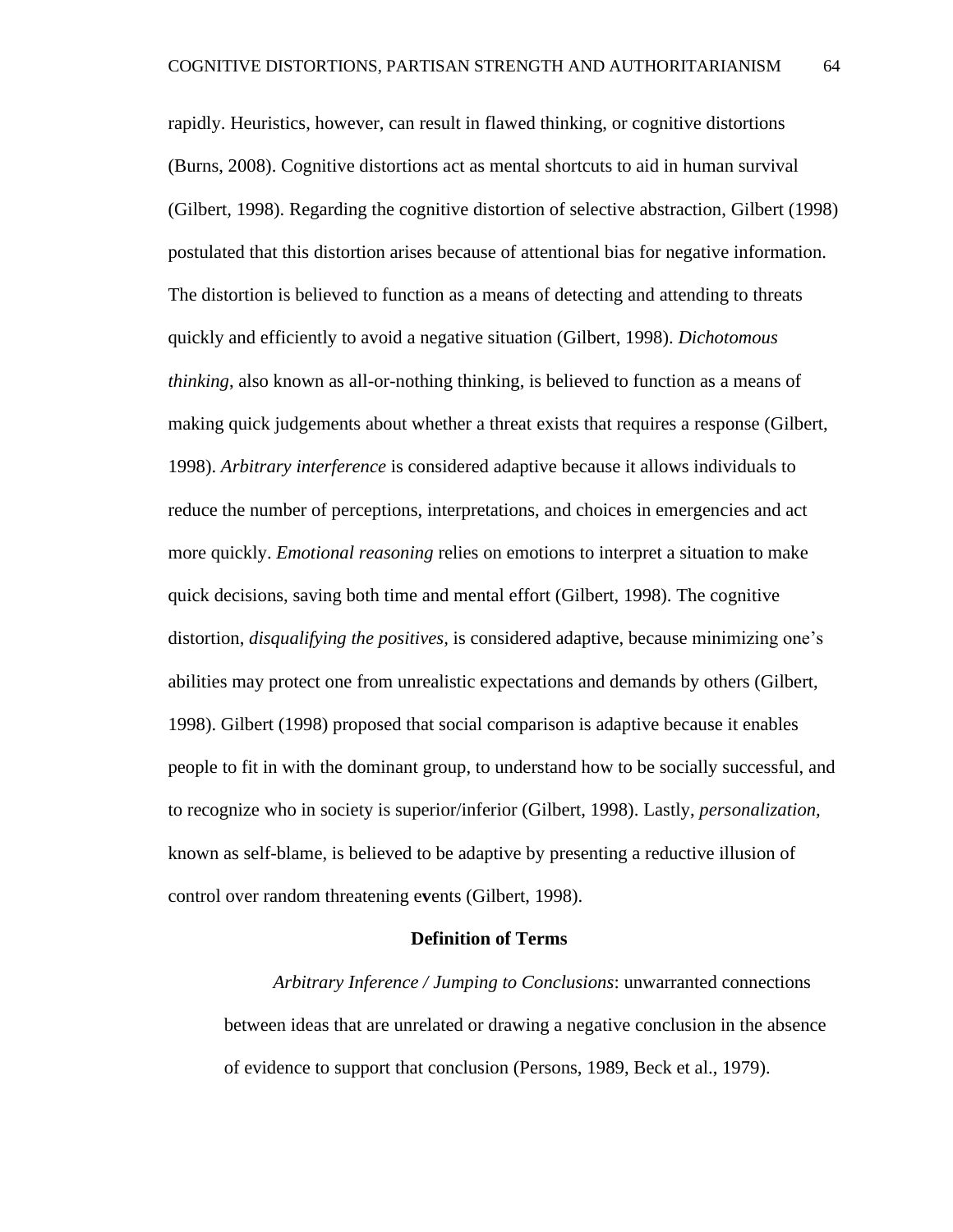*Dichotomous Thinking / Black-or-White Thinking*: viewing all experiences as falling into one of two categories (e.g., positive or negative), so if an individual's performance falls short, they view themself as a total failure (Beck et al., 1979; Burns, 1980, 1989, 1999; Persons, 1989).

*Catastrophizing*: A process of evaluation, in which a person believes the worst possible outcome did or will occur (Burns, 1980, 1989, 1999).

*Comparison*: An individual's propensity for negative self-comparison to others, resulting in the conclusion that he or she is worse off than or inferior to others (Freeman & DeWolf, 1992; Freeman & Oster, 1992).

*Discounting the Positive*: An individual's habit of discounting or minimizing positive experiences, insisting that these lack meaning for some spurious reason (Burns, 1980, 1989, 1999).

*Emotional Reasoning:* The assumption that negative emotions reflect the actual situation (e.g., someone feels something, therefore it must be true) (Burns, 1980, 1989, 1999).

*Externalization of Self-Worth:* An individual's developing and sustaining self-worth is based on how the external world views him or her (Freeman & DeWolf, 1992; Freeman & Oster, 1992).

*Fortuneteller Error:* A situation in which an individual anticipates a negative outcome, and this anticipation convinces him or her that the prediction is an already established fact (Burns, 1980).

*Labeling:* An individual adopts a negative or derogatory name instead of describing his or her error (Burns, 1980, 1989, 1999).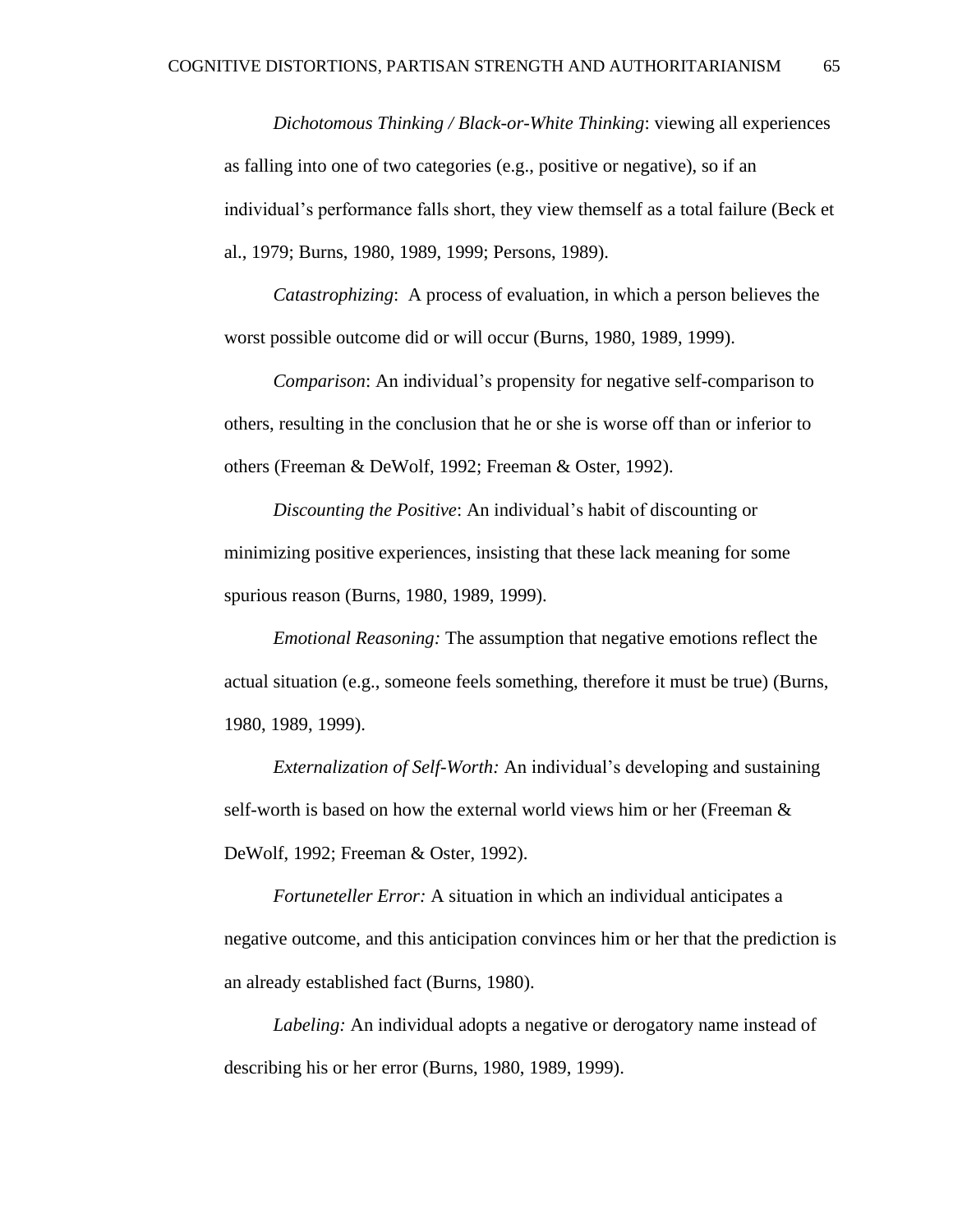*Magnification*: Referred to as the "binocular effect" by Burns (1980, 1989, 1999), magnification involves an individual exaggerating the importance or consequence of some positive or negative thing, such as personal traits, events, or situations.

*Mind Reading*: Refers to an individual arbitrarily concluding that someone is reacting negatively to him or her without any evidence (Burns, 1980).

*Minimization*: A situation in which an individual discounts or diminishes the importance of something until it seems insignificant (Beck et al., 1979).

*Mislabeling*: The description of an event with words that are inaccurate and carry heavy emotional weight (Burns, 1980, 1989, 1999).

*Overgeneralization*: The process of formulating assumptions or rules based on a single negative event and applying these rules to unrelated situations, creating a never-ending pattern of defeat (Beck et al., 1979; Burns, 1980, 1989, 1999).

*Perfectionism:* The condition in which someone constantly strives to meet some internal or external standard of perfection without considering whether those standards are reasonable (Freeman & DeWolf, 1992; Freeman & Oster, 1992).

*Personalization*: An individual regards him- or herself as the cause of or responsible for a negative occurrence when no evidence supports that conclusion (Beck et al., 1979; Burns, 1980, 1989, 1999; Persons, 1989).

*Selective Abstraction / Mental Filter*: A situation in which an individual focuses on a single negative aspect of a situation, inflating the importance of that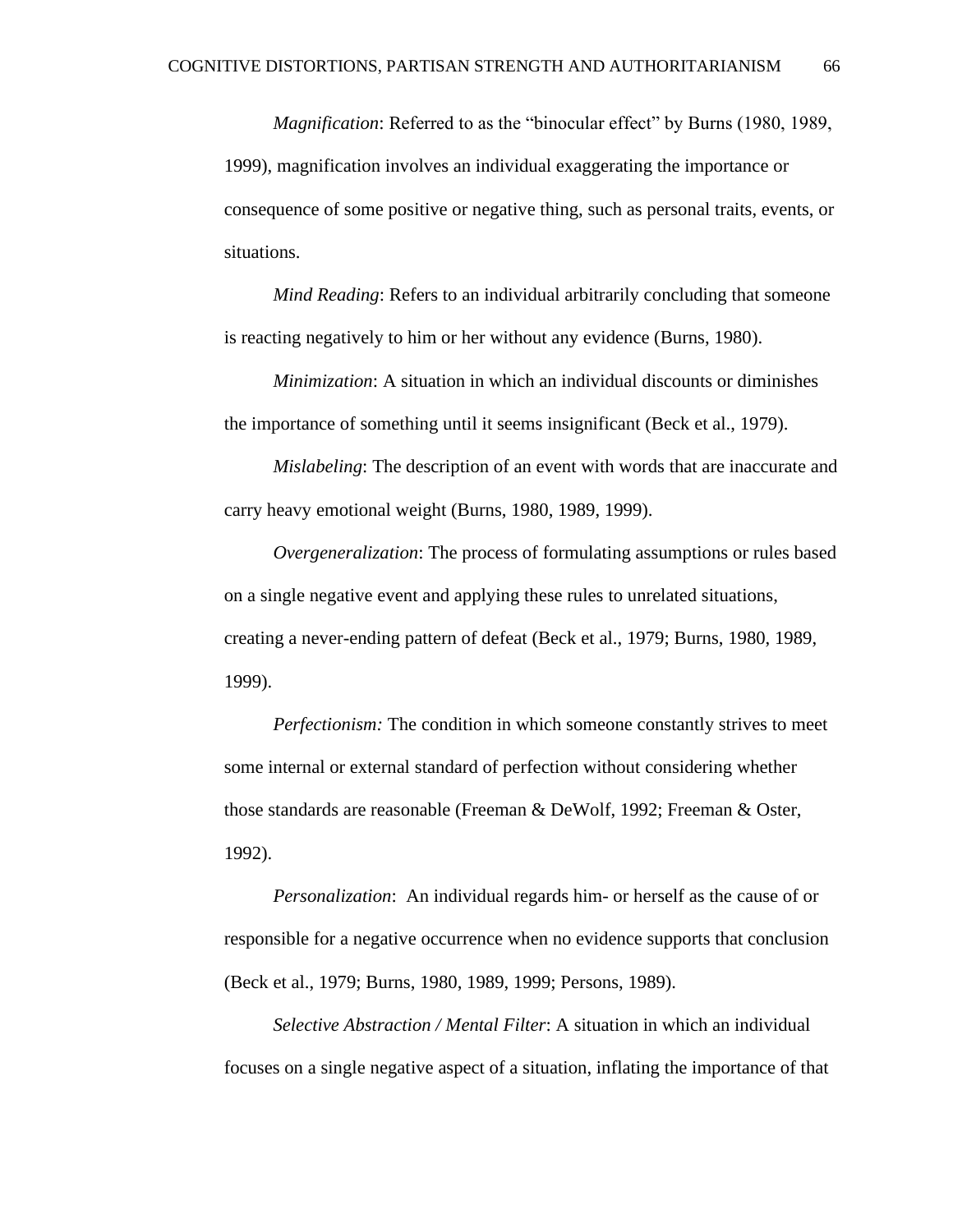negative detail but ignoring possible positive aspects, thereby interpreting the entire situation in a negative context (Persons, 1989, Beck et al., 1979). Mental filter is similar to selective abstraction, because it refers to identifying a single negative detail and dwelling on it exclusively, darkening an individual's view of all reality (Burns, 1980, 1989, 1999).

*Should Statements*: An individual's internal expectations or demands on him- or herself, without contemplating whether these expectations are reasonable or commensurate with his or her abilities, often leading to feelings of guilt, anger, and frustration (Burns, 1980, 1989, 1999).

#### **Cognitive distortions and aggression.**

As previously discussed, cognitive distortions develop as adaptive reactions in response to perceptions of threat to one's safety or belief system (Gilbert, 1998) and have demonstrated an influence on negative psychological and physical health risk behaviors (Uhl, 2007). In response to perceptions of threat, individuals protect themselves from being dominated, controlled, devalued, or rejected by being watchful for potential threat intrusions on personal interests and beliefs in order to ultimately protect their self-concept (Latella-Zakhireh, 2009). Beliefs and assumptions influence perception of every situation; however, faulty cognitions (distortions) and inaccurate attributions can create vicious cycles that exacerbate anger and aggression (Latella-Zakhireh, 2009). Beck's (1999) anger sequence posits that perception of threats to self may perpetuate anger responses as a means of protecting an individual's self-concept. This sequence starts with the initial threat triggering feelings of loss or fear that are distressing to an individual (Beck, 1999). This distress prompts an individual to reactively project blame and anger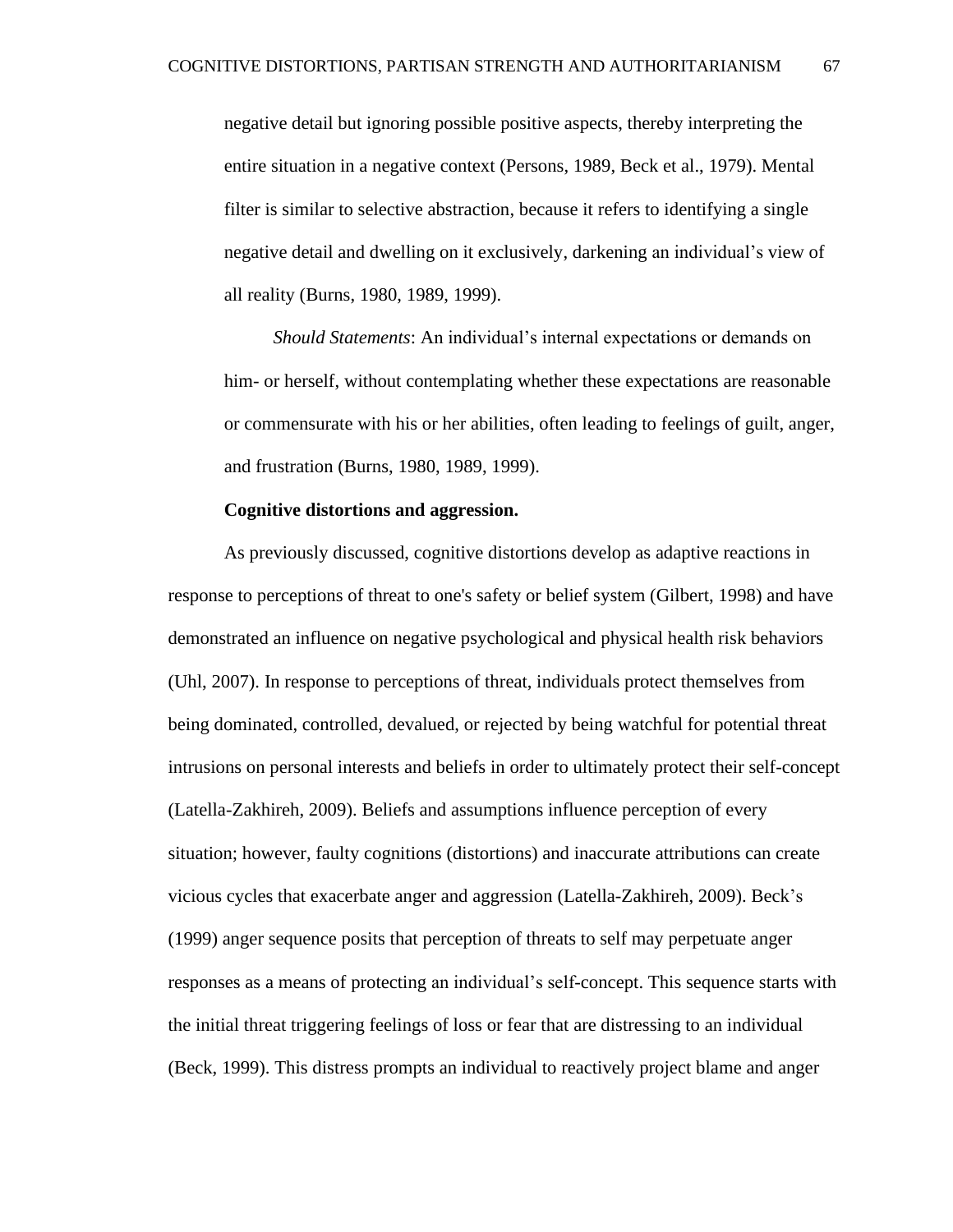toward the source of the perceived threat (Beck, 1999). According to Beck's *hostility sequence*, hostile behavior is provoked by a combination of destructive interpersonal behaviors in combination with distorted thinking (Beck, 1999). Latella-Zakhireh (2009) found that cognitive distortions related to magnification, externalization of self-worth, and perfectionism as measured by the ICD, showed a positive relationship to the degree of anger endorsed on the *Mahan and DiTomasso Anger Scale* by a non-clinical population. A strong relationship emerged between cognitive distortions and components of anger, including tendencies toward argumentativeness and loss of emotional control (Latella-Zakhireh, 2009).

Biased perceptions resulting from cognitive distortions can cause individuals to react internally or externally. Cognitive distortions have specifically predicted both internalizing and externalizing problems (Barriga et al., 2008; Bruno, 2010). Internalizing problems involve inner distress for an individual, such as symptoms of depression or anxiety. Externalizing behaviors manifest as conflicts with others, such as aggressive, disruptive, or antisocial behaviors (Achenbach & McConaughy, 1997). Externalizing behaviors and aggression are more visible, and the consequences more overt (Dekovic et al., 2004). According to Oostermeijer et al. (2017), aggression comprises both proactive and reactive elements. Research has demonstrated a link between cognitive distortions and proactive aggression (Oostermeijer et al., 2017). Reactive aggression is typically related to blaming others and assuming the worst, and proactive aggression is related to self-centeredness and minimizing/mislabeling (Oostermeijer et al., 2017). Cognitive distortions are categorized as either self-serving or self-debasing (Barriga et al., 2008). Self-serving cognitive distortions are associated with externalizing behaviors; self-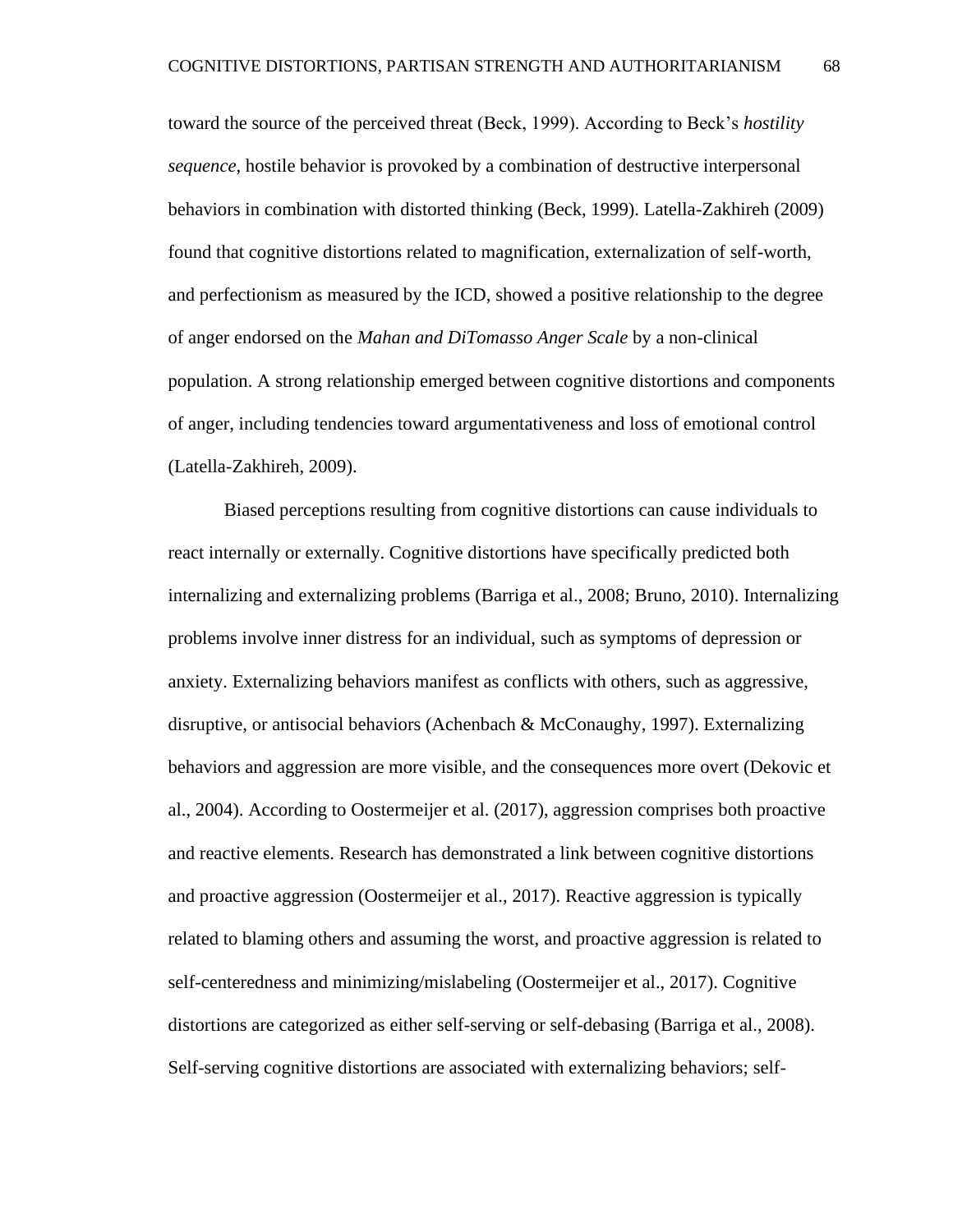debasing cognitive distortions are associated with internalizing behaviors (Barriga et al., 2008; Bruno, 2010). Self-serving distortions serve to protect an individual from negative self-concept involving self-blame (Barriga et al., 2008). Examples of distortions that fall under the category of self-serving distortions would include *assuming the worst* and *minimizing/mislabeling.* Self-debasing distortions are distortions that inaccurately degrade the self in either direct or indirect ways (Barriga et al., 2008). Examples of selfdebasing distortions include personalizing, catastrophizing*,* overgeneralizing, and selfabstraction (Barriga et al., 2008). In a study conducted by Wallinius, Johansson, Larden and Dernevik (2011), self-serving cognitive distortions as measured by the *How I Think Questionnaire* were moderately to highly correlated with self-reported antisocial behavior during both childhood and adulthood among the adults. *Aggression Replacement Training* has helped individuals recognize internal cues for aggression, which lowered levels of both cognitive distortions and antisocial behaviors, implying a relationship between the two constructs (Gundersen & Svartdal, 2006). In summation, cognitive distortions are forms of rigid thinking that have been linked to anger and aggression.

### **Historical Considerations**

In the last year, several historic events occurred that have affected Americans individually and in relation to political partisanship including the 2020 presidential election, the Covid-19 pandemic, protests/riots related to political conflicts (e.g., the attack on the Capitol on January 6, 2021), and social/racial conflicts (e.g., the killing of George Floyd). These events have only intensified the nation's political divide and likely played a role in the current study. A month before the 2020 presidential election, roughly eight-in-ten registered voters on both sides of the political spectrum claimed that their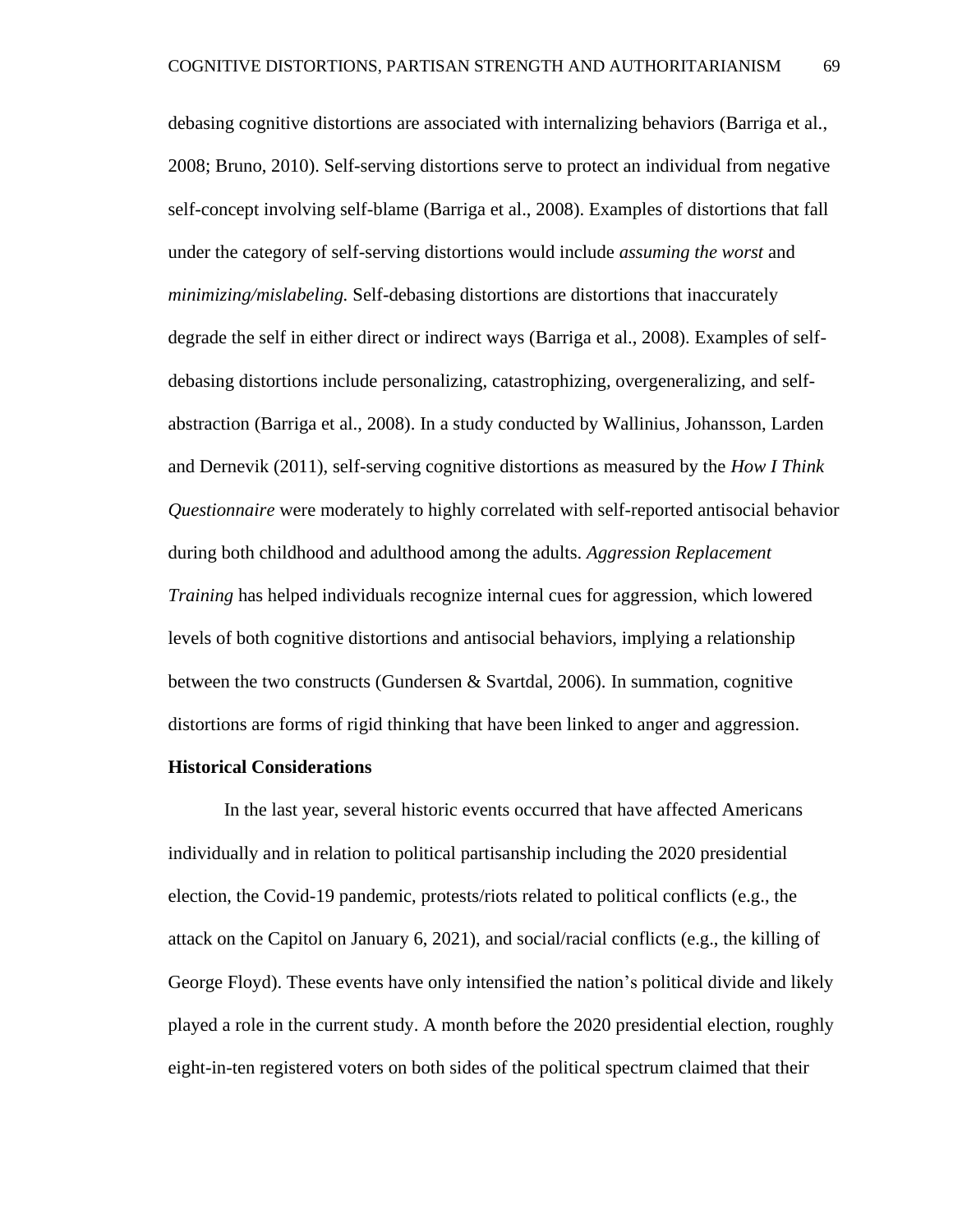differences with the opposition were about core American values, and roughly nine-in-ten in both camps worried that a victory by the other would lead to "lasting harm" to the United States (Pew Research Center, 2020). In addition to politically charged distress, a recent Pew Research Center study (2020) found that 21% of Americans included in their national survey reported experiencing high levels of psychological distress, including nearly 28% of individuals who agreed that the COVID-19 outbreak changed their lives in "a major way."

After the 2020 presidential election, a Pew Research Center study (2021) reported that 40% of Trump voters included in their national survey (*n*: 5,360), endorsed a belief that Trump "definitely" won, and another 36% believed that he "probably" won the election, despite losing both the popular and electoral vote by decisive margins. In the Pew Research Center survey, older, less educated, and more conservative Trump supporters were among the most likely to assert that Trump won the election (Pew Research Center, 2021). Regarding the recent Capitol riot, majorities in both parties (95% of Democrats and 79% of Republicans, including Independents leaning to each party) endorsed that it was at least *somewhat important* that federal law enforcement agencies find and prosecute those responsible for the attack on the Capitol, with Democrats more intense in their views on this matter (Pew Research Center, 2021). According to the Pew Research Center survey (2021), 86% of Democrats and Independents who lean toward the Democratic Party considered finding and prosecuting rioters as *very important*, compared to only half of Republicans and voters leaning Republican. Democrats and Democratic-leaning Independents (73%) also considered right-wing extremism to be a major problem, while a similar share of Republicans and voters leaning Republican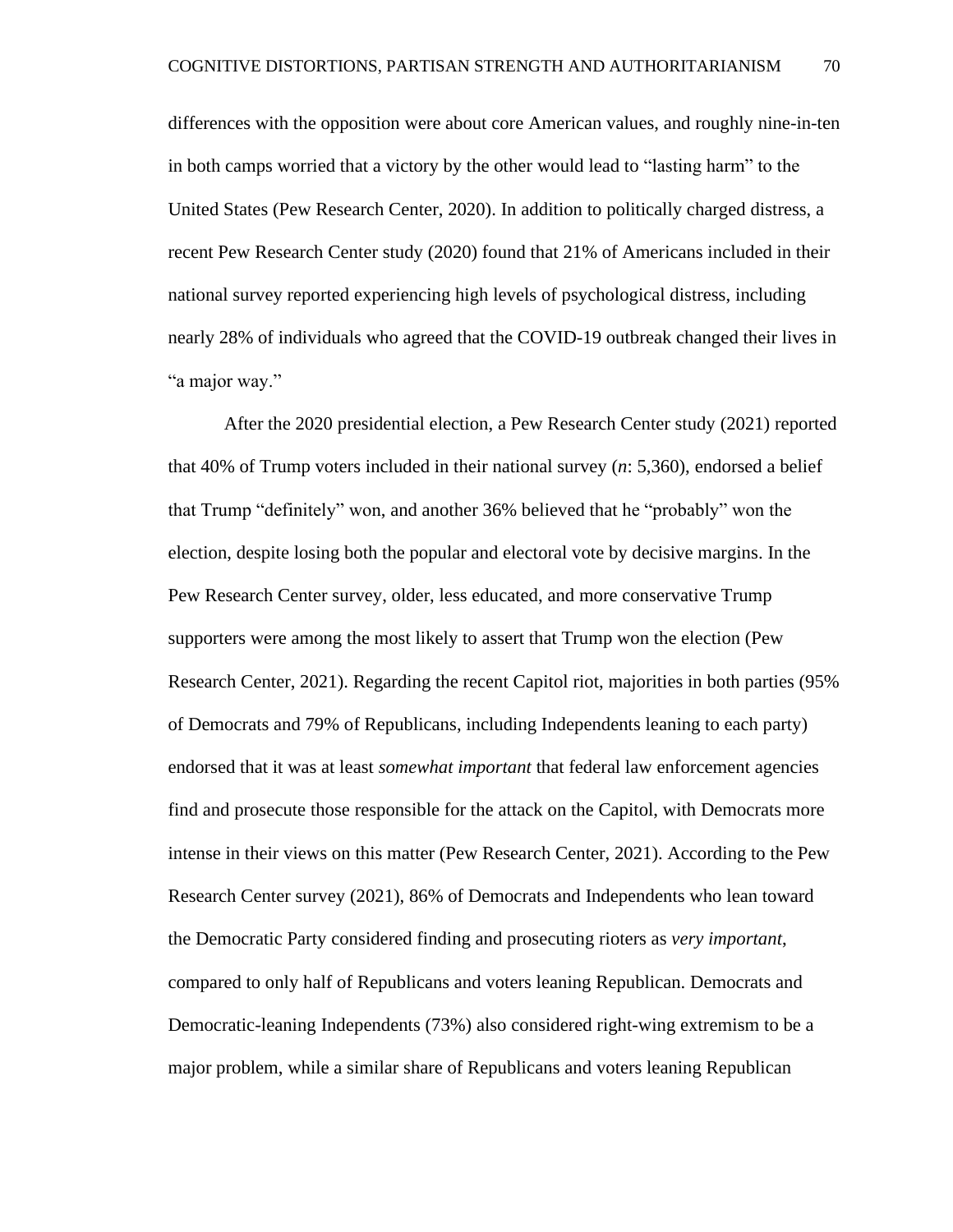(76%) claimed the same about left-wing extremism (Pew Research Center, 2021). In addition, 31% of Democrats endorsed left-wing extremism as a major problem, and 29% of Republicans endorsed the same about right-wing extremism (Pew Research Center, 2021). About a month after former President Donald Trump was acquitted in his second impeachment trial which focused on his conduct leading up to the attack on the U.S. Capitol, just over half of Americans (52%) included in a national survey reported believing former president Trump's conduct was wrong, and that he should have been convicted by the Senate. Nearly two-thirds of Republicans and GOP-leaners (65%) believed that former president Trump's conduct was not wrong, and that he should not have been impeached by the House of Representatives. Only 11% of Republicans endorsed that his conduct was wrong, and he should have been convicted by the Senate (Pew Research Center, 2021). Conversely, an overwhelming majority of Democrats and Democratic-leaning voters (87%) believed that former president Trump's conduct was wrong, and that the Senate should have convicted him (Pew Research Center, 2021). Divisions have also become evident within the GOP, with 37% of conservative Republicans asserting that the Republican Party should censure or expel officeholders who criticize former president Trump, compared to about half (52%) of more moderate Republicans (Pew Research Center, 2021). Conservative Republicans were even less tolerant of elected Republicans who voted to impeach or convict former president Trump, with only 26% believing that the party should be *very* or *somewhat* tolerant of those who did this, but 52% of more moderate Republicans stated that these officials should be accepted by the party (Pew Research Center, 2021).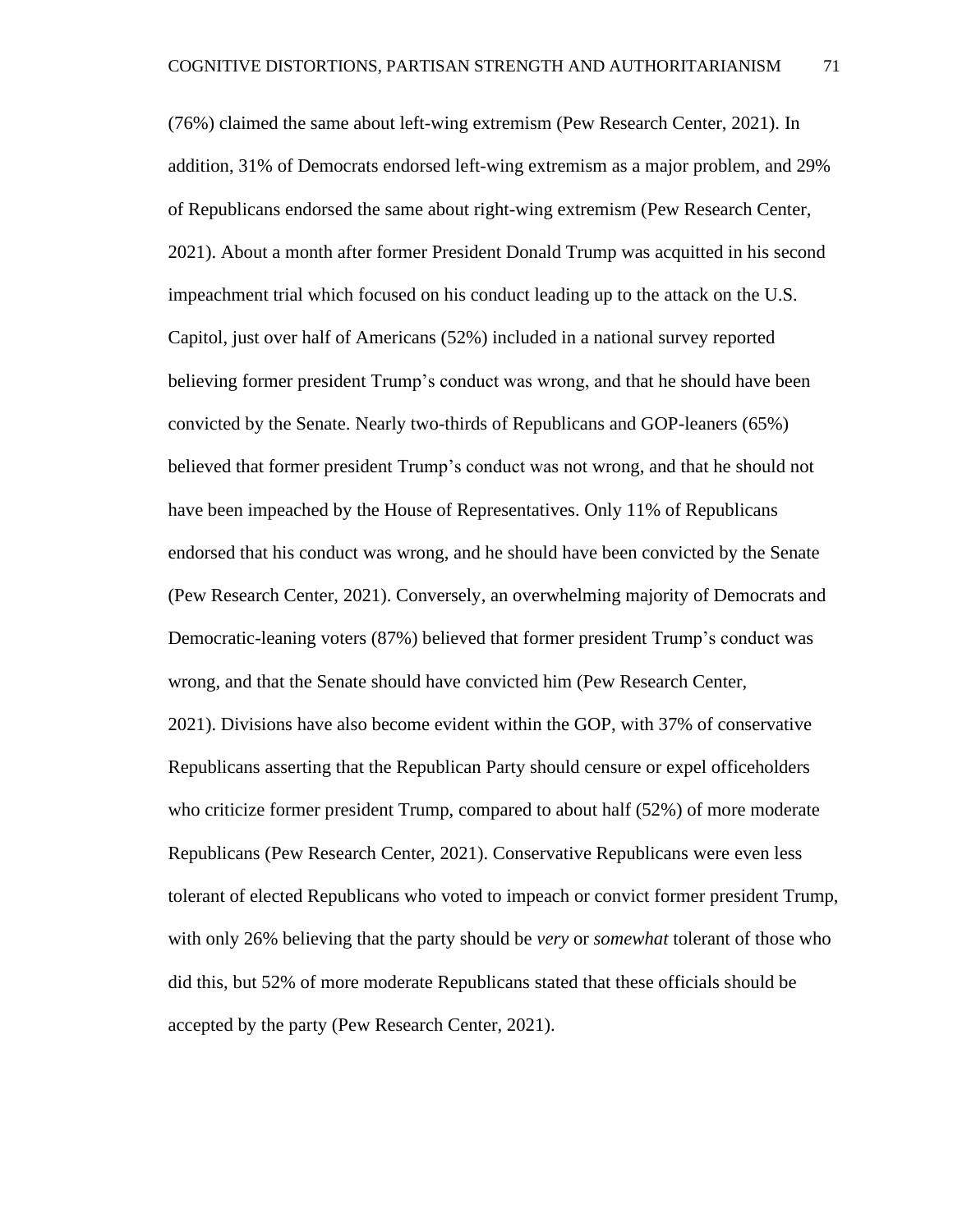The 2020 COVID-19 pandemic has also revealed how pervasive the divide in American politics is compared to other nations, with the outbreak proving to be a central issue in the election. According to an October 2020 national poll, 82% of Joe Biden supporters endorsed the outbreak as *very important* to their presidential vote, compared to just 24% for Trump supporters (Pew Research Center, 2020). According to a Pew Research Center study, 76% of Republicans, including Independents who lean to the party, felt the U.S. had done a good job dealing with the coronavirus outbreak, compared with just 29% of respondents who did not identify with the Republican Party. Moreover, 77% of Americans said the country was now more divided than before the outbreak. Democrats and Republicans have differed over views of mask wearing, contact tracing, how well public health officials are dealing with the crisis, whether to get a vaccine once one was available, and whether life will remain changed in a major way after the pandemic (Pew Research Center, 2020). Regarding the COVID-19 pandemic and authoritarianism, RWA and LWA were found to independently and positively predict Americans' acceptance of 11 authoritarian policies and practices intended to mitigate the effects of the COVID-19 pandemic (Manson, 2020). Conway et al., (2020) found that LWA bore a significant positive relation to *Perceived COVID Threat,* as measured by six items concerning how threatened or worried they were about COVID-19 (e.g., "Thinking about the coronavirus makes me feel threatened") above and beyond political ideology.

Amid mass shootings in the U.S., gun policies continue to be divisive, with 81% of Democrats and Democratic-leaning Independents believing there should be stricter gun laws, in contrast to just 20% of Republicans (Pew Research Center, 2020). In addition, amid protests regarding police shootings of individuals from minority populations, a Pew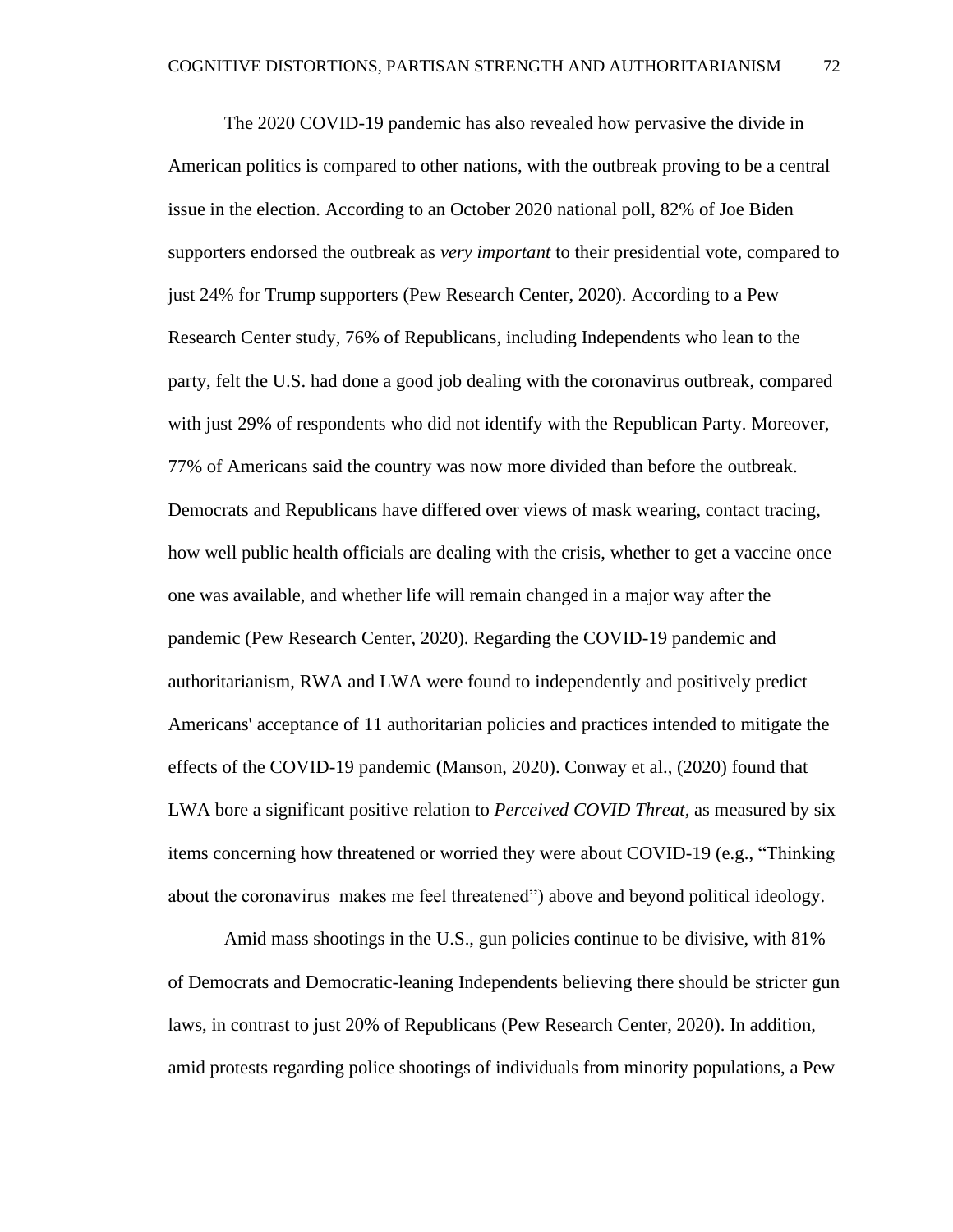Research Center study (2020) found that 87% of Republicans and Republican-leaning Independents and about 71% Democrats and Democratic-leaning Independents concurred with the statements that they had a *fair amount* or a *great deal* of confidence in police officers to act in the best interests of the public. A wide division, however, existed between black and white Democrats in their confidence in police officers, with 78% of white Democrats agreeing that they had at least a *fair amount* of confidence in officers to act in the public's best interests while just 54% of black Democrats endorsed the same statement (Pew Research Center, 2020). Social protests have also risen since the George Floyd shooting. Among the public overall, 68% agreed that it is very important for the country that people are free to peacefully protest, which is down from 74% two years ago. In this case, the decline has come entirely from Republicans, with 53% of Republicans and Republican-leaning Independents agreeing that it is very important for the country that people are free to peacefully protest, down from 64% two years ago.

#### **Gaps in the Research**

A search of online databases *Scopus, PsychArticles, PsychInfo, EBSCO, ERIC,*  and *GoogleScholar* investigating cognitive rigidity among extreme political partisans and moderates revealed no research into cognitive rigidity in the form of cognitive distortions in individuals with different political party affiliations or varying degrees of ideological commitment. Previous research has largely utilized objective measures of cognitive rigidity, such as the RAT, AUT, or WCST, or subjective measures of cognitive rigidity focusing on dogmatism, intolerance of ambiguity, or a need for cognitive closure. No research to date has investigated the debate between the rigidity-of-the- right and the ideological extremity hypothesis by using measures of cognitive distortions as an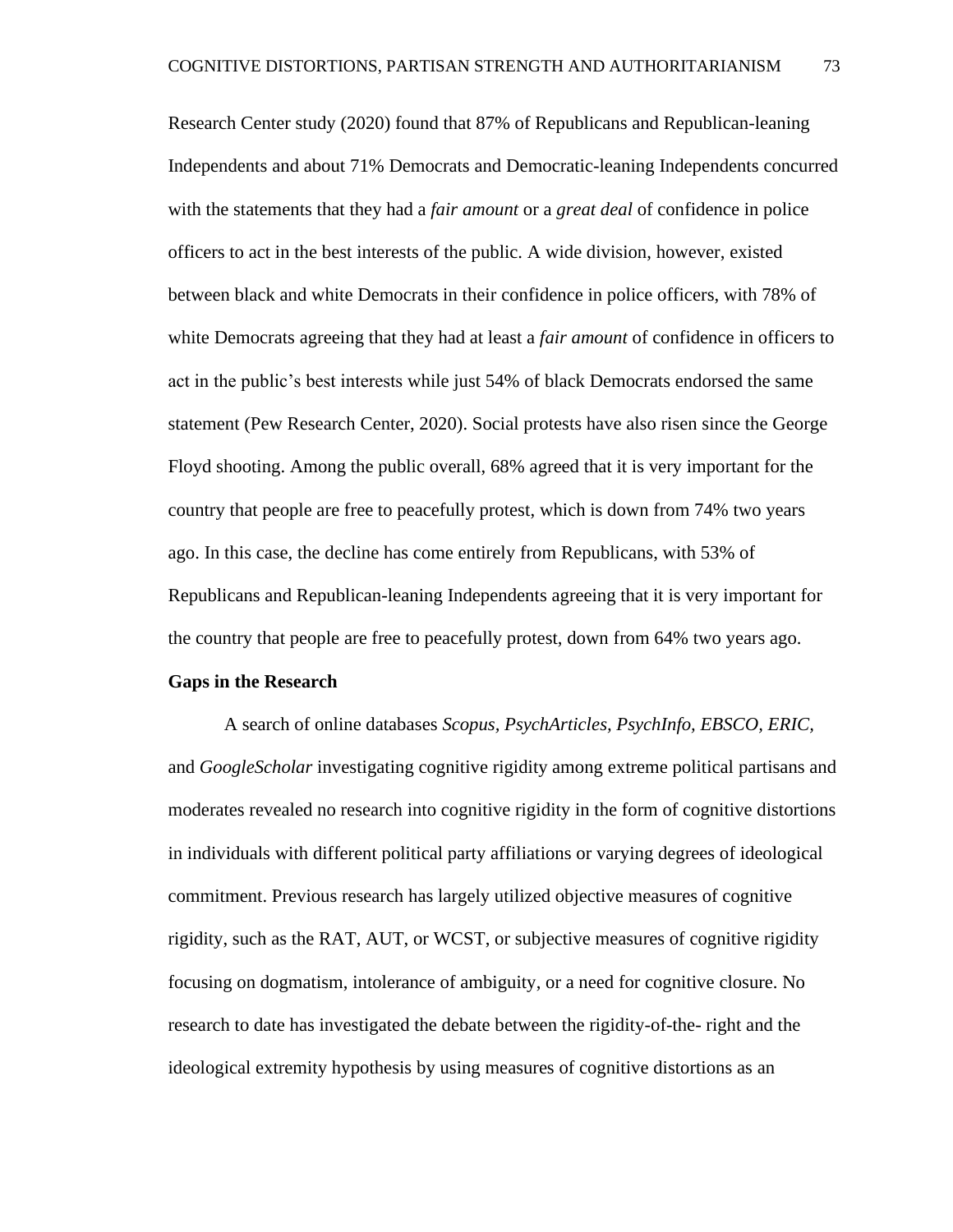indicator of cognitive rigidity, despite cognitive distortions being a form of rigid thinking. In addition, cognitive distortions have been investigated in many clinical and nonclinical populations; however, they have not been studied in different political parties or ideologies. Furthermore, little research has attempted to include political affiliations that have become more prominent in the last decade in the United States (e.g., Socialists and Communists) and has largely been limited in its scope of investigating liberal versus conservative and Democrat versus Republican.

# **Current Study**

Although numerous studies have demonstrated that individuals with different political affiliations differ in cognitive styles, a search of the professional databases disclosed no investigation of the relationship between the cognitive behavioral conceptualization of cognitive distortions and political affiliation, ideology, or partisan strength. In consequence, the purpose of this study was to determine whether there is a significant difference in the frequency of cognitive distortions in individuals with differing political party affiliations and partisan ideological strength commitments. The study specifically intended to investigate whether there is a significant difference in the frequency of cognitive distortions endorsed between individuals who identified as more extreme in their ideological partisanship (very left wing and very right wing) compared to those who identified as moderate. This study also attempted to explore political affiliations that are less commonly included in research conducted in the United States, such as National Socialists, Democratic Socialists, Socialists, and Communists regarding their acknowledged frequency of cognitive distortions. Lastly, this study investigated the potential influence of authoritarianism, partisan strength, and frequency of cognitive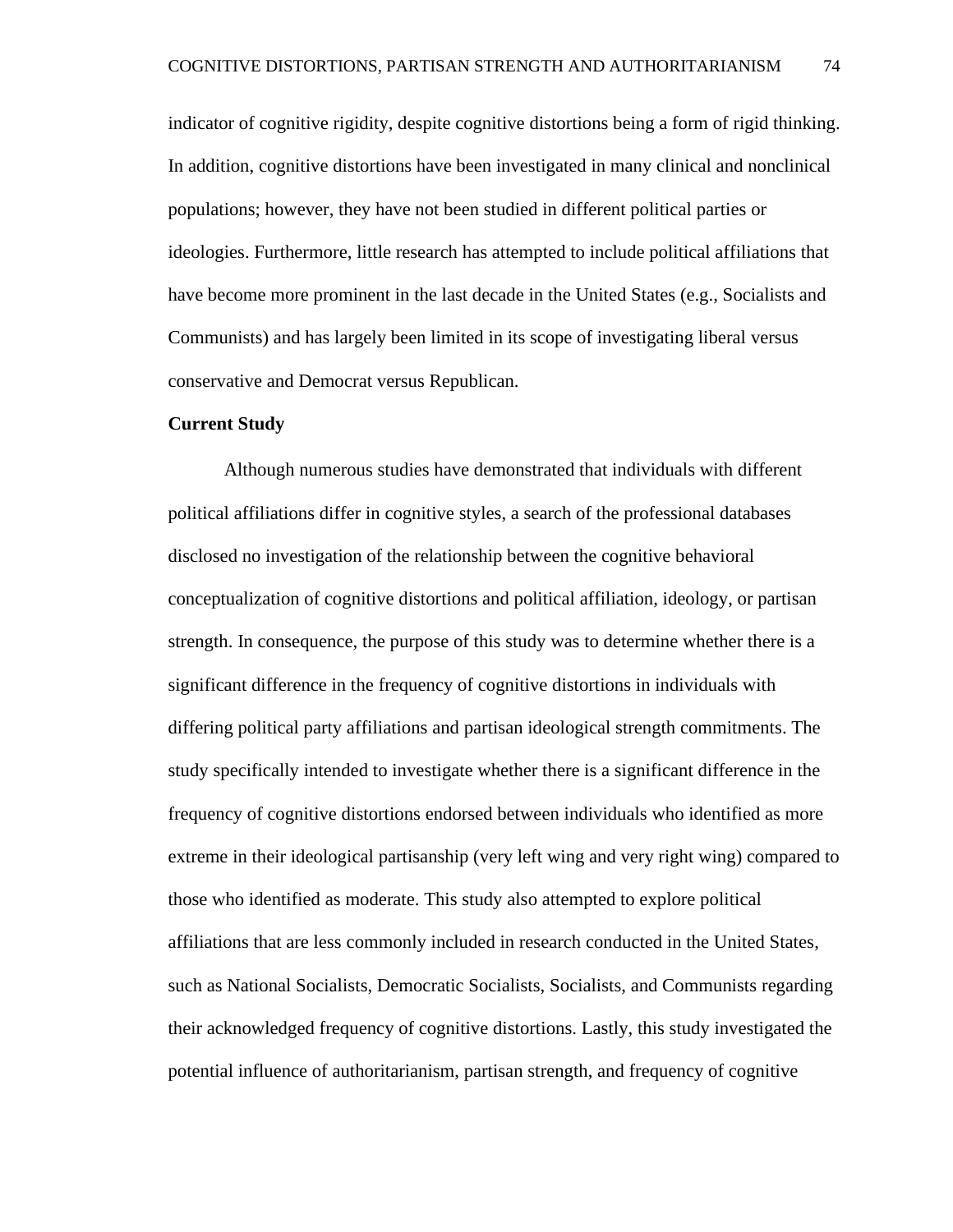distortions has on a tendency toward aggression. Lilienfeld et al. (2009) argued that "debiasing" people and reducing errors in thinking could be "among psychology's most enduring legacies to the promotion of human welfare" (p. 391). Debiasing errors in thinking might also reduce ideological extremism, as well as inter-and intragroup conflict (Lilienfeld et al., 2009). Some success has already been observed in the use of the technique of *perspective-taking* to reduce out-group stereotypes (Galinsky & Ku, 2004). Other studies affirmed that basic education about cognitive biases can decrease an individual's tendency to fall victim to certain errors in thinking (Evans et al., 1994). This study will add to the field's understanding of the role cognitive distortions play in the context of political affiliation, political extremism, and violence. Moreover, this study provides guidance for future research on ways to reduce political polarization and resultant violence. In summary, the results of this study are intended to provide insight into potential factors that can be targeted to reduce tension in our dichotomized political atmosphere.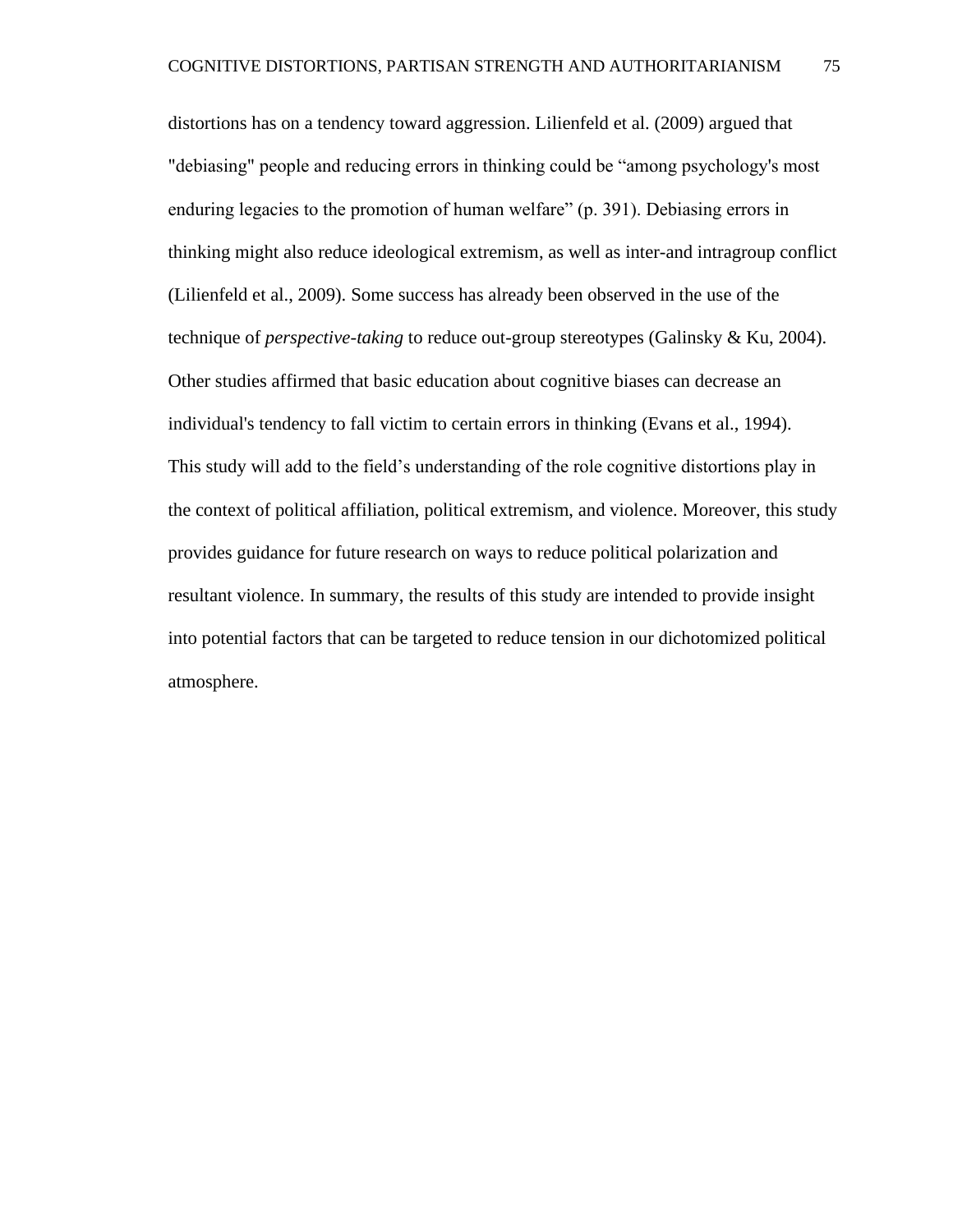# **Chapter 3: Methods**

# **Research Design**

This study used a quantitative, cross-sectional design to investigate relationships between frequency of cognitive distortions, authoritarianism, political party affiliations, ideological partisan strengths, and aggression.

# **Participants**

Data were collected from 513 adult participants who were recruited via online platforms including Facebook, Instagram, Reddit, and Researchmatch. Participants' data were included if the participant was between the ages of 18 and 85, conversant in English, and a resident of the United States. The rationale for including only individuals 18 years and older was that the study hoped to assess attitudes of U.S. voters, and the minimum legal voting age in the U.S. is 18 years old. In addition, the measures used in the study were normed on individuals 18 years and older, with an upper age limit of 85 years old. Respondents were excluded from the study if they did not meet inclusion criteria or did not complete measures in their entirety. Participants were limited to individuals with internet access because the study was conducted entirely online via REDCap, a widely accepted, secure web application on which to administer measures.

# **Screening and Recruitment**

Demographic information was collected, including such relevant background information as age, gender, ethnicity, socioeconomic status, highest level of education, news networks watched, political ideology, and political affiliation.

Participants were recruited via online platforms including Facebook, Reddit, Instagram, and Researchmatch.org as a means of collecting a sizable sample that would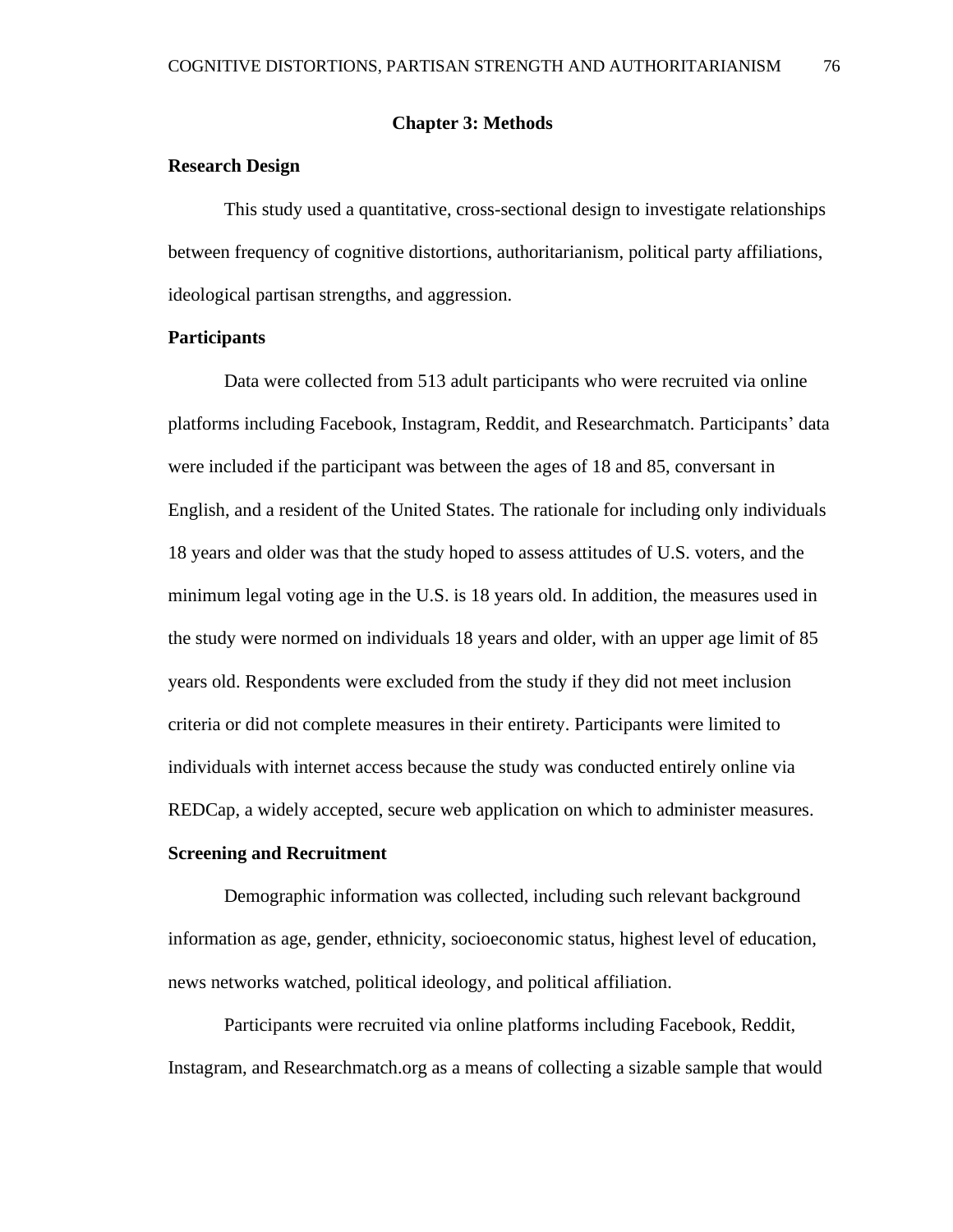be representative of the general population. A recruitment flyer was posted on these sites after PCOM IRB approval, which outlined the study, identified the principal and responsible investigators, stated that participation was voluntary, offered the inducement of a chance to win one of four \$50 Amazon gift cards, and a link to study measures. Respondents reviewed a document outlining informed consent and answered inclusion and exclusion items prior to starting the questionnaire to determine if they were appropriate for the study. If respondents did not meet inclusion criteria, they were so notified and thanked for their interest in participating. All respondents deemed eligible for the study were directed to the online REDCap questionnaire, starting with demographic information. Online recruitment was used because it is a cost-effective and a convenient means of recruiting participants in a timely and efficient manner. As of 2019, nine-in-ten U.S. adults reported they use online internet services, 81% acknowledged owning a smartphone, and 72% stated that they use social media (Pew Research Center, 2019). That final item was pertinent, because more than half of all adults in the U.S. (52%) reported using Facebook to get their news (Pew Research Center, 2019).

According to Best and Krueger (2004), data collected from internet-based samples can efficiently allow researchers to acquire data using multiple measures from diverse pools of possible participants. This study additionally used snowball sampling, a form of convenience sampling in which participants of the study are asked to recruit additional participants from their acquaintances. Nonprobability samples, such as those established from snowball sampling, often result in samples representative of the general population. Snowball sampling has proven both cost effective and efficient in gathering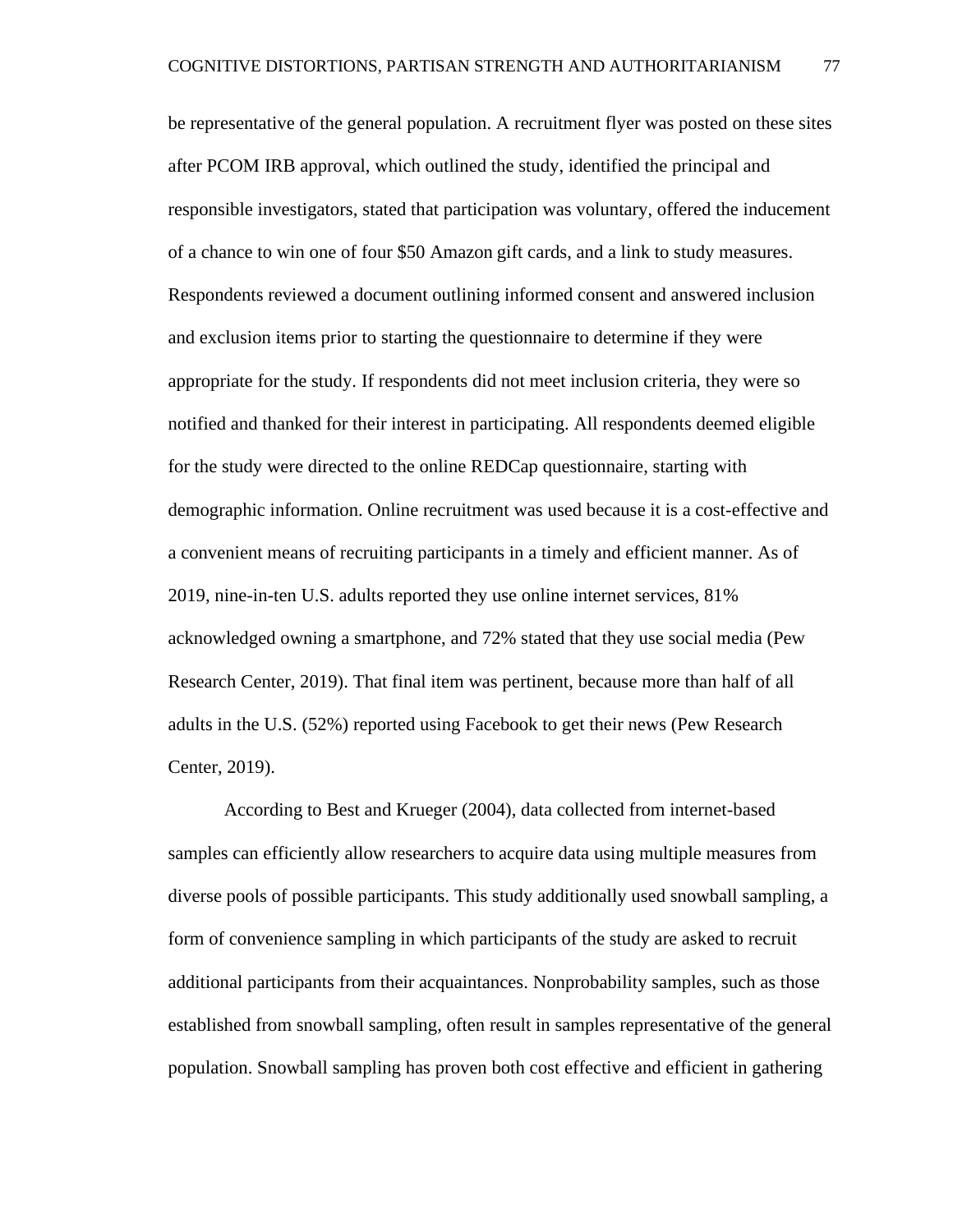large groups of participants in a short time (Browne, 2005). Despite these advantages, snowball sampling has limitations. The potential for sampling bias is a risk, because the procedure is contingent on participants passing the study on to their acquaintances. Despite such limitations, this sort of nonprobability sampling is widely accepted in the existing literature and has demonstrated its sufficiency when investigating relationships between variables (Cozby, 2007).

#### **Measures**

### **Demographic Questionnaire**

Participants were asked to answer several demographic questions, including items on age, race, gender, religion, socioeconomic status, highest level of education, level of participation in recent protests, perspectives on/membership in activist/extremist groups, and news outlets watched, listened to, or read.

# **Political Ideology**

Participants were asked to identify their political ideology on a 5-point Likert scale adapted from the 10-point scale used by van Prooijen et al. (2015), with the following anchors: 5 = *Very Right Wing* to 1 = *Very Left Wing*, with a *Moderate*  midpoint. Those who identified as *Moderates* were directed to another screen asking them to self-describe as leaning either to the right or left of the political spectrum.

#### **Political Party/Group Affiliation and Partisan Strength**

Participants were provided with a list of common party affiliations in the U.S. The item read: "Generally speaking, do you think of yourself as: Republican, Democrat, Independent, Democratic Socialist, Socialist, Communist, Fascist/National Socialist or Other Party?" The "Other Party" option allowed participants to write in any political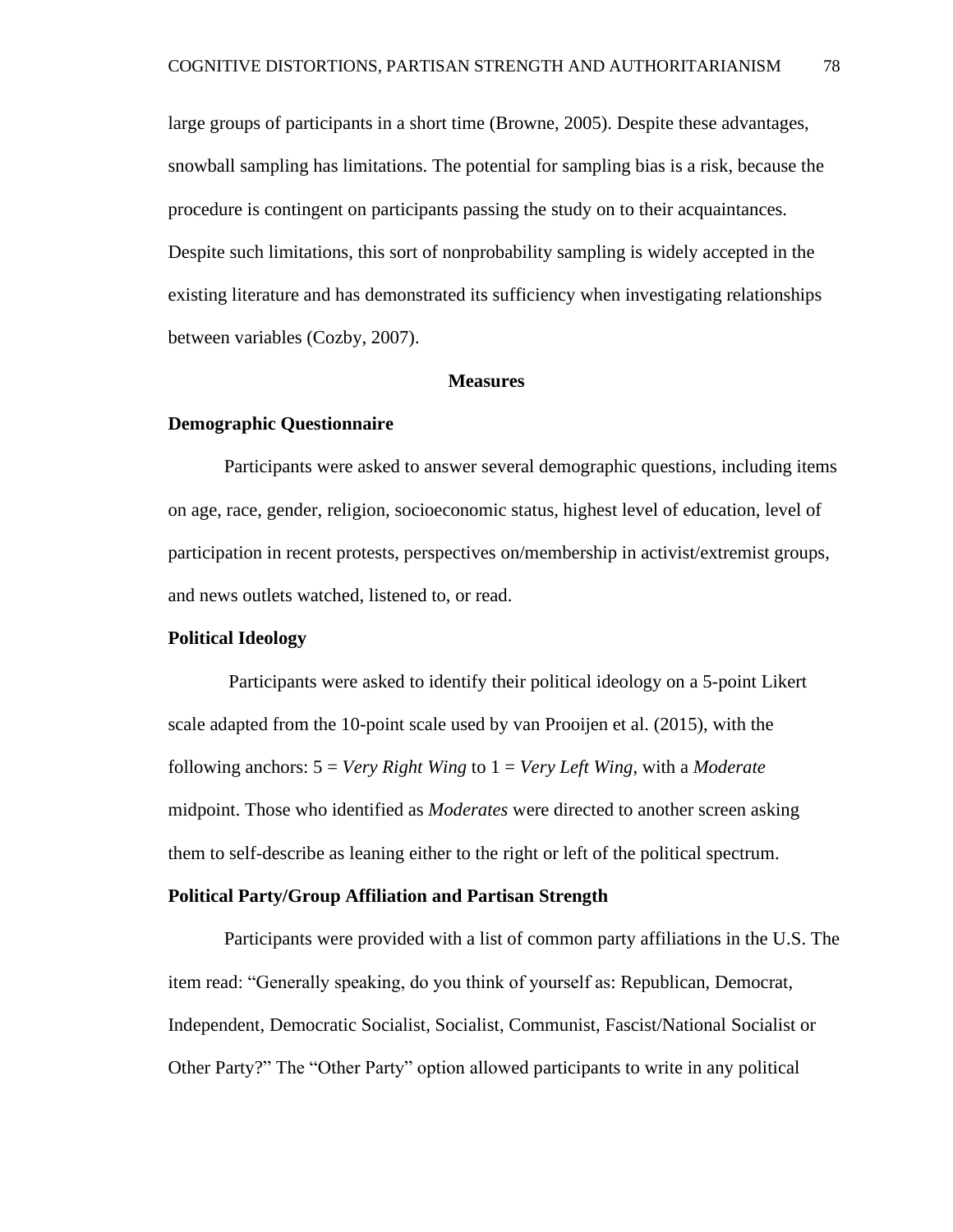party affiliation that may not have been included in the list. This method of assessing political affiliation was adapted from Zmigrod et al. (2019). To measure political party commitment, participants responded to the following prompt: "To what degree do you identify with the political party you indicated above?" Participants were then asked to indicate the strength of their political party partisanship on a 4-point Likert scale  $(1 =$ *minimal party identification* to 4 = *very strong party identification*).

## **Right-Wing Authoritarian Scale**

Robert Altemeyer's RWA Scale (Altemeyer, 1998) was first proposed in 1981 and remains the most widely used measure of right-wing authoritarianism (Conway et al., 2018). The scale assesses beliefs and attitudes concerning submission to authority, aggression against noncompliers with authority, and adherence to social conventions that are sanctioned by authority (Altemeyer, 1996, 1998). Right-wing authoritarian scale scores correlated with measures of right-wing economic outlook  $(r = 0.62)$ , nationalism,  $(r = 0.66)$ , ethnocentrism  $(r = 0.71)$ , antiabortion  $(r = 0.60)$ , and anti-equality and antifreedom attitudes (*r* = 0.84) (Altemeyer, 1998). Three of the *Attitudes Toward Violence Scale* subscales (war, penal code violence, and corporal punishment) also correlated significantly with scores on the RWA Scale (Benjamin, 2006). According to a recent study conducted by Dunwoody and Plane (2019), despite criticisms and limitations, the RWA scale remains a powerful tool for understanding contemporary U.S. political attitudes. An empirical study by Conway et al. (2018) reported that 79% of the scales from recent research that measured RWA used a version based on Altemeyer's scale.

The RWA Scale includes 20 items in which participants select on a 7-point Likert scale the degree to which they agree with a statement  $(1=disagree \text{ completely to } 7=$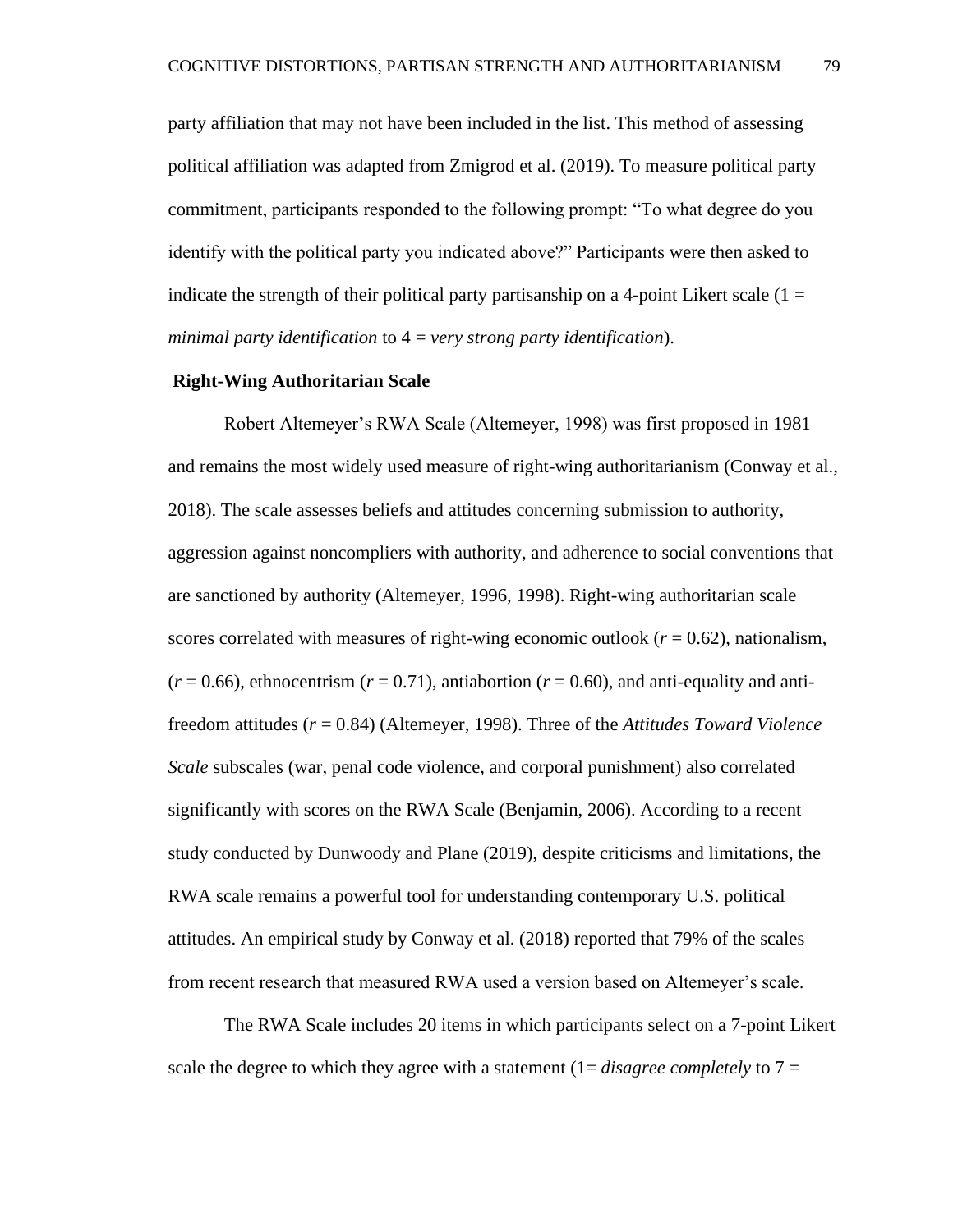*agree completely*; Altemeyer, 1998). Total scores range from 20 to 140. Higher scores indicate higher right-wing authoritarianism. According to Crouse and Stalker (2007), Altemeyer's RWA Scale "provides a widely accepted operational definition of how strongly a person holds right-wing authoritarian beliefs" (p. 25). The RWA scale has good reliability with coefficient alpha typically measuring between 0.85 and 0.94.

# **Left Wing Authoritarian Scale**

The Left-Wing Authoritarian Scale (LWA Scale; Conway et al., 2018) was developed in 2018 and designed to parallel Robert Altemeyer's (1996) RWA Scale. Conway et al. (2018) directly rewrote the RWA Scale items so that they would refer to liberal-left authorities and norms. The measure was normed using 475 undergraduates at the University of Montana and 298 Mechanical Turk participants. The LWA scale includes 20 statements to which participants respond on a 7-point Likert scale expressing their level of agreement with the statement  $(1 – I \, disagree \, completely \, to \, 7 – I \, agree)$ *completely*). Interitem reliability for the scale was deemed satisfactory ( $\alpha$  = .84). The measure has shown significant correlations with liberalism, when liberalism was operationalized as responses on a 9-point standard bipolar scale anchored by liberal/conservative and Democratic/Republican used in prior research (e.g., Conway et al., 2012;  $\alpha$  = .86; Conway et al., 2018). The LWA scale has also shown significant correlations with prejudice, operationalized as a version of McConahay's (1986) *Modern Racism Scale* adapted to religious minorities ( $r = .73$ ; Conway et al., 2018). The LWA scale was also positively correlated with the environmental-dogmatism scale  $(r[149] =$ .41, *p* < .001) and with the strength of participants' beliefs about climate change (*r*[150]  $=$  .32,  $p <$  .001). These relationships paralleled similar relationships between RWA and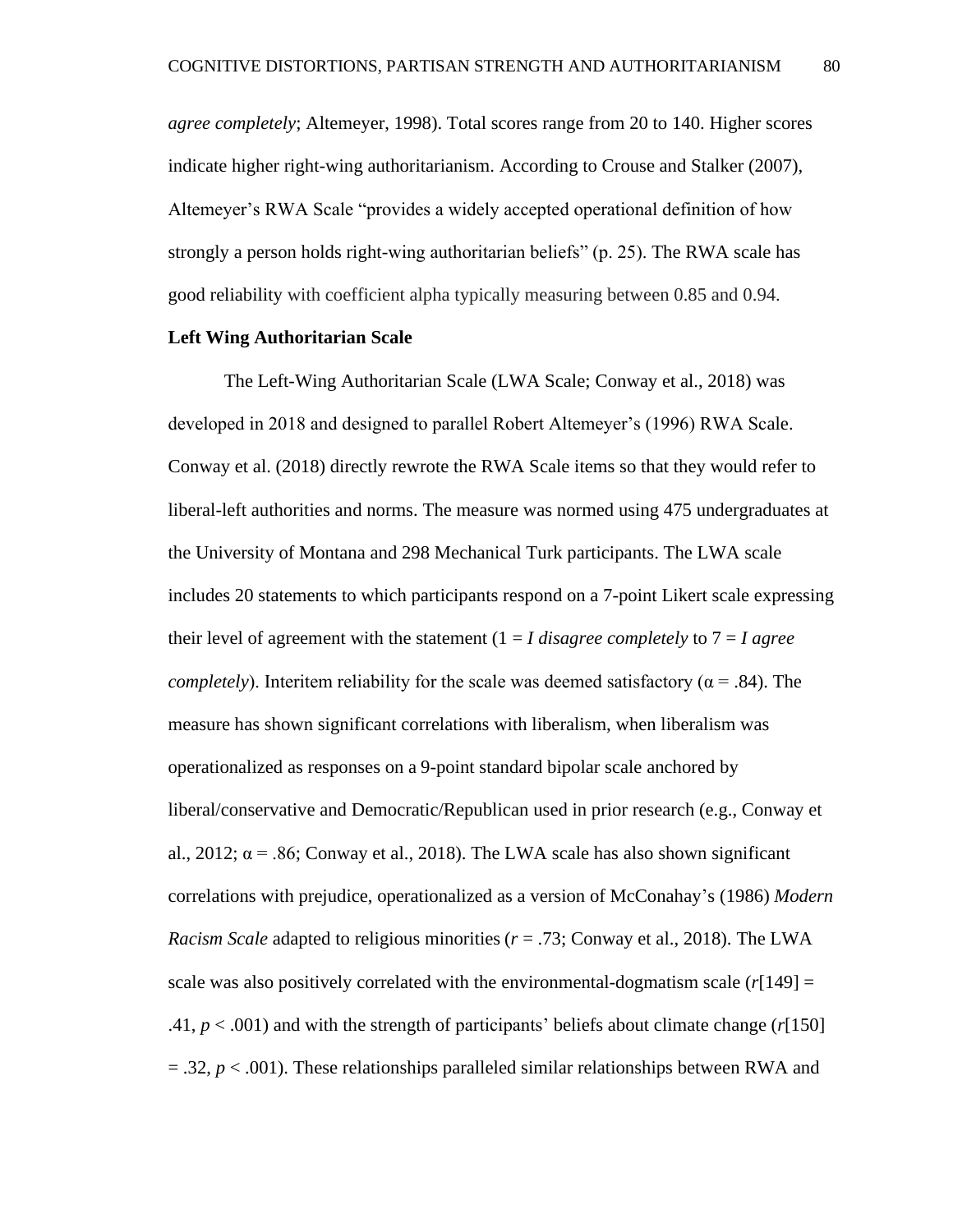dogmatism, prejudice, and strength of ideological commitment. In this study, measurements of the strength of commitments were not available for all participants, therefore, Conway et al. (2018) computed overall measurements both with and without commitment strength. According to Conway et al. (2018), in the measurement that excluded partisan commitment strength, the effect size for LWA and this overall measurement  $(r[181] = .75, p < .001)$  were roughly the same as that for RWA  $(r[298] = .001)$ 70,  $p < .001$ ; Fisher's *z* comparing the two correlations = 1.11,  $p < .05$ ). A similar result emerged for the measurement that included commitment strength, with the effect size for LWA  $(r[178] = 5.70, p < .001)$ , nearly identical to that of RWA  $(r[172] = 5.73, p <$ .001). Conway, Zubrod, Chan, and McFarland (2020) also found that both liberal and conservative participants rated the LWA scale as measuring authoritarianism, and that the scale consistently predicted threat sensitivity, restrictive communication norms, negative ratings of minority groups, and dogmatism.

#### **Inventory of Cognitive Distortions (ICD)**

*The Inventory of Cognitive Distortions* (Yurica, 2002**)** is a psychometrically validated self-report instrument that was first developed as 120 self-report statements representing 17 types of cognitive distortion (DiTomasso & Yurica, 2011; Yurica, 2002). The principal investigation and development of the ICD used a sample of 188 patients from two separate outpatient clinics. The sample included 66 participants who were used as a control group. The original 120 statements related to distorted thinking were evaluated by three experts in the field, and for an item to be selected for the inventory, unanimous independent agreement was required and achieved to ensure content validity. As a result of factor analyses, 69 items written in short sentences that measured 11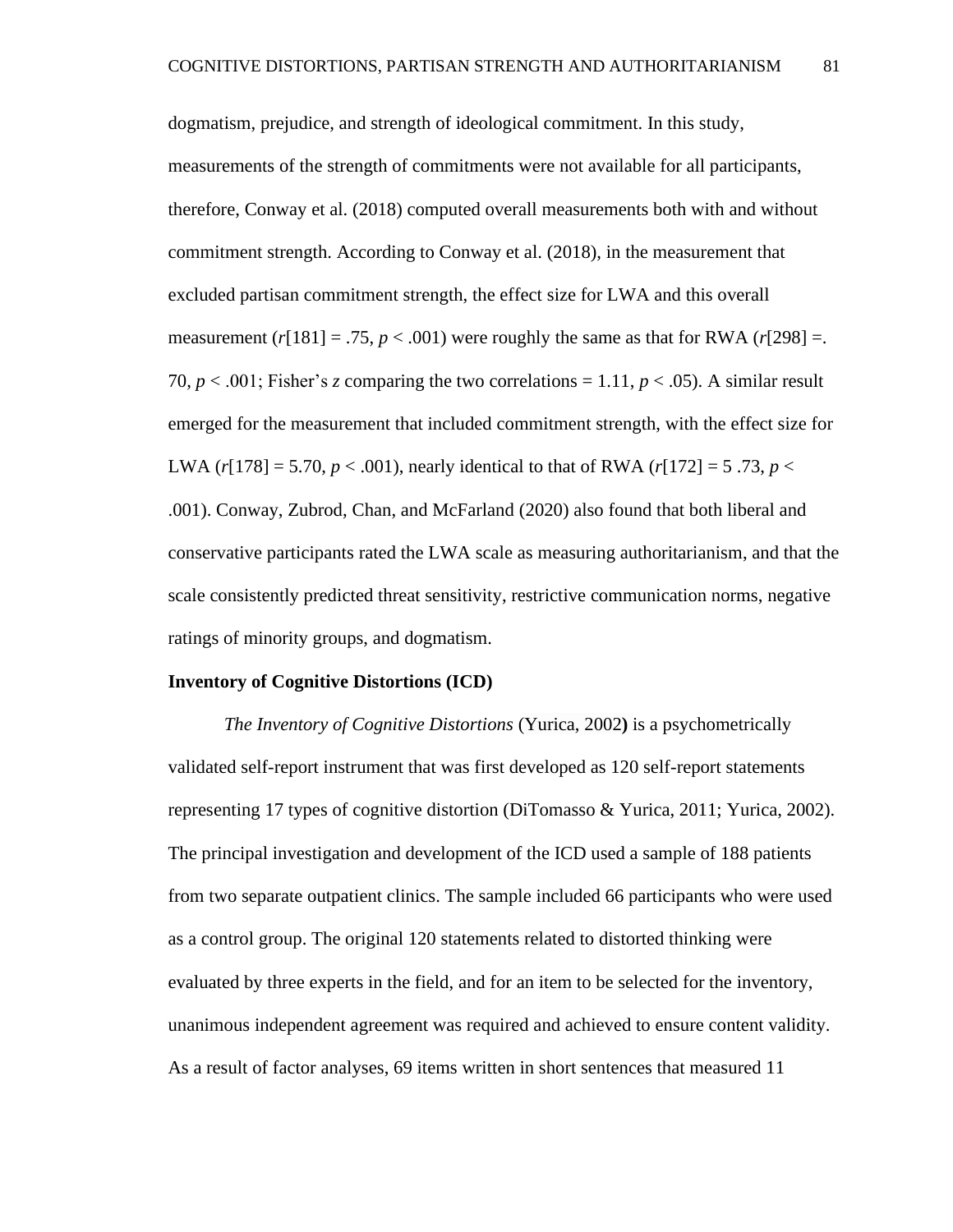cognitive distortions were retained to comprise the ICD. The items of the ICD are scored on a 5-point Likert scale, with anchors ranging from 1 = *Never* to 5 = *Always* in terms of frequency. Scores on the ICD can range from 69 to 345, with higher scores indicating a greater frequency of cognitive distortions.

The ICD provides a total score of cognitive distortions, in addition to a score for each subscale for individual cognitive distortions. Yurica's (2002) study found high testretest reliability for total scores  $(r = .98)$  and internal reliability  $(r = .998)$ . Concurrent validity total scores on the ICD correlated significantly with other accepted measures of distorted thinking and psychopathology, such as the *Dysfunctional Attitudes Scale* (*r* = .70) and the *Beck Depression Inventory* (BDI; *r* = .70; Yurica, 2002). Roberts (2015) also found that the ICD correlated significantly with the Perceived Stress Scale (PSS;  $r = .63$ ).

The ICD was factor-analyzed to measure a total of 11 cognitive distortions. Brief descriptions of these distortions follow. *Arbitrary Inference*, also known as jumping to conclusions, involves making unwarranted connections between unrelated ideas or drawing negative conclusions in the absence of evidence supporting that conclusion (Beck et al., 1979). Comparison refers to the tendency to compare oneself to others in an inferior light (Freeman & DeWolf, 1992). Emotional reasoning entails the assumption that one's emotional state reflects reality (Burns, 1999). Externalization of self-worth refers to establishing and maintaining self-worth based on how an individual perceives people in the external world view her or him (Freeman & DeWolf, 1992; Freeman & Oster, 1992). Fortune-telling describes an individual's anticipation of a (generally) negative outcome, and this anticipation convinces him or her that the predicted outcome is already established fact (Burns, 1999). Magnification, also known as the binocular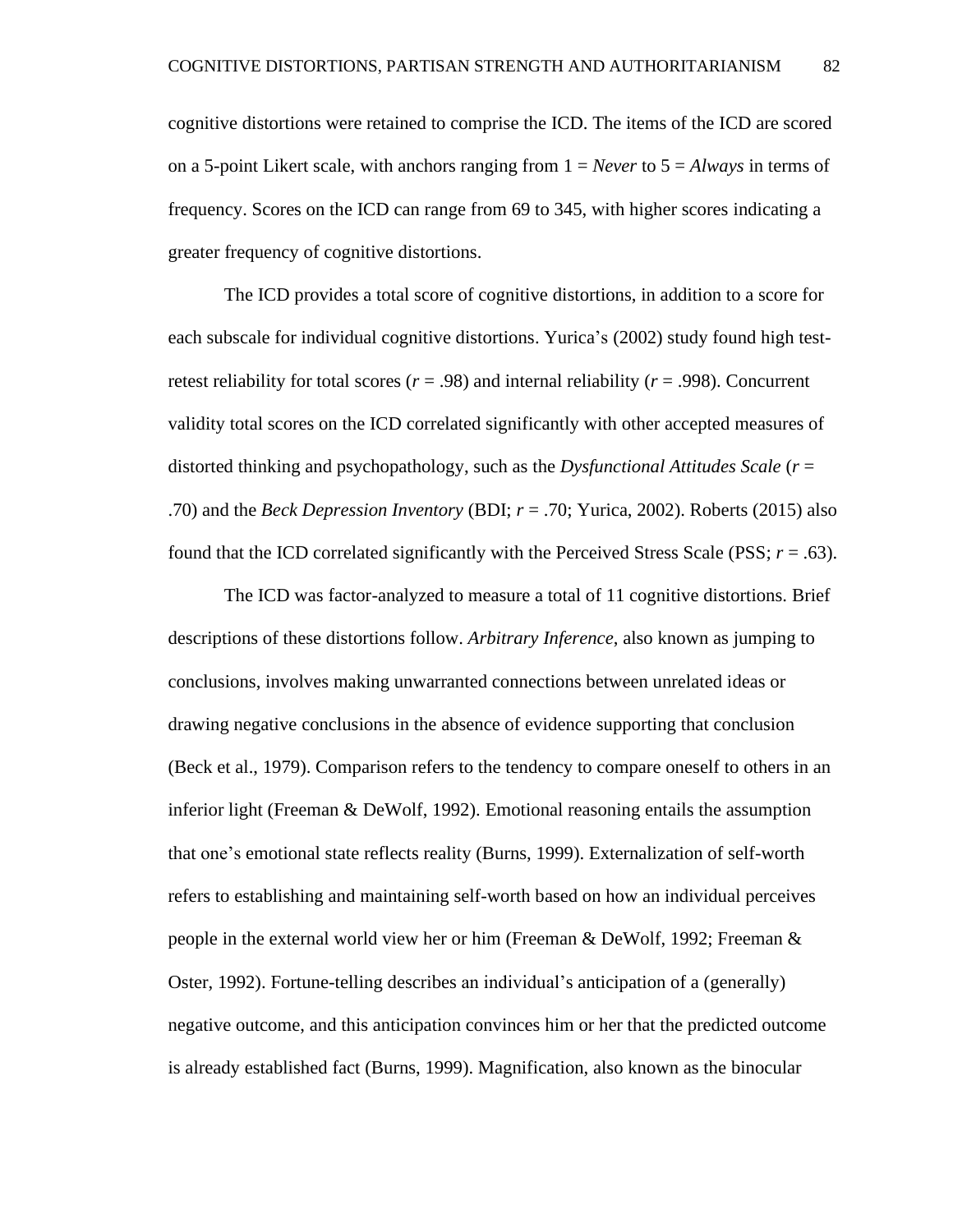effect, refers to the tendency of individuals to exaggerate the importance or consequence of some positive or negative personal trait, events, or situation (Burns, 1999). Mind reading denotes the tendency to arbitrarily conclude that others are reacting in a certain way, usually negatively, without any evidence (Burns, 1999). Minimization describes arbitrarily discounting the importance of events to the point that they seem insignificant (Beck et al., 1979). Labeling refers to attaching a negative name to oneself or others (Burns, 1999). Perfectionism involves constantly striving to live up to some unobtainable internal or external standard of perfection (Freeman & DeWolf, 1992).

The ICD has been used with both clinical and nonclinical populations. DiTomasso and Yurica (2011) found positive correlations between cognitive distortions and anxiety and depressive symptoms in a clinical population. Rosenfield (2004) investigated the relationship between psychological disorders and cognitive distortions using the ICD. Participants who met the criteria for *DSM-IV-TR* clinical syndromes and personality disorders endorsed more frequent cognitive distortions. According to Rosenfield (2004), approximately half of the variance for the severity and number of psychological disorders was attributable to frequency of cognitive distortions. Strohmeier (2013) additionally found a direct positive relationship between the severity of adult ADHD, as determined by the *Brown Attention Deficit Disorder Scale* (BADDS; Brown, 1996), and the frequency of cognitive distortions by administering the ICD to an outpatient adult population (*r* = .487, *p* = .006). However, after accounting for anxiety, depression, and personality pathology, specifically neuroticism, in adult outpatients, Serine (2016) found that the ICD no longer manifested a relationship with ADHD severity, indicating that the comorbidities accounted for cognitive distortions, but not adult ADHD.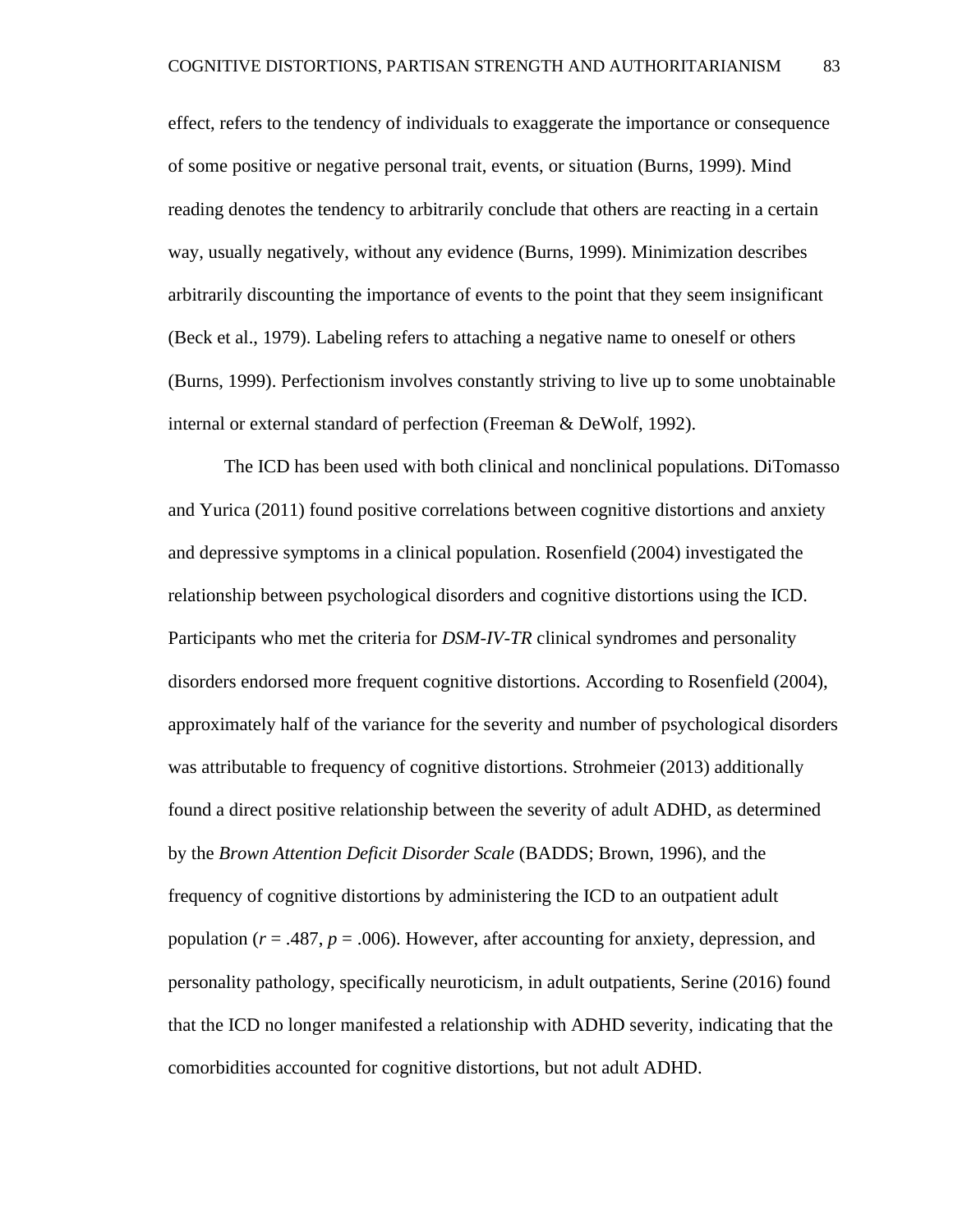Despite the ICD being first validated using a clinical population, it has since been validated in non-clinical populations. For example, the ICD has been used in several community samples recruited from online platforms, fitness centers, churches, community organizations, and healthcare centers (Latella-Zakhireh, 2009; Roberts, 2015; Shook, 2010; Uhl, 2007). Using a community sample, the ICD displayed strong internal reliability consistency ( $\alpha$  = .97) with each subscale's Cronbach's alphas in the range of .47 to .94 (Roberts, 2015). Weaker internal consistency was found in Emotional Reasoning and Decision Making (Roberts, 2015). The ICD also displayed good convergent validity in non-clinical populations based on a comparison with the *Dysfunctional Attitudes Scale* (*r* = .7; Roberts, 2015). Roberts (2015) found that cognitive distortions as measured by the ICD were able to predict levels of perceived stress in a community sample. Using the ICD in a community sample, Roberts (2015) also determined that on average, females endorsed significantly greater levels of cognitive distortions compared to males,  $t(472) = -2.75$ ,  $p = .006$ , Cohen's  $d = -0.30$ . On average, females ( $M = 176.18$ ,  $SD = 33.12$ ) displayed a statistically greater level of distorted thinking than males ( $M = 166.26$ ,  $SD = 32.31$ ; Roberts, 2015). Depending on a participant's age, significant differences were found for participant's total level of cognitive distortions as measured by the ICD,  $F(2, 471) = 8.50$ ,  $p < .001$ , with a large effect size ( $\eta$ 2 = 0.35) for the relationship between age and level of cognitive distortions. Participants in the 18-29 age range ( $M = 179.82$ ,  $SD = 32.99$ ) reported a significantly greater frequency of cognitive distortions than participants in the  $41-85$  age range ( $M =$ 164.98,  $SD = 31.86$ ), and the effect size for this relationship was moderate (Cohen's  $d =$ 0.46; Roberts, 2015). No significant differences were found between participants' total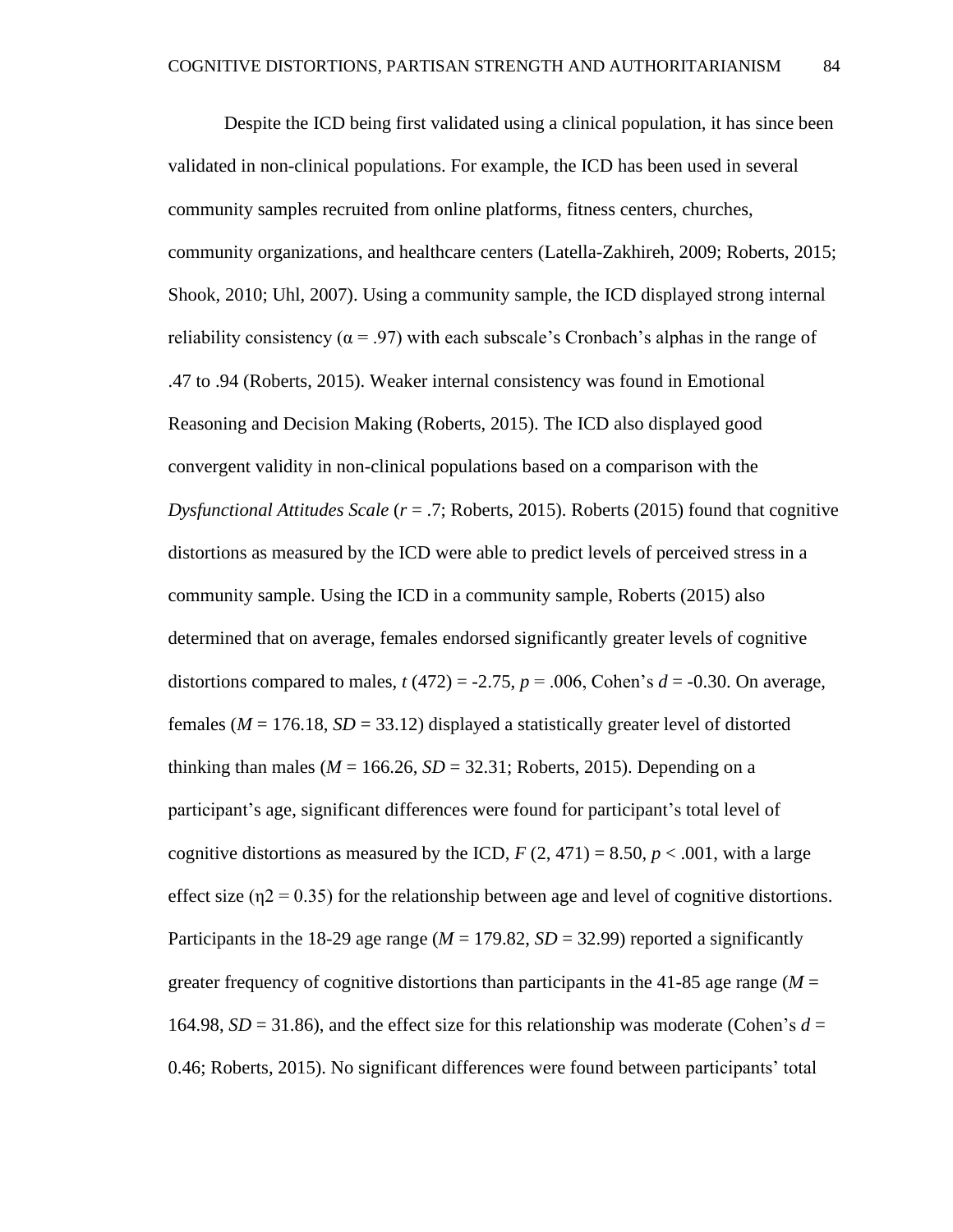level of cognitive distortions as measured by the ICD and participants' level of education, (*F* [3, 270] = 0.51, *p* = .68; Roberts, 2015).

The ICD has also served to investigate the relationship between cognitive distortions and negative psychological and health risk behaviors (Shook, 2010; Uhl, 2007). Furthermore, in a community sample consisting of participants recruited from churches and other community organizations, Latella-Zakhireh (2009) discovered that cognitive distortions related to magnification, externalization of self-worth, and perfectionism showed a significant positive relationship to components of anger measured by the *Mahan and DiTomasso Anger Scale,* including tendencies toward argumentativeness (the propensity to argue, with consequent job and relationship problems) and emotional control (the tendency to lose control as a result of angry feelings or thoughts; Latella-Zakhireh, 2009).

#### **Buss-Perry Aggression Questionnaire**

The *Buss-Perry Aggression Questionnaire* (BPAQ; Buss & Perry, 1992) is considered the gold standard for measuring aggression (Gerevich et al., 2007). The instrument shares some items from the *Buss-Durkee Hostility Inventory* (Buss, & Durkee, 1957). The BPAQ originally included 52 items that were normed on 406 college students (Buss & Perry, 1992). After a factor analysis excluded 23 items, 29 items remained that comprise the final version of the BPAQ (Buss & Perry, 1992). This measure has been adapted into shorter versions and validated in various countries. The measure has been validated for use in the general population (Gerevich et al., 2007). In completing the BPAQ, respondents rank 29 statements on how characteristic they are on a 5-point Likert scale, from 1 = *Extremely uncharacteristic* to 5 = *Extremely*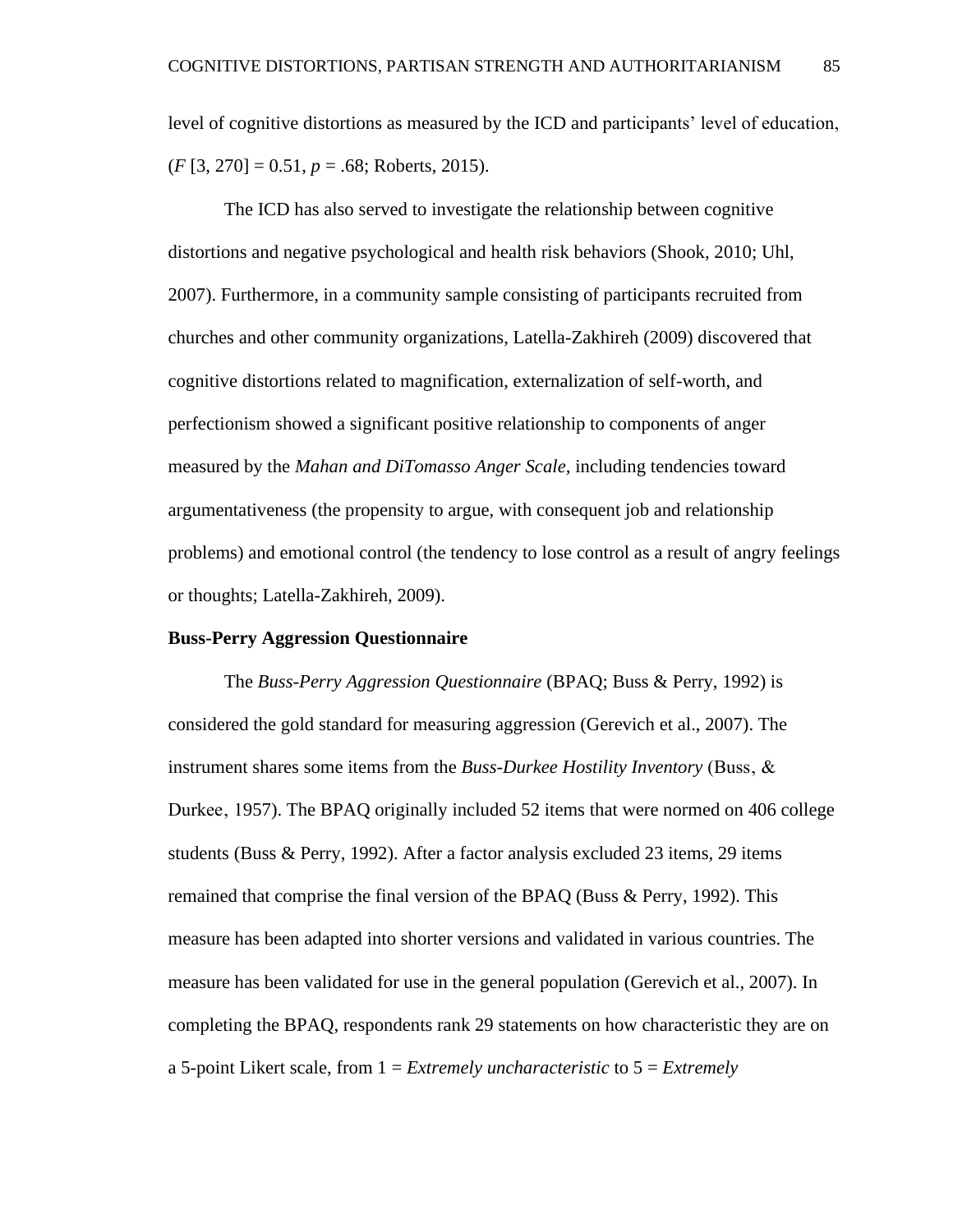*characteristic* (Buss & Perry, 1992). The questionnaire evaluates several components of the construct of aggression, including anger (physiological arousal and preparation for aggression), verbal aggression, physical aggression, and hostility (feelings of ill will and injustice).

Internal consistency of the four factors and the total score range between .72 and .89 (Buss & Perry, 1992). Regarding test-retest reliability, group indices have ranged from .72 to .8 (Buss & Perry, 1992). A more recent study found test-retest reliability for each subscale as follows: Physical Aggression (.8), Verbal Aggression (.76), Anger (.72), and Hostility (.72; Archer & Webb, 2006). This instrument's internal consistency for each factor was determined as follows: Physical Aggression (.85), Verbal Aggression (.72), Anger (.83), and Hostility (.77), with Cronbach's alpha for all items at .89 (Archer & Webb, 2006). Buss and Perry (1992) found that the aggression scale positively related to measures of impulsiveness and competitiveness. According to Harris (1997), the BPAQ has moderate to high internal consistencies and is stable over seven months of testing. Harris (1997) determined that the BPAQ scales were positively related to other measures of aggression, including aggression items on the *Morey Personality Assessment Inventory* (1991), the *Olweus Lack of Frustration Scale* (1986), and *the Gladue Aggression Inventory* (1991). A study by Archer and Webb (2006) used a population of 307 university students to examine the relationship between the BPAQ and an act-based aggression measure by assessing how frequently participants engaged in any of 25 direct and indirect acts of aggression in the last two years. The study found that all four scales were at least moderately related to behavioral measures of direct and indirect aggression directed against partners and same-sex others. The strongest associations occurred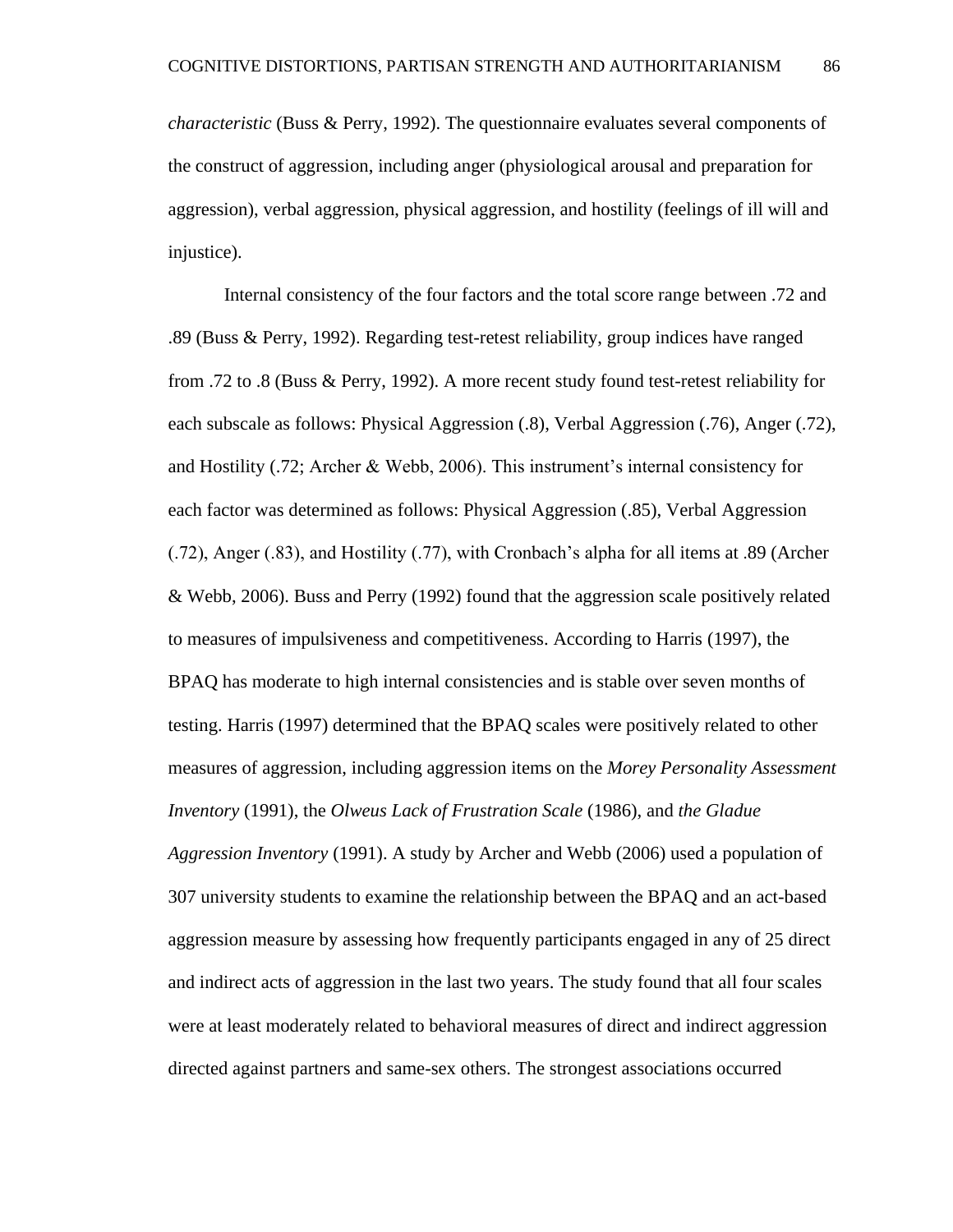between acts of direct aggression against same-sex others and the BPAQ physical and verbal scales ( $r = .60$  and .53, respectively; Archer & Webb, 2006). The subscale of hostility was most strongly related to act-based measures of indirect aggression (*r* = .53; Archer & Webb, 2006). Archer and Webb (2006) concluded that the associations provided evidence for the convergent validity of measuring aggression by trait and actbased measures.

#### **Procedure**

Having met inclusion criteria, participants first completed a demographic questionnaire including questions about age, gender, race, religion, socioeconomic status, highest level of education, political ideology, party affiliation, level of participation in recent protests, perspectives on/membership in activist/extremist groups, and news outlets watched. Individuals who identified as moderate were asked to indicate whether they leaned left or right in order to direct them to the appropriate authoritarian measure (either the LWA or RWA Scale). In addition to completing the LWA or RWA Scale, participants also completed the BPAQ and ICD. All participants responded to the measures in the same order (Demographic questionnaire, either LWA or RWA Scale, ICD, and BPAQ). This was intentional, so that the political measures could prime participants to think politically when completing the ICD and BPAQ. After completing the questionnaire, a separate tab offered participants the option of providing an email address for the opportunity to win one of four gift cards. At the conclusion of the study, participants were thanked for taking part and asked to forward the study link to acquaintances to facilitate snowball sampling.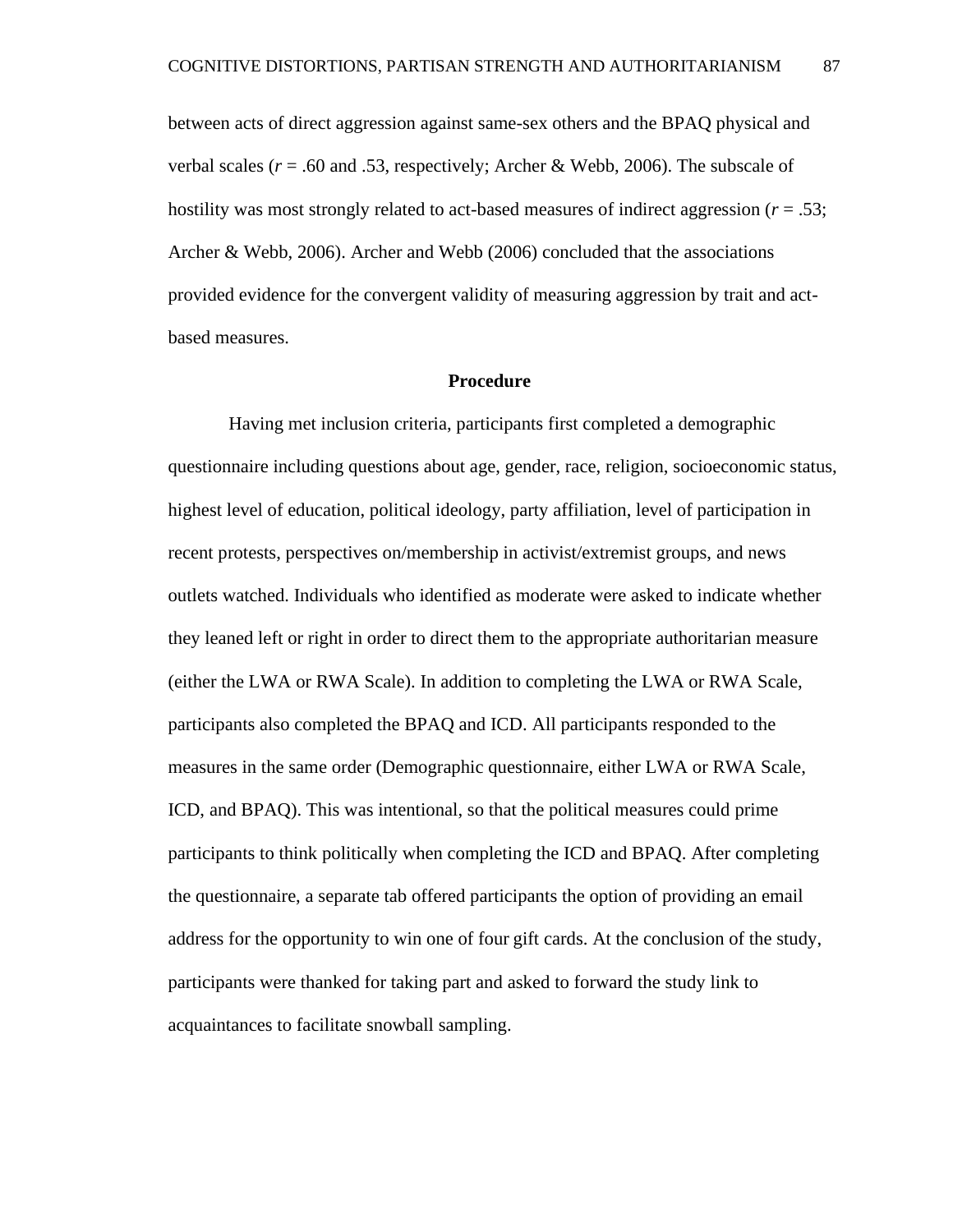### **Chapter 4: Results**

Statistical analyses were computed via SPSS 27 to examine if self-reported authoritarianism, strength of partisan commitment, and frequency of cognitive distortions predicted endorsement of levels of aggression. In addition, the present study aimed to determine if individuals that self-identified as "Very Right Wing" and "Very Left Wing" reported significantly higher frequency of cognitive distortions compared to individuals who self-identified as "Moderates." This study also aimed to determine if a significant difference existed in endorsed frequency of cognitive distortions between individuals from different political party affiliations.

# **Statistical Analyses**

The variables of interest were analyzed by means of SPSS 27. For the power analysis, the effect size was set at .15, which is considered a medium effect size. The significance level was set at .05, and the power level was set at .80. This analysis determined that 360 participants were needed. This inferential/observational, crosssectional study intended to examine relationships between political party affiliations, political ideologies, strength of partisan commitment, frequency of cognitive distortions, authoritarianism, and aggression.

### **Demographic Analysis**

Demographically, the sample consisted of 134 males, 369 females, eight individuals who identified as nonbinary, and two who preferred not to answer  $(N = 513)$ . Regarding age, 35.1% of the population identified as age 25-44, with adequate representation of other ages ranging from 18 to 85. Of the participants, 86% identified as Caucasian, 3.7% Black or African American, 1.4% Latino or Hispanic, 2.9%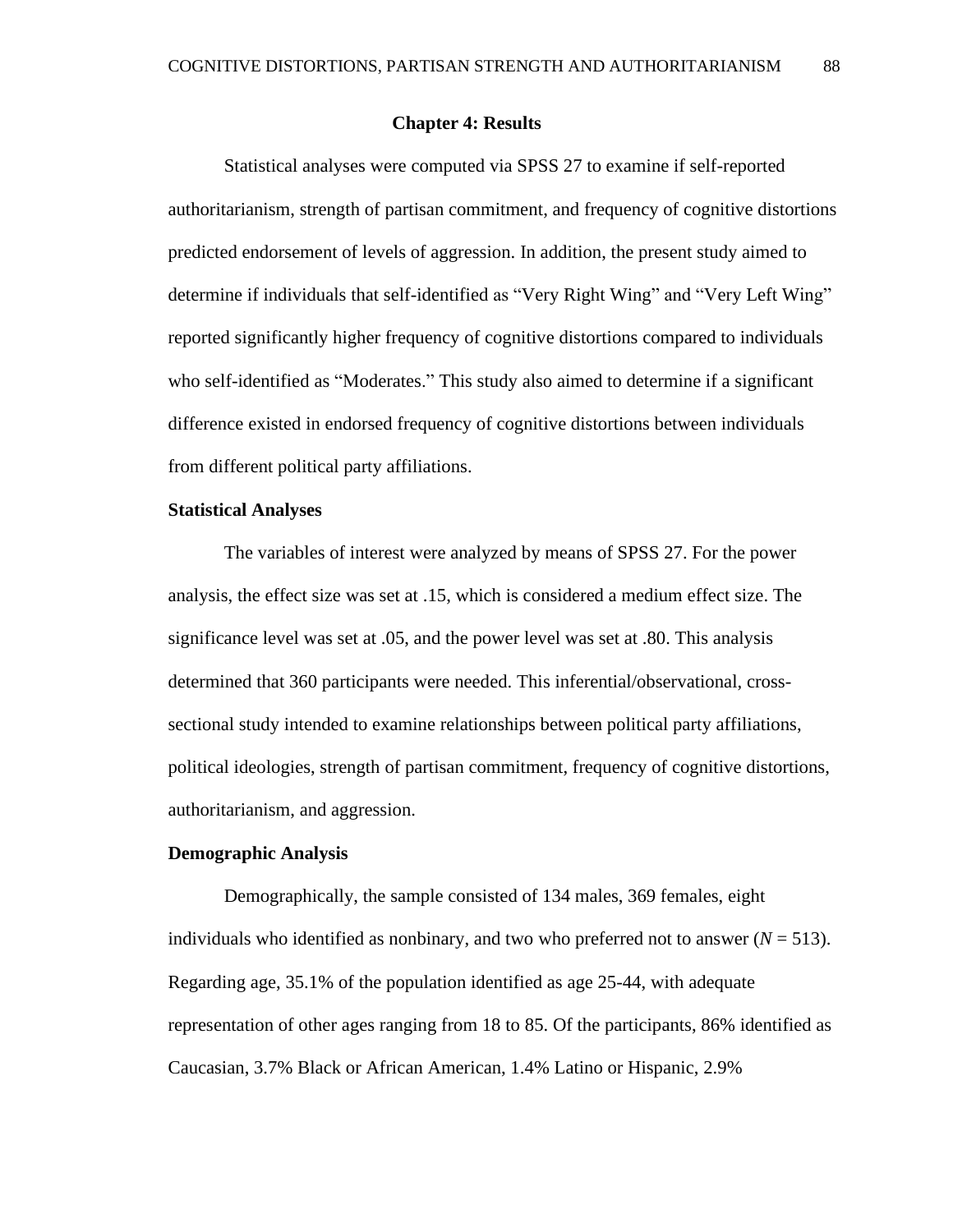Asian/Pacific Islander, .6% Native American, 2.9% Multi-ethnic, and 2.5% Other. As evinced by the demographic statistics, the sample was not as diverse as researchers had hoped. Regarding political view/ideology, 12.9% identified as *Very Left Wing*, 29% as *Left Wing*, 14.8% as *Slightly Left Wing*, 25% as *Moderate*, 6.2% as *Slightly Right Wing*, 9.2% as *Right Wing*, and 2.7% as *Very Right Wing*. Concerning party identification, 38.8% identified as *Democrat*, 16.6% as *Republican*, 27.9% as *Independent*, 9.4% as *Democratic Socialist*, 1.8% as *Socialist*, 1.6% as *Communist*, .2% as a *National Socialist/Fascist*, and 3.9% as *Other Party/Affiliation*. Complete demographic results appear in Table 1.

Table 1

|             | Age        | <b>Ethnicity</b> |            | <b>Political Party</b> |            | <b>Political Ideology/View</b> |           |
|-------------|------------|------------------|------------|------------------------|------------|--------------------------------|-----------|
| Range       | Percentage | Ethnicity        | Percentage | Party                  | Percentage | Ideology/                      | Percentag |
|             |            |                  |            |                        |            | View                           | e         |
| 18-24       | 7.2        | Caucasian        | 86.0       | Democrat               | 38.8       | Very Left                      | 12.9      |
|             |            |                  |            |                        |            | Wing                           |           |
| 25-44       | 35.1       | <b>Black or</b>  | 3.7        | Republican             | 16.6       | Left Wing                      | 29.0      |
|             |            | African          |            |                        |            |                                |           |
|             |            | American         |            |                        |            |                                |           |
| 45-54       | 14.6       | Latino or        | 1.4        | Independent            | 27.9       | Slightly Left                  | 14.8      |
|             |            | Hispanic         |            |                        |            | Wing                           |           |
| 55-64       | 21.4       | Asian/           | 2.9        | Democratic             | 9.4        | Moderate                       | 25.1      |
|             |            | Pacific          |            | Socialist              |            |                                |           |
|             |            | Islander         |            |                        |            |                                |           |
| 65-74       | 16.4       | Native           | .6         | Socialist              | 1.8        | Slightly                       | 6.2       |
|             |            | American         |            |                        |            | Right Wing                     |           |
| 75 or older | 5.3        | Multi-ethnic     | 2.9        | Communist              | 1.6        | Right Wing                     | 9.2       |
|             |            | Other            | 2.5        | National               | $\cdot$    | Very Right                     | 2.7       |
|             |            |                  |            | Socialist/             |            | Wing                           |           |
|             |            |                  |            | Fascist                |            |                                |           |
|             |            |                  |            | Other Party/           | 3.9        |                                |           |
|             |            |                  |            | Affiliation            |            |                                |           |
|             |            |                  |            |                        |            |                                |           |

#### *Demographic Breakdown of Sample*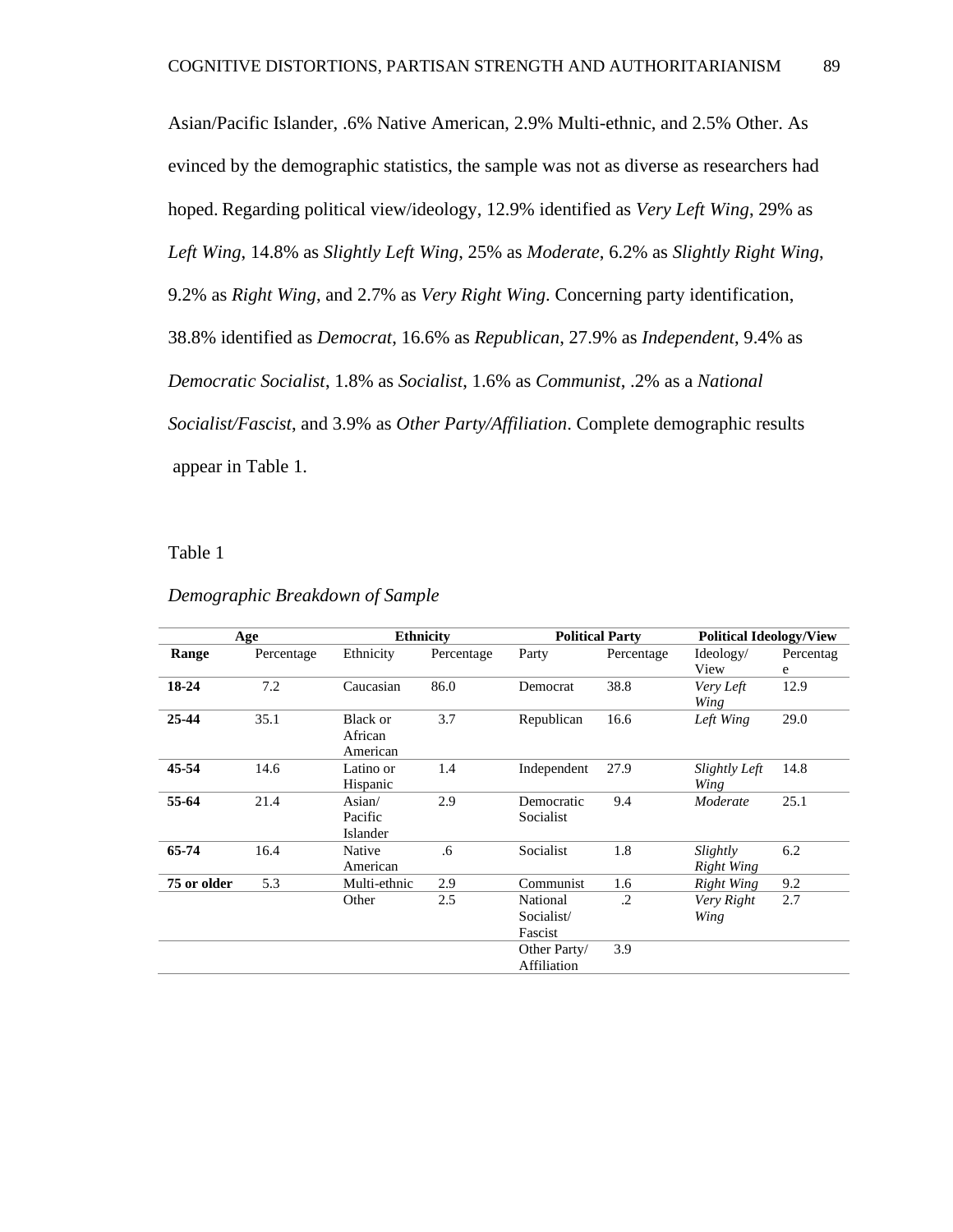# **Hypothesis I.**

To determine if self-reported authoritarianism, strength of partisan commitment, and frequency of cognitive distortions predicted levels of endorsement of the use of aggression for both right- and left-wing individuals, two multiple regressions were conducted. The multiple regression analyses designated authoritarianism (operationalized as LWA and RWA Scale scores, respectively), partisan strength, and frequency of cognitive distortions (ICD Total) as the predictor variables and aggression (Total BPAQ score) as the criterion variable. The first multiple regression examined individuals who identified as liberal (*Left Wing*) who had completed the LWA Scale. The second multiple regression assessed this relationship for individuals who identified as conservative (*Right Wing*) and had completed the RWA Scale.

Tests of assumptions for multiple linear regression were conducted, including normality, linearity, homoscedasticity, and multicollinearity. The Durbin-Watson statistic was equal to 1.99 for the first regression and 2.14 for the second regression, which implied the absence of autocorrelation. The collinearity diagnostics revealed that for each of the predictor variables, there was no evidence of multicollinearity.

The regression analysis for those individuals who identified as *Left Wing* was found to be statistically significant,  $(F [1, 369] = 147.07, p = .000)$ , indicating that the combination of these predictors made a significant contribution to the prediction of aggression, as shown in Table 3. The coefficient of determination  $(R^2 = .285)$  indicated that approximately 28.5% of the variance in scores on the aggression measure was associated with the combination of predictor variables (cognitive distortions, partisan strength, and authoritarianism). An examination of each individual predictor variable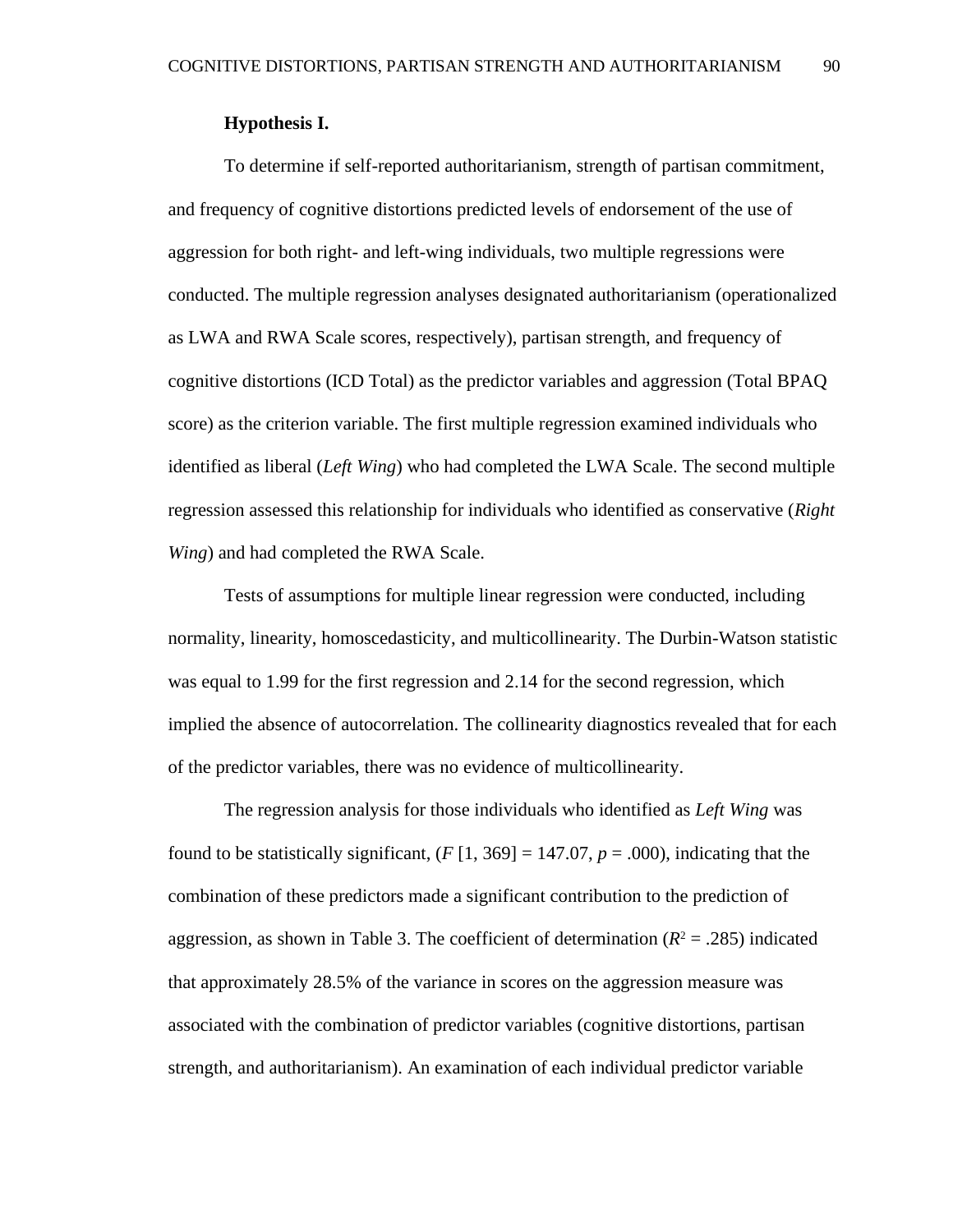revealed that only total scores on the ICD (i.e., frequency of cognitive distortions) made a significant contribution to the variability in levels of aggression.

The regression analysis for those individuals who identified as *Right Wing* was also statistically significant,  $(F[3, 138] = 30.71, p = .000)$ , indicating that the combination of these predictors made a significant contribution to the prediction of aggression. Table 4 illustrates that the coefficient of determination,  $(R^2 = .400)$ , indicated that approximately 40.0% of the variance observed in level of aggression was associated with this combination of predictor variables (authoritarianism, partisan strength, and reported frequency of cognitive distortions). An examination of each of the individual predictor variables revealed that just as was the case with *Left-Wing* individuals, only their score on the ICD made a significant contribution to the variability of the level of aggression. Therefore, in both *Left-* and *Right-Wing* individuals the frequency of cognitive distortions was found to predict aggression level, however, authoritarianism and partisan commitment strength did not. In addition, frequency of cognitive distortions was found to be more predictive of aggression for individuals who identified as *Right Wing* (*F* [3, 138] = 30.71,  $p = .000$ ;  $R^2 = .400$ ) than for individuals who identified as *Left Wing*  $(F [1, 369] = 147.07, p = .000; R^2 = .285)$ . Tables 2, 3, 4, 5, 6, and 7 illustrate these findings in full.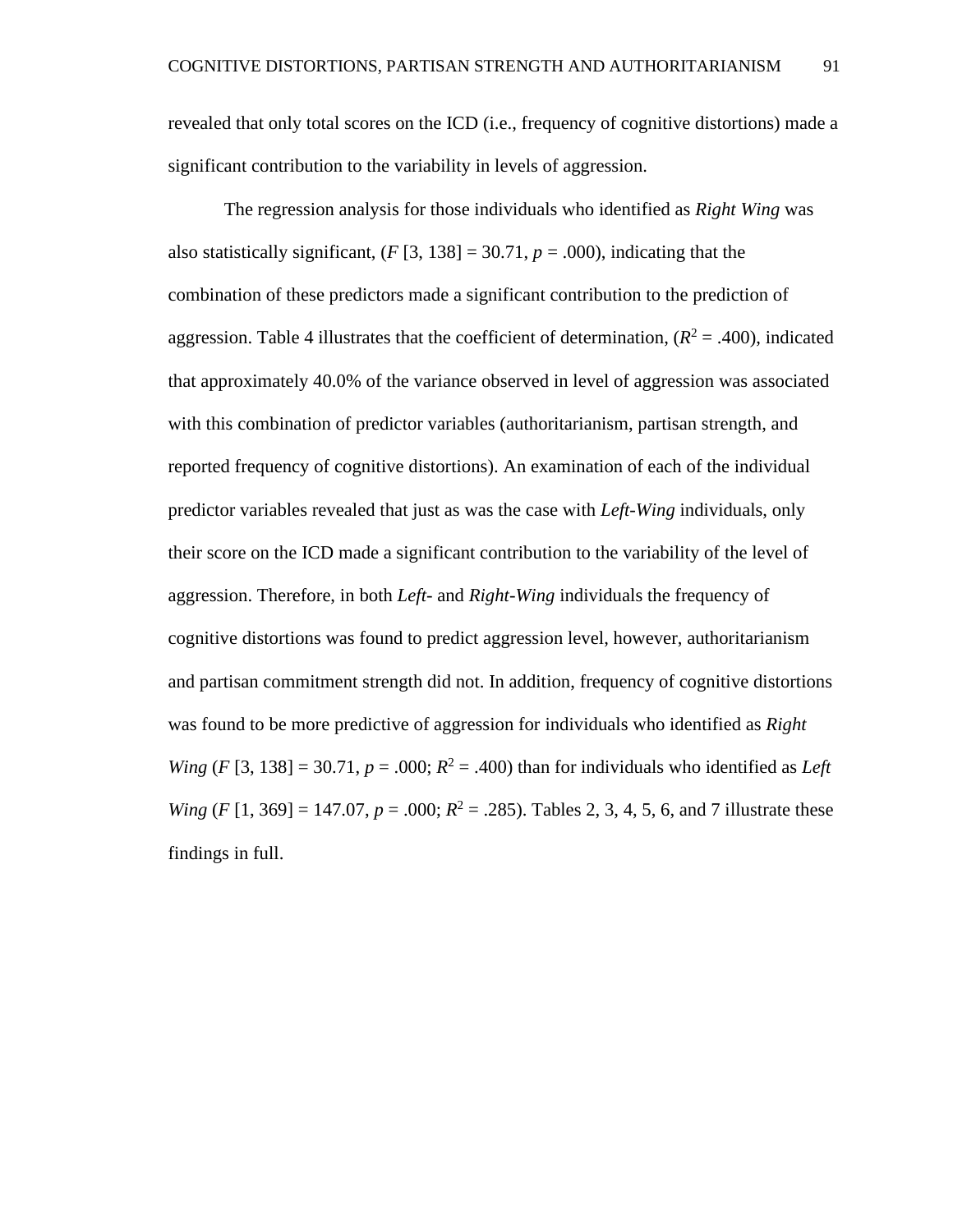### Table 2

*Summary of Multiple Regression Predictor Variables to Dependent Variable for Left-Wing Individuals* 

| Model | R                 | R Square | Adjusted $R$<br>Square | Std. Error of the<br>Estimate | Durbin-Watson |
|-------|-------------------|----------|------------------------|-------------------------------|---------------|
|       | .534 <sup>a</sup> | .285     | .283                   | 13.27754                      | 1.988         |

# Table 3

# *Regression Analysis with Predictor Variables to the Dependent Variable for Left-Wing Individuals*

| Model |            | Sum of Squares | df  | Mean Square | F       | Sig.    |
|-------|------------|----------------|-----|-------------|---------|---------|
|       | Regression | 25926.522      |     | 25926.522   | 147.065 | $.000*$ |
|       | Residual   | 65052.115      | 369 | 176.293     |         |         |
|       | Total      | 90978.636      | 370 |             |         |         |

*Note.* The regression analysis for those individuals who identified as *Left Wing* was found to be statistically significant (as indicated by an asterisk), indicating that the combination of these predictors made a significant contribution to the prediction of aggression.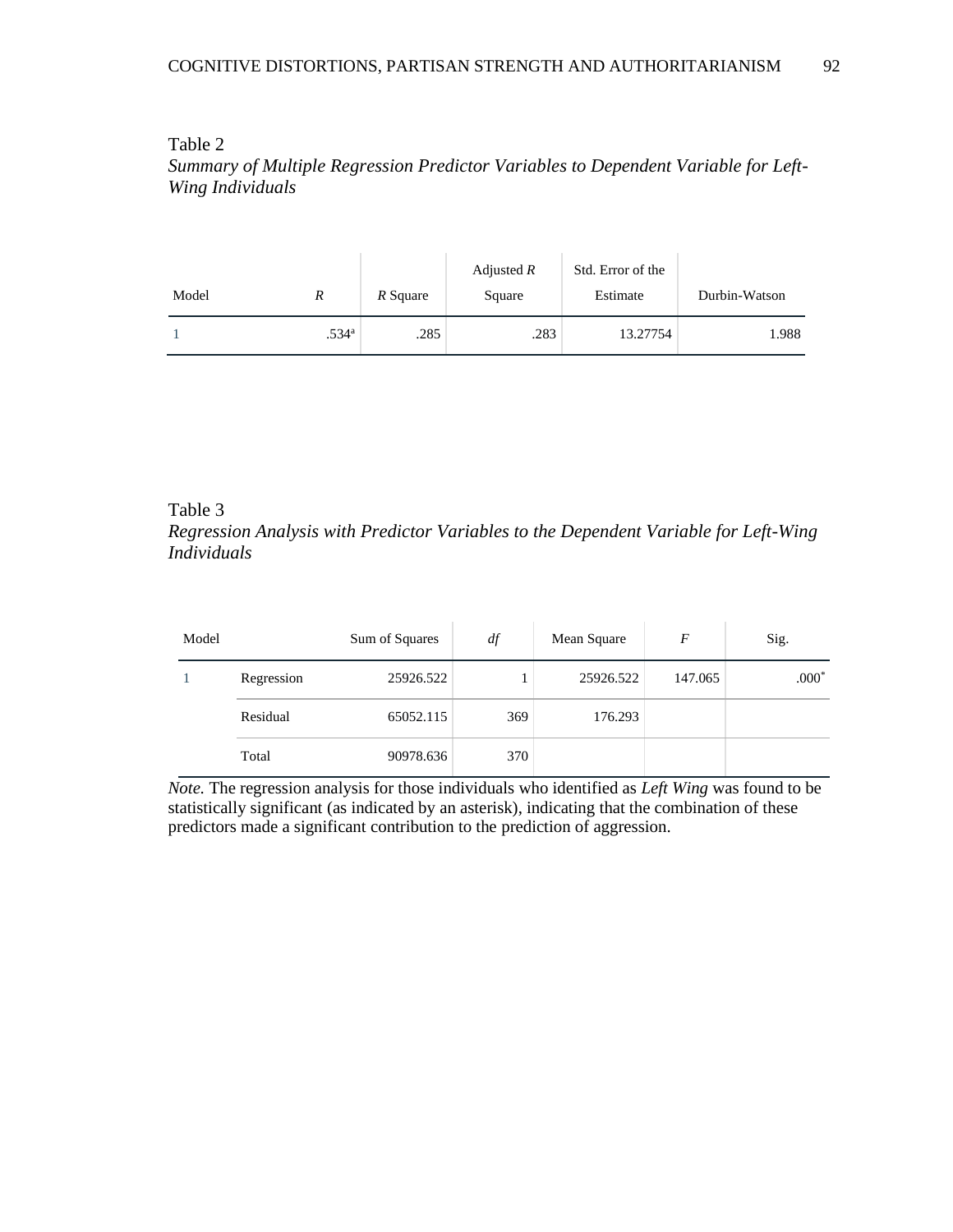# Table 4 *Coefficients of Predictor Variables to the Dependent Variable for Left-Wing Individuals*

|       |                                              | <b>Unstandardized Coefficients</b> |            | Standardized<br>Coefficients |                  |         |
|-------|----------------------------------------------|------------------------------------|------------|------------------------------|------------------|---------|
| Model |                                              | B                                  | Std. Error | Beta                         | $\boldsymbol{t}$ | Sig.    |
|       | 1 (Constant)                                 | 38.240                             | 5.686      |                              | 6.725            | $.000*$ |
|       | Authoritarianism                             | .264                               | .986       | .013                         | .267             | .789    |
|       | Frequency of Cognitive<br><b>Distortions</b> | .201                               | .017       | .535                         | 12.051           | $.000*$ |
|       | Partisan Strength                            | .374                               | .720       | .024                         | .520             | .604    |

*Note.* Only total scores on the ICD (i.e., frequency of cognitive distortions) made a significant contribution to the variability in levels of aggression at a significance level (.000) marked with an asterisk.

### Table 5

*Summary of Multiple Regression of Predictor Variables to Dependent Variable for Right-Wing Individuals*

| Model | R                 | R Square | <b>Adjusted Square</b> | Std. Error of the<br>Estimate | Durbin-Watson |
|-------|-------------------|----------|------------------------|-------------------------------|---------------|
|       |                   |          |                        |                               |               |
|       | .633 <sup>a</sup> | .400     | .387                   | 13.26673                      | 2.139         |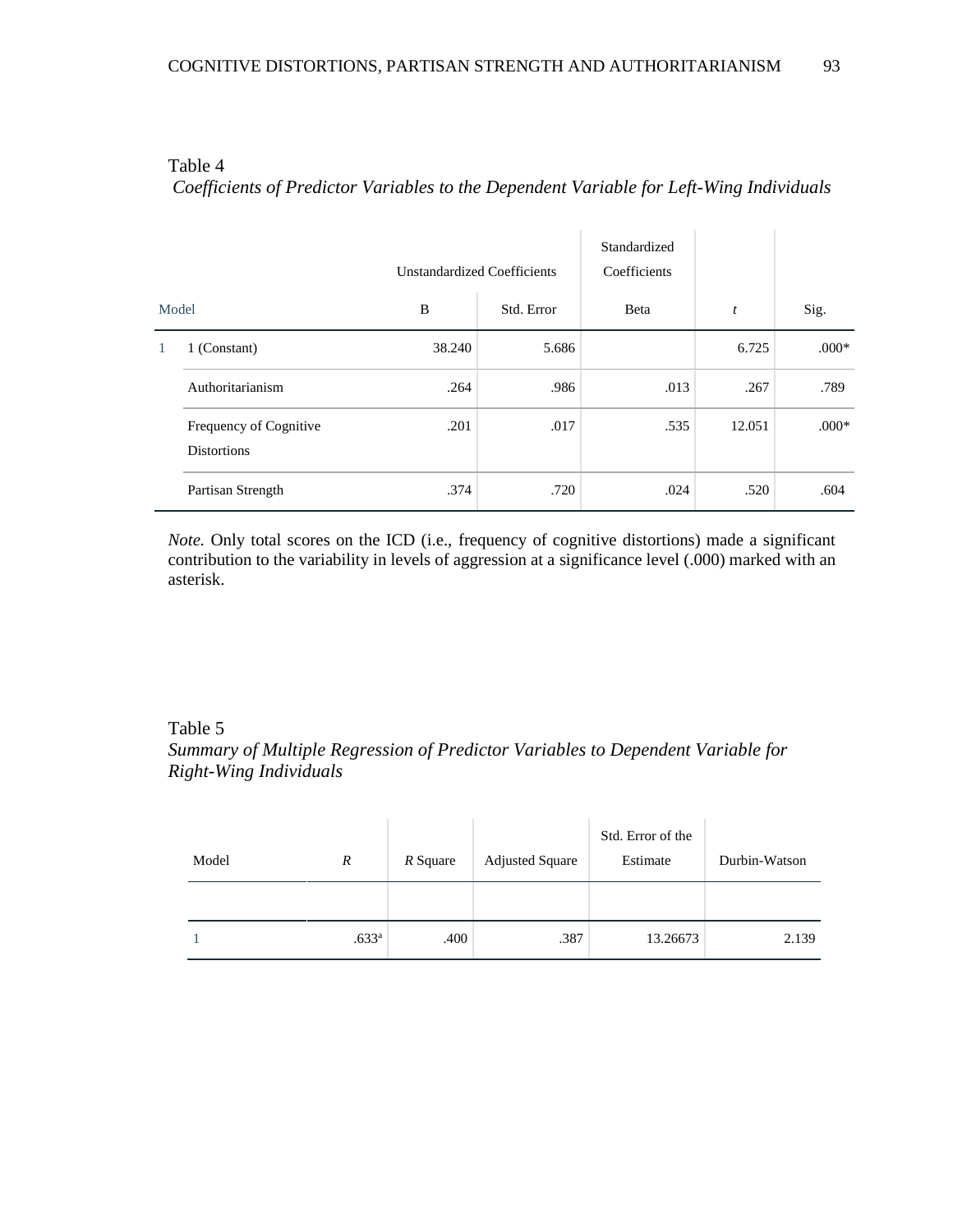# Table 6 *Regression Analysis with Predictor Variables to the Dependent Variable for Right-Wing Individuals*

| Model |            | Sum of Squares | df  | Mean Square | F      | Sig.    |
|-------|------------|----------------|-----|-------------|--------|---------|
|       | Regression | 16214.861      | 3   | 5404.954    | 30.709 | $.000*$ |
|       | Residual   | 24288.857      | 138 | 176.006     |        |         |
|       | Total      | 40503.718      | 141 |             |        |         |

*Note.* The regression analysis for those individuals who identified as *Right Wing* was found to be statistically significant (as indicated by an asterisk), indicating that the combination of these predictors made a significant contribution to the prediction of aggression.

# Table 7 *Coefficients of Predictor Variables to the Dependent Variable for Right-Wing Individuals*

|                                                     | Standardized<br>Coefficients<br><b>Unstandardized Coefficients</b> |            |         |                  |         |
|-----------------------------------------------------|--------------------------------------------------------------------|------------|---------|------------------|---------|
|                                                     | B                                                                  | Std. Error | Beta    | $\boldsymbol{t}$ | Sig.    |
| 1 (Constant)                                        | 39.198                                                             | 6.113      |         | 6.413            | $.000*$ |
| <b>Frequency of Cognitive</b><br><b>Distortions</b> | .263                                                               | .028       | .629    | 9.509            | $.000*$ |
| Authoritarianism                                    | .697                                                               | 1.117      | .049    | .624             | .534    |
| Partisan Strength                                   | $-.781$                                                            | 1.308      | $-.047$ | $-.597$          | .551    |

*Note.* A further examination of all predictor variables indicated that only score on the ICD made a significant contribution to the variability of level of aggression (as indicated by an asterisk

# **Hypothesis II.**

÷.

To examine strength of partisan commitment and to determine if individuals who self-identify as *Very Left Wing* and *Very Right Wing* would report significantly higher frequency of cognitive distortions as measured by the ICD compared to individuals who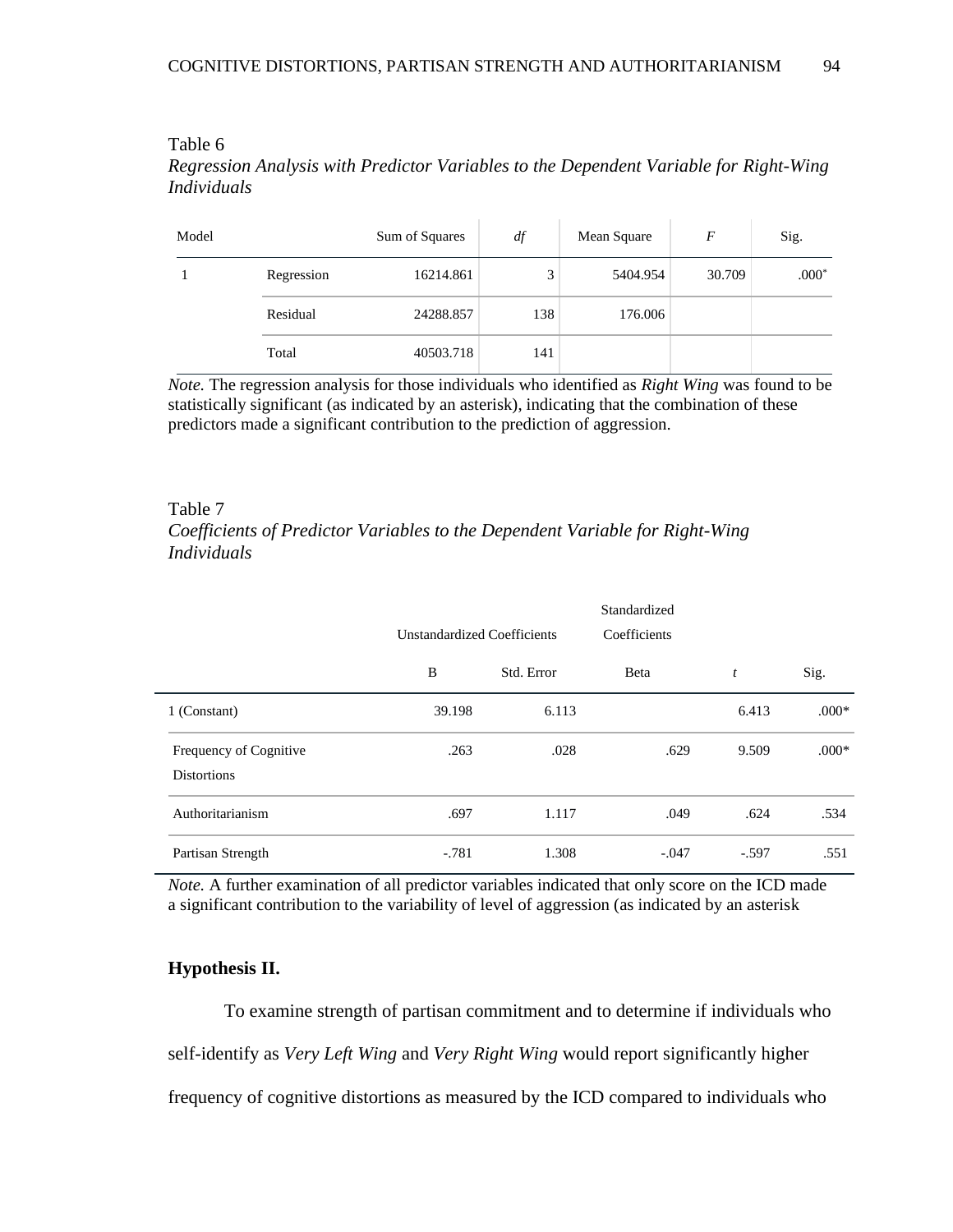self-identify as *Moderates*, a one-way analysis of variance (ANOVA) was conducted (*N*  $= 209$ ).

*Normality* is an assumption associated with a one-way ANOVA that requires each sample be taken from a normally distributed population (Field, 2009). The normality assumption was met using descriptive statistics (*M, SD,* skewness, kurtosis), as shown in Table 7. The assumption of independence was also met, as the observations were random, and the samples were taken from populations independent of each other (Field, 2009). Concerning homogeneity of variance, Levene's Test of Homogeneity was nonsignificant  $(p = .145)$ , which assumes that the variances of the distributions in the populations are about equal. Results of the one-way ANOVA revealed that there were no significant differences in frequency of endorsement of cognitive distortions: .05 level,  $F(2, 206) =$ 2.45,  $p = .089$ .

| m<br>ш<br>. 7 |  |
|---------------|--|
|---------------|--|

|            |     | 95% Confidence<br>Interval for Mean |          |                   |                |                |                 |          |
|------------|-----|-------------------------------------|----------|-------------------|----------------|----------------|-----------------|----------|
|            | N   | M                                   | SD       | Std.<br>Error     | Lower<br>Bound | Upper<br>Bound | <b>Skewness</b> | Kurtosis |
| Very Left  | 66  | 97.1818                             | 49.81841 | 6.13222           | 84.9349        | 109.4287       | .555            | .138     |
| Moderate   | 129 | 82.7829                             | 40.56225 | 3.57131           | 75.7165        | 89.8494        | .368            | $-.278$  |
| Very Right | 14  | 93.0000                             |          | 42.80726 11.44072 | 68.2838        | 117.7162       | .325            | $-.901$  |
| Total      | 209 | 88.0144                             |          | 44.13522 3.05290  | 81.9958        | 94.0329        |                 |          |

*ANOVA of Very Left Wing, Very Right Wing*, *or Moderate Individuals & Frequency of Cognitive Distortions*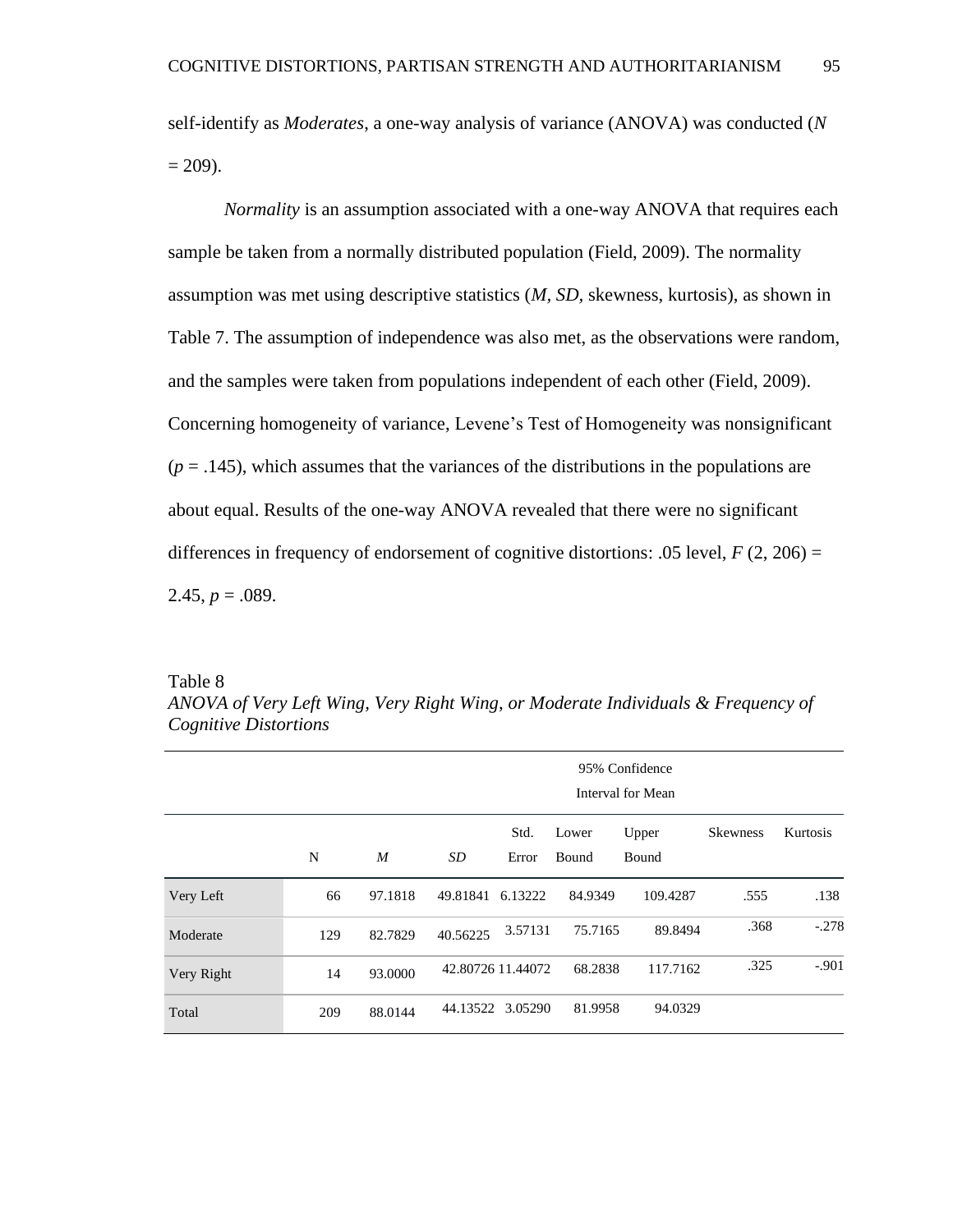### Table 9

*ANOVA of Very* Left Wing*, Very Right Wing, and Moderate Individuals & Frequency of Cognitive Distortions*

|                | Sum of Squares | df  | Mean Square | F     | Sig. |
|----------------|----------------|-----|-------------|-------|------|
| Between Groups | 9425.216       | 2   | 4712.608    | 2.453 | .089 |
| Within Groups  | 395741.741     | 206 | 1921.076    |       |      |
| Total          | 405166.957     | 208 |             |       |      |

# **Hypothesis III.**

To determine if there is a significant difference in endorsed frequency of cognitive distortions as measured by the ICD between individuals of different political party affiliations ( $N = 427$ ), a one-way ANOVA was conducted. Political affiliation was operationalized by a self-report item asking participants to select the political party they identified with most. However, due to the insufficient number of participants selfidentifying as Democratic Socialists ( $n = 48$ ), Socialists ( $n = 9$ ), Communists ( $n = 8$ ), or Fascist/National Socialist  $(n = 1)$ , these political groups were ineligible for inclusion in the analysis. As a result, the ANOVA proceeded using 427 individuals who selfidentified as Democrats, Republicans, and Independents. Tests of assumptions for normality and independence of observations were met, and Levene's Test of Homogeneity of variances was nonsignificant  $(p = .93)$ . Results (displayed in Table 10) revealed there were no significant differences in frequency of cognitive distortions between participants who identified as Democrat, Republican, or Independent at the  $(p <$ .05 level,  $F(2, 424) = .61$ ,  $p = .542$ ).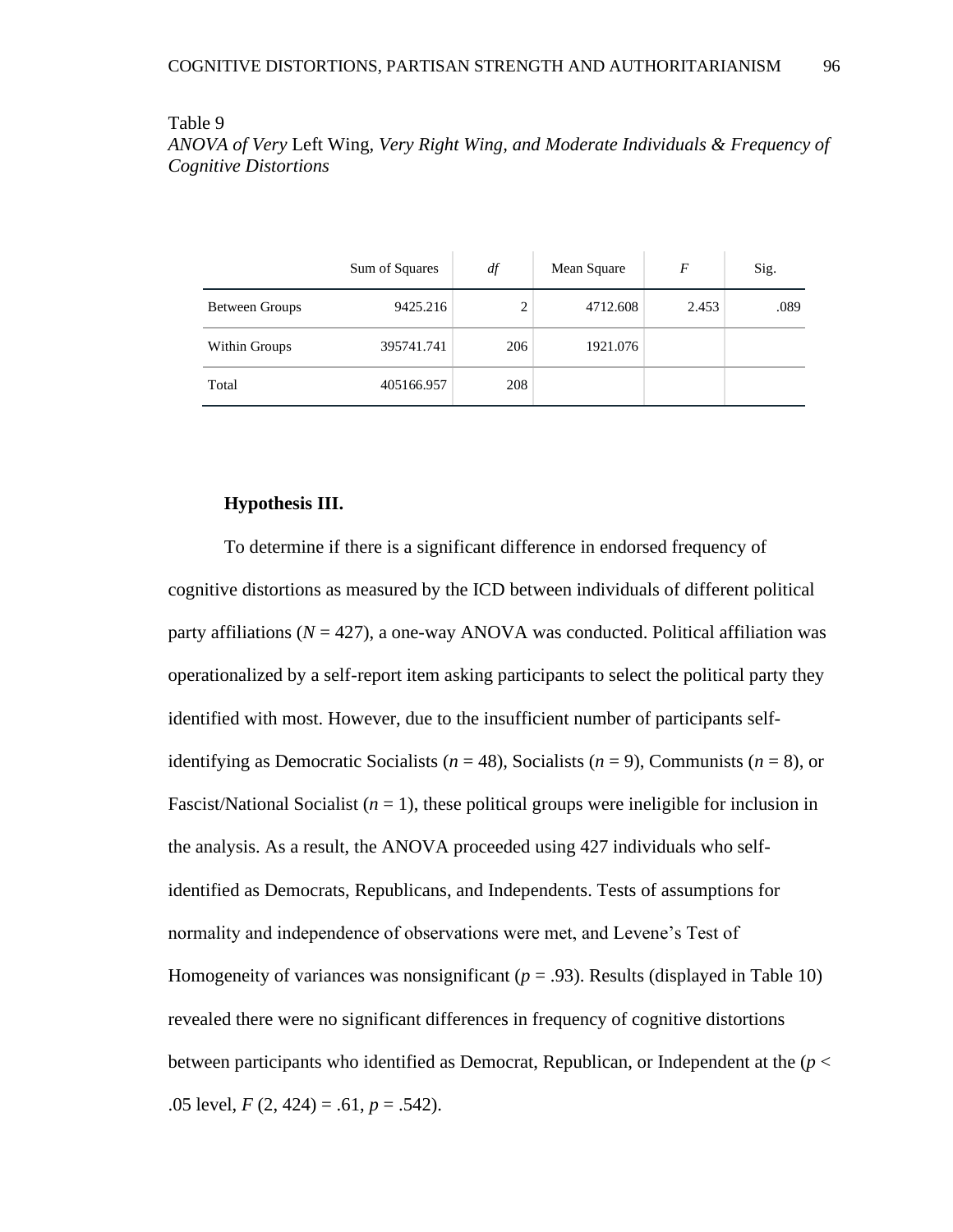|             |                  | 95% Confidence Interval<br>for Mean |          |               |                |                    |                 |          |  |
|-------------|------------------|-------------------------------------|----------|---------------|----------------|--------------------|-----------------|----------|--|
|             | $\boldsymbol{N}$ | $\boldsymbol{M}$                    | SD       | Std.<br>Error | Lower<br>Bound | <b>Upper Bound</b> | <b>Skewness</b> | Kurtosis |  |
| Democrat    | 199              | 85.6884                             | 42.05700 | 2.98134       | 79.8092        | 91.5677            | .463            | .250     |  |
| Republican  | 85               | 80.9529                             | 39.31888 | 4.26473       | 72.4721        | 89.4338            | .367            | $-.688$  |  |
| Independent | 143              | 87.0769                             | 41.22799 | 3.44766       | 80.2616        | 93.8923            | .129            | $-.433$  |  |
| Total       | 427              | 85.2108                             | 41.21201 | 1.99439       | 81.2907        | 89.1308            |                 |          |  |

Table 10

Democrats*, Republicans, and Independents in One-Way ANOVA of Potential Differences in Frequency of Cognitive Distortion*

Table 11 *One-Way ANOVA Comparing Democrats, Republicans, and Independents in Frequency of Cognitive Distortions*

|                | Sum of Squares | df  | Mean Square | F    | Sig. |
|----------------|----------------|-----|-------------|------|------|
| Between Groups | 2084.381       | 2   | 1042.191    | .613 | .542 |
| Within Groups  | 721446.649     | 424 | 1701.525    |      |      |
| Total          | 723531.030     | 426 |             |      |      |

In relation to Hypothesis I, for both *Left-* and *Right-Wing* individuals, only endorsement of the frequency of cognitive distortions was statistically significant in predicting aggression levels operationalized as scores on the Buss-Perry Aggression Questionnaire. Partisan ideological strength and authoritarianism were not predictive of aggression. Concerning Hypothesis II, no significant difference emerged in frequency of cognitive distortions between individuals who identified as *Very Left Wing*, *Very Right*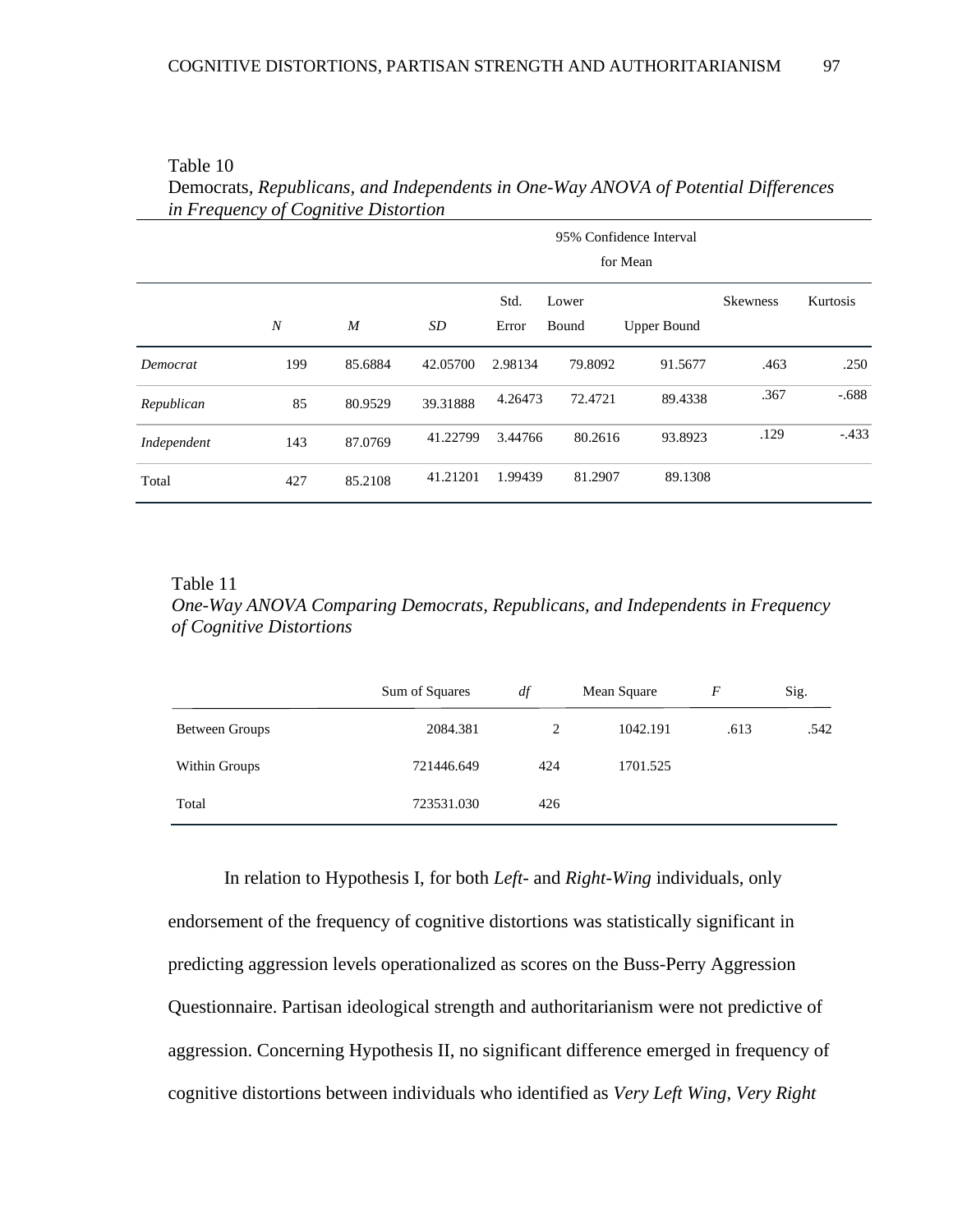*Wing*, and *Moderate.* For Hypothesis III, no significant differences appeared in endorsement of the frequency of cognitive distortions between individuals who identified as *Democrat*, *Republican*, and *Independent*.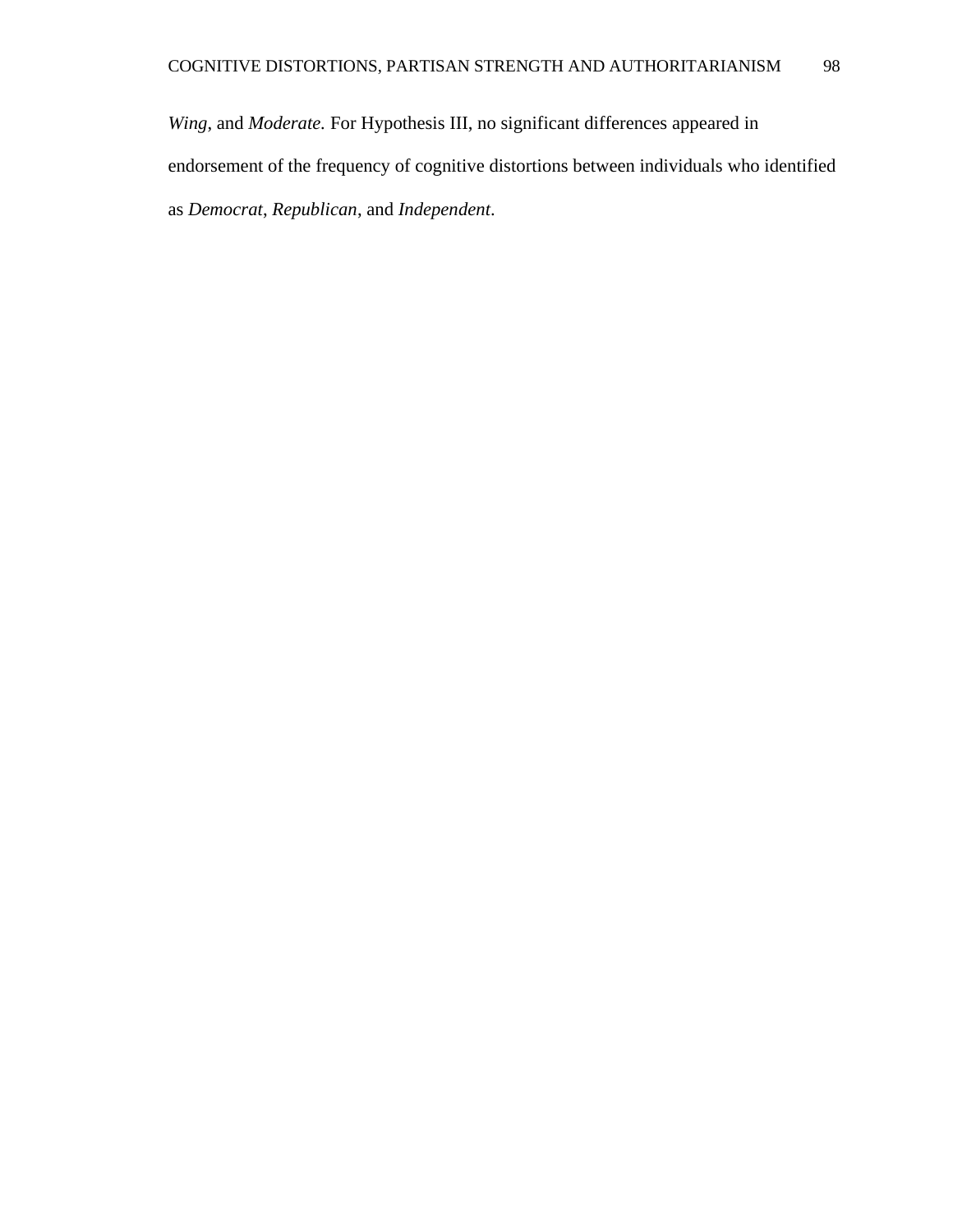### **Chapter 5: Discussion**

The recent exacerbation of political polarization, accompanied by divergence of political positions to ideological extremes, intolerance of competing views, partisan animosity, and violence has made investigation of factors contributing to our increasingly tense political climate imperative. Although numerous studies have demonstrated that individuals with different political affiliations and ideologies think differently, a literature review revealed no research investigating the role of cognitive distortion in relation to political party affiliation, partisan commitment strength, authoritarianism, and aggression. The results of this study provide new insight into different political affiliations and the relation of partisan ideological strength to the self-reported frequency of cognitive distortions. The study also contributes to research into the two competing hypotheses regarding the concept of partisan bias, lending support to the symmetry hypothesis, which predicts equal levels of partisan bias in the form of cognitive distortions in both liberals and conservatives (Ditto et al., 2019). Moreover, the results of this study provide information that expands the field's understanding of the thought patterns of political populations and how aggression relates to our current tense political climate. Overall, this study's insights and implications add to the field's understanding of potential factors contributing to political polarization and animosity.

#### **Findings and Implications of the Study**

**Hypothesis I.** The current study revealed that the acknowledgement of frequency of cognitive distortions (total score on ICD) predicted aggression, as operationalized as the total score on the BPAQ, for left- and right-wing individual. However, authoritarianism, independent of left- or right-wing predilection (judged from total score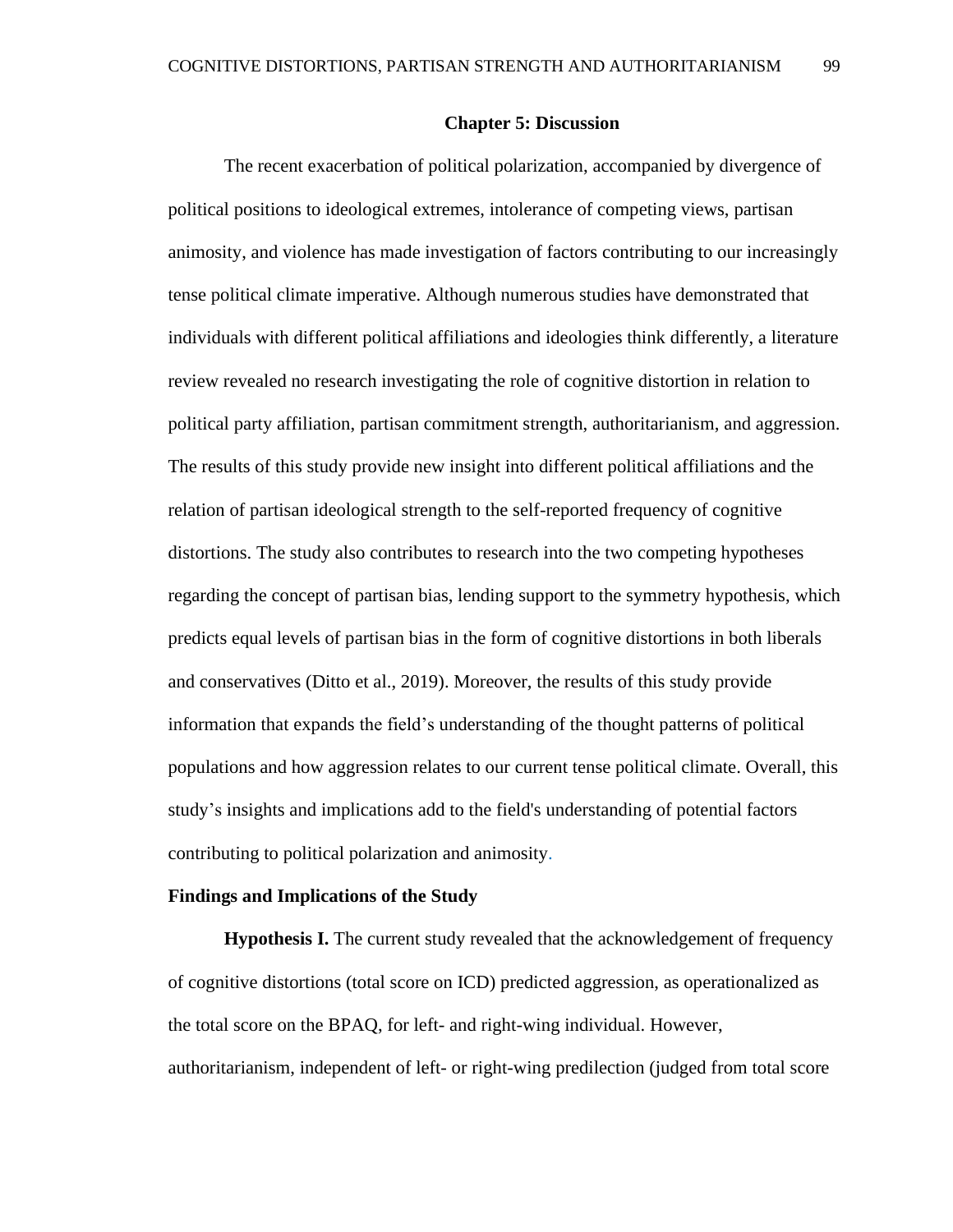on LWA Scale or RWA Scale) and strength of partisan ideological identification did not predict aggression.

The positive association of cognitive distortion with aggression level is consistent with prior research, which found a strong relationship between cognitive distortions and components of anger as measured by the Mahan and DiTomasso Anger Scale, including tendencies toward argumentativeness (the propensity to argue, with consequent job and relationship problems) and emotional dyscontrol (the tendency to lose control as a result of angry feelings or thoughts (Latella-Zakhireh, 2009). The findings are also consistent with research that linked cognitive rigidity to willingness to condone violence and aggression (Zmigrod & Robbins, 2018).

This finding is additionally corroborated by Beck's anger sequence (1999), and evolutionary perspectives that posit cognitive distortions as developing from adaptive reactions to threats into perpetuated anger responses as a means of protecting concepts of self from others perceived as threats. This is relevant in the context of current trends in political polarization in the United States, which show increased perceptions of threat by individuals of different groups that likely contribute to the development of cognitive distortions and result in increased aggression.

In contrast, the finding that authoritarianism was not predictive of heightened aggression levels was surprising, due to the extensive research on aggression as one of the three clusters that comprise authoritarianism, along with submission and conventionalism (Adorno et al., 1950; Altemeyer, 1981). This finding instead appears consistent with Duckitt's claim (1989) that authoritarianism should be conceptualized in terms of individuals' identification with their own social group, as an attitude of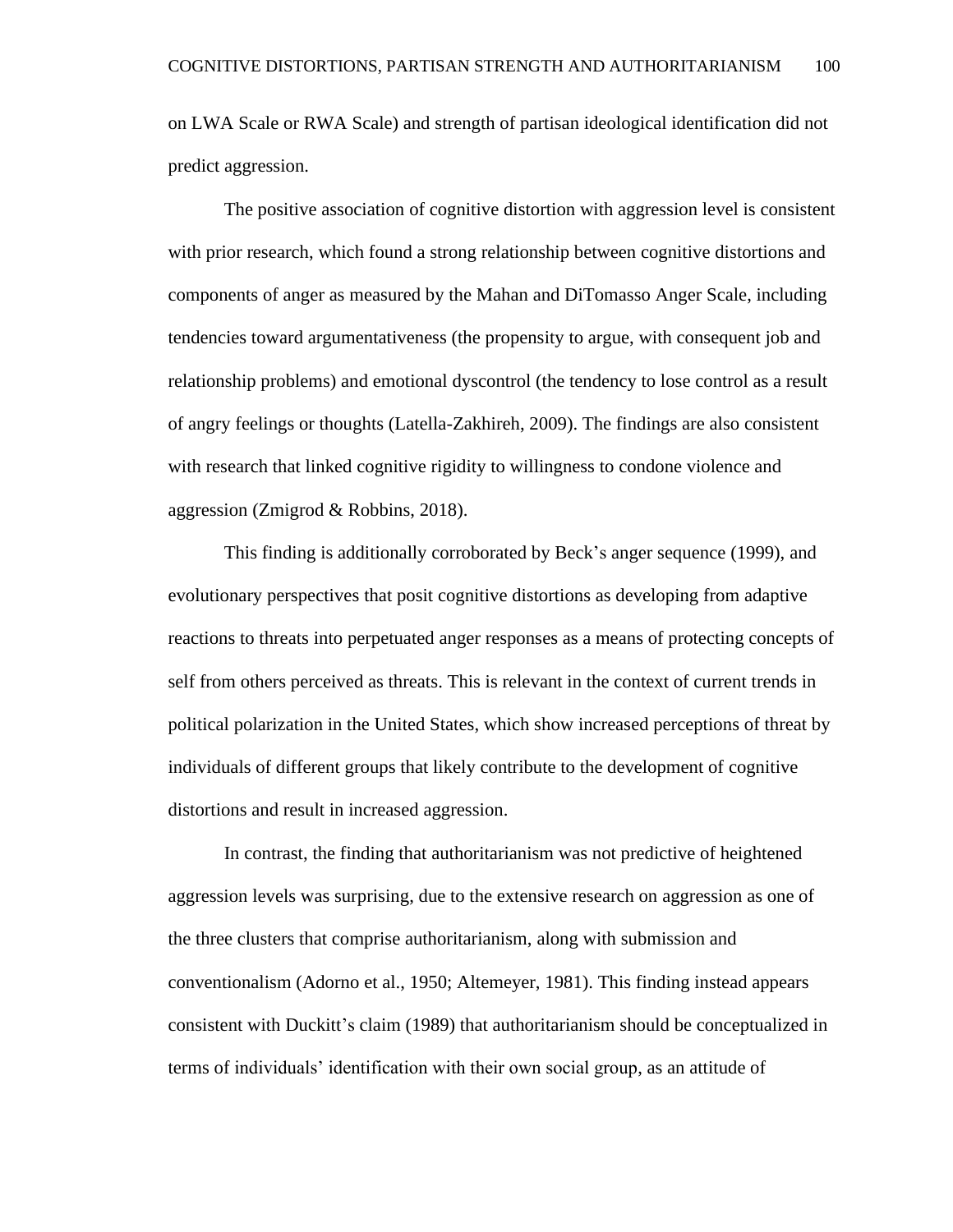uncritical submission to authority which, under certain circumstances, is expressed as intolerant attitudes towards deviant groups. In that sense, aggression could be better understood as a possible consequence of authoritarianism rather than one of its components (Passini, 2008). Another potential rationale for this finding could be that the priming effect of participants answering questions about authoritarian perspectives prior to completing the aggression measure was insufficient to dispose the participants to answer candidly about their aggressive tendencies in their interactions with political outgroups. According to Duckitt (1989), who proposed a more social-psychological approach to authoritarianism, authoritarianism operates in a group context (Duckitt, 1989). Perhaps if the directions of the Buss-Perry Questionnaire included the instruction to imagine someone who is from the participant's least favorite political group, the results would have been different. Participants would be primed to approach the aggression items in the context of their identified in-group and a despised out-group. However, anger and hostility in authoritarian individuals is very domain-specific to out-groups vilified by those individuals' in-group authority figures. Data indicate that people high in LWA are likely to exhibit aggressive behavior (Costello et al., in press) and that people high in LWA are likely to disdain out-groups and support divisive behaviors that could be construed as aggressive (Conway et al., 2020). Nevertheless, on an individual level in which aggression does not target specific out-groups, this did not appear to be the case. Upon further investigation of our samples, however, another potential reason why this study's findings contradicted the original hypothesis concerning right-wing individuals became evident. Total scores on the RWA Scale for the sample ranged from 22 to 133 (mean: 72.83), with most individuals below the midpoint of 100. McWilliams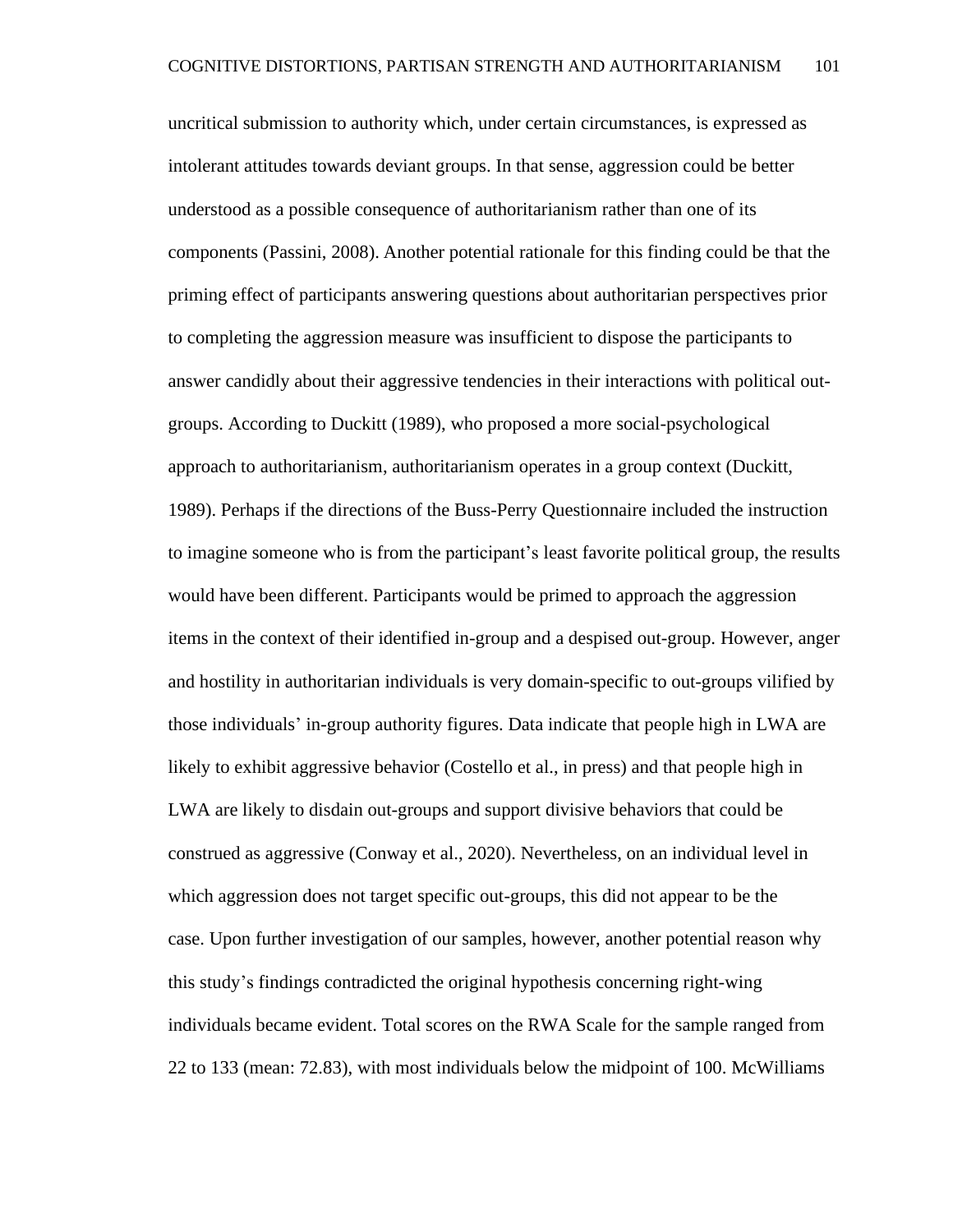and Keil (2005) administered the RWA scale to a reasonably representative sample of 1000 Americans and discovered an average score of 72.5, indicating that most of this study's right-wing sample who scored in the average range on the RWA Scale were not considered authoritarian based on those scores. For the LWA Scale, only 39% of the sample fell above the midpoint, and total scores ranged from 51 to 130 (mean: 94.86), with more variability in scores for left-wing participants on the LWA scale. Considering the scores of both the left-wing and right-wing samples, it is believed that not enough individuals scored high in authoritarianism to yield an effect size sufficient to examine authoritarianism's predictive abilities on aggression. The challenge of finding individuals scoring high in authoritarianism for our study was consistent with observations made by Van Hiel et al. (2006), who concluded that although authoritarianism does exist at both ends of the political spectrum, it can be hard to find in the general population, particularly LWA.

The composition of this study's sample likely played a significant role in the finding that strength of partisan commitment was not predictive of aggression levels. Upon further investigation of the population, only 12.9% of participants identified as *Very Left Wing* and only 2.7% identified as V*ery Right Wing*. The difficulty in obtaining individuals for this study who identified in these extremes appears consistent with a large-scale national survey study conducted by Hawkins, Yudkin, Juan-Torres, and Dixon (2018) that found very low numbers of individuals fit the definition of far right (6%) and far left (*Progressive Activists*, 8%). Likewise, the vast majority of this study's sample did not fall into either extreme, making it difficult to draw significant conclusions about the results. If the sample had included more individuals who identified as *Very Left*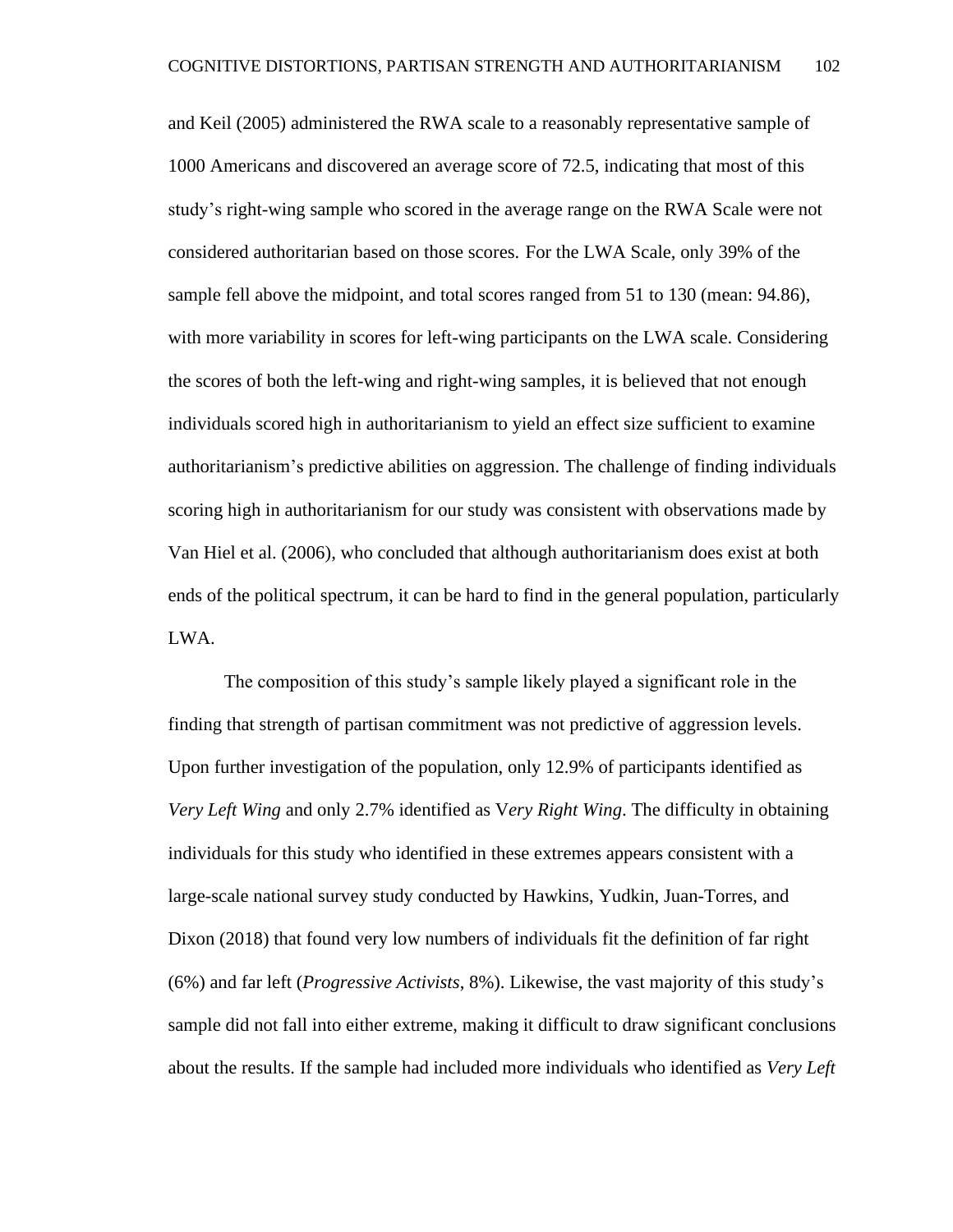*Wing* and *Very Right Wing*, the study may have obtained results similar to those of previous research on strength of partisan commitment and aggression, such as the work of Kalmoe and Mason (2019), who studied lethal partisanship.

In addition to the difficulty of recruiting individuals from either political extreme to participate in research (Campbell, 1957; Yale University, 2020), historical events in the form of the significant political tension that occurred at the time of data collection may have exacerbated the challenges the current study faced. These events included the nationwide civil unrest following the killing of George Floyd and the rancorous 2020 Presidential election and its unprecedented aftermath, culminating in the attack on the U.S. Capitol (Demirjian, 2021; Fisher, 2020; Taylor, 2021). One or more of these events may have prompted individuals on the extremes of the political spectrum to be cautious about participating in an undertaking like the current study, which requested disclosure of personal political beliefs and behaviors related to these events. According to Yale University's Philip Corlett, "historically in times of upheaval, such as the great fire of ancient Rome in 64 C.E. or the 9/11 terrorist attacks, paranoia and conspiratorial thinking increased" (Yale University, 2020). Paranoia and social desirability therefore may also have prompted individuals' reluctance to self-identify with extreme political views, as well as their strength of partisan commitment. In general, it is difficult to persuade individuals on the extremes of the political spectrum to participate in research due to the inherent nature of such radical groups, which deliberately leverage psychological vulnerabilities, such as restricting access to information or circumstances that may challenge ideological beliefs, as well as reinforcing in-group bias towards people outside of their group (Brown et al., 2021).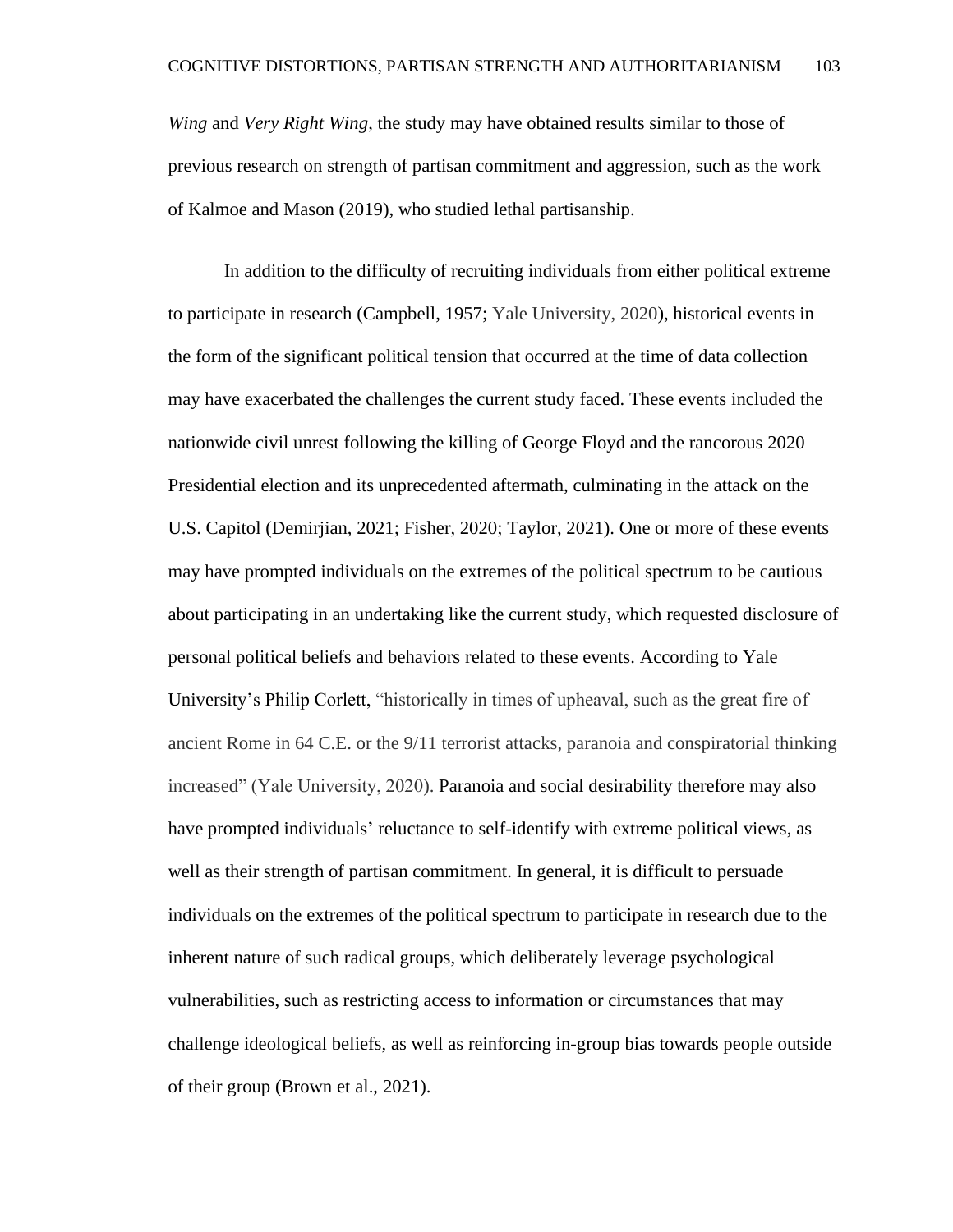**Hypothesis II.** Results of this study's analysis revealed no significant differences in frequency of endorsement of cognitive distortions for participants who identified as *Very Left Wing*, *Very Right Wing*, or *Moderate*. This finding is consistent with the symmetry hypothesis, which predicts equal levels of partisan bias (in this case, cognitive distortions) in liberals and conservatives (Ditto et al., 2019). The finding adds further evidence to a meta-analysis including 51 experimental studies and 18,000 participants, which found strong support found for the symmetry hypothesis, with no differences discovered between liberals and conservatives in mean levels of biases across different methodological variations and political topics (Ditto et al., 2019). Despite this being one potential hypothesis explaining the finding, the limitation of having such small samples of individuals who identified as *Very Left Wing* and *Very Right Wing* could have played a role in this finding. As previously stated, the present study's sample included only 12.9% of participants who identified as *Very Left Wing* and 2.7% who identified as *Very Right Wing.*

**Hypothesis III.** As previously mentioned, due to an insufficient number of participants identifying as *Democratic Socialists* (48), *Socialists* (9), *Communists* (8), or *Fascist/National Socialists* (1), these political groups could not be included in this study's analysis. As a result, the analysis proceeded with 427 individuals, who self-identified as *Democrats* (199), *Republicans* (85), or *Independents* (143). Results of the analysis revealed no significant differences in endorsement of frequency of cognitive distortions between participants who identified as Democrat, Republican, or Independent. This finding indicates that although research has found differences in cognitive styles and anatomical brain structure in individuals with different political party affiliations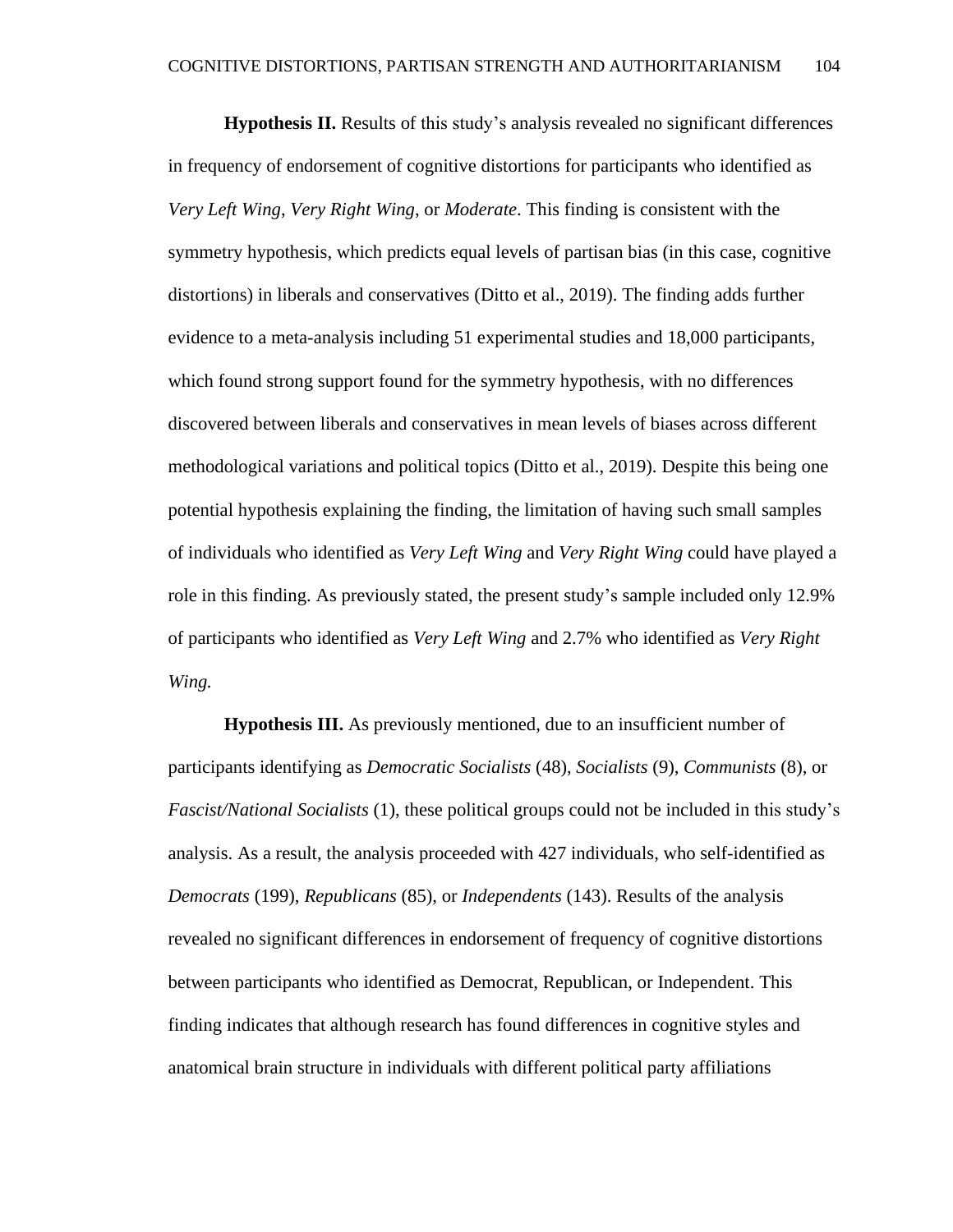(Amodio et al., 2007; Fowler & Schrieber, 2008; Kanai et al., 2011; Schreiber et al., 2013; van der Plas et al., 2010), when it comes to frequency of cognitive distortions, Democrats, Republicans, and Independents appear to be more similar than different, that is, not statistically significant. The cognitive distortions, operationalized as total ICD scores, have been correlated with psychopathology, including anxiety, depression, and personality disorders. For example, Rosenfield (2004) found that almost 44% of the variance in most *Axis I* and *Axis II* disorders was explained by cognitive distortions. These findings are consistent with the cognitive model of emotional disorders (Alford  $\&$ Beck, 1997; Beck, 2020; Beck, 1967; Beck et al., 1979), which predicts that dysfunctional cognition correlates with psychopathology.

In addition, Uhl (2007) found that differences in coping styles were associated with cognitive distortions, and the more likely that individuals experienced cognitive distortions, the more likely they were to engage in negative psychological and behavioral risks as defined by the *MBMD*. This research, in combination with the present study, suggests that perhaps Democrats, Republicans, and Independents also engage similar negative psychological and behavioral risks based on their similar endorsements of frequency of cognitive distortions. Despite results not supporting the hypothesis that significant differences would be found in endorsement of frequency of cognitive distortions between participants who identified as Democrat, Republican, or Independent, this finding may offer some hope of resolving the nation's political impasse, in that individuals identifying with the major parties and Independents may have more in common than one might predict. The United States' political atmosphere continues to emphasize differences between political groups, rather than common challenges these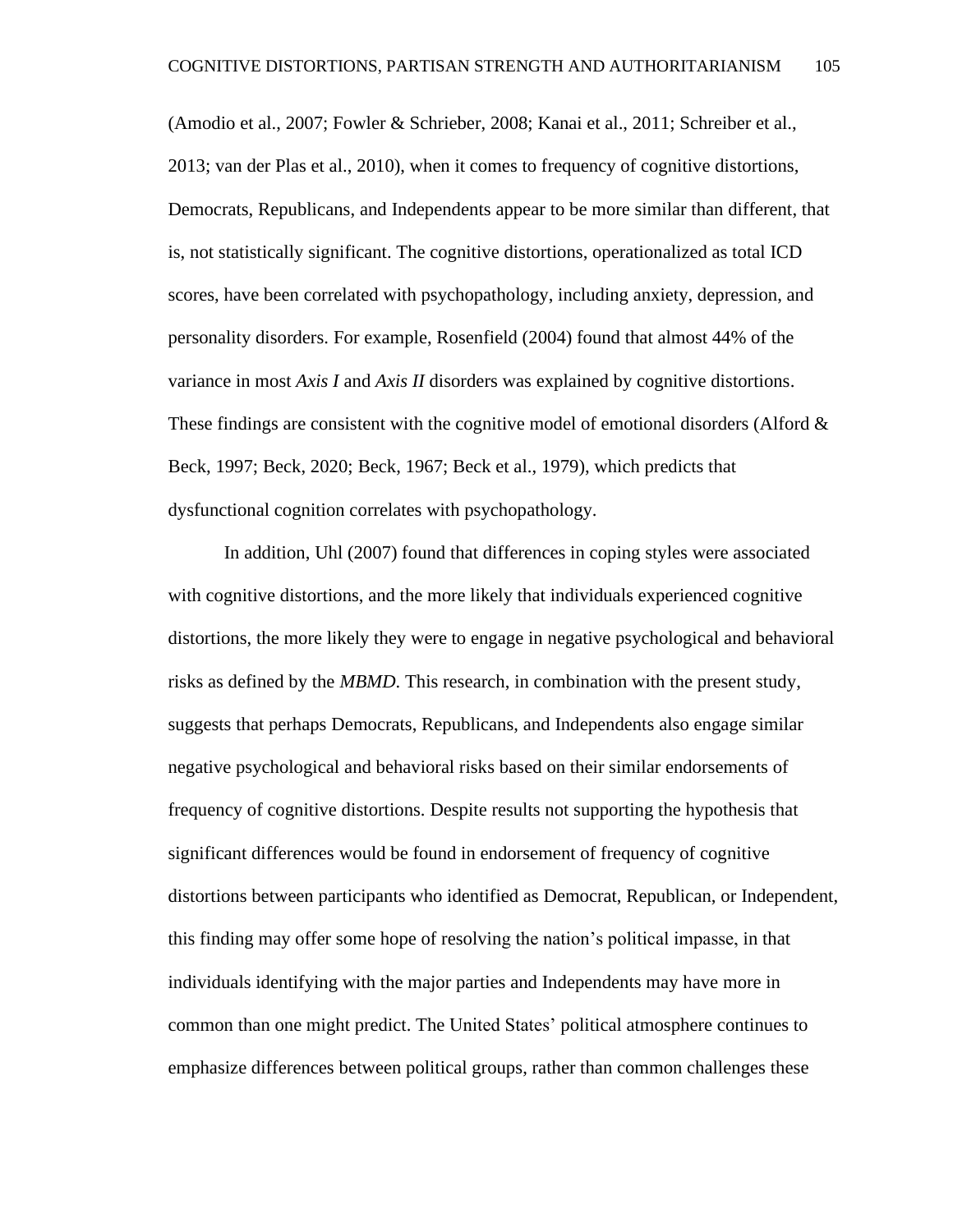groups face that can be addressed collaboratively, in order to promote a divide/more opposition. It is therefore crucial to identify and address these common challenges in order to combat political polarization and animosity.

## **Social and Clinical Implications**

Overall, this study contributes new information to the field's understanding of the current political climate in the United States. The combined findings that cognitive distortions predict endorsement of aggression and that the frequency of cognitive distortions in Democrats, Republicans, and Independents is not statistically different provides hope. By addressing cognitive distortions that predict aggression in members of different political groups, one might be able to reduce the growing hostility and related aggression between political groups that threatens to destabilize the U.S. (French, 2020). To be specific, an enormous body of empirical evidence proves that distorted thinking is ameliorable. According to Beck's [\(1987,](https://onlinelibrary.wiley.com/doi/full/10.1002/9781118528563.wbcbt02#wbcbt02-bib-0008) [1996\)](https://onlinelibrary.wiley.com/doi/full/10.1002/9781118528563.wbcbt02#wbcbt02-bib-0009) cognitive model, biased self‐relevant thoughts, evaluations, and beliefs are key contributors to the development and persistence of psychopathological states. Beck et al. (1979) emphasized thought self‐monitoring, reality testing, external reattribution, evidence gathering, examining consequences, cost/benefit analysis, generating alternatives, and behavioral assignments as the key interventions for inducing cognitive change. *Cognitive restructuring* refers to a collaborative therapeutic approach in which distressed individuals are taught to identify, evaluate, and modify the faulty thoughts, evaluations, and beliefs that are considered responsible for their psychological disturbance (Burns & Beck, [1978;](https://onlinelibrary.wiley.com/doi/full/10.1002/9781118528563.wbcbt02#wbcbt02-bib-0020) Dobson & Dozois, [2010;](https://onlinelibrary.wiley.com/doi/full/10.1002/9781118528563.wbcbt02#wbcbt02-bib-0029) Hollon & Dimidjian, [2009\)](https://onlinelibrary.wiley.com/doi/full/10.1002/9781118528563.wbcbt02#wbcbt02-bib-0049). Cognitive restructuring was first developed as a part of Cognitive Behavioral Therapy for depression, and when applied correctly, the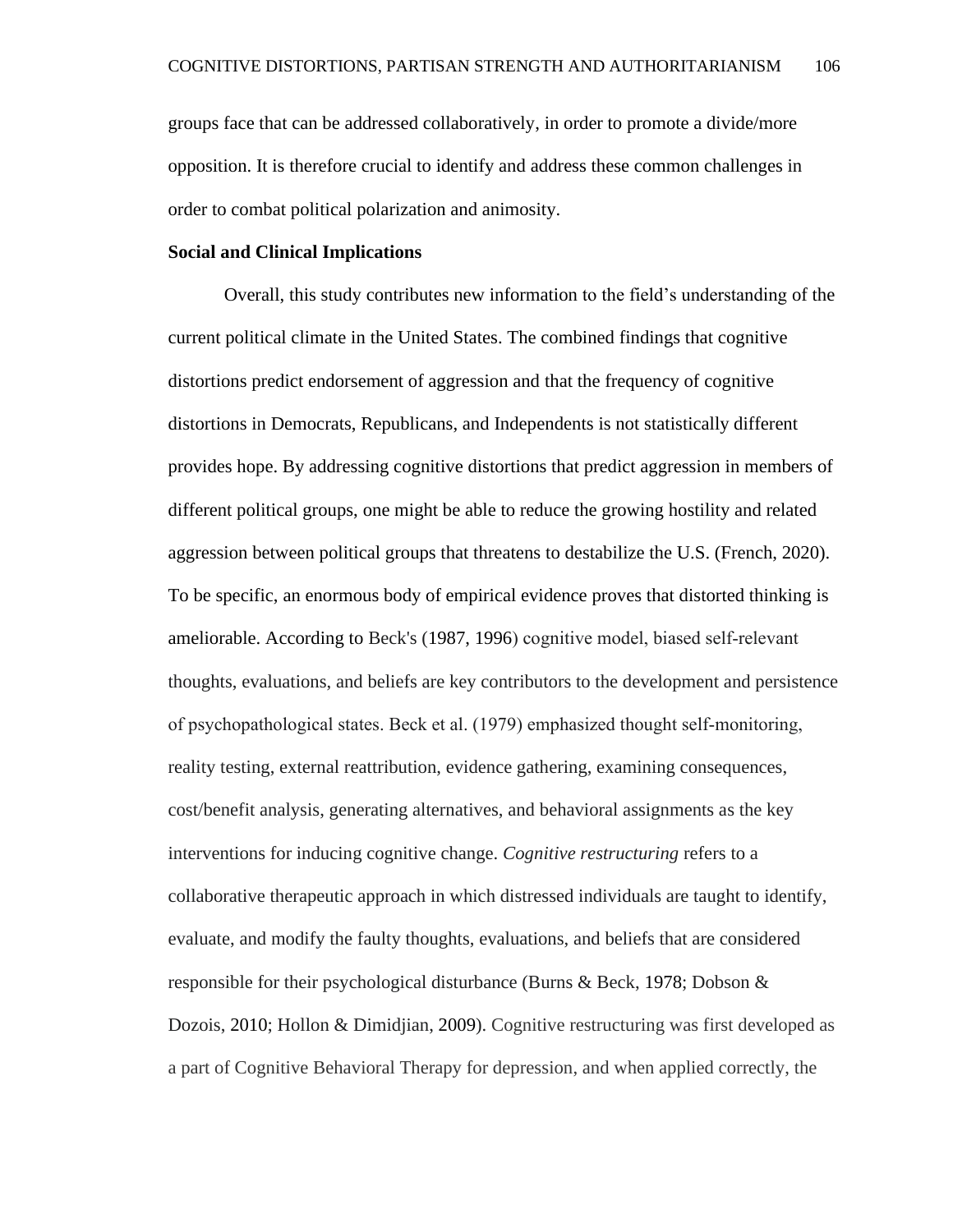technique can help individuals learn to stop automatically trusting his or her thoughts as representative of reality and begin testing those thoughts for accuracy (Mills et al., 2008). By teaching individuals of different partisan groups how to identify, evaluate, and modify the faulty thoughts, evaluations, and beliefs that may be causing them to act aggressively towards others, clinicians may, therefore, be able to help reduce political animosity. In addition, clinicians and even teachers can engage individuals in perspective-taking strategies, such as those used by Galinksy  $\&$  Ku (2004), and psychoeducation about cognitive biases (Evans et al., 1994) to decrease individuals' tendencies to fall victim to certain errors in thinking that may have contributed to the tense political climate across the U.S., such as all-or-nothing thinking, jumping to conclusions, and magnification. Further research that supports the hypothesis that political tension and violence in the United States could be reduced by specifically addressing cognitive distortions related to the endorsement of aggression would be a welcome development.

## **Limitations**

Several limitations of the current study should be noted. First, the sample was recruited online and used a snowball, convenience-sampling method for collecting data, which often results in a nonprobability sample that might limit generalizability of the findings. Participants required access to the internet and needed to be active or know someone who was active on online platforms such as Facebook, Reddit, Researchmatch, or Instagram to access to the REDCap questionnaire. Certain populations who lacked internet access or did not visit the online platforms used for recruiting may have been unintentionally excluded from participation. Moreover, the percentage of participants who identified as Caucasian in the study was higher than the most recent estimated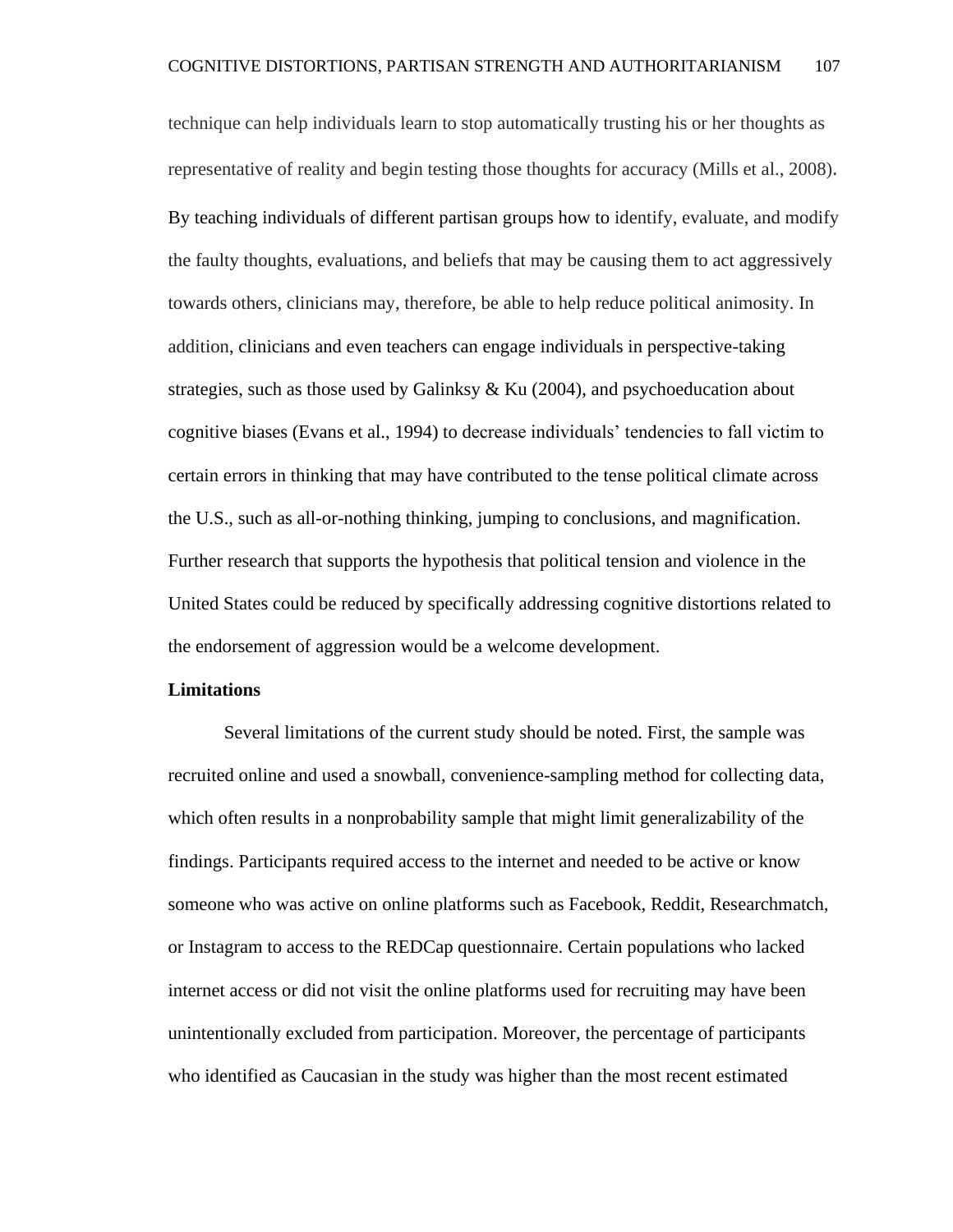percentage of white individuals in the United States in 2019 (86% vs. 76.3%; United States Census Bureau, 2019). In addition, more participants identified as *Left Wing* than *Right Wing*, with 72.3% identifying as left or left leaning and 27.7% identifying as right or right leaning. The sample is not consistent with a national survey conducted by Gallup (2019), in which a higher percentage of individuals identified as right of the political center (37%) than left of the political center (24%). These limitations may also affect external validity.

Another limitation of this study is its reliance on self-report measures. Self-report measures are limited in the fact that they often require a level of introspective selfawareness and may be influenced by such factors as differences in the way participants interpret individual items, *social desirability* (a type of response bias in which respondents endorse an answer that they believe will be viewed more favorably by others), and the participants' affective state while completing the measure (Kazdin, 1998). To reduce the impact of social desirability, participants were assured that their anonymity would be preserved. Despite these limitations, self-report measures continue to be used for various constructs, including those employed by this study, with good reliability and validity (Buss-Perry 1992; Conway et al., 2020; Roberts, 2015).

The use of the LWA Scale, which has been criticized for mirroring the RWA Scale's tripartite conceptualization of authoritarianism, is a potential limitation of the current study (Costello et al., 2020). Criticism notwithstanding, the LWA Scale has been correlated with liberalism, prejudice, and environmental dogmatism, and is one of the few measures that has found evidence for left-wing authoritarianism in the general population (Conway et al., 2018). The final limitation of this study was the fact that the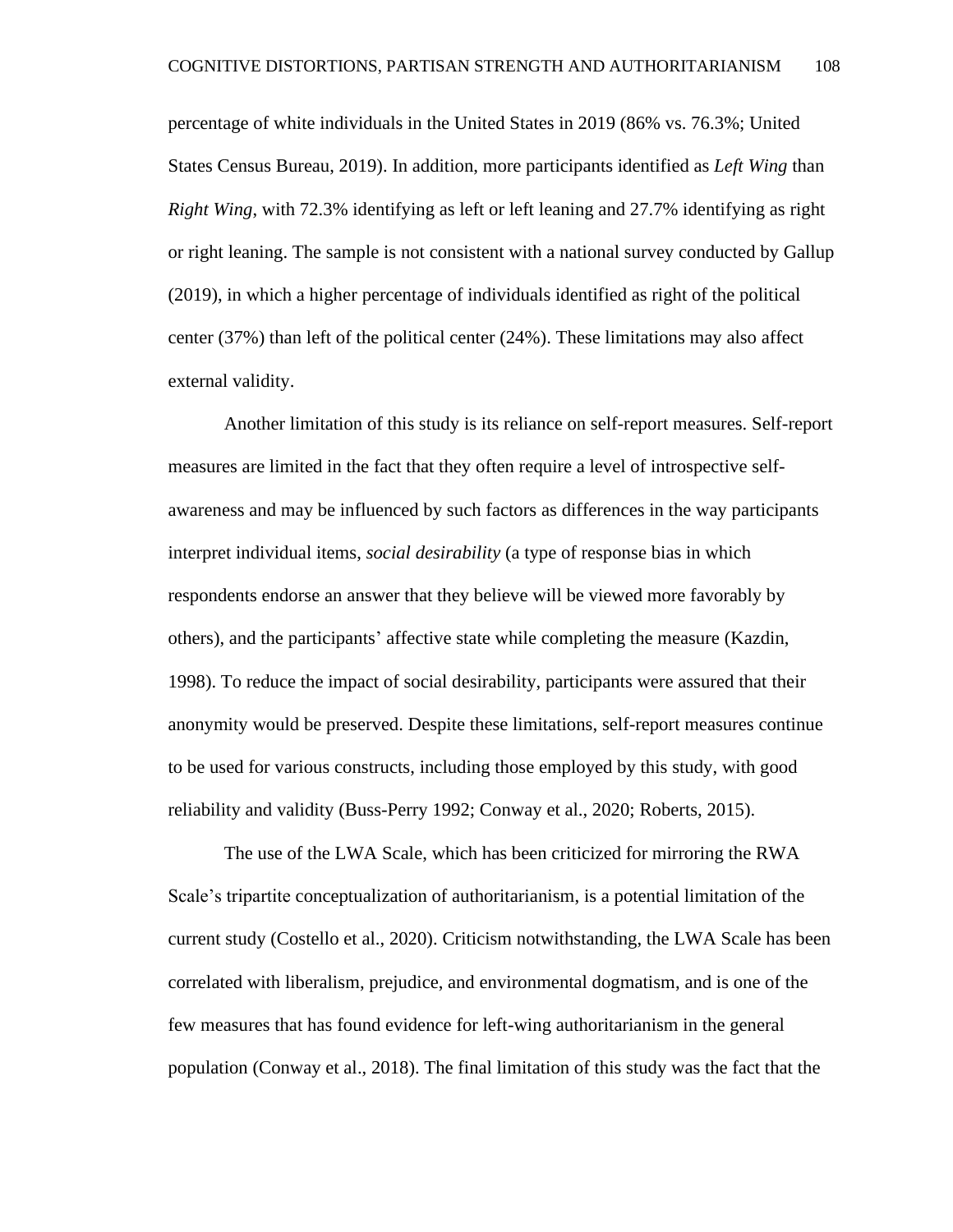sample included insufficient numbers of individuals from all the political groups whose beliefs the study originally hoped to investigate (e.g., Communists and Socialists).

## **Future Directions**

Due to the challenges encountered in recruiting participants identifying with some political parties, especially those on the political margins (e.g., Communists) and more extreme partisanship on both sides of the political spectrum, future studies should focus more intently on recruiting individuals from these populations, so that they are better represented in the literature and better understood. The current study sought to identify potential contributing factors to the increased political polarization and animosity in the United States. Cognitive distortions are one factor potentially contributing to aggression in our current political climate; however, this study focused on total scores on the ICD and did not attempt to relate political identification to specific types of cognitive distortions, because the sample was too small to achieve statistical significance. The field may therefore benefit from future studies investigating specific types of cognitive distortions associated with different political affiliations, ideologies, and strength of partisan commitment, in order to learn how to better target those distortions and inform interventions that may help to increase adaptive and accurate cognition, with the goal of reducing aggression.

All the measures included in this study were self-report and may have been influenced by social desirability factors, despite the assurances of anonymity given to participants. Future studies should seek to incorporate other types of measure, such as proxy measures and objective measures, to learn if they provide results similar to this study. Measures that tap into subconscious attitudes that may be associated with different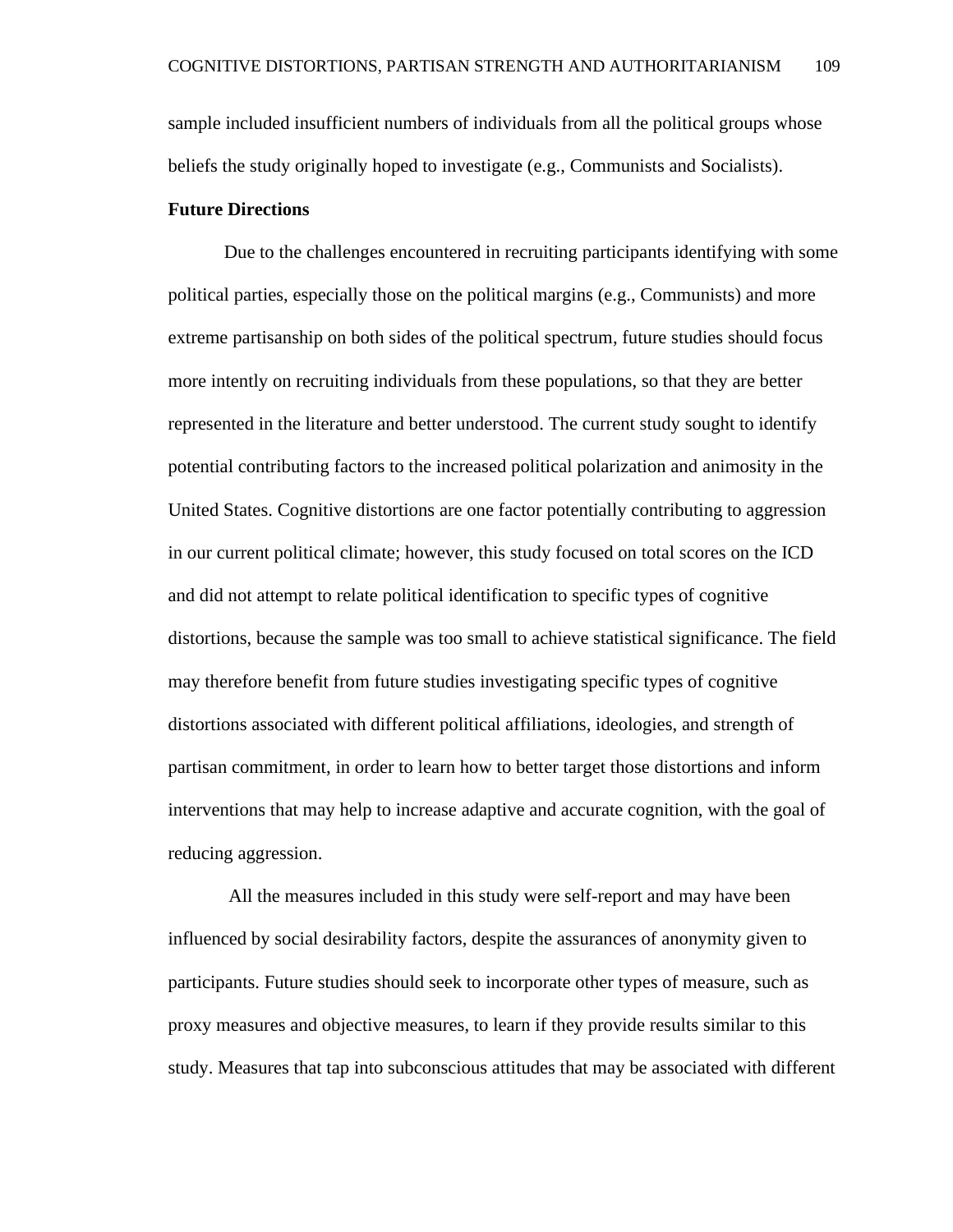party affiliations, such as the *Implicit Association Tests*, may be valuable in investigating attitudes of these populations. Future studies might also investigate cognitive distortions in the context of religious partisanship. Other factors that may be helpful to investigate as a means of better understanding the current trend in political polarization and animosity may be level of exposure to discrimination, level of exposure to opposing views, perceived belonging/acceptance, national events (i.e., elections, natural/man-made disasters, and pandemics), and psychopathology.

Furthermore, future studies may also seek to study different interventions to address cognitive distortion related to news consumption. Ramasubramanian (2007) found that a combination of an audience-centered approach that explicitly instructs audiences to be critical media consumers prior to exposure and message-centered approaches that involve debunking stereotypes and counter-stereotyping news stories can counter racial stereotypes activated by news stories. Because of the finding that frequency of cognitive distortions is predictive of aggression levels, future studies may also establish groups involving perspective taking techniques (Galinksy  $\&$  Ku, 2004) and psychoeducation about cognitive distortions (Evans et al., 1994) for individuals of various political partisanships to test whether targeting cognitive distortions can create widespread reduction of political tension in the U.S.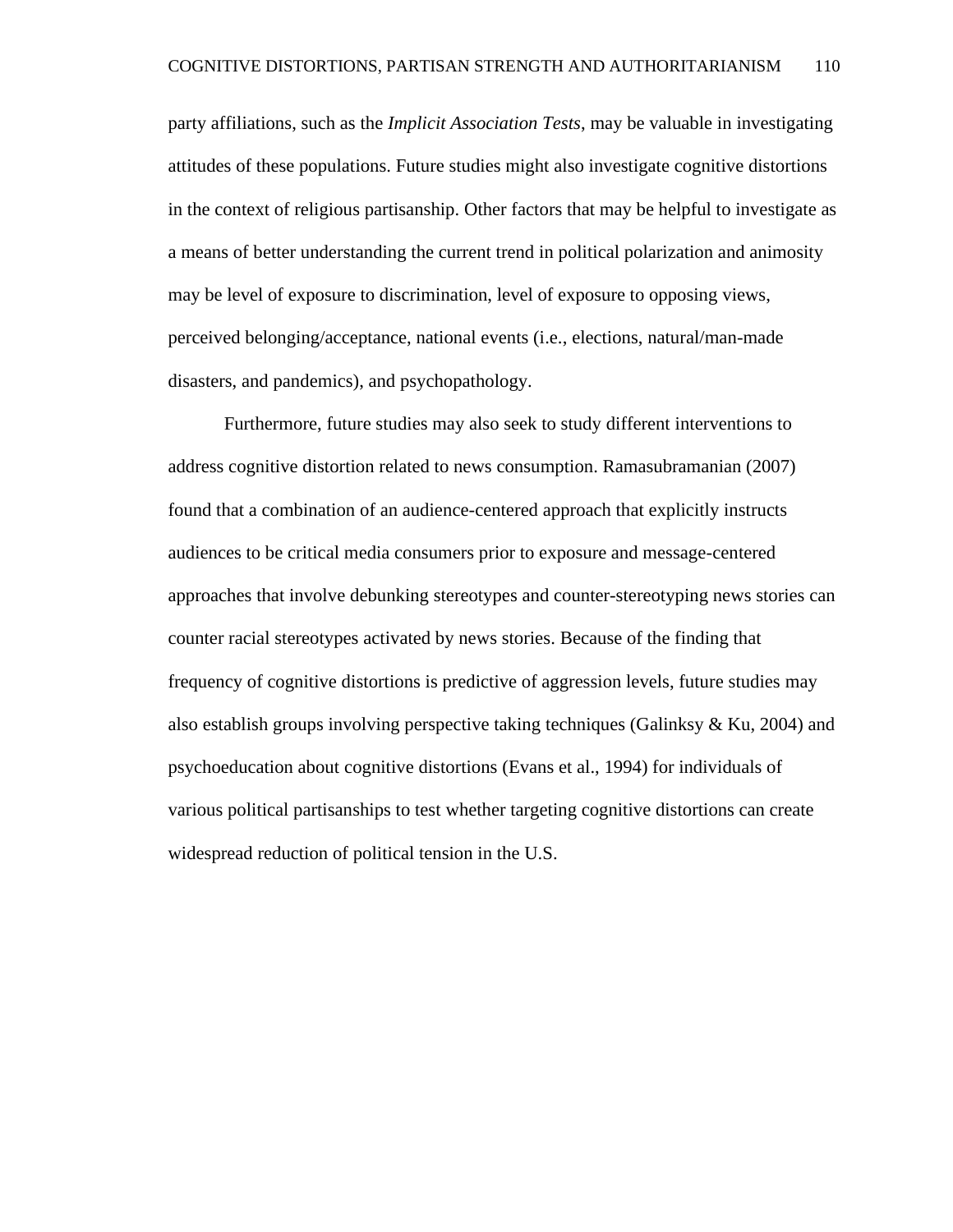## **References**

- Abramowitz, A. I., & Saunders, K. L. (2008). Is polarization a myth? *The Journal of Politics, 70*, 542–555.
- Adorno, T. W., Frenkel-Brunswik, E., Levinson, D. J., & Sanford, R. N. (1950). *The authoritarian personality*. New York, NY: Harper & Brothers.
- Alford, B. A., & Beck, A. T. (1997). *The integrative power of cognitive therapy*. New York: Guilford.
- Allcott, H., & Gentzkow, M. (2017). Social media and fake news in the 2016 election. *Journal of Economic Perspectives, 31*, 211– 236.
- Altemeyer, R. A. (1981). *Right-wing authoritarianism.* Winnipeg, Manitoba, Canada: University of Manitoba Press.
- Altemeyer, R. A. (1996). *The authoritarian spectre*. Cambridge, MA: Harvard University Press.
- Altemeyer, R. A. (1998). The other "authoritarian personality." In M. P. Zanna (Ed.), *Advances in experimental social psychology* (Vol. 30, pp. 47–91). New York, NY: Academic Press.
- Arceneaux, K., Johnson, M., & Cryderman, J. (2013). Communication, persuasion, and the conditioning value of selective exposure: Like minds may unite and divide but they mostly tune out. *Political Communication, 30*, 213–231.
- Achenbach, T. M., & McConaughy, S. H. (1997). *Empirically based assessment of child and adolescent psychopathology: Practical applications* (2nd ed.). Sage Publications, Inc.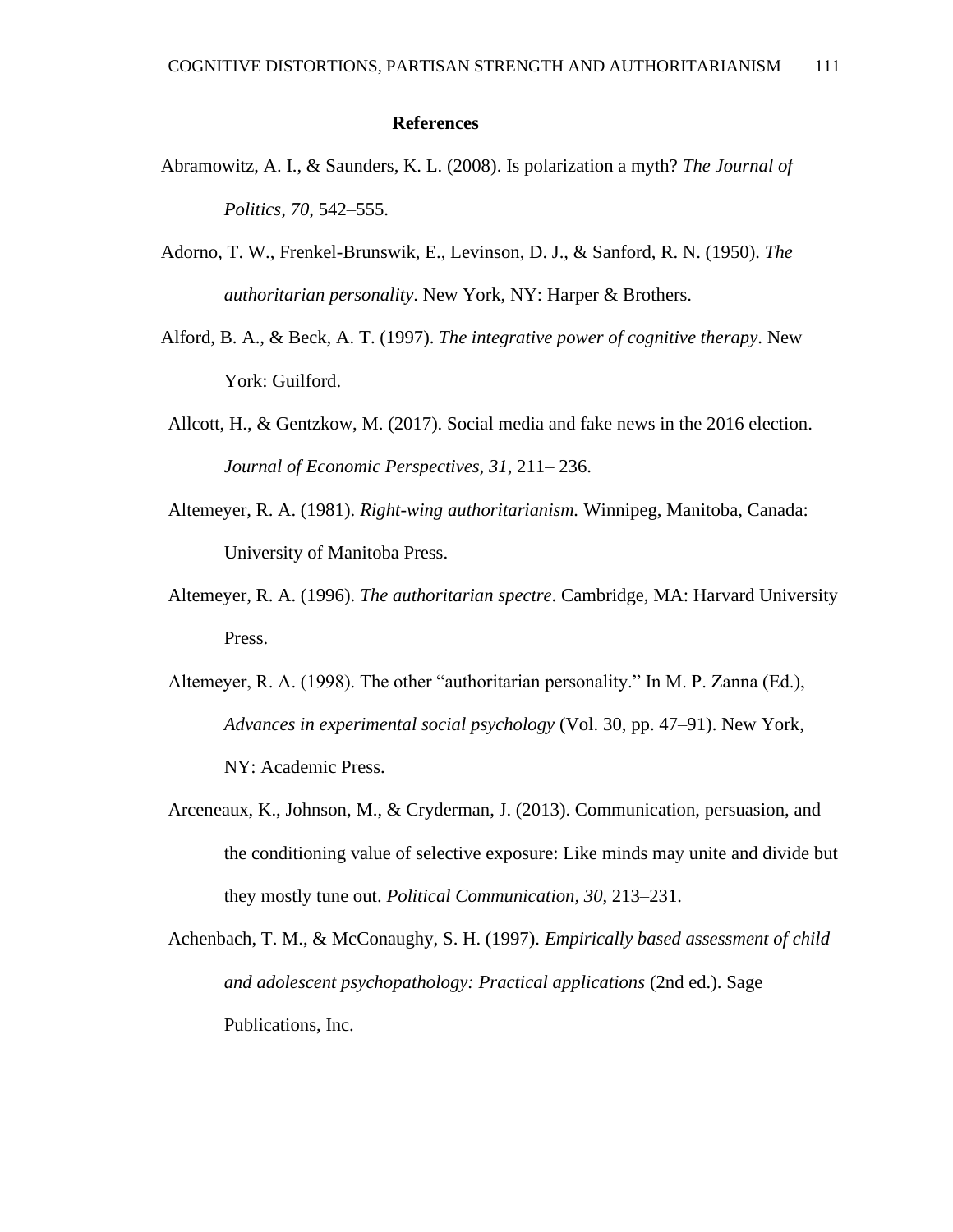- Amodio, D., Jost, J., Master, S., & Yee, C. (2007). Neurocognitive correlates of liberalism and conservatism. *Nature Neuroscience, 10(10)*, 1246-1247.
- Antidefamation League. (ND). Murder and extremism in the United States in 2018. Retrieved from [https://www.adl.org/murder-and-extremism-2018#murder-and](https://www.adl.org/murder-and-extremism-2018#murder-and-extremism-in-the-united-states-in-2018)[extremism-in-the-united-states-in-2018](https://www.adl.org/murder-and-extremism-2018#murder-and-extremism-in-the-united-states-in-2018)
- Archer, J., & Webb, I. (2006). The relation between scores on the Buss–Perry Aggression Questionnaire and aggressive acts, impulsiveness, competitiveness, dominance, and sexual jealousy. *Aggressive Behavior, 32*, 464-473.
- Arendt, F., & Northup, T. (2015). Effects of long-term exposure to news stereotypes on implicit and explicit attitudes. *International Journal of Communication, 9*, 2370- 2390.
- Bail, C. A. (2012). The fringe effect: Civil society organizations and the evolution of media discourse about Islam since the September 11th attacks. *American Sociological Review, 77*(6), 855-879.
- Bakshy, E., Messing, S., & Adamic, L. A. (2015). Exposure to ideologically diverse news and opinion on Facebook. *Science, 348*(6239), 1130–1132.
- Barbaranelli, C., Caprara, G., Vecchione, M., & Fraley, R. (2007). Voters' personality traits in presidential elections. *Personality and Individual Differences 42*(7), 1199–1208.
- Barriga, A., Landau, J., Stinson, B., & Gibbs, J. (2000). Cognitive distortions and problem behaviors in adolescents. *Criminal Justice and Behavior, 27*(1), 36-56.
- Barriga, A., Hawkins, M., & Camelia, C. (2008). Specificity of cognitive distortions to antisocial behaviors. *Criminal Behavior and Mental Health, 18*(2), 104-116.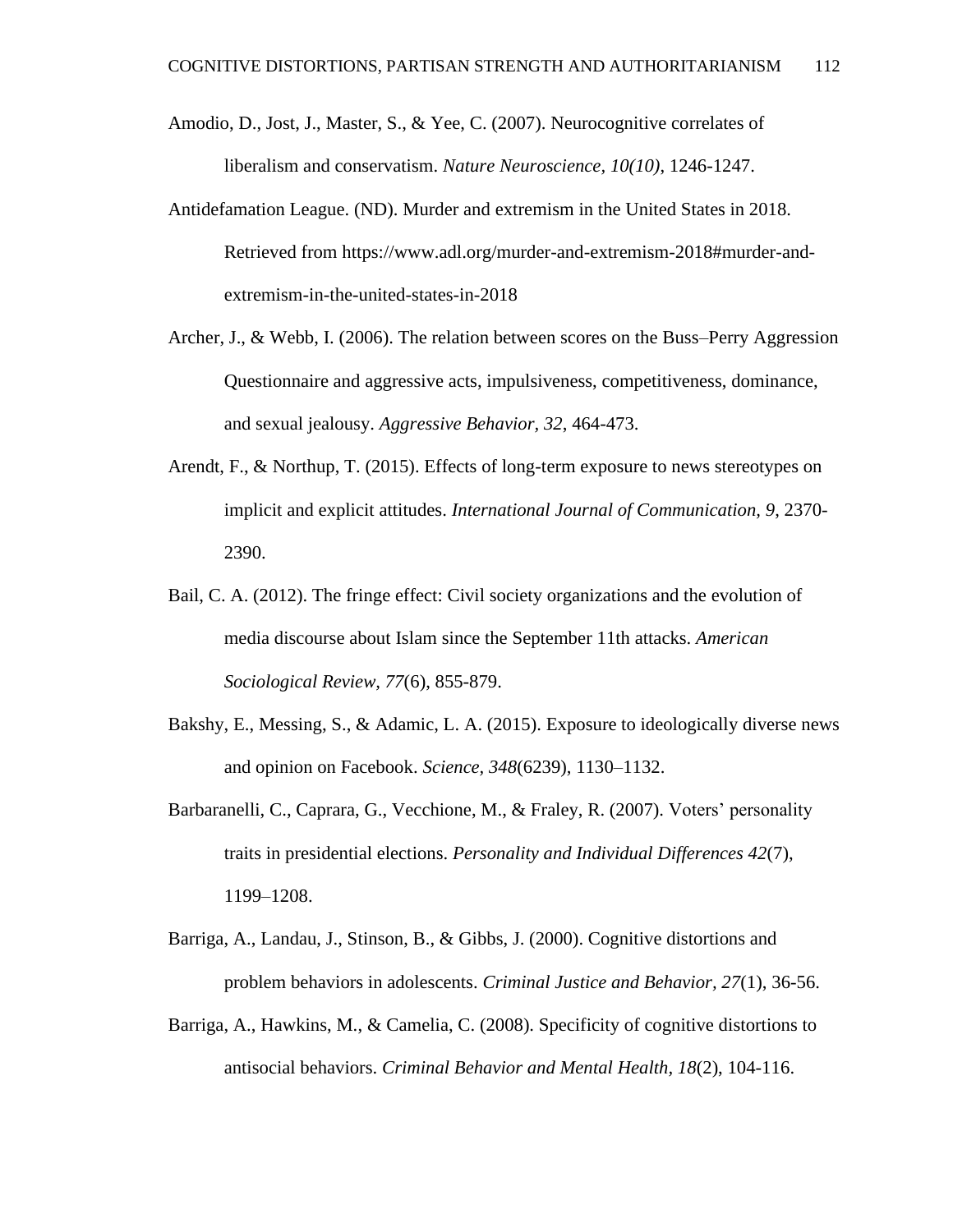- Beck, A. T. (1964). Thinking and depression. II. Theory and therapy. *Archives of General Psychiatry, 10*, 561-571.
- Beck, A. T. (1967). *Depression: Clinical, experimental, and theoretical aspects*. New York: Harper & Row.
- Beck, A. T. (1970). Cognitive therapy: Nature and relation to behavior therapy. *Behavioral Therapy, 1*(2), 184-200.
- Beck, A. T., Rush, A. J., Shaw, B. F., & Emery, G. (1979). *Cognitive therapy of depression: A treatment manual.* New York, NY: Guilford Press.
- Beck, A. T., Freeman, A., Pretzer, J., Davis, D. D., Fleming, B., Ottaviani, R…& Trexler, L., (1990). *Cognitive therapy of personality disorders*. New York, NY: Guilford Press.
- Beck, A. T., & Weishaar, M. E. (1990). Suicide risk assessment and prediction. *Crisis, 11*(2), 22-30.
- Beck, J. S. (1995). *Cognitive therapy: Basics and beyond.* New York, NY: Guilford Press.
- Beck, A. T. (1999). *Prisoners of hate: The cognitive basis of anger, hostility, and violence.* New York: Harper Collins.
- Beck, J. S., & Beck, A. T. (2011). *Cognitive behavior therapy: Basics and beyond.*  New York, NY: Guilford Press.
- Benjamin, A. J. (2006). The relationship between right-wing authoritarianism and attitudes towards violence: Further validation of the Attitudes Towards Violence Scale. *Social Behavior and Personality, 34*(8), 923-926.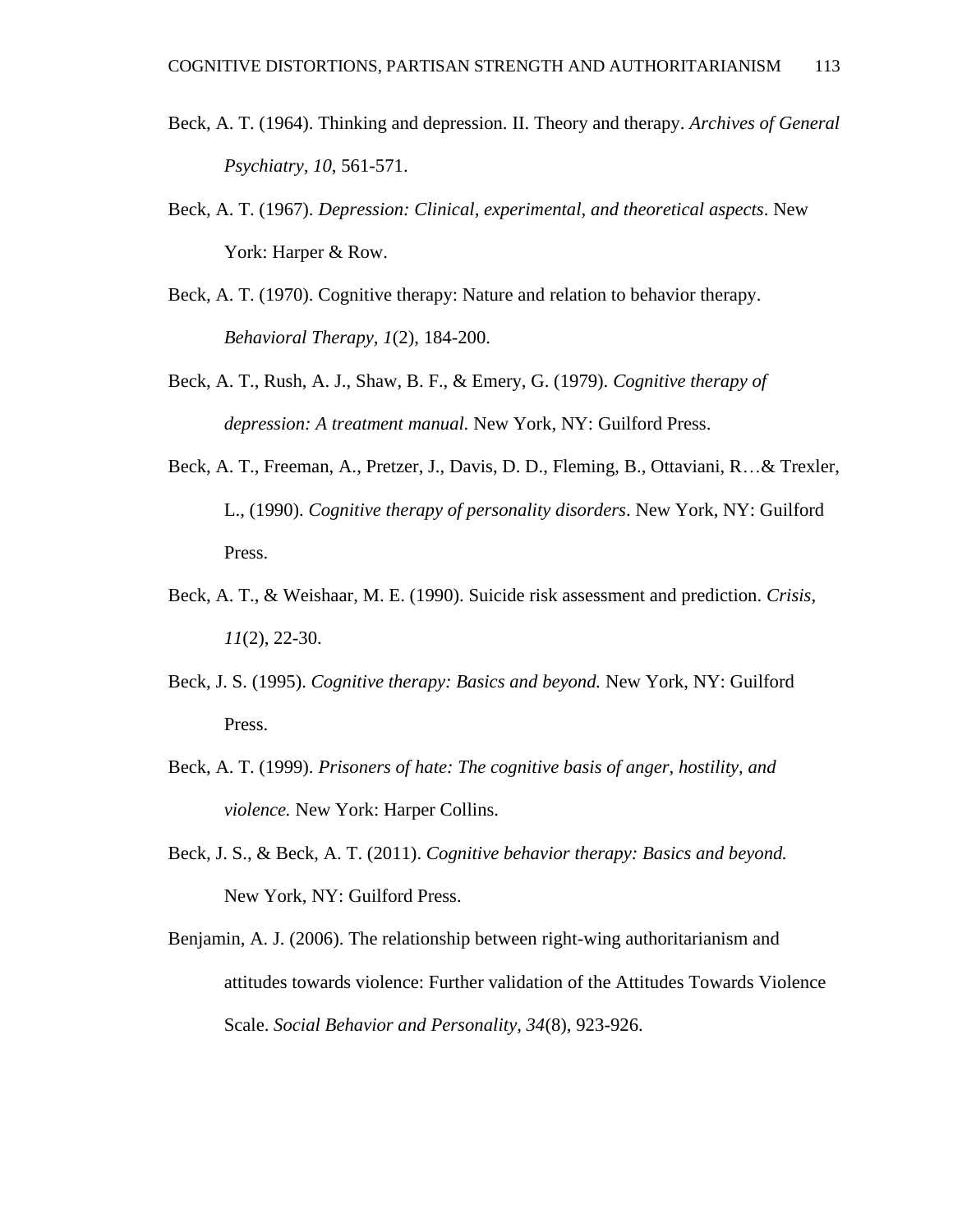- Bigler R. S, & Clark, C. (2014). The inherence heuristic: A key theoretical addition to understanding social stereotyping and prejudice. *Behavior Brain Science, 37*(5),483-484.
- Bogel-Burroughs, N., & Garcia, S. (2020, June 2). What is Antifa, the movement Trump wants to declare a terror group? *The New York Times.*
- Brandt, M. J., Reyna, C., Chambers, J. R., Crawford, J. T., & Wetherell, G. (2014). The ideological conflict hypothesis: Intolerance among both liberals and conservatives. *Current Directions in Psychological Science, 23*, 27–34.
- Brewer, M. B. (2002). The psychology of prejudice: In-group love and out-group hate? *Journal of Social Issues, 55*(3), 429-444.
- Brown, T. E. (1996). *Brown Attention Deficit Disorder Scales manual*. San Antonio, CA: Psychological Corporation.
- Brown, R. A., Helmus, T. C., Ramchand, R., Palmaru, A. I., Weilant, S., Rhoades, A. L., & Hiatt, L. (2021). *Violent extremism in America: Interviews with former extremists and their families on radicalization and deradicalization*. Santa Monica, CA: RAND Corporation.
- Browne, K. (2005). Snowball sampling: Using social networks to research nonheterosexual women. *International Journal of Social Research Methodology, 8*, 47-60 .
- Bruno, T. (2010). What are they thinking? Cognitive distortions and adolescent externalizing and internalizing problems. *University of British Columbia Dissertations.*

Burns, D. D. (1999). *Feeling good: The new mood therapy*. New York: Avon Books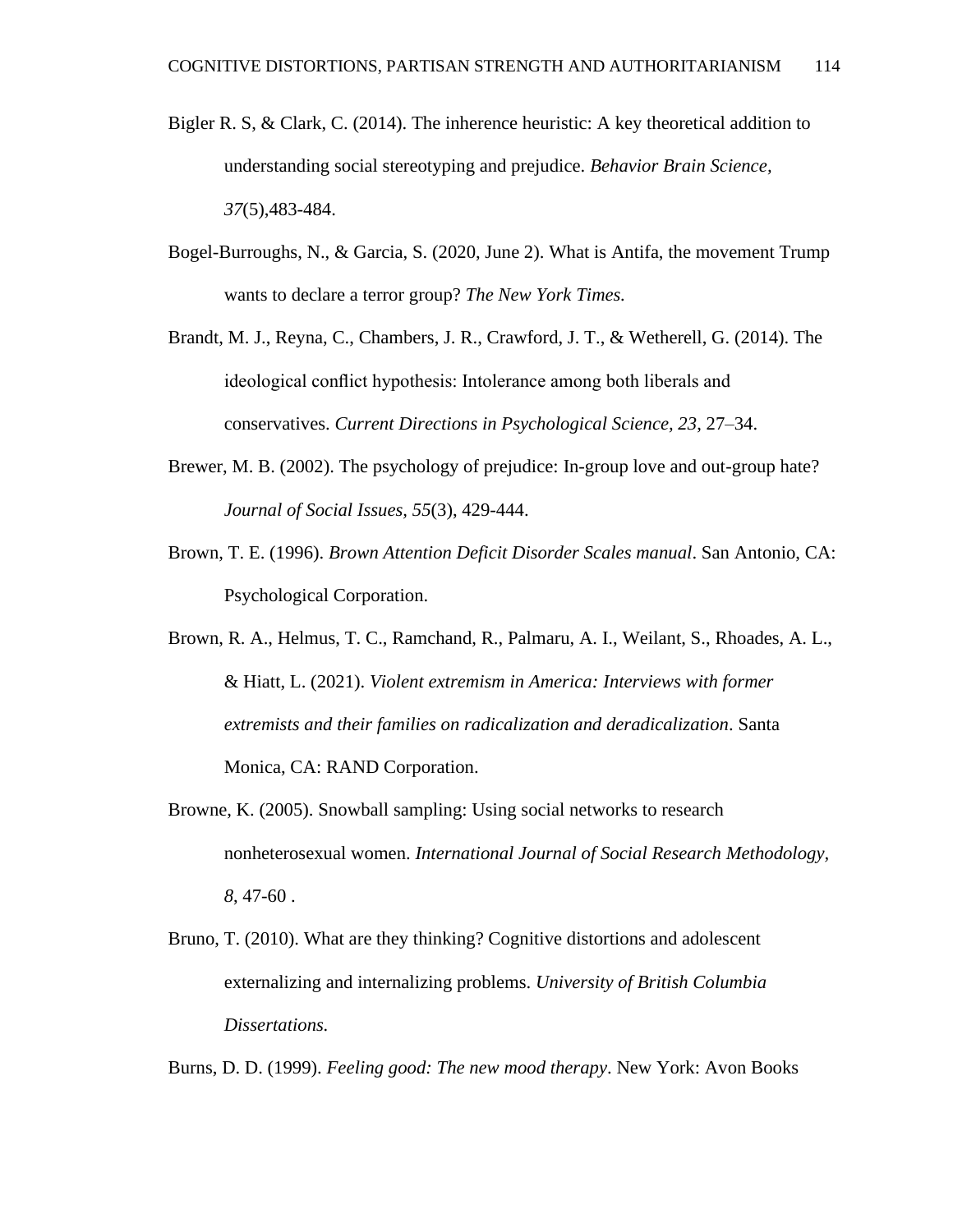Burns, D. D. (2008). *Feeling good together*. New York: Broadway Books

- Buss, A., & Perry, M. (1992). The aggression questionnaire. *Journal of Personality and Social Psychology, 63*(3), 452–459.
- Buss, A., & Durke, A. (1957). An inventory for assessing different kinds of hostility. *[Journal](https://scales.arabpsychology.com/tag/journal) of Consulting [Psychology,](https://scales.arabpsychology.com/tag/psychology) 21*' 343-380.

Calhoun, L. (2004). An anatomy of fanaticism. *Peace Review, 16*, 349–356.

- Campbell, A., Converse, P., Miller, W., & Stokes, D. (1960). *The American voter.*  Chicago: University of Chicago Press.
- Campbell, D. (1957). Factors relevant to the validity of experiments in social settings. *Psychological Bulletin, 54*(4), 297-312.
- Carlin, R. E., & Love, G. J. (2018). Political competition, partisanship and interpersonal trust in electoral democracies. *British Journal of Political Science, 48*(1), 115- 139.
- Center for Strategic and International Studies. (2021). *The escalating terrorism problem in the United States.* Retrieved from https://csis-website-

prod.s3.amazonaws.com/s3fs-

public/publication/200612\_Jones\_DomesticTerrorism\_v6.pdf

- Cohen, G. (2003). Party over policy: The dominating impact of group influence on political beliefs. J*ournal of Personality and Social Psychology, 85*, 808-822.
- Combs, D., Powell, A., Schurtz, D., & Smith, R. (2009). Politics, schadenfreude, and in-group identification: The sometimes-happy thing about a poor economy and jobs. *Journal of Experimental Social Psychology, 45*, 636-646.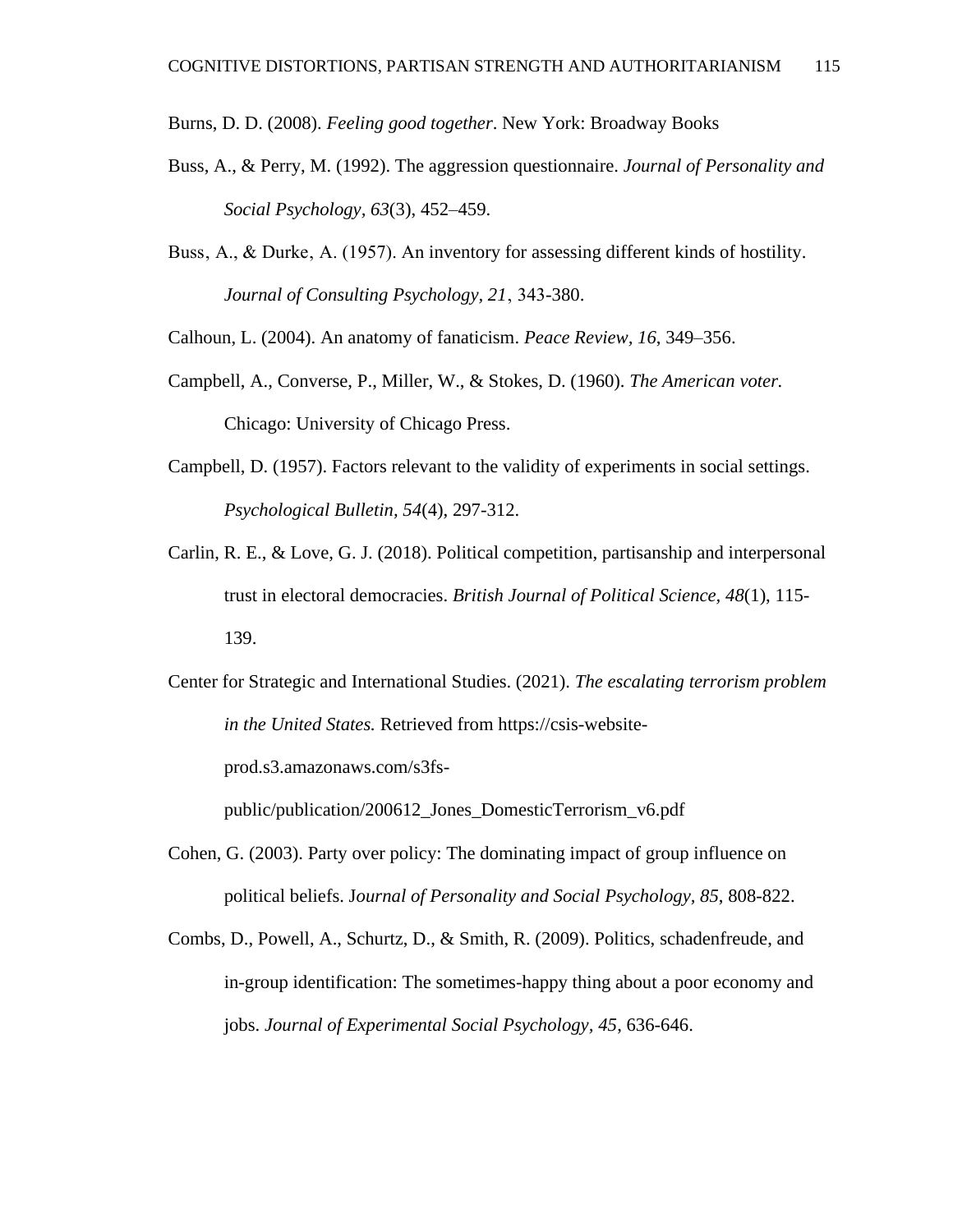Communist Party of the United States of America. (2014). *Constitution of the Communist Party of the United States of America*. Retrieved from [http://www.cpusa.org/party\\_info/cpusa-constitution/](http://www.cpusa.org/party_info/cpusa-constitution/)

- Conway, L. G., Gornick, L. J., Houck, S. C., Anderson, C., Stockert, J., Sessoms, D., & McCue, K. (2015). Are conservatives really more simple-minded than liberals? The domain specificity of complex thinking. *Political Psychology, 37*(6), 777– 798.
- Conway, L. G., III, Houck, S. C., Gornick, L. J., & Repke, M. A. (2018). Finding the Loch Ness monster: Left-wing authoritarianism in the United States*. Political Psychology, 39,* 1049 –1067.
- Conway, L. G. III (2020, February). *The curious case of left-wing authoritarianism*. Invited presentation at the Political Psychology Preconference, 21st Annual Meeting of the Society for Personality and Social Psychologists, New Orleans, LA.
- Conway, L. G. III, Zubrod, A., Chan, L., & McFarland, J. D (2020). *Is the myth of leftwing authoritarianism itself a myth?* Unpublished manuscript. University of Montana, Missoula, MT.
- Cools, R., & Robbins, T. W. (2004). Chemistry of the adaptive mind. *Philosophical Transactions of the Royal Society London, 362*(1825), 2871-2888.
- Costa, P. T., & McCrae, R. R (1992). *NEOPI-R: Professional manual*. Odessa, FL: Psychological Assessment Resources.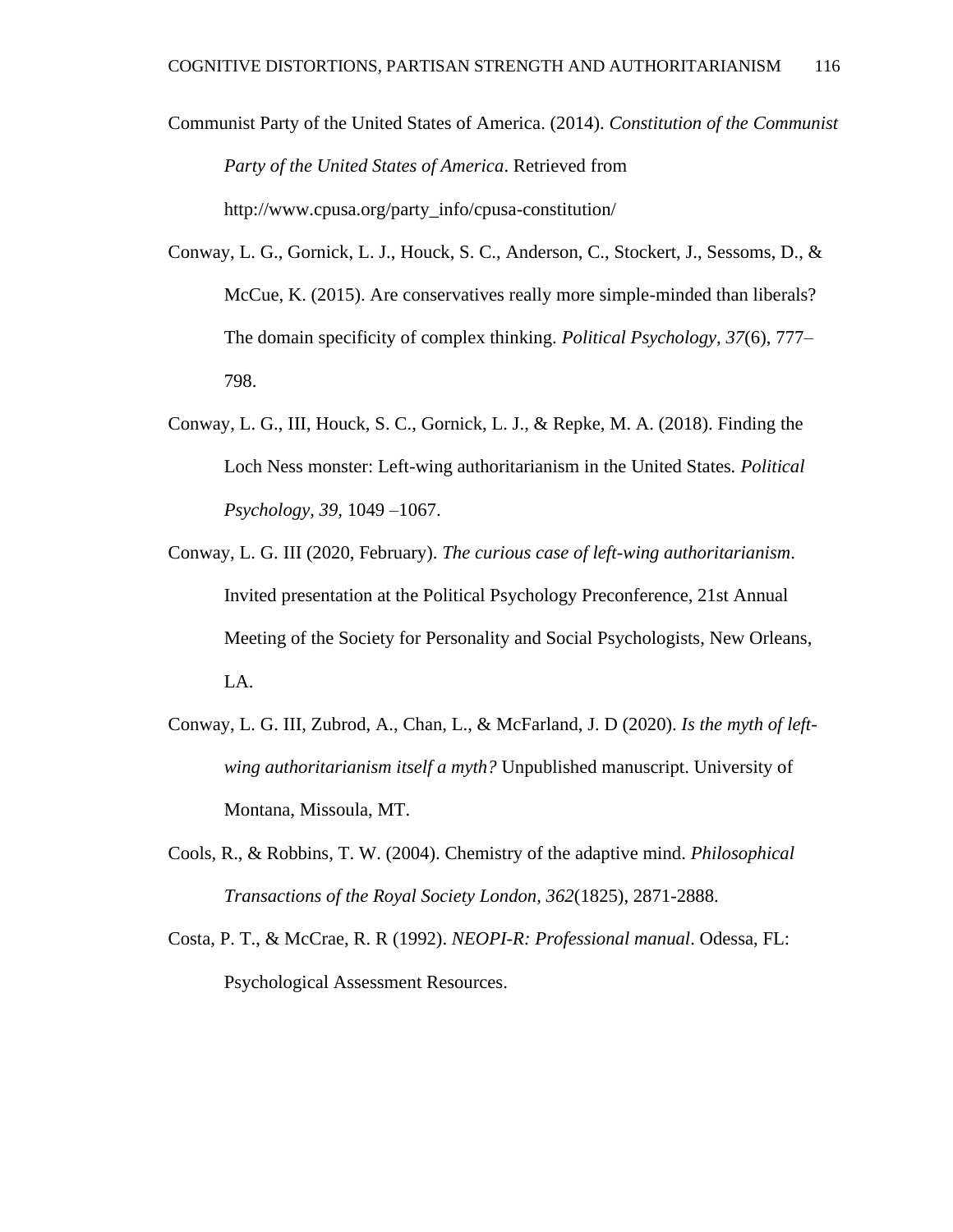- Costello, T., Bowes, S., Stevens, S., Waldman, I., & Lilienfeld, S. (2020). Clarifying the structure and nature of left-wing authoritarianism. Retrieved from https://doi.org/10.31234/osf.io/3nprq
- Crandall, C. S., & Eshleman, A. (2003). A justification-suppression model of the expression and experience of prejudice. *Psychological Bulletin, 129*, 414 – 446.
- Crawford, J. T., & Pilanski, J. M. (2012). Political intolerance, right and left. *Political Psychology, 35,* 841–851.
- Crawford, J. T., Wance, N. M., Brandt, M. J., Chambers, J. R., Inbar, Y., & Motyl, M. (2014). *Differential effects of social and economic ideologies on politica[l](https://www.in-mind.org/glossary/letter_p#prejudice) [prejudice:](https://www.in-mind.org/glossary/letter_p#prejudice) Further evidence for the ideological conflict hypothesis*. [Manuscript in preparation].
- Croteau, D., & Hoynes, W. (2019). *Media/society: Industries, content and users.* Sage Publications Inc.
- Crouse, J., & Stalker, D. (2007). Do right-wing authoritarian beliefs originate from psychological conflict? *Psychoanalytic Psychology, 24*, 25–44.
- Crowson, M., Thoma, S., & Hestevold, N. (2010). Is political conservatism synonymous with authoritarianism? *The Journal of Social Psychology, 145*(5), 571-592.
- Dekovic, M., Janseen, J., & Van, N. (2004). Family predictors of antisocial behavior in adolescence. *Family Process, 42*(2).
- Demirjian, K. (2021, March 16). Momentum of Capitol riot inquiries stalls amid partisan flare-ups. *The Washington Post.*
- Democratic Socialists of America (DSA). (2018). *About Us*. Retrieved from https://www.dsausa.org/about-us/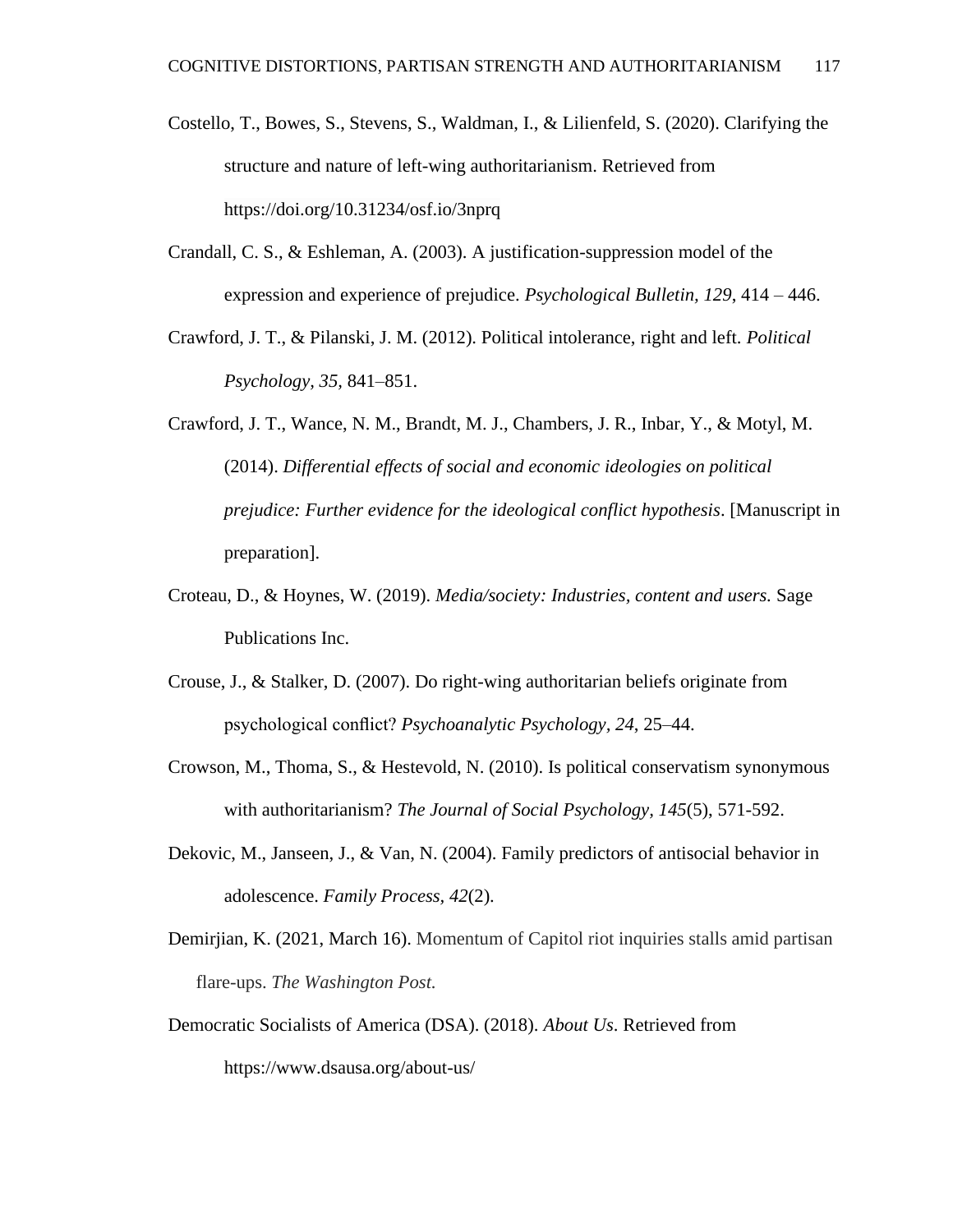- Denzau, A. T., & North, D. C. (2000). Shared mental models: Ideologies and institutions. In: Lupia, A., McCubbins, M. D., & Popkin, S.L. (Eds.) *Elements of reason.* pp. 23-46. Cambridge University Press.
- Devine, C. (2015). Ideological social identity: Psychological attachment to ideological ingroups as a political phenomenon and a behavioral influence. *Political Science Faculty Publicans, 99*, 1-38.
- Diamond, A. (2006). The early development of executive functions*.* In E. Bialystok & F. I. M. Craik (Eds.), *Lifespan cognition: Mechanisms of change* (p.70–95). Oxford University Press.
- DiTomasso, R. A., & Yurica, C. L. (2011). *Inventory of cognitive distortions manual*. [In publication].
- Ditto, P. H., Liu, B. S., Clark, C. J., Wojcik, S. P., Chen, E. E., Grady, R. H., Celniker, J. B., Zinger, J. F. (2019). At least bias is bipartisan: A meta-analytic comparison of partisan bias in liberals and conservatives. *Perspectives on Psychological Science, 14,* 273–291.
- Dobson, K. S., & Dozois, D. J. A. (2010). Historical and philosophical bases of the cognitive-behavioral therapies*.* In K. S. Dobson (Ed.), *Handbook of cognitivebehavioral therapies* (p. 3–38). Guilford Press.
- Duckitt, J., & Sibley, C. G. (2016). The dual process motivational model of ideology and prejudice. In C. G. Sibley & F. K. Barlow (Eds.), *The Cambridge handbook of the psychology of prejudice* (pp. 188 –221). New York, NY: Cambridge University Press.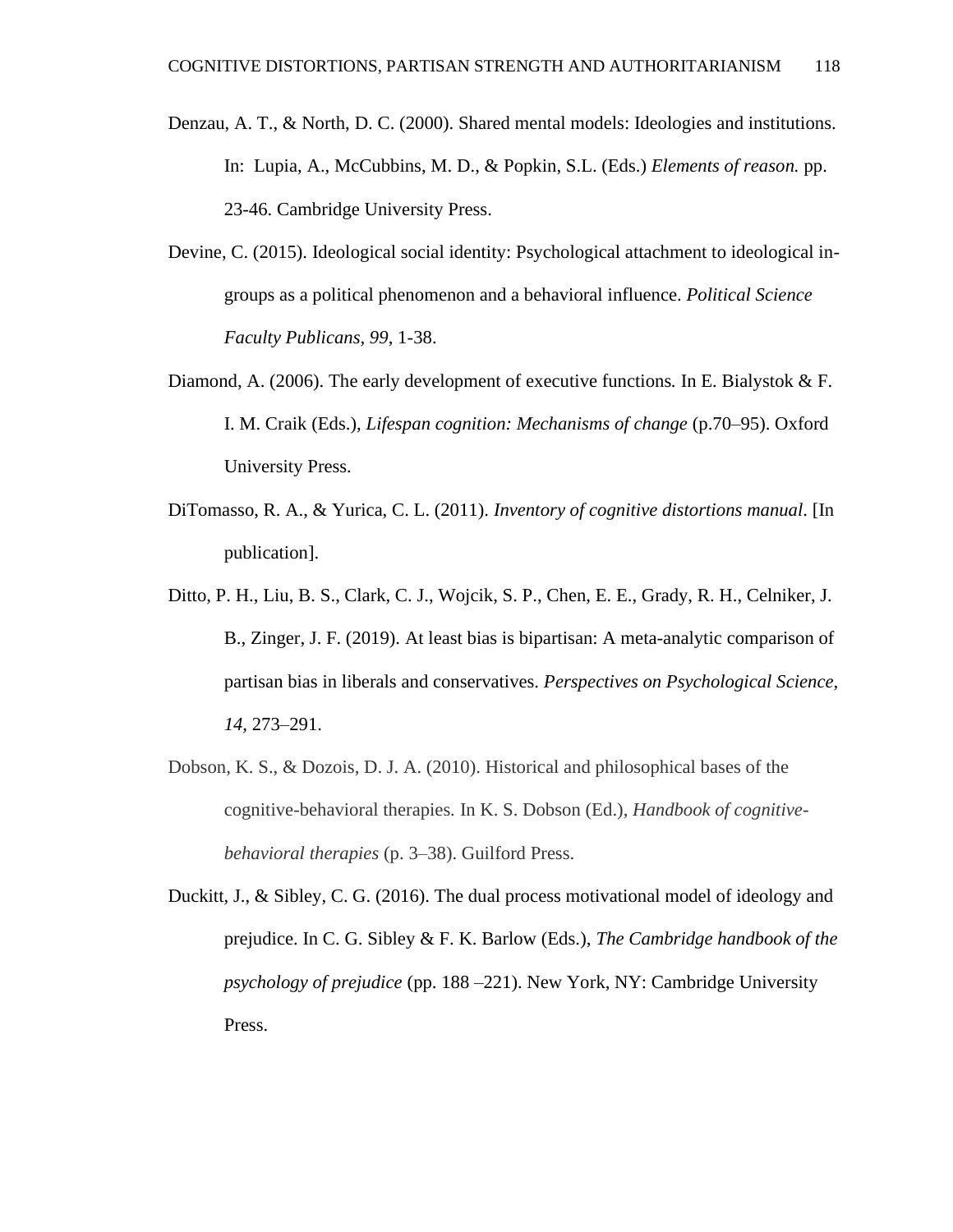- Duckitt, J. (1989). Authoritarianism and group identification: A new view of an old construct. *Political Psychology, 10,* 63–84.
- Duncan, L., & Peterson, B. (2014). Authoritarianism, cognitive rigidity, and the processing of ambiguous visual information. *Journal of Social Psychology, 154*(6), 480-490.
- Dunwoody, P., & Plane, D. (2019). The influence of authoritarianism and out-group threat on political affiliations and support for antidemocatic policies. *Peace and Conflict: Journal of Peace Psychology, 25*(3), 198–210.
- Efthymiou, D. (2017). The normative value of partisanship: When and why partisanship matters. *Sage Journals*,
- Erikson, R. S., & Tedin, K. L. (2003). *American public opinion*. New York: Longman. 6th ed.
- Evans, J. S. B. T., Newstead, S. E., Allen, J. L., & Pollard, P. (1994). Debiasing by instruction: The case of belief bias. *European Journal of Cognitive Psychology, 6*(3), 263–285.
- Feldman, S., & Johnston, C. (2014). Understanding the determinants of political ideology: Implications of structural complexity. *Political Psychology, 35*(3) 337- 358.
- Fessler, D., Pisor, A., & Holbrook, C. (2017). Political orientation predicts credulity regarding putative hazards. *Psychological Science.*
- Festinger, L. (1957). *A theory of cognitive dissonance*. Stanford: Stanford University Press.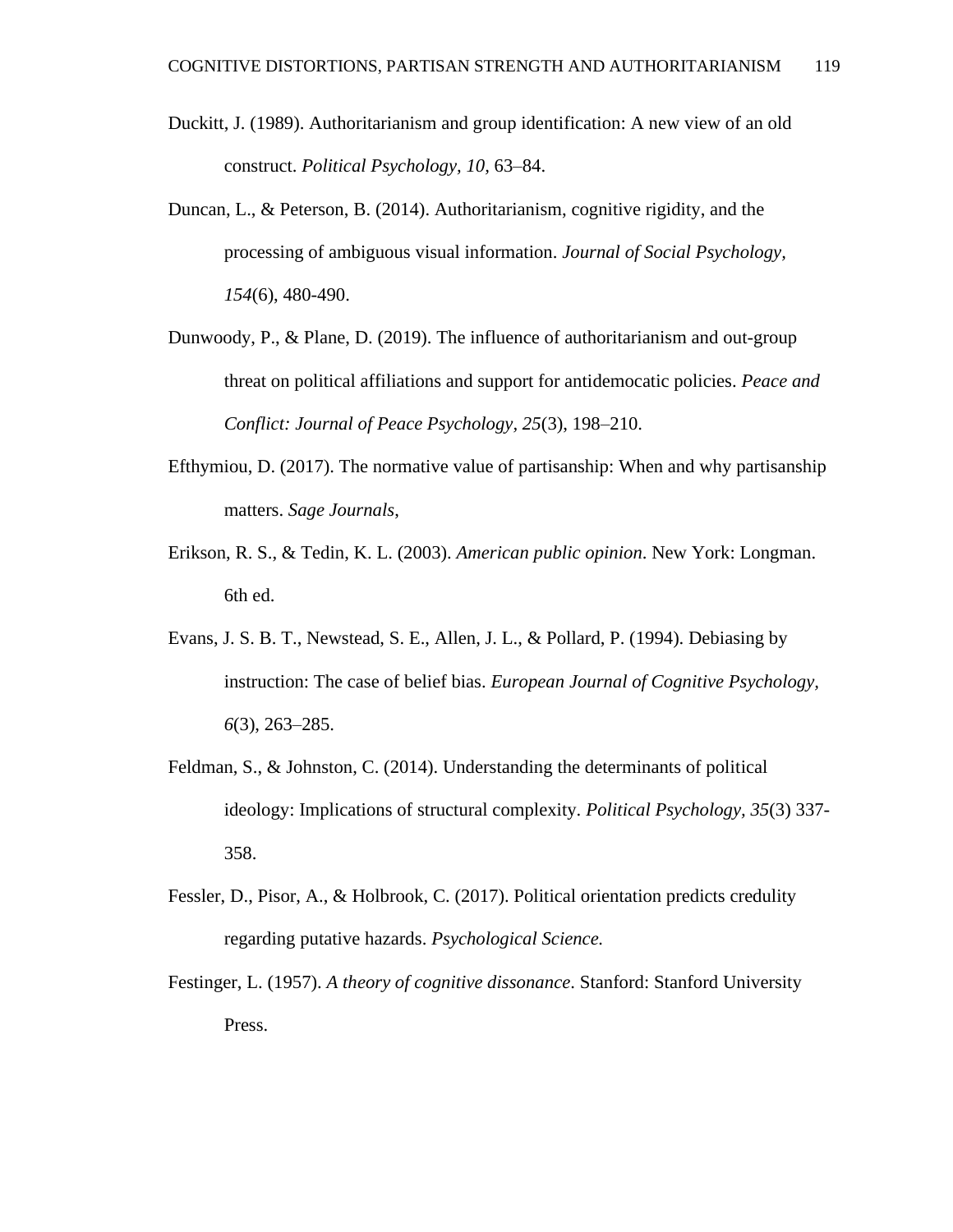- Field, A. (2009). *Discovering statistics using SPSS (3rd ed.)*. Thousand Oaks, CA: Sage Publications, Inc.
- Fisher, M. (2020, November 1). With Election Day looming, an anxious nation hears rumblings of violence. *Washington Post.*
- Floyd, D. (2020, May 19) What is the difference between communism and socialism? *Investopedia, Economy*. Retrieved from https://www.investopedia.com/
- Fowler, J., & Schreiber, D. (2008). Biology, politics, and the emerging science of human nature. *Science, 322,* 912-914.
- Freeman, A., & DeWolf, R. (1992). *The 10 dumbest mistakes smart people make and how to avoid them*. New York: HarperCollins.
- Freeman, A., & Oster, C. (1999). Cognitive behavior therapy. In M. Herson & A. S. Bellack (eds.). Handbook of interventions for adult disorders (2nd edition). (pp. 108- 138). New York: Wiley and Sons.
- French, D. (2020, October 14). The growing danger of political violence threatens to destabilize America. *TIME*. https://time.com/5899579/danger-americanpolitical-violence/
- Freidman, M. (1962). *Capitalism and Freedom.* University of Chicago Press.
- Frenkel-Brunswik, E. (1949). Intolerance of ambiguity as an emotional and perceptual personality variable. J*ournal of Personality, 18*, 108–143.
- Frimer, J. A., Skitka, L. J., & Motyl, M. (2017). Liberals and conservatives are similarly motivated to avoid exposure to one another's opinions. *Journal of Experimental Social Psychology, 72*, 1–12.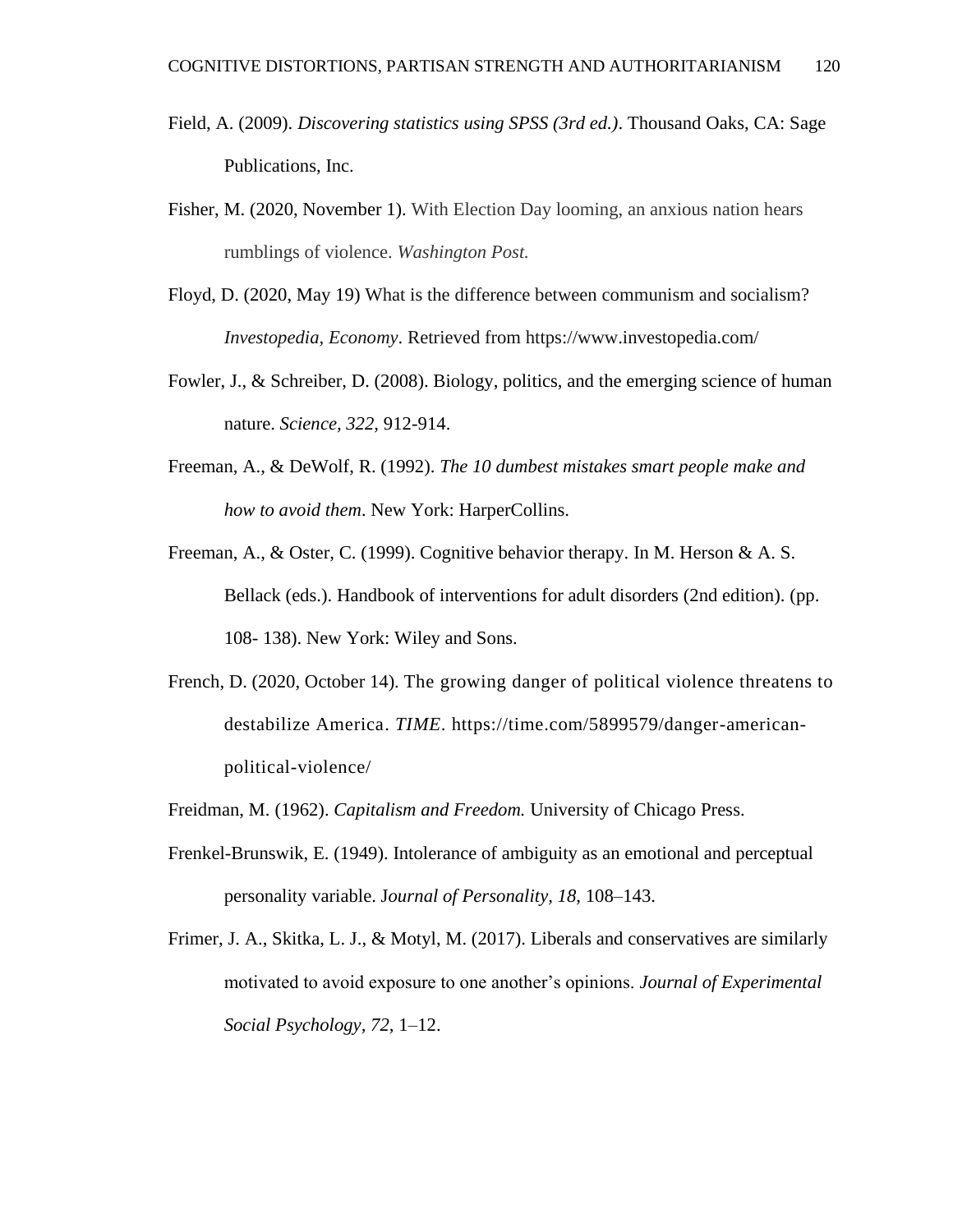Gallup News. (2020). *Party affiliation*. Retrieved from:

https://news.gallup.com/poll/15370/party-affiliation.aspx

- Galinsky, A. D., & Ku, G. (2004). The effects of perspective-taking on prejudice: The moderating role of self-evaluation. *Personality and Social Psychology Bulletin, 30*, 594- 604.
- Garrett, R. K. (2009). Echo chambers online? Politically motivated selective exposure among Internet news users. *Journal of Computer-Mediated Communication, 14*(2), 265–285.
- Gerber, A., Huber, G., Doherty, D., & Dowling, C. (2012). Personality and the strength and direction of partisan identification. *Political Behavior, 34*, 653-688.
- Gerevich, J., Bacskai, E., & Czober, P. (2007). The generalizability of the Buss-Perry Aggression Questionnaire. *International Journal of Methods in Psychiatric Research, 16*(3), 124-136.
- Ghuman, A. (2015). *An examination of the moderating effect of intergroup anxiety on the relationship between intergroup contact and Islamophobia*. [Unpublished doctoral dissertation], Philadelphia College of Osteopathic Medicine, Philadelphia.
- Gilbert, P. (1998). The evolved basis and adaptive functions of cognitive distortions. *British Journal of Medical Psychology, 71*, 447-463.

Gómez, Sergio Alejandro (April 19, 2017). [Communist Party membership numbers](about:blank)  [climbing in the Trump era.](about:blank) Retrieved from: https://www.peoplesworld.org/article/communist-party-membership-numbersclimbing-in-the-trump-era/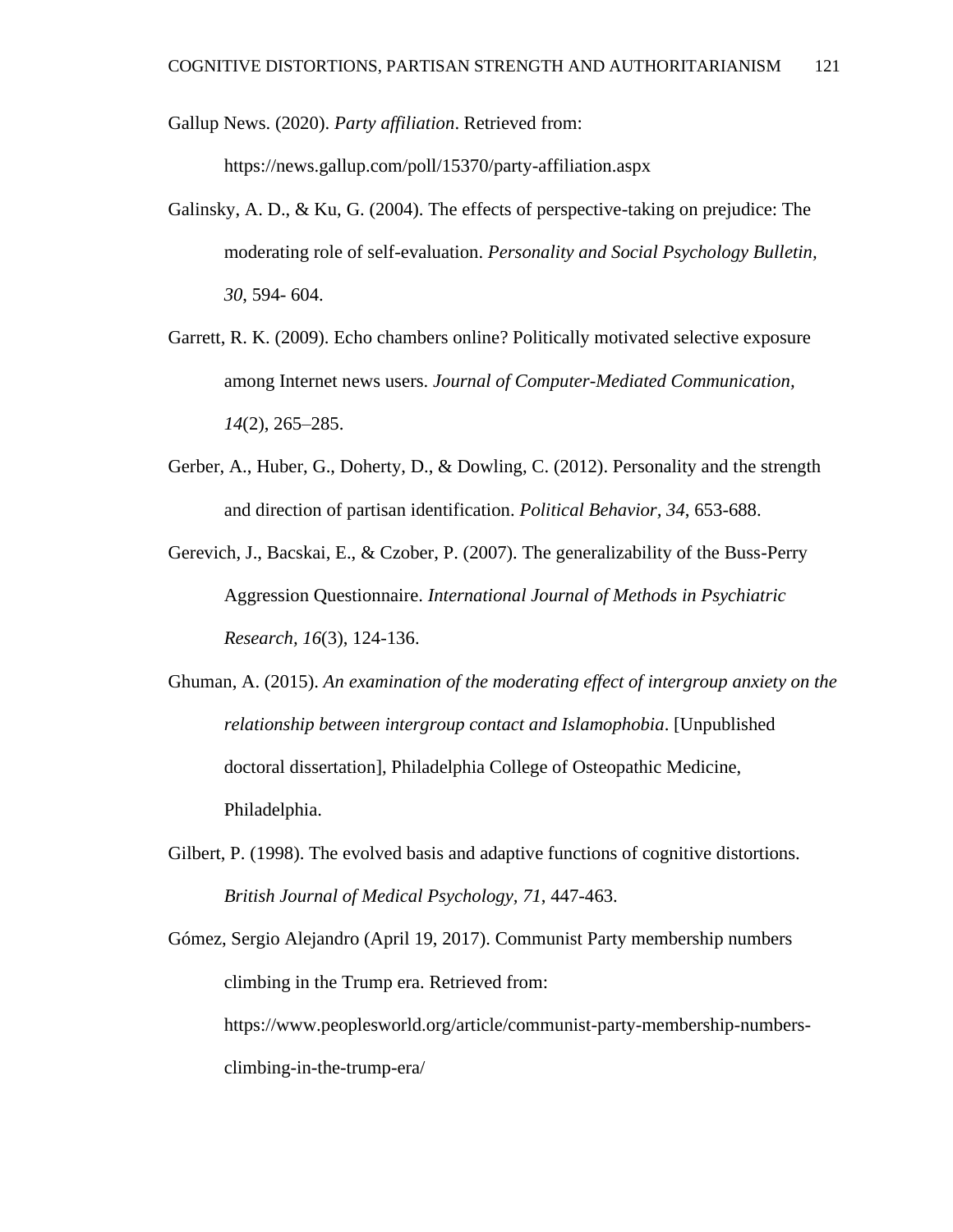- Graber, D. A., & Dunaway, J. (2018). *Mass media and American politic*s (10th edition). Sage Publications.
- Greenberg, J. (2000). Opinion discourse and Canadian newspapers: The case of the Chinese "boat people." *Canadian Journal of Communication, 25*(4), 517-37.
- Greenberg, J., & Jonas, E. (2003). Psychological motives and political orientation--The left, the right, and the rigid: Comment on Jost et al. (2003). *Psychological Bulletin, 129*(3), 376–382.
- Gundersen, K, & Svartdal, F. (2006). Aggression replacement training in Norway: Outcome evaluation of 11 Norwegian student projects. *Scandinavian Journal of Educational Research, 50*(1), 63-81.
- Hall, M. P., & Raimi, K. T. (2018). Is belief superiority justified by superior knowledge? *Journal of Experimental Social Psychology, 76*, 290–306.
- Herrmann, R. K. (2013). Perceptions and image theory in international relations. In L. Huddy, D. O. Sears, & J. S. Levy (Eds.), *The Oxford handbook of political psychology* (2nd ed., pp. 334 –363). New York, NY: Oxford University Press.
- Hetherington, M. J., & Weiler, J. (2009). *Authoritarianism and polarization in American politics.* New York, NY: Cambridge University Press.
- Hewstone, M., Rubin, M., & Willis, H. (2002). Intergroup bias. *Annual Review of Psychology, 53*, 575-604.
- Heywood, A. (2012). *Political ideologies: An introduction*. Basingstoke, United Kingdom: Palgrave.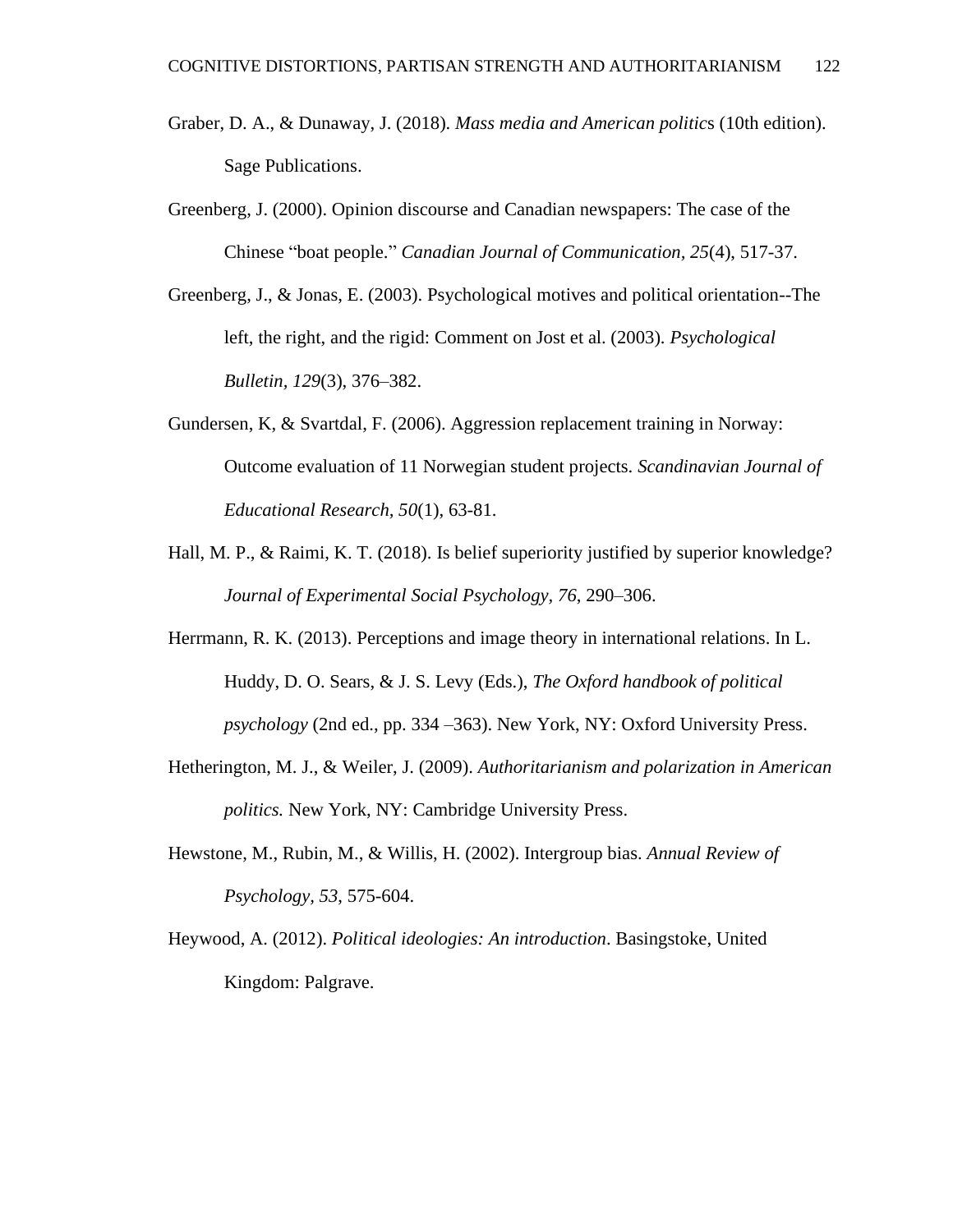- Hibbing, J. R., Smith, K. B., Alford, J. R. (2014). Differences in negativity bias underlie variations in political ideology. *Behavioral & Brain Sciences, 37*, 297– 307.
- Hogg, Michael. A., Sherman, D. K., Dierselhuis, J., Maitner, A. T., & Moffitt, G. (2007). Uncertainty, entitativity, and group identification. *Journal of Experimental Social Psychology, 43*(1), 135-142.
- Homeland Security. (2020). *Homeland threat assessment*. Retrieved from https://www.dhs.gov/sites/default/files/publications/2020\_10\_06\_homelandthreat-assessment.pdf
- Huddy, L., & Bankert, A. (2017). Political partisanship as a social identity. *Groups and Identities, Political Psychology*, 1-30.
- Huddy, L., Mason, L., & Aaroe, L. (2015). Expressive partisanship: Campaign involvement, political emotion, and partisan identity. *American Political Science Review, 109* (1), 1-17.
- Independent American Party. (2016). *Platform of the National Independent American Party*. Retrieved from https://www.Independentamericanparty.org/
- Iyengar, S. (1990). The accessibility bias in politics: Television and public opinion. I*nternational Journal of Public Opinion Research*, *2*(1), 1-15.
- Jakubowicz, K. (2003). Persons belonging to national minorities and the media. *International Journal on Minority & Group Rights, 10*(4), 291-314.
- Jost, J. T., Glaser, J., Kruglanski, A. W., &. Sulloway, F. J. (2003). Exceptions that prove the rule: Using a theory of motivated social cognition to account for ideological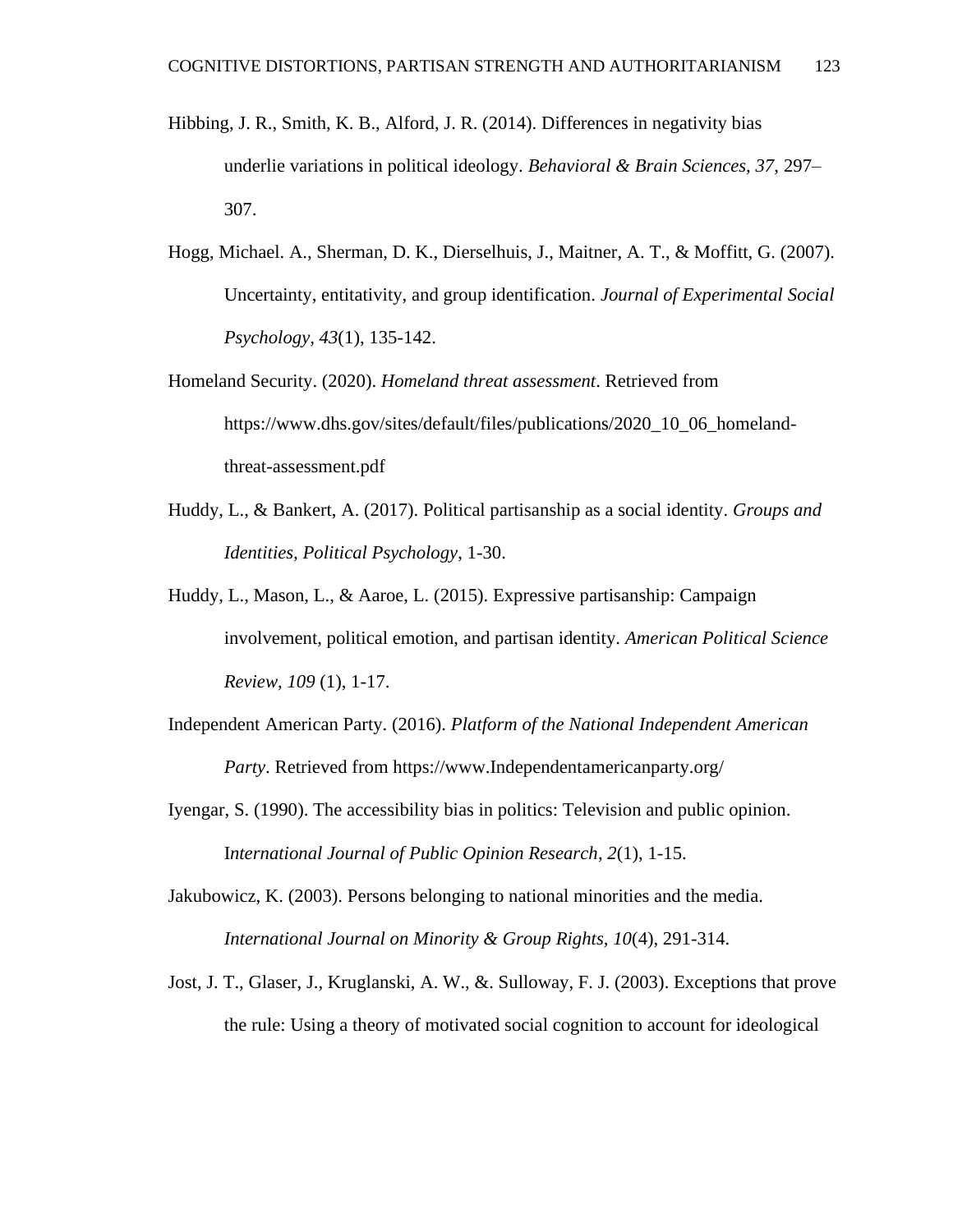incongruities and political anomalies: Reply to Greenberg and Jonas (2003). Psychological Bulletin, *129*, 383-393.

- Jost, J. T., Banaji, M., & Nosek, B. (2004). A decade of system justification theory: Accumulated evidence of conscious and unconscious bolstering of the status quo. *[Political Psychology,](https://en.wikipedia.org/wiki/Political_Psychology_(journal)) 25*(6), 881–919.
- Jost, J. T., Napier, J. L., Thorisdottir, H., Gosling, S. D., Palfai, T. P., & Ostafin, B. (2007). Are needs to manage uncertainty and threat associated with political conservatism or ideological extremity? *Personality and Social Psychology Bulletin, 33*, 989–1007.
- Jost, J. T., Federico, C. M., & Napier, J. L. (2009). Political ideology: Its structure, functions and elective affinities. *Annual Review of Psychology, 60*, 307-337.
- Jost, J. T., & van der Toorn, J. (2012). System justification theory*.* In P. A. M. Van Lange, A. W. Kruglanski, & E. T. Higgins (Eds.), *Handbook of theories of social psychology* (p. 313–343). Sage Publications Ltd.
- Jost, J. T. (2017). Ideological asymmetries and the essence of political psychology. *Political Psychology, 38*, 167-208.
- Kalmoe, N., & Mason, L. (2019). Lethal mass partisanship: Prevalence, correlates & electoral contingencies. *NCAPSA American Politics Meeting*. Retrieved from https://www.dannyhayes.org/uploads/6/9/8/5/69858539/kalmoe\_\_\_mason\_ncapsa \_2019\_-\_lethal\_partisanship\_-\_final\_lmedit.pdf
- Kanai, R., Feilden, T., Firth, C., & Rees, G. (2011). Political orientations are correlated with brain structure in young adults*. Current Biology, 21*(8), 677-680.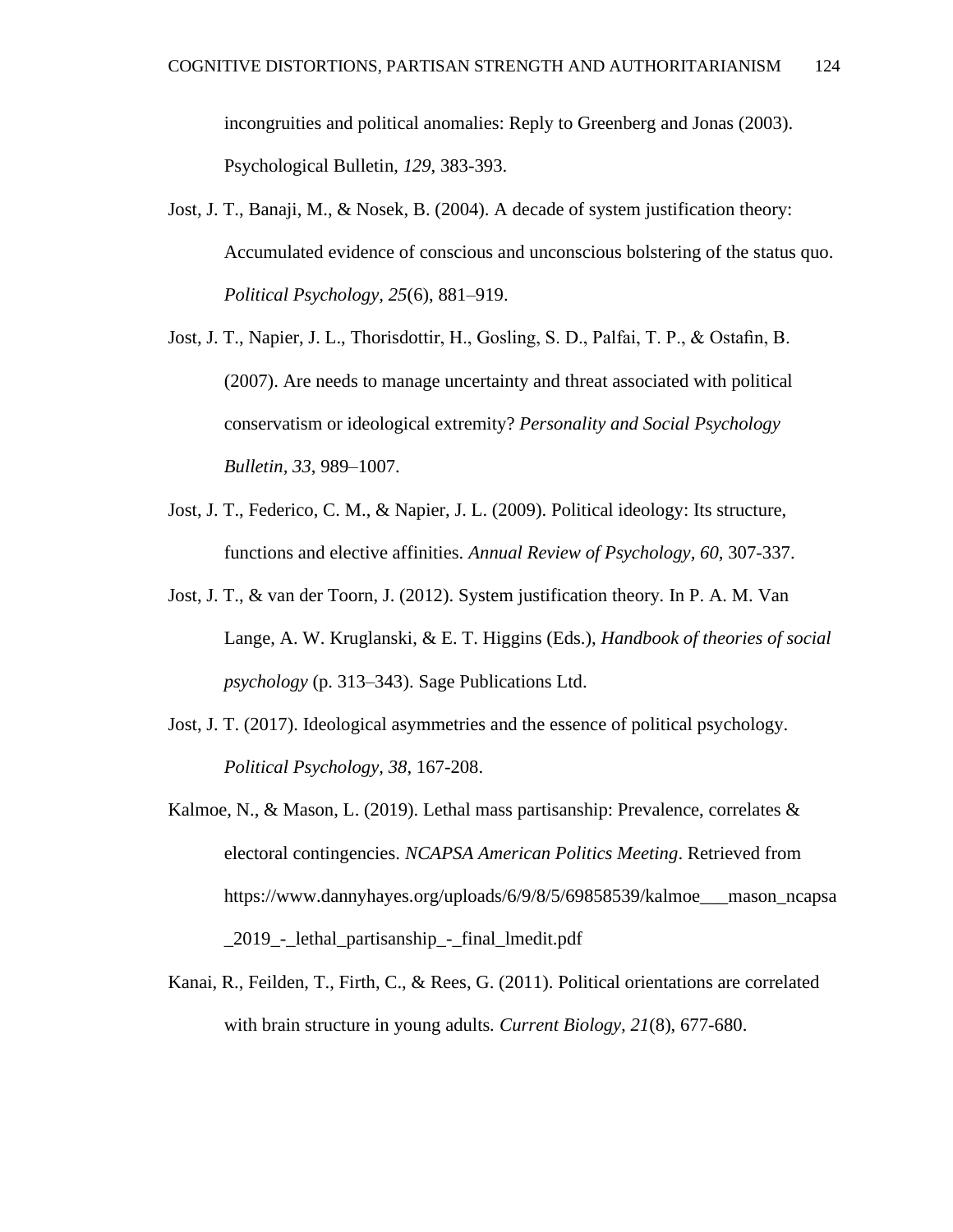- Kashdan, T. B., & Rottenberg, J. (2010). Psychological flexibility as a fundamental aspect of health. *Clinical Psychology Review, 30, 865–878.*
- Kay, A. C., & Eibach, R. P. (2013). Compensatory control and its implications for ideological extremism. *Journal of Social Issues, 69,* 564-585.
- Kazdin, A. E. (1998). Research design in clinical psychology. Boston, MA: Allyn & Bacon.
- Kelly, G. A. (1955). *The psychology of personal constructs*. New York: Norton
- Kenrick, D. T., Neuberg, S. L., & Cialdini, R. B. (2002). *Social psychology: Unraveling the mystery* (2nd ed.). Boston: Allyn and Bacon.
- Knight, K. (2006). Transformations of the Concept of Ideology in the Twentieth Century. *American Political Science Review, 100*(4), 619-626.
- Knoll, B. R., O'Daniel, T. J., & Cusato, B. (2015). Physiological responses and political behavior: Three reproductions using a novel dataset. *Research & Politics, 2*(4). 1- 6.
- Kosterman, R., & Feshbach, S. (1989). Toward a measure of patriotic and nationalistic attitudes. *Political Psychology, 10*, 257- 274.
- Lacorda, Jr., F. (2014). Socialism overview. In T. Teo (Ed)*. Encyclopedia of Critical Psychology* (pp.1815-1820). New York: Springer Science Business Media.
- Lammers, J., Koch, A., Conway, P., & Brandt, M. J. (2017). The political domain appears simpler to the politically extreme than to political moderates. *Social Psychological & Personality Science, 8,* 612– 622.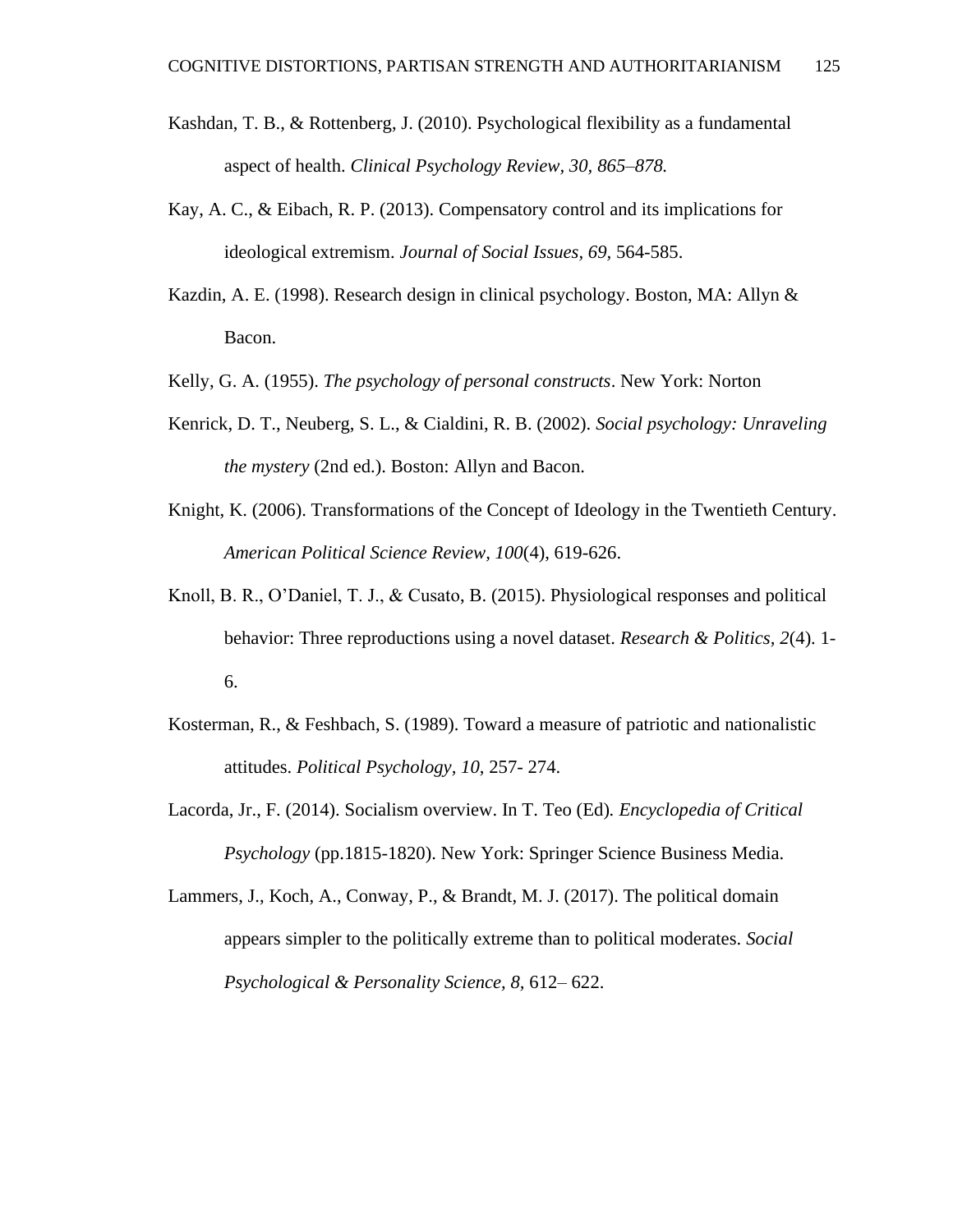- Larsen, K., Groberg, D., & Simmons, D. (1993). Authoritarianism, perspectives on the environment, and work values among social science students in former socialist and western societies. *Social Behavior and Personality, 21*(3). 251-264
- Latella-Zakhireh, D. (2009). *The psychometric properties of the Mahan and DiTomasso Anger Scale (Mad-AS) and its relationship to cognitive distortions and attitudes among adults who experience symptoms of anger.* [Unpublished doctoral dissertation]. Philadelphia College of Osteopathic Medicine, Philadelphia.
- Lavine, H., Lodge, M., & Freitas, K. (2005). Threat, authoritarianism, and selective exposure to information. *Political Psychology, 26*, 219–244.
- Leach, C., Iyer, A., & Pederson, A. (2007). Angry opposition to government redress: When the structurally advantaged perceive themselves as relatively deprived. *British Journal of Social Psychology, 46*, 191-204.
- Lelkes, Y., & Westwood, S. (2017). The limits of partisan prejudice. *The Journal of Politics, 79*(2), 485-501.
- Leonardelli, G. J., Pickett, C. L., Joseph, J. E., & Hess, Y. D. (2010). Optimal distinctiveness theory in nested categorization contexts: Moving from dueling identities to a dual identity. in R. M. Kramer, G. J. Leonardelli, & R. W. Livingston (Eds.), *Social cognition, social identity, and intergroup relations: A festschrift in honor of Marilynn Brewer*. (pp. 103-125). Psychology Press Festschrift series. New York, NY: Taylor & Francis.
- Levendusky, M. S. (2013). Why do partisan media polarize viewers? *American Journal of Political Science, 57*(3), 611–623.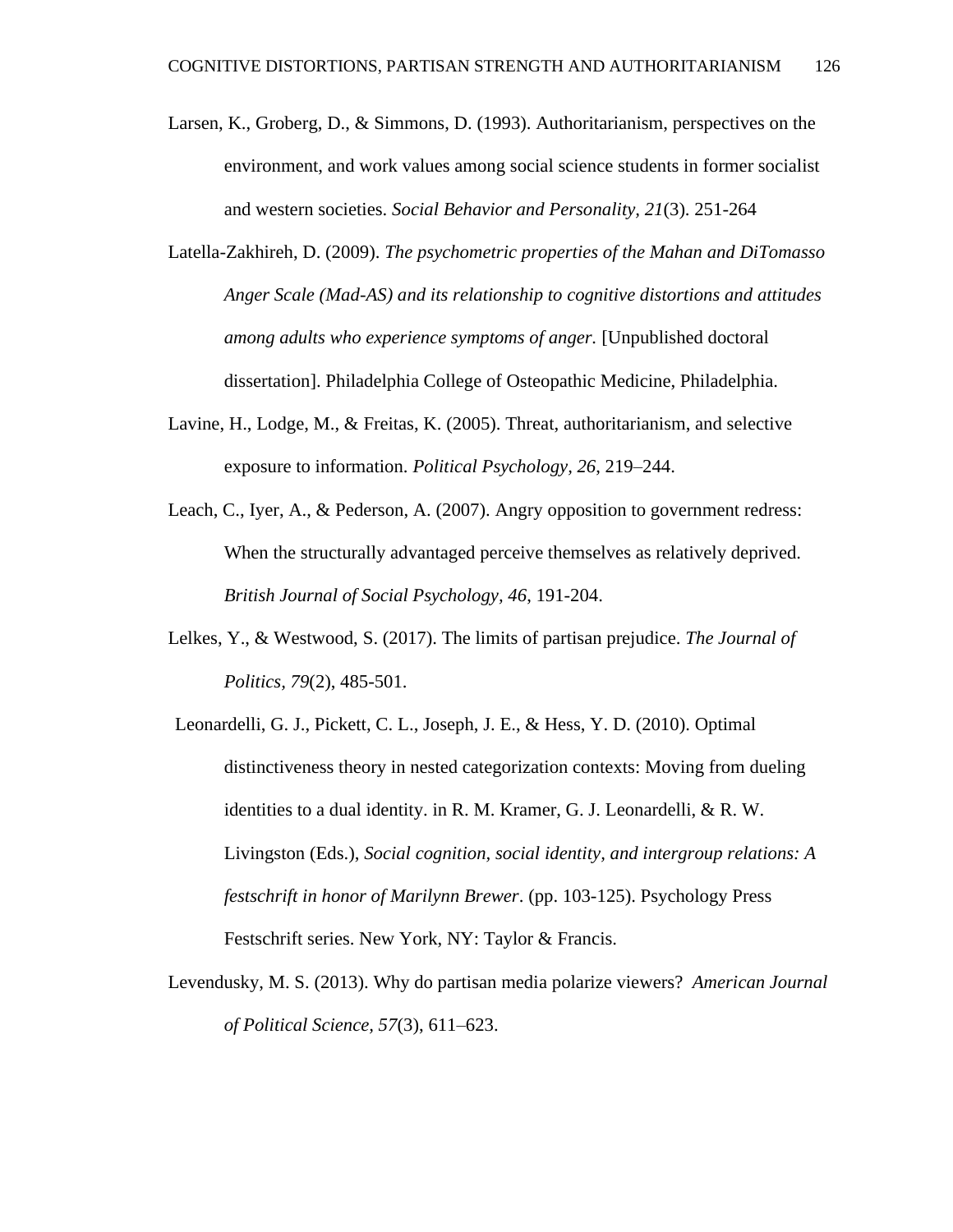- Lewandowsky, S., Stritzke, W. G., Freund, A. M., Oberauer, K., & Krueger, J. I. (2013). Misinformation, disinformation, and violent conflict: From Iraq and the "war on terror" to future threats to peace. *American Psychologist, 68*, 487–501.
- Liau, A., Barriga, A., & Gibbs, J. (1999). Relations between self‐serving cognitive distortions and overt vs. covert antisocial behavior in adolescents, *Aggressive Behavior, 24*(5), 335-346.
- Libertarian National Committee (2018). Retrieved from https://www.lp.org/the-libertarianparty/
- Lilienfeld, S., & Latzman, R. (2014). Threat bias, not negativity bias, underpins differences in political ideology. *Behavioral Brain Sciences, 37*(3), 297-307.
- Lilienfeld, S., Ammirati, R., & Landfield, K. (2009). Giving debiasing away: Can psychological research on correcting cognitive errors promote human welfare? *Perspectives on Psychological Science, 4*(4), 390-398.
- Lu, K., & Holcomb, J. (2016). *Digital news audience factsheet*. Retrieved from: [http://www.journalism.org/2016/06/15/digital-news-audience-fact-sheet.](http://www.journalism.org/2016/06/15/digital-news-audience-fact-sheet)
- Mackie, D. M., Devos, T., & Smith, E. (2000). Intergroup emotions: Explaining offensive action tendencies in an intergroup context. *Journal of Personality and Social Psychology, 79*(4), 602–16.
- Makashvili, A., Vardanashvili, I., & Javakhishvili, N. (2018). Testing intergroup threat theory: Realistic and symbolic threats, religiosity, and gender as predictors of prejudice. *Europe's Journal of Psychology, 14*, 464 – 484.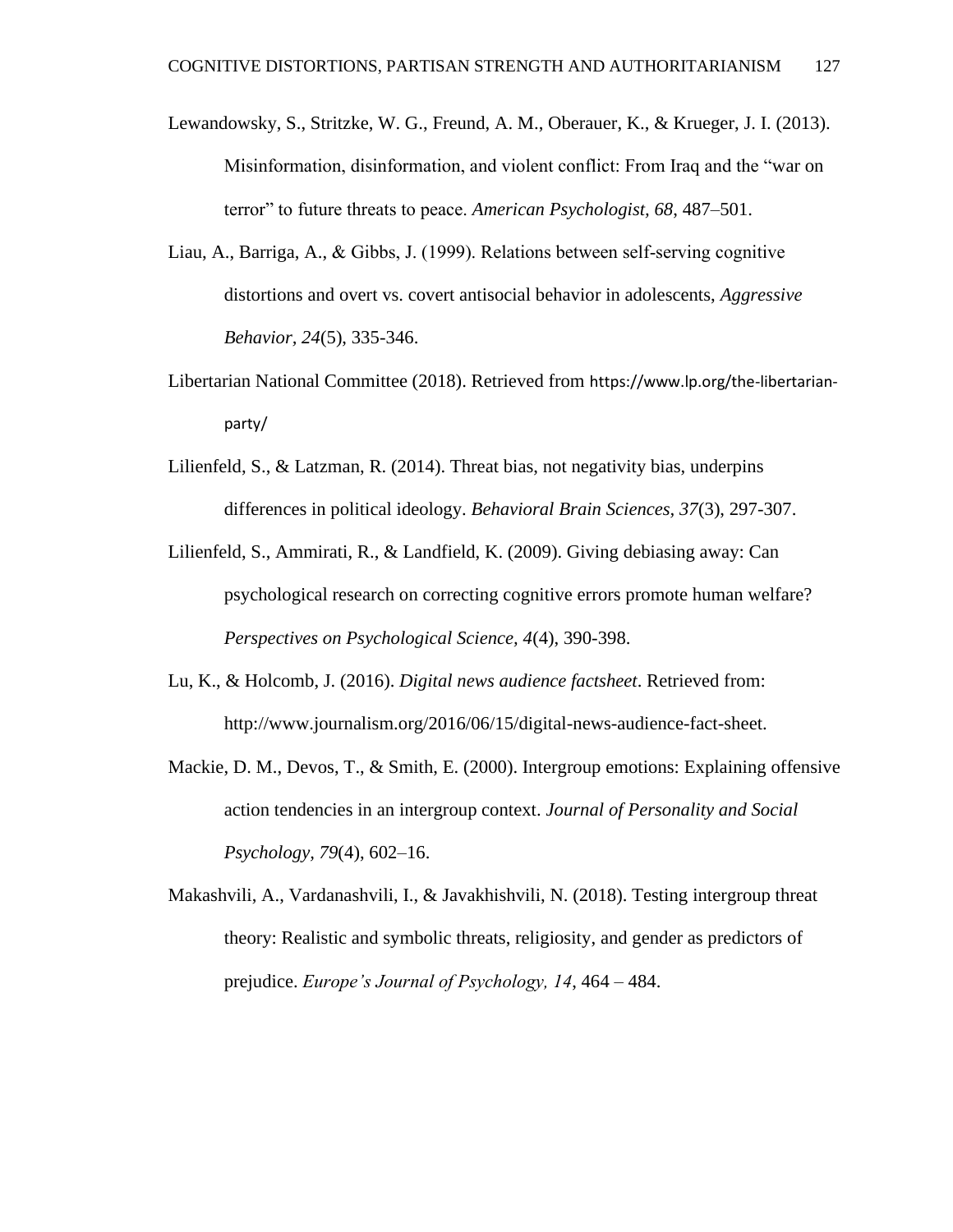- McConahay, J. B. (1986). Modern racism, ambivalence, and the Modern Racism Scale. In J. F. Dovidio & S. L. Gaertner (Eds.), *Prejudice, discrimination and racism* (pp. 91–126). New York, NY: Academic Press.
- McFarland, S. G., Ageyev, V. S., & Abalakina-Paap, M. A. (1992). Authoritarianism in the former Soviet Union. *Journal of Personality and Social Psychology, 63*(6), 1004–1010.
- McGregor, I., Prentice, M., & Nash, K. (2013). Anxious uncertainty and Reactive Approach Motivation (RAM) for religious, idealistic, and lifestyle extremes. *Journal of Social Issues, 69,* 537–563.

McLellan. (1986). *Ideology*. Minneapolis: Univ. Minn. Press

- McPherson, M., Smith-Lovin, L., & Cook, J. (2001). Birds of a feather: Homophily in social networks, *Annual Review of Sociology, 27*, 415-444.
- McWilliams, M., & Keil, J. (2005). In Altemeyer, R. A. (1996). *The authoritarian spectre. University of Manitoba. Retrieved from:* https://www.evcforum.net/DataDropsite/TheAuthoritarians.pdf
- Meeusen, C., & Jacobs, L. (2015). *Television news content of minority groups as contextual factor of the differences between specific prejudices*. Paper presented at 14th Dutch-Belgian Political Science Conference. Retrieved from https://core.ac.uk/download/pdf/34635728.pdf
- Metzger, M. J., Flanagin, A. J., & Medders, R. B. (2010). Social and heuristic approaches to credibility evaluation online. *Journal of Communication, 60*, 413–439.
- Metzger, M. J., Hartsell, E. H., & Flanagin, A. J. (2015). Cognitive dissonance or credibility? A comparison of two theoretical explanations for selective exposure to partisan news. *Communication Research, 30*, 414–431.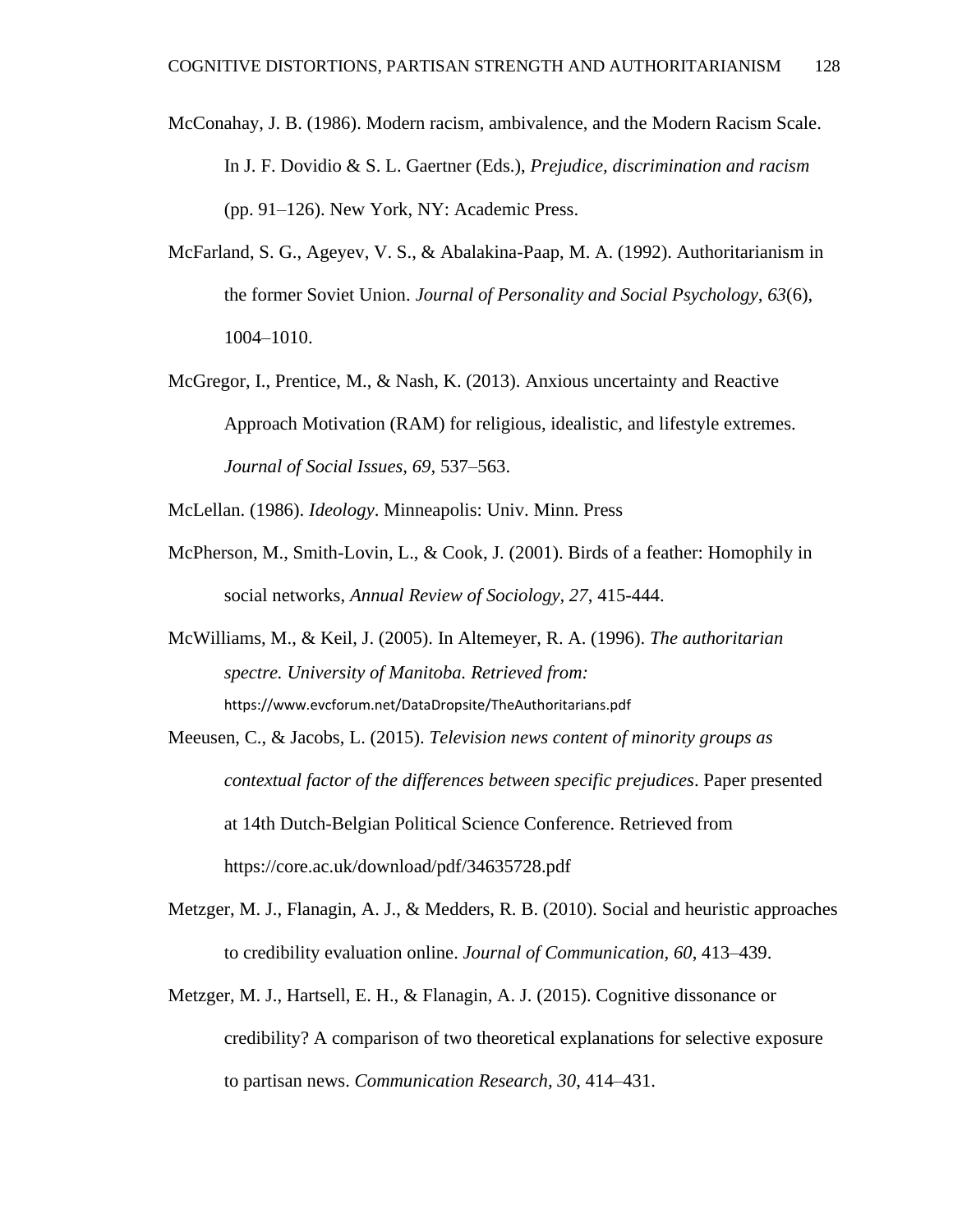- Mills, M., Smith, K. B., Hibbing, J. R., & Dodd, M. D. (2014). The politics of the facein-the-crowd. *Journal of Experimental Psychology: General, 143*, 1199–1213.
- Mills, H., Reiss, N., & Dombeck, M. (2008). Stress reduction and management. Retrieved from http://www.mentalhelp.net/poc/id =15680&cn=117
- Mondak, J. J., & Halperin, K. D. (2008). A framework for the study of personality and political behaviour. *British Journal of Political Science, 38*, 335–362.
- Morey, L. C. (1991). *The Personality Assessment Inventory Professional Manual*. Odessa, FL: Psychological Assessment Resources.
- Morris, A. (2011). *A web of distortion: How internet use is related to cognitive distortion, personality traits, and relationship dissatisfaction*. [Unpublished doctoral dissertation]. Philadelphia College of Osteopathic Medicine, Philadelphia.
- Morris, L., & Mansell, W. (2018). A systematic review of the relationship between rigidity/flexibility and transdiagnostic cognitive and behavioral processes that maintain psychopathology. *Journal of Experimental Psychopathology, 9*(3), 1-40.
- Motyl, M., Iyer, R., Oishi, S., Trawalter, S., & Nosek, B. A. (2014). How ideological migration geographically segregates groups. *Journal of Experimental Social Psychology, 51*, 1-14.
- Muirhead, R., & Rosenblum, N. (2006). Political liberalism vs. "the great game of politics": The politics of political liberalism. *Perspectives on Politics, 4*(1), 99– 108.
- Muirhead, R. (2014) *The Promise of party in a polarized age*. Cambridge, MA: Harvard University Press.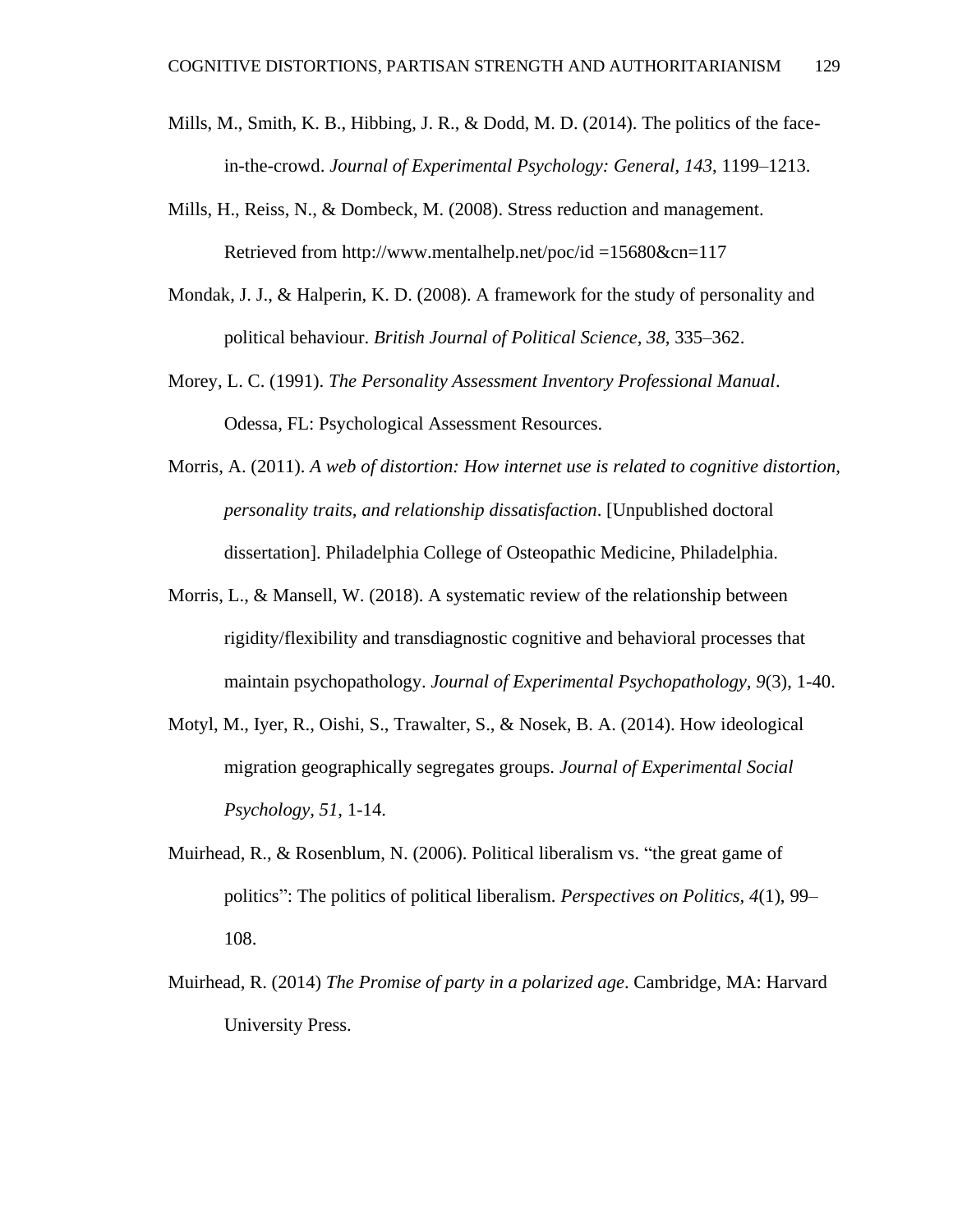- Nail, P. R., McGregor, I., Drinkwater, A. E, Steele, G. M., & Thompson, A.W. (2009). Threat causes liberals to think like conservatives. *Journal of Experimental Social Psychology, 45*, 901-907 .
- National Socialist Movement of America. (2020). *25-point plan*. Retrieved from: https://www.nsm88.org/25points/25PontsComplete.pdf
- Newport, F. (2018). Democrats more positive about socialism than capitalism. Gallup. Retrieved from https://news.gallup.com/poll/240725/democrats-positivesocialism-capitalism.aspx
- Olweus, D. (1986). Aggression and hormones: Behavioral relationships with testosterone and adrenaline. In D. Olweus, J. Block & M. Radke-Yarrow (Eds.), *Development of antisocial and prosocial behavior: Research, theories, and issues* (pp. 51-72). Orlando, FL: Academic Press.
- Onraet, E., Van Hiel, A., Dhont, K., Hodson, G., Schittekatte, M., & De Pauw, S. (2015). The association of cognitive ability with right-wing ideological attitudes and prejudice: A meta-analytic review. *European Journal of Personality, 29*, 599 – 621.
- Onraet, E., Van Hiel, A., Roets, A., & Cornelis, I. (2011). The closed mind: "Experience" and "cognition" aspects of openness to experience and need for closure as psychological bases for right-wing attitudes. *European Journal of Personality, 25*, 184–197.
- Oostermeijer, S., Smeets, K. C., Jansen, L. M. C., Jambroes, T., Rommelse, N. N. J., Scheepers, F. E., Buitelaar, J. K., & Popma, A. (2017). The role of self-serving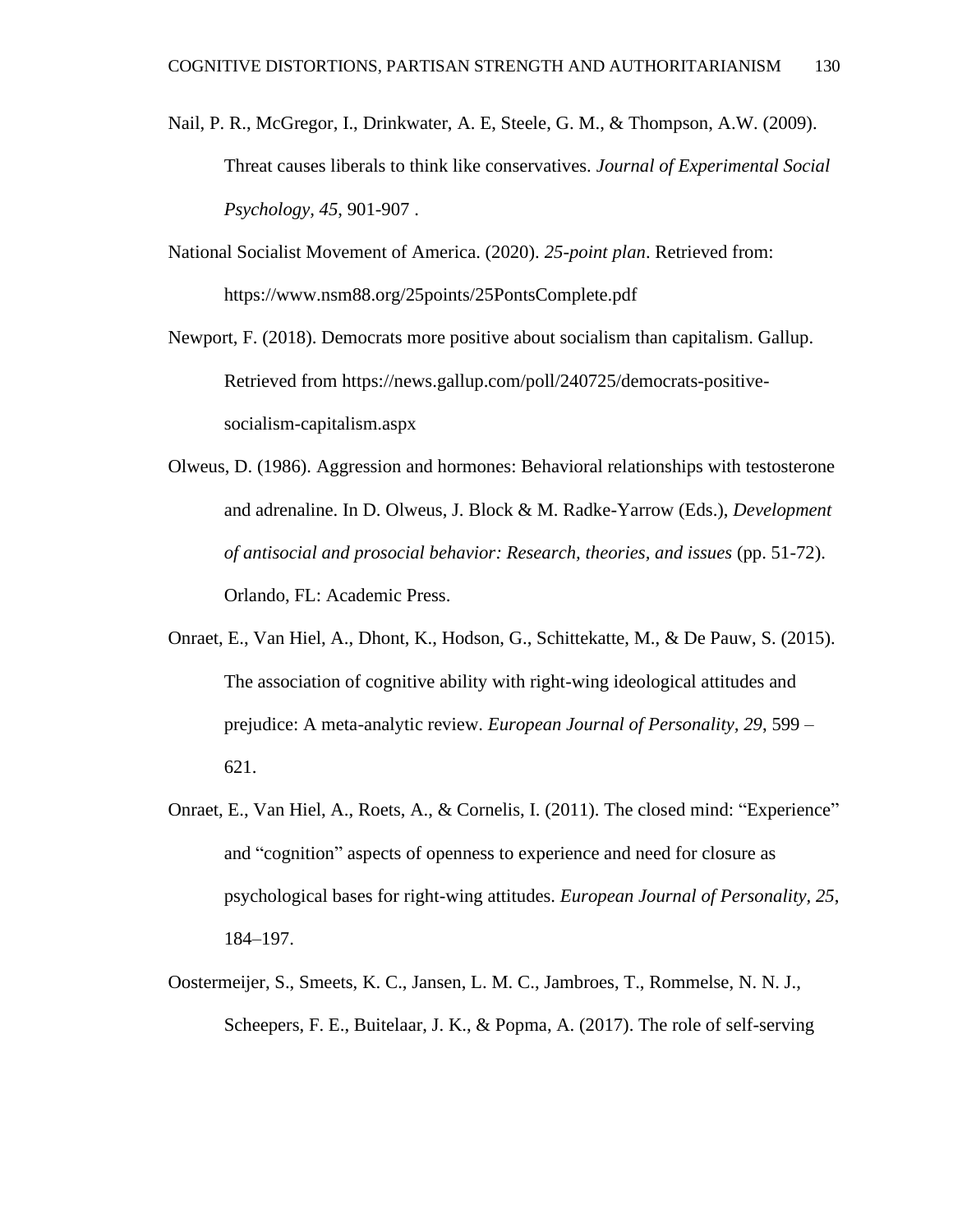cognitive distortions in reactive and proactive aggression. *Criminal Behavior and Mental Health, 2*(7), 395-408.

- Osborne, D., Milojev, P., & Sibley, C. (2017). Authoritarianism and national identity: Examining the longitudinal effects of SDO and RWA on nationalism and patriotism. *Personality and Social Psychology Bulletin*, 1-14
- Park, J., Felix, K., & Leung Lee, G. (2007). Implicit attitudes toward Arab Muslims and the moderating effects of social information. *Basic and Applied Social Psychology, 29*,35-45.
- Passini, S. (2008). Exploring the multidimensional facets of authoritarianism: Authoritarian aggression and social dominance orientation. *Swiss Journal of Psychology, 67*(1), 51-60.
- Pew Research Center. (2014). *Political polarization in the American public*. Retrieved from [https://www.people-press.org/2014/06/12/political-polarization-in-the](https://www.people-press.org/2014/06/12/political-polarization-in-the-american-public/)[american-public/](https://www.people-press.org/2014/06/12/political-polarization-in-the-american-public/)
- Pew Research Center. (2016). *Partisan and political animosity in 2016.* Retrieved from https://www.people-press.org/2016/06/22/partisanship-and-political-animosity-in-2016
- Pew Research Center. (2017). *The partisan divide on political values grows even wider: Sharp shifts among Democrats on aid to needy, race, immigration.* Retrieved from http://whatmakesushumans.com/2015/07/07/thoughts-emotions-behaviour-andcognitive-distortions-a-primer/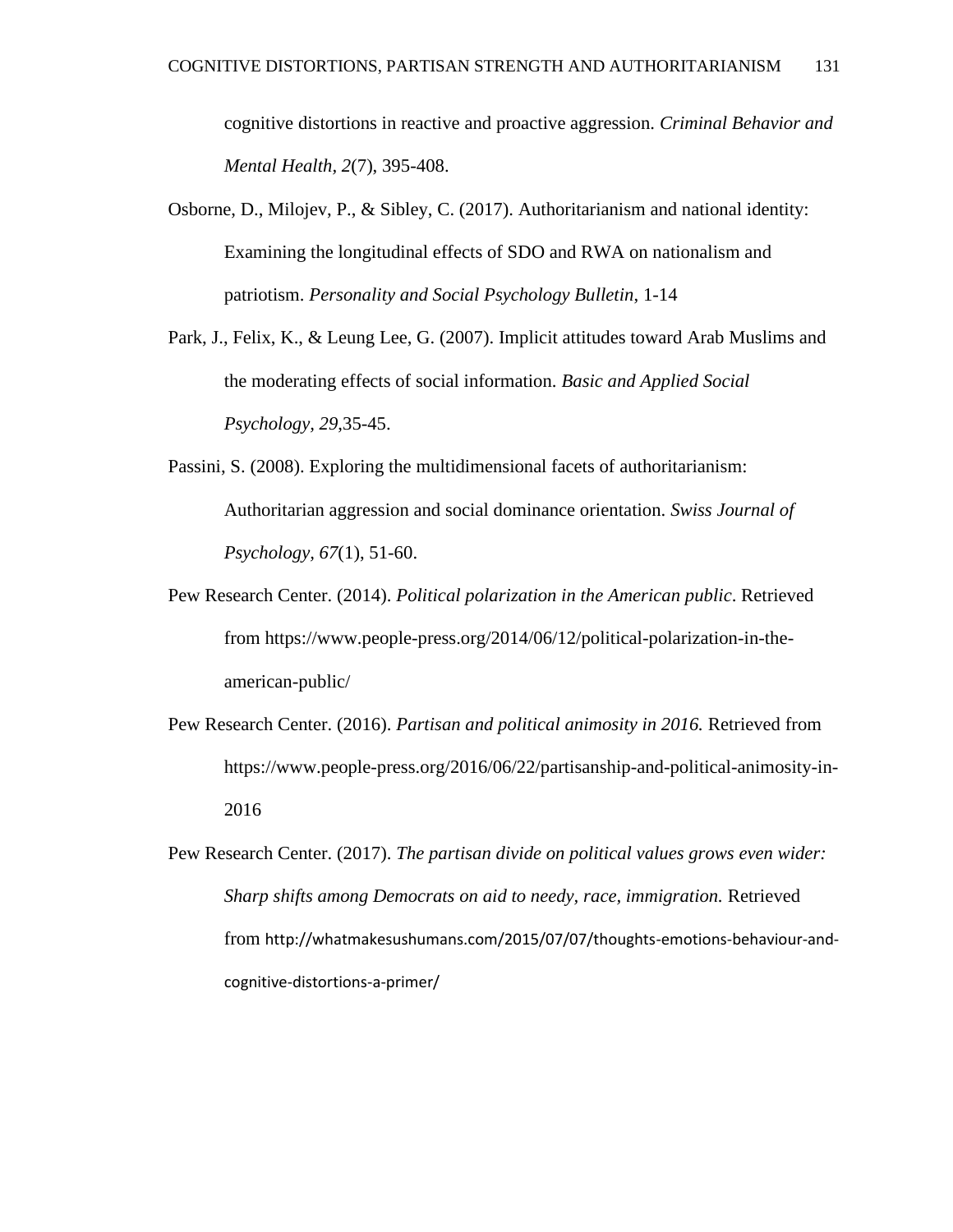- Pew Research Center. (2018). *Political Independents: Who they are, what they think*. Retrieved from https://www.people-press.org/2019/03/14/political-Independentswho-they-are-what-they-think/
- Pew Research Center. (2019). *Stark partisan divisions in Americans' views of "socialism," "capitalism."* Retrieved from: https://www.pewresearch.org/facttank/2019/06/25/stark-partisan-divisions-in-americans-views-of-socialism capitalism/
- Pew Research Center (2019). *Americans are wary of the role social media sites play in delivering news*. Retrieved from:

https://www.journalism.org/2019/10/02/americans-are-wary-of-the-role-socialmedia-sites-play-in-delivering-the-news/

- Pew Research Center (2019). *Trusting the news media in the Trump era*. Retrieved from https://www.journalism.org/2019/12/12/trusting-the-news-media-in-the-trumpera/
- Pew Research Center. (2019). *The U.S. has changed in key ways in the past decade, from tech use to demographics*. Retrieved from https://www.pewresearch.org/facttank/2019/12/20/key-ways-us-changed-in-past-decade/
- Pew Research Center (2020). *Liberals make up the largest share of Democratic voters, but their growth has slowed in recent years.* Retrieved from https://www.pewresearch.org/fact-tank/2020/01/17/liberals-make-up-largest-share-ofdemocratic-voters/
- Pew Research Center. (2020). *A month before George Floyd's death, black and white Americans differed sharply in confidence in the police*. [https://www.pewresearch.org/fact-tank/2020/06/05/a-month-before-george-](https://www.pewresearch.org/fact-tank/2020/06/05/a-month-before-george-floyds-death-black-and-white-americans-differed-sharply-in-confidence-in-the-police/)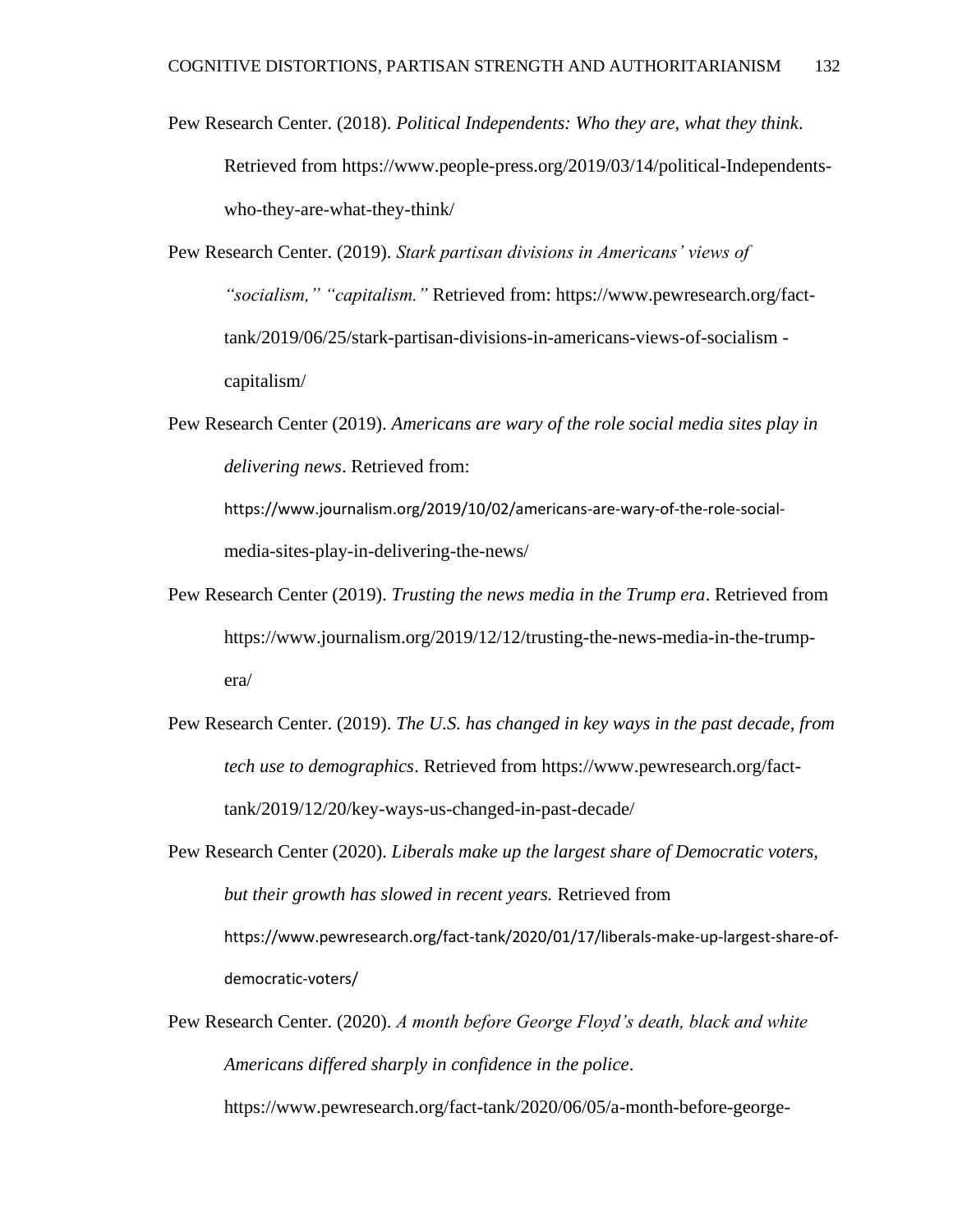[floyds-death-black-and-white-americans-differed-sharply-in-confidence-in-the](https://www.pewresearch.org/fact-tank/2020/06/05/a-month-before-george-floyds-death-black-and-white-americans-differed-sharply-in-confidence-in-the-police/)[police/](https://www.pewresearch.org/fact-tank/2020/06/05/a-month-before-george-floyds-death-black-and-white-americans-differed-sharply-in-confidence-in-the-police/)

- Pew Research Center. (2020) *Only 24% of Trump supporters view the coronavirus outbreak as "very important" voting issue*. https://www.pewresearch.org/facttank/2020/10/21/only-24-of-trump-supporters-view-the-coronavirus-outbreak-asa-very-important-voting-issue/
- Pew Research Center (2020). *America is exceptional in the nature of its political divide*. [https://www.pewresearch.org/fact-tank/2020/11/13/america-is-exceptional-in-the](https://www.pewresearch.org/fact-tank/2020/11/13/america-is-exceptional-in-the-nature-of-its-political-divide/)[nature-of-its-political-divide/](https://www.pewresearch.org/fact-tank/2020/11/13/america-is-exceptional-in-the-nature-of-its-political-divide/)
- Pew Research Center (2021). *Many Americans continue to experience mental health difficulties as pandemic enters second year.* [https://www.pewresearch.org/fact](https://www.pewresearch.org/fact-tank/2021/03/16/many-americans-continue-to-experience-mental-health-difficulties-as-pandemic-enters-second-year/)[tank/2021/03/16/many-americans-continue-to-experience-mental-health](https://www.pewresearch.org/fact-tank/2021/03/16/many-americans-continue-to-experience-mental-health-difficulties-as-pandemic-enters-second-year/)[difficulties-as-pandemic-enters-second-year/](https://www.pewresearch.org/fact-tank/2021/03/16/many-americans-continue-to-experience-mental-health-difficulties-as-pandemic-enters-second-year/)
- Pew Research Center (2021). *Large majority of the public views prosecution of Capitol rioters as "very important."*

https://www.pewresearch.org/politics/2021/03/18/large-majority-of-the-public-viewsprosecution-of-capitol-rioters-as-very-important/

- Pratto, F., Sidanius, J., Stallworth, L. M., & Malle, B. F. (1994). Social dominance orientation: A personality variable predicting social and political attitudes. *Journal of Personality and Social Psychology, 67*, 741-763.
- Ramasubramanian, S. (2007). Media-based strategies to reduce racial stereotypes activated by new stories. *Journalism & Mass Communication Quarterly, 8*(2), 249-264.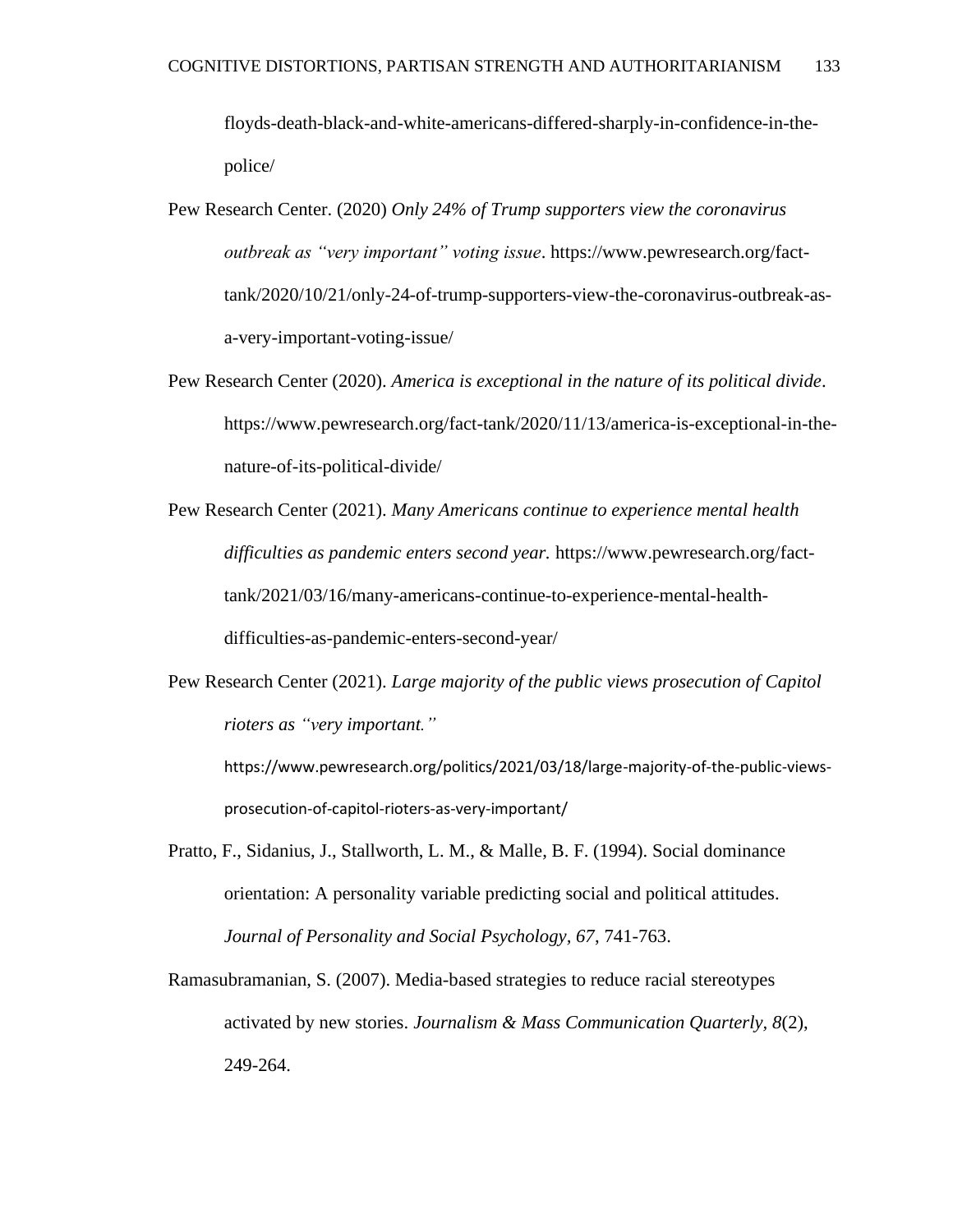- Roberts, M. B. (2015). *Inventory of cognitive distortions: Validation of a measure of cognitive distortions using a community sample.* [Unpublished doctoral dissertation]. Philadelphia College of Osteopathic Medicine, Philadelphia.
- Rodriguez, C., Moskowitz, J., Salem, R., & Ditto, P. (2017). Partisan selective exposure: The role of party, ideology and ideological extremity over time. *Translational Issues in Psychological Science, 3*(3), 254-271.
- Rokeach, M. (1954). The nature and meaning of dogmatism. *Psychological Review, 61*, 194–204.
- Rokeach, M. (1973). *The nature of human values*. New York, NY: Free Press.
- Rooksby, E. (2012). The relationship between liberalism and socialism. *Science & Society, 76*(4), 495-520.
- Ross, L., & Ward, A. (1996). Naive realism: Implications for social conflict and misunderstanding. In T. Brown, E. Reed, & E. Turiel (Eds.), *Values and knowledge* (pp. 103–135). Hillsdale, NJ: Erlbaum.
- Rothi, D. M., Lyons, E., & Chryssochoou, X. (2005). National attachment and patriotism in a European nation: A British study. *Political Psychology, 26*, 135-155.
- Saad, L. (2020, January). The U.S remains center-right ideologically in 2019. *Gallup.* https://news.gallup.com/poll/275792/remained-center-right-ideologically-2019.aspx
- Schreiber, D., Fonzo, G., Simmons, A., Dawes, C., Flagan, T., Fowler, J., & Paulus, M. (2013). Red brain, blue brain: Evaluative processes differ in Democrats and Republicans. *PLoS ONE, 8*(2), 1-6.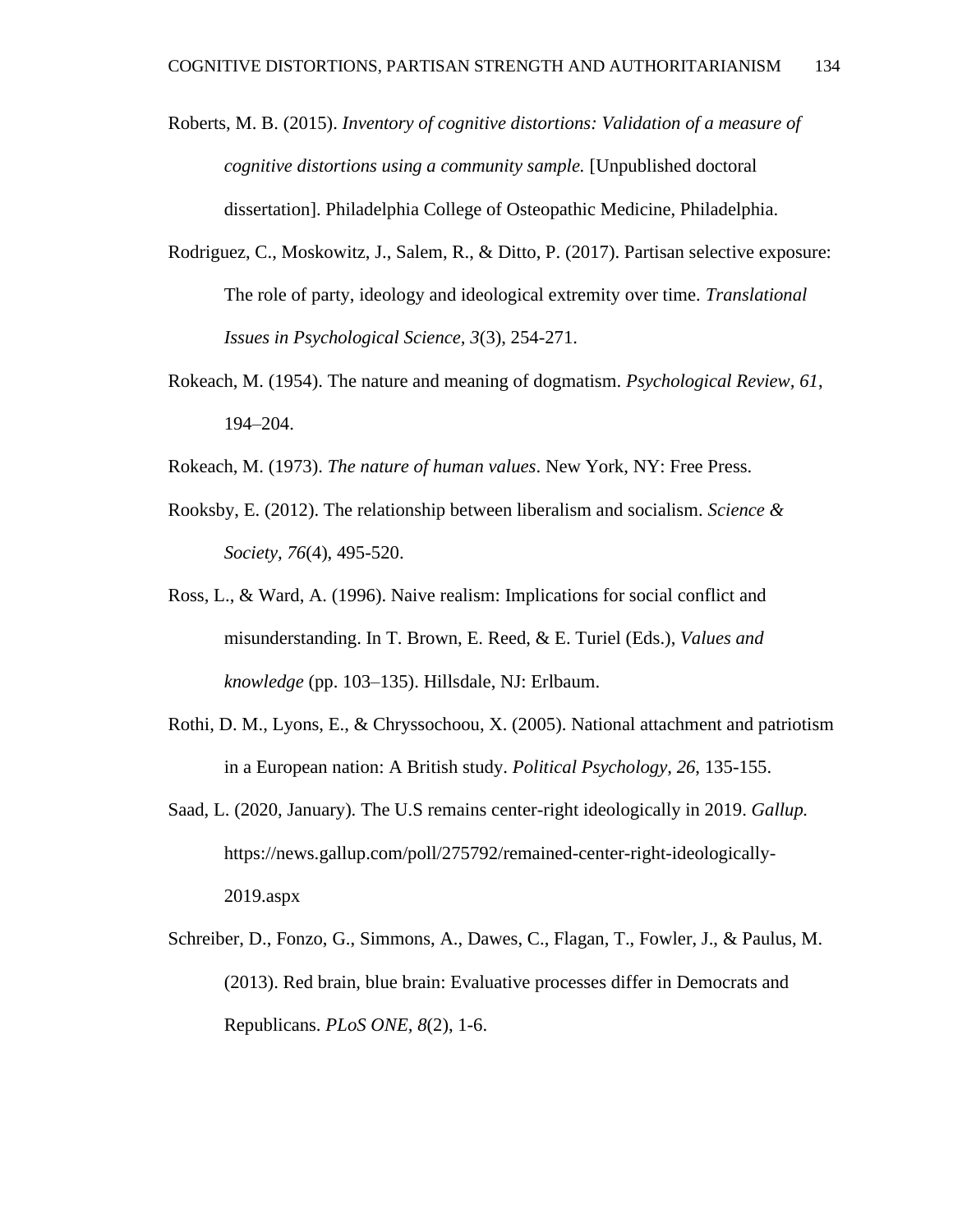- Schultz, P. W., & Searleman, A. (2002). Rigidity of thought and behavior: 100 years of research. *Genetic, Social, and General Psychology Monographs, 128*, 165–207.
- Serine, A. (2016). *The relationship between cognitive distortions and ADHD after accounting for depression, anxiety, and personality pathology*. [Unpublished doctoral dissertation]. Philadelphia College of Osteopathic Medicine, Philadelphia.
- Settle, J. E., Dawes, C. T., & Fowler, J. H. (2009). The heritability of partisan attachment. *Political Research Quarterly, 62*, 601– 613.
- Shook, C. B. (2010). *The relationship between cognitive distortions and psychological and behavioral factors in a sample of individuals who are average, overweight, and obese*. [Unpublished doctoral dissertation.] Philadelphia College of Osteopathic Medicine, Philadelphia.
- Sibley, C., Osborne, D. & Duckitt, J. T. (2012). Personality and political orientation: Meta-analysis and test of threat-constraint model. *Journal of Research in Personality, 46*(6), 644–677.
- Sidanius, J. & Pratto, F. (1999). *Social dominance: An intergroup theory of social hierarchy and oppression*. Cambridge: Cambridge University Press.
- Silverman, C., & Singer-Vine, J. (2016). Most Americans who see fake news believe it, new survey says. *BuzzFeed News*. Retrieved from

https://www.buzzfeednews.com/article/craigsilverman/fake-news-survey

Socialist Party USA. (2017). *Socialism as radical democracy*. Retrieved from: <https://www.socialistpartyusa.net/statement-of-principles>

Socialist Party USA. (2020). *Platform and principals*. Retrieved from: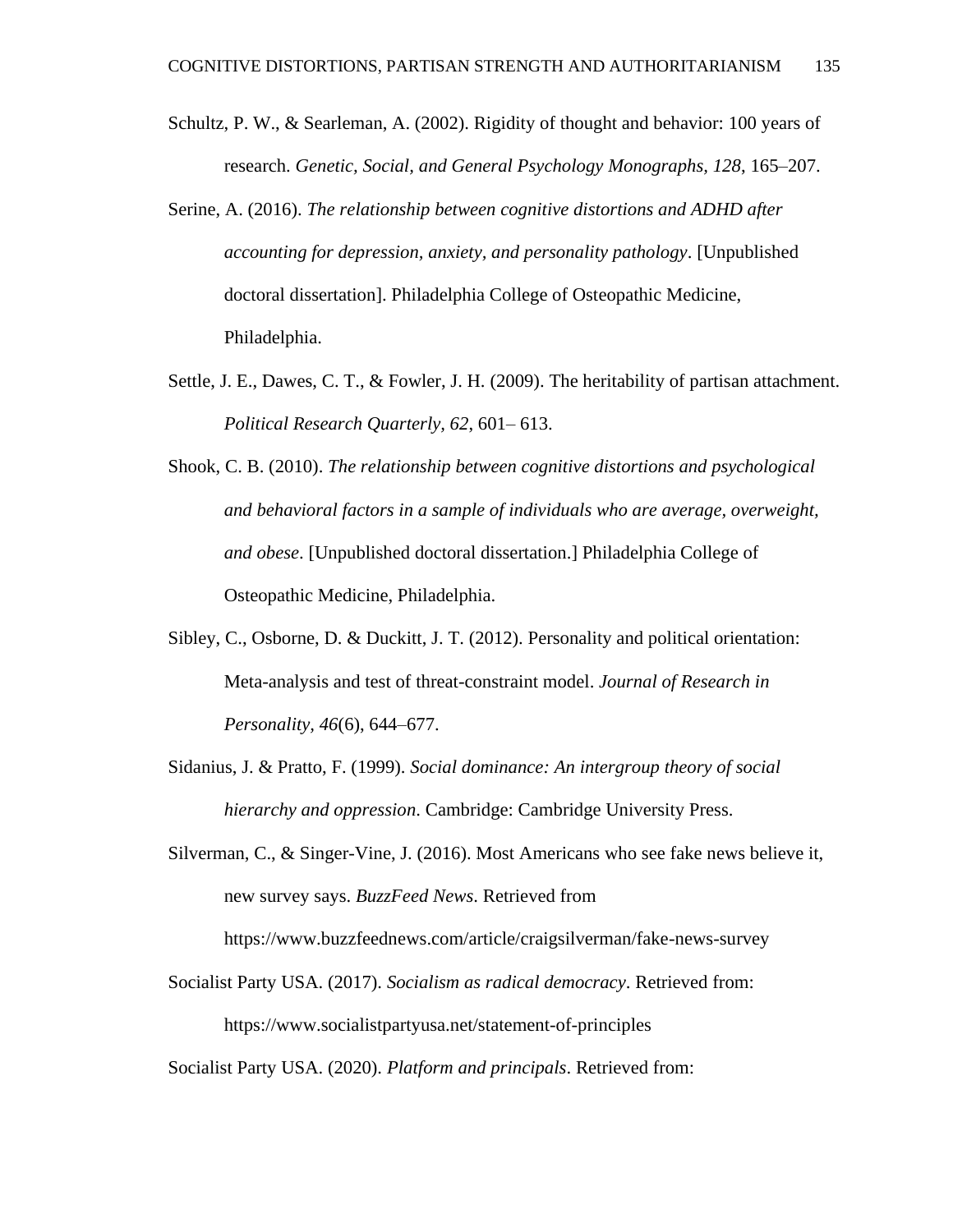https://www.socialistpartyusa.net/

- Stewin, Len. (1983). The concept of rigidity: An enigma. *International Journal for the Advancement of Counselling*, *6*(3), 227–232.
- Stone, W. (1980). The myth of left-wing authoritarianism. *Political Psychology, 2*(4), 3- 19
- Strohmeier, C. (2013). *Adult ADHD and the relationship between self-reported frequency of cognitive distortions, anxiety, and depression*. [Unpublished doctoral dissertation]. Philadelphia College of Osteopathic Medicine, Philadelphia.
- Stroud, N. J. (2010). Polarization and partisan selective exposure. *Journal of Communication, 60*, 556–576.
- Sunkara, B. (2019). *The Socialist manifesto: The case of radical politics in an era of extreme inequality.* Hachette Book Group, Inc.
- Tajfel, H., & Turner, J. C. (1979). An integrative theory of intergroup conflict. *Organizational identity: A reader*, 56-65.
- Tajfel, H., Flament, C., Billig, M.G., & Bundy, R.P. (1971). Social categorization and intergroup behavior. *European Journal of Social Psychology 1(2)*, 149-178.
- Tajfel, H. (Ed.). (1978). *Differentiation between social groups: Studies in the social psychology of intergroup relations.* Academic Press.
- Taylor, D. B. (2021 March 28). George Floyd protests: A timeline. *The New York Times. https://www.nytimes.com/article/george-floyd-protests-timeline.html*
- The Green National Committee. (2019). *The Green Party platform*. Retrieved from https://www.gp.org/current\_platform\_as\_pdf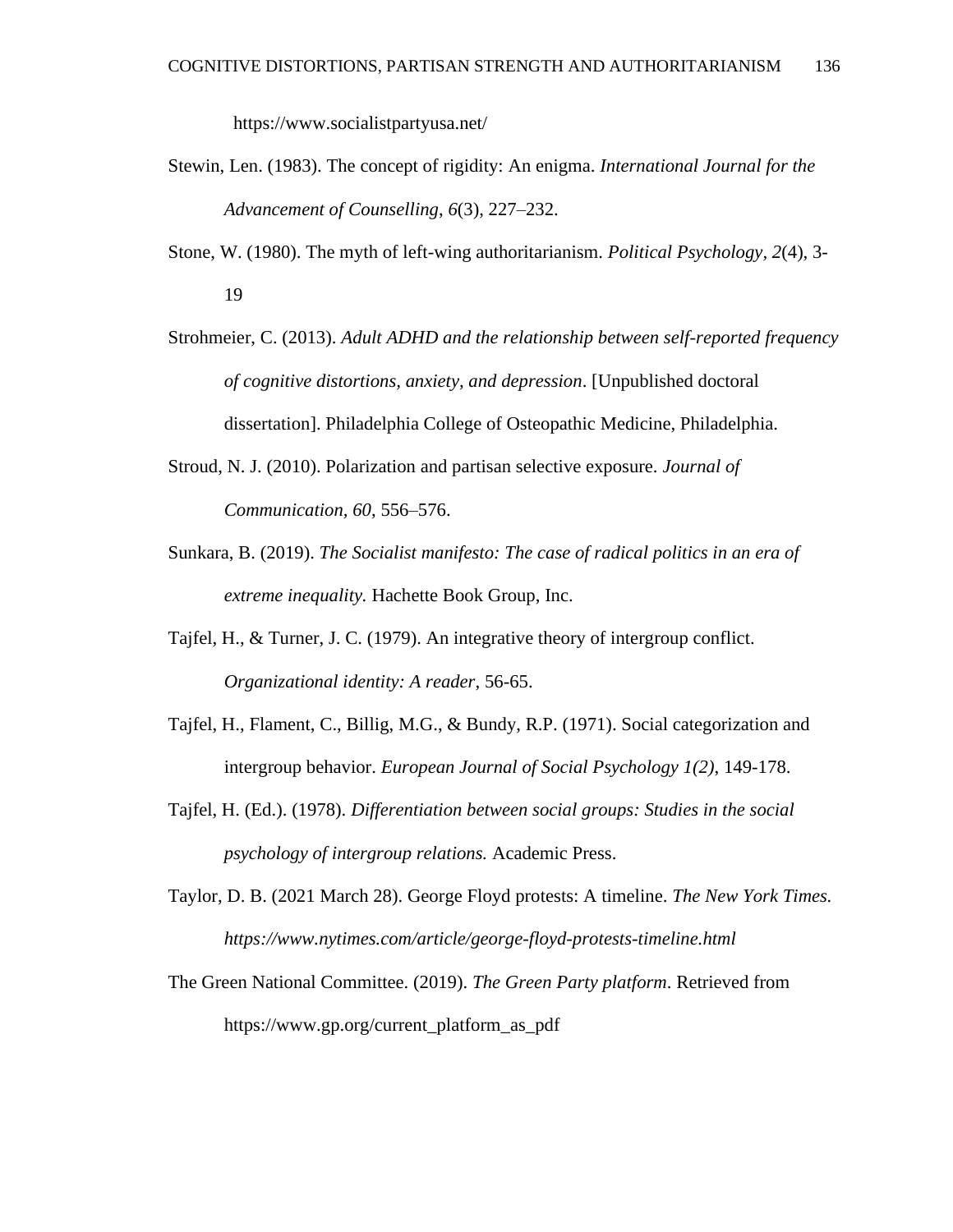- Toner, K., Leary, M. R., Asher, M. W., & Jongman-Sereno, K. P. (2013). Feeling superior is a bipartisan issue: Extremity (not direction) of political views predicts perceived belief superiority. *Psychological Science, 24*, 2454–2462.
- Topolinski, S. & Strack, F. (2015). Heuristics in Social Cognition. In *International encyclopedia of the social & behavioral sciences* (2nd ed, pp. 825–828).
- Tornberg, P. (2018). Echo chambers and viral misinformation: Modeling fake news as complex contagion. *PLos ONE, 13*(9), 1-21.
- Turner, J. C., & Tajfel, H. (1986). The social identity theory of intergroup behavior. *Political Psychology*, 276-293.
- Uhl, J. K. (2007). *Relationship between cognitive distortions and psychological and behavioral factors in a family medicine outpatient sample.* [Unpublished doctoral dissertation]. Philadelphia College of Osteopathic Medicine, Philadelphia.
- United States Census Bureau. (2019). *Quick facts*. Retrieved from https://www.census.gov/quickfacts/fact/table/US/PST045219
- Van Boven, L., Judd, C., & Sherman, D. (2012). Political polarization projection: Social projection of partisan attitude extremity and attitudinal processes*. Journal of Personality and Social Psychology, 103*(1), 84-100.
- van der Plas, E. A., Boes, A. D, Wemmie, J. A., Tranel, D., & Nopoulos, P. (2010). Amygdala volume correlates positively with fearfulness in normal healthy girls. *Social Cognitive and Affective Neuroscience, 5*(4), 424-31
- Van Hiel, A., Duriez, B., & Kossowska, M. (2006). The presence of left-wing authoritarianism in western Europe and its relationship with conservative ideology, *Political Psychology, 27*(5), 769-793.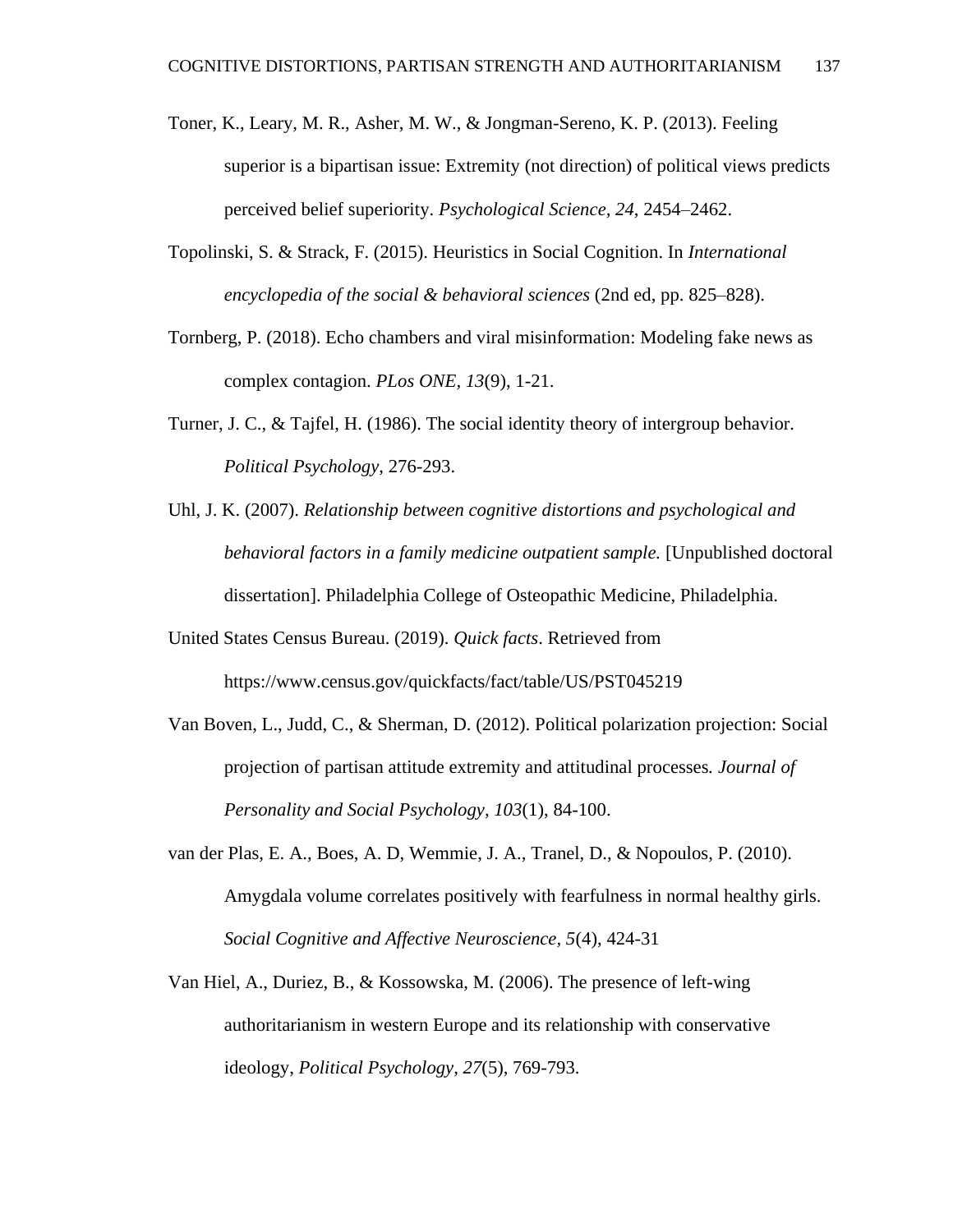- Van Hiel, A., Onraet, E., Crowson, H. M., & Roets, A. (2016). The relationship between right-wing attitudes and cognitive style: A comparison of self-report and behavioural measures of rigidity and intolerance of ambiguity. *European Journal of Personality, 30*, 523-531.
- Van Hiel, A., Onraet, E., & De Pauw, S. (2010). The relationship between social‐cultural attitudes and behavioral measures of cognitive style: A meta-analytic integration of studies. *Journal of Personality, 78*, 1765-1800
- Van Lange, P., Kruglanski, A., & Higgins, T. (2012). *Handbook of theories of social psychology*. (Vol 2.) Sage Publications.
- van Prooijen, J. W., & Krouwel, A. P. M. (2017). Extreme political beliefs predict dogmatic intolerance. *Social Psychological & Personality Science, 8*, 292–300.
- van Prooijen, J. W., Krouwel, A. P. M., Boiten, M., & Eendebak, L. (2015). Fear among the extremes: How political ideology predicts negative emotions and out-group derogation. *Personality and Social Psychology Bulletin, 4*1, 485–497.
- van Prooijen, J. W., Krouwel, A. P. M., Emmer, J. (2018). Ideological responses to the EU refugee crisis: The left, the right, and the extremes. *Social Psychological & Personality Science, 9*, 143–150.
- van Prooijen, J. W, & Krouwel, A. P. M. (2019). Psychological features of extreme political ideologies. *Current Directions in Psychological Science, 28*(2), 159-163.
- van Zomeren, M., Postmes, T., & Spears, R. (2008). Toward an integrative social identity model of collective action: Quantitative research synthesis of three sociopsychological perspectives. *Psychological Bulletin, 134*(4), 504-535.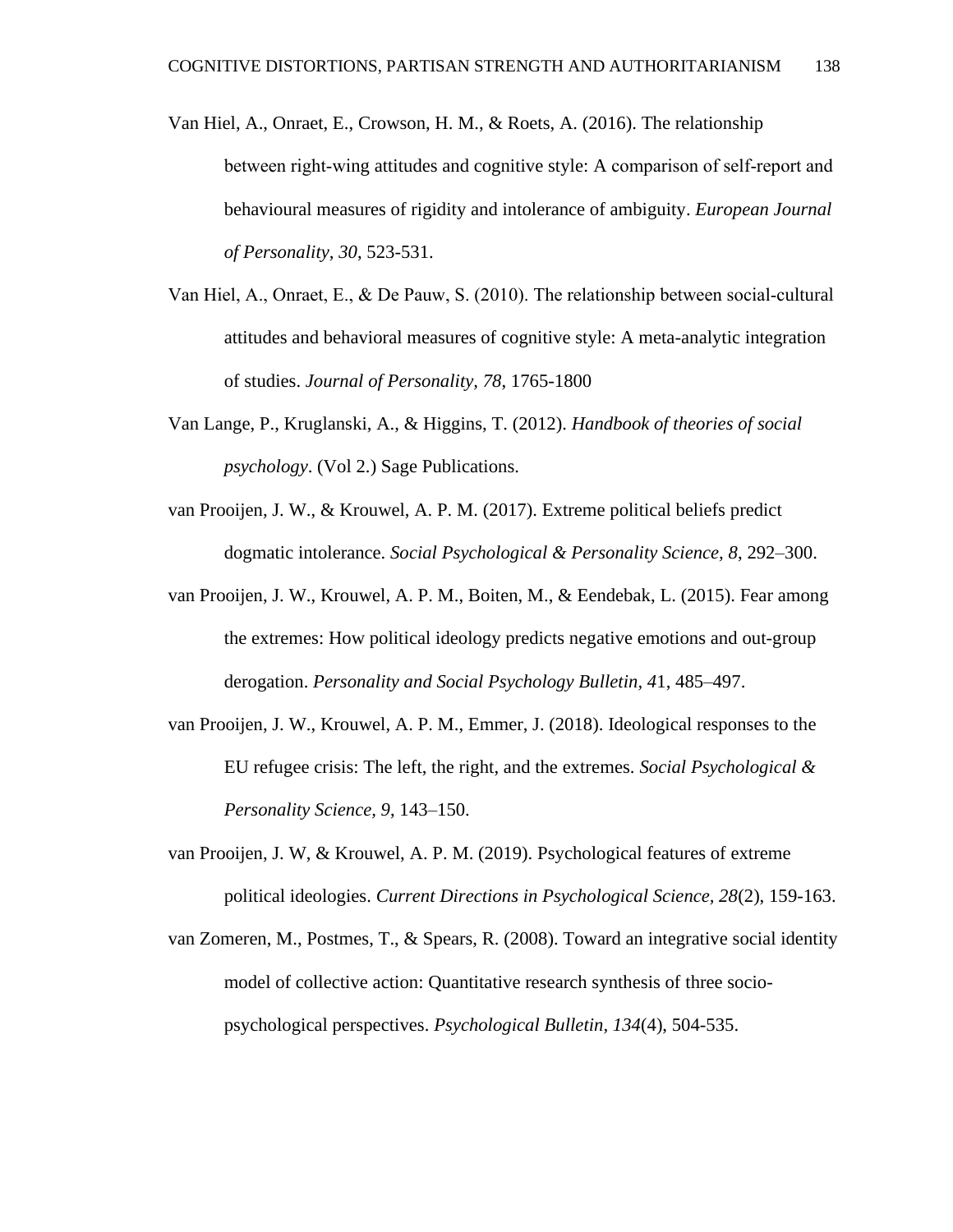- van Zomeren, M., Spears, R., & Leach, C. (2008). Exploring psychological mechanisms of collective action: Does relevance of group identity influence how people cope with collective disadvantage? *British Journal of Social Psychology, 47*, 353-372.
- Vecchione, M., Schoen, H., Gonzalez Castro, J., Cieciuch, J., Pavlopoulos, V., & Caprara, G. (2011). Personality correlates of party preference: The big five in five big European countries. *Personality and Individual Differences, 51*(6), 737–742.
- Vergeer, M., Lubbers, M., & Scheepers, P. (2010). Exposure to newspapers and attitudes towards ethnic minorities: A longitudinal analysis. *Howard Journal of Communication, 11*(2), 127-143.
- Vigil, J. (2010). Political leanings vary with facial expression processing and psychosocial functioning. *Group Processes & Intergroup Relations, 13*(5), 547- 558.
- Wallinius, M., Hohansson, P., Larden, M., & Dernevik, M. (2011). Self-serving cognitive distortions and antisocial behavior among adults and adolescents. *Criminal Justice and Behavior, 38*(3), 286-301.
- Westfall, J., Van Boven, L., Chambers, J. R., & Judd, C. M. (2015). Perceiving political polarization in the United States: Party identity strength and attitude extremity exacerbate the perceived partisan divide. *Perspectives on Psychological Science, 10*, 145–158.
- Widiger, T. A., & Costa, P. T., Jr. (Eds.). (2013). *Personality disorders and the fivefactor model of personality* (3rd ed.). American Psychological Association.
- Yale University. (2020) Unexpected uncertainty can breed paranoia. *ScienceDaily*. (2020, June 9) Science<www.sciencedaily.com/releases/2020/06/200609144446.htm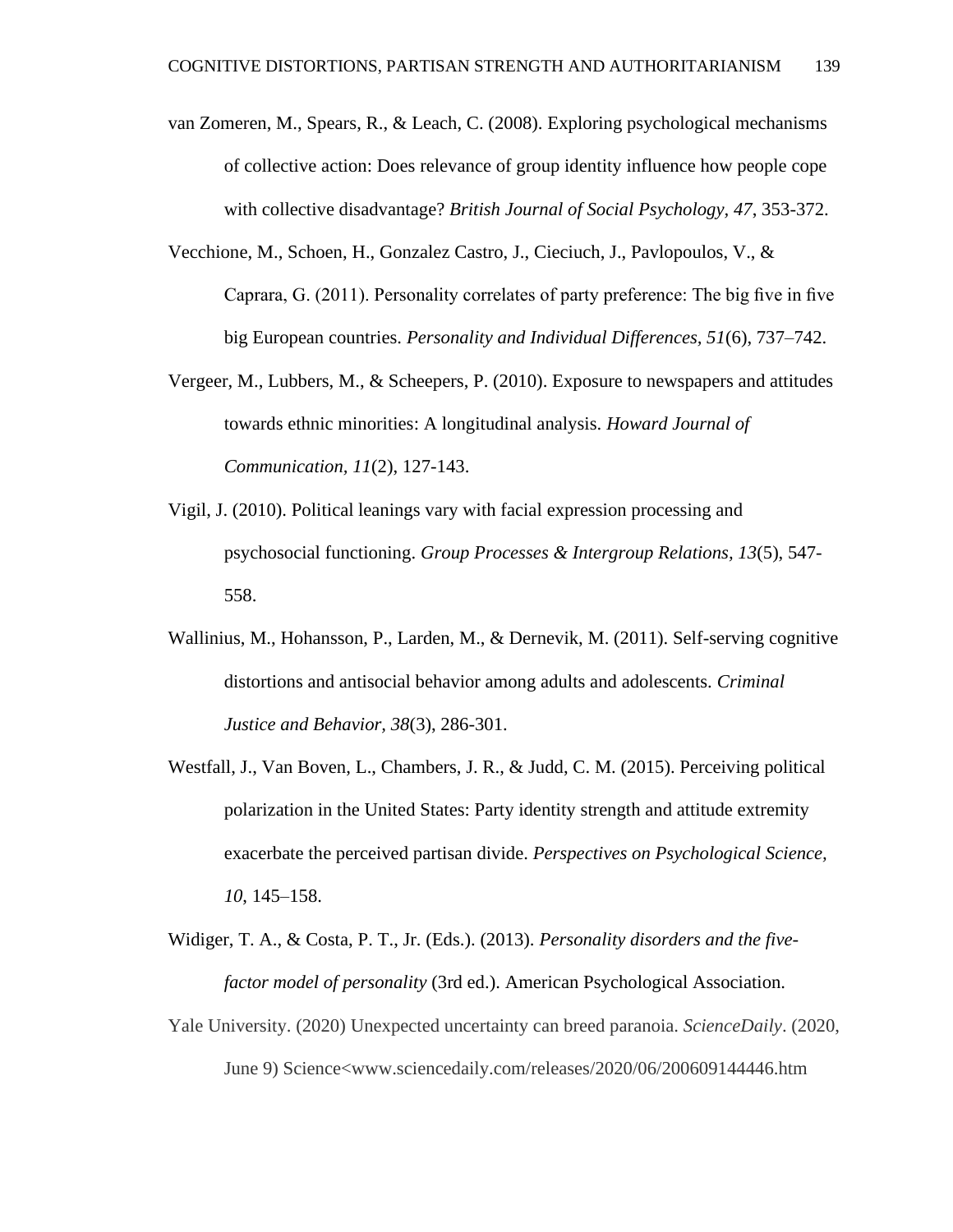- Young, J. E., Klosko, J. S., & Weishaar, M. E. (2003). Schema therapy: A practitioner's guide. New York, NY: Guilford Press.
- Yurica, C. L. (2002). *Inventory of cognitive distortions: Development and validation of a psychometric test for the measurement of cognitive distortions*. [Unpublished doctoral dissertation]. Philadelphia College of Osteopathic Medicine, Philadelphia.
- Yurica, C. L., & DiTomasso, R. A. (2005). Cognitive distortions. In A. Freeman, S. H. Felgoise, A. M. Nezu, C. M. Nezu, & M. Reineke (Eds.), *Encyclopedia of cognitive and behavior therapies* (pp. 117-122). New York, NY: Springer Science + Business Media.
- Yzerbyt, V., Dumont, M., Wigboldus, D., & Grodijn, E. (2003). I feel for us: The impact of categorization and identification on emotions and action tendencies. *British Journal of Social Psychology, 42*, 533-549.
- Zmigrod, L. (2020). The role of cognitive rigidity in political ideologies: Theory, evidence, and future directions. *Current Opinion in Behavioral Sciences, 34*, 34- 39.
- Zmigrod, L., Rentfrow, P. J., & Robbins, T. W. (2019). Cognitive inflexibility predicts extremist attitudes. *Frontiers in Psychology, 10,* 989.
- Zmigrod, L., Rentfrow, P. J., & Robbins, T. W. (2020). The partisan mind: Is extreme political partisanship related to cognitive inflexibility? *Journal of Experimental Psychology: General, 149*(3), 407–418.